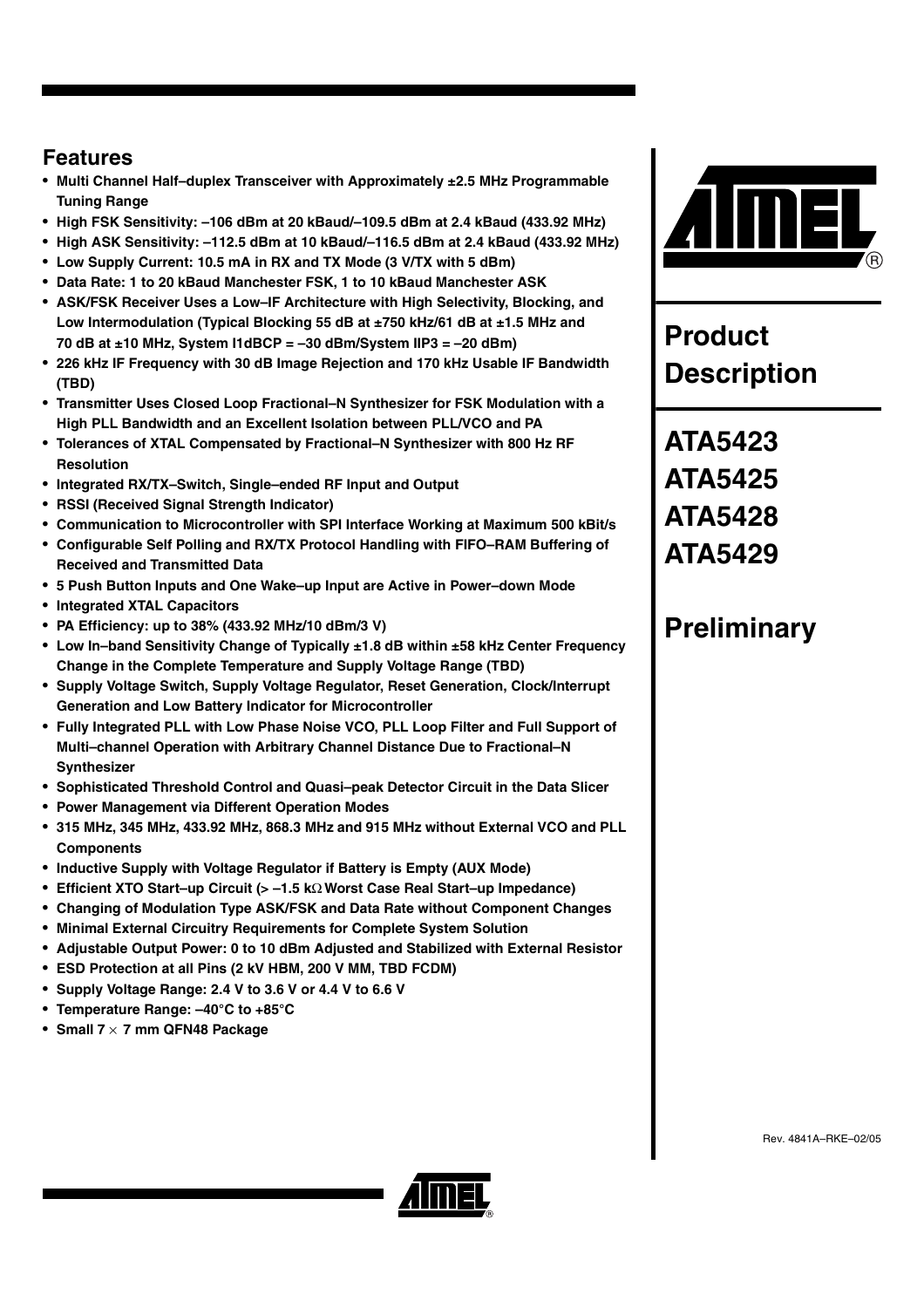

### **Applications**

- **Consumer Industrial Segment**
- **Access Control Systems**
- **Remote Control Systems**
- **Alarm and Telemetry Systems**
- **Energy Metering**
- **Home Automation**

### **Benefits**

- **Low System Cost Due to Very High System Integration Level**
- **Only One Crystal Needed in System**
- **Less Demanding Specification for the Microcontroller Due to Handling of Power–down Mode, Delivering of Clock, Reset, Low Battery Indication and Complete Handling of Receive/Transmit Protocol and Polling**
- **Single–ended Design with High Isolation of PLL/VCO from PA and the Power Supply Allows a Loop Antenna in the Remote Control Unit to Surround the Whole Application**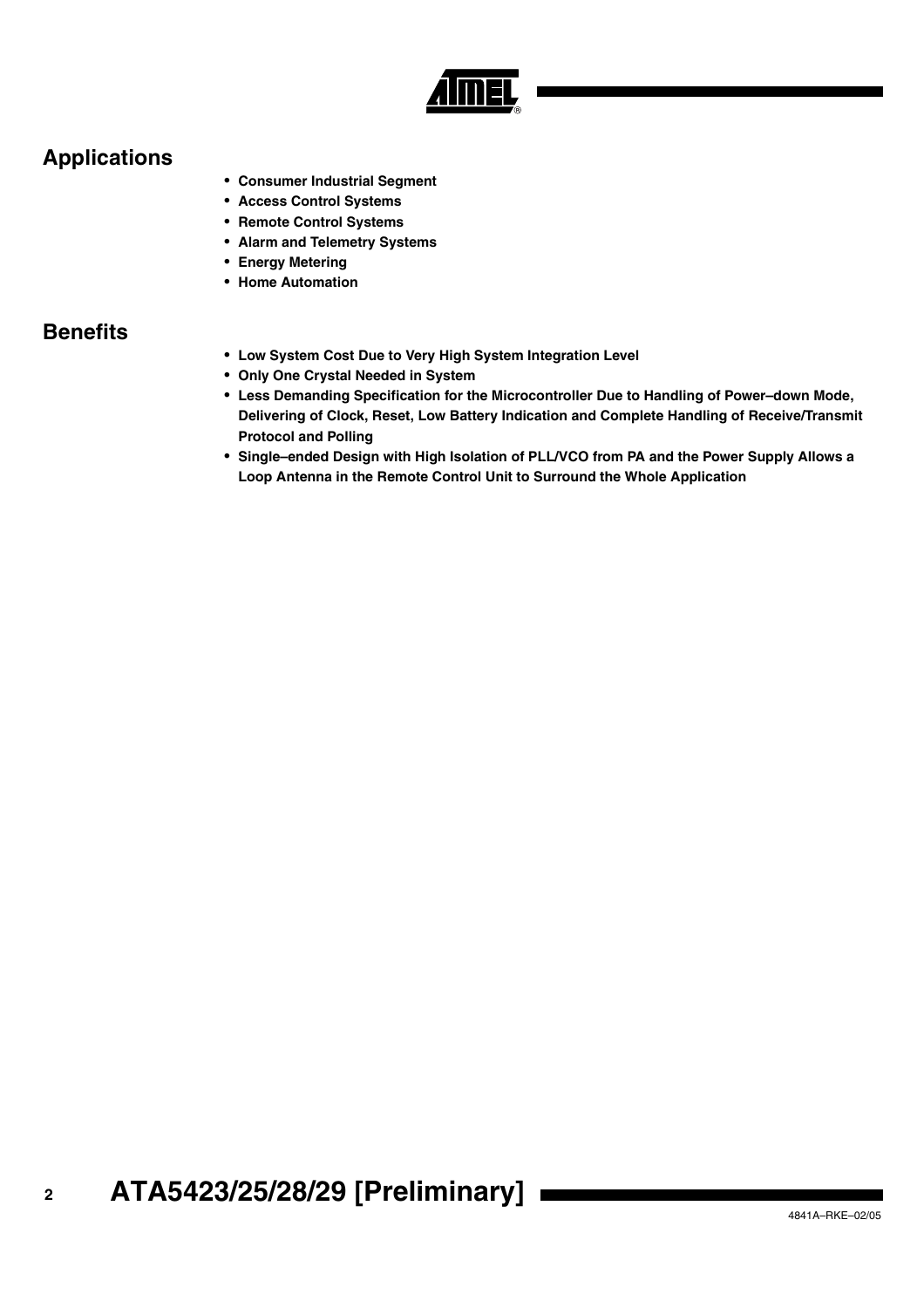### **1. General Description**

The ATA5423/25/28/29 is a highly integrated UHF ASK/FSK multi–channel half–duplex transceiver with low power consumption supplied in a small 7 x 7 mm QFN48 package. The receive part is built as a fully integrated low–IF receiver, whereas direct PLL modulation with the fractional–N synthesizer is used for FSK transmission and switching of the power amplifier for ASK transmission.

The device supports data rates of 1 kBaud to 20 kBaud (FSK) and 1 kBaud to 10 kBaud (ASK) in Manchester, Bi–phase and other codes in transparent mode. The ATA5428 can be used in the 431.5 MHz to 436.5 MHz and in the 862 MHz to 872 MHz bands, the ATA5423 in the 312.5 MHz to 317.5 MHz band, the ATA5425 in the 342.5 MHz to 347.5 MHz band and the ATA5429 in the 912.5 MHz to 917.5 MHz band. The very high system integration level results in a small number of external components needed.

Due to its blocking and selectivity performance, together with the additional 15 dB to 20 dB loss and the narrow bandwidth of a typical loop antenna in a remote control unit, a bulky blocking SAW is not needed in the remote control unit. Additionally, the building blocks needed for a typical remote control and access control system on both sides (the base and the mobile stations) are fully integrated.

Its digital control logic with self–polling and protocol generation enables a fast challenge– response system without using a high–performance microcontroller. Therefore, the ATA5423/ATA5425/ATA5428/ATA5429 contains a FIFO buffer RAM and can compose and receive the physical messages themselves. This provides more time for the microcontroller to carry out other functions such as calculating crypto algorithms, composing the logical messages, and controlling other devices. Therefore, a standard 4–/8–bit microcontroller without special periphery and clocked with the CLK output of about 4.5 MHz is sufficient to control the communication link. This is especially valid for passive entry and access control systems, where within less than 100 ms several challenge–response communications with arbitration of the communication partner have to be handled.

It is hence possible to design bi–directional remote control and access control systems with a fast challenge–response crypto function, with the same PCB board size and with the same current consumption as uni–directional remote control systems.



**Figure 1-1.** System Block Diagram

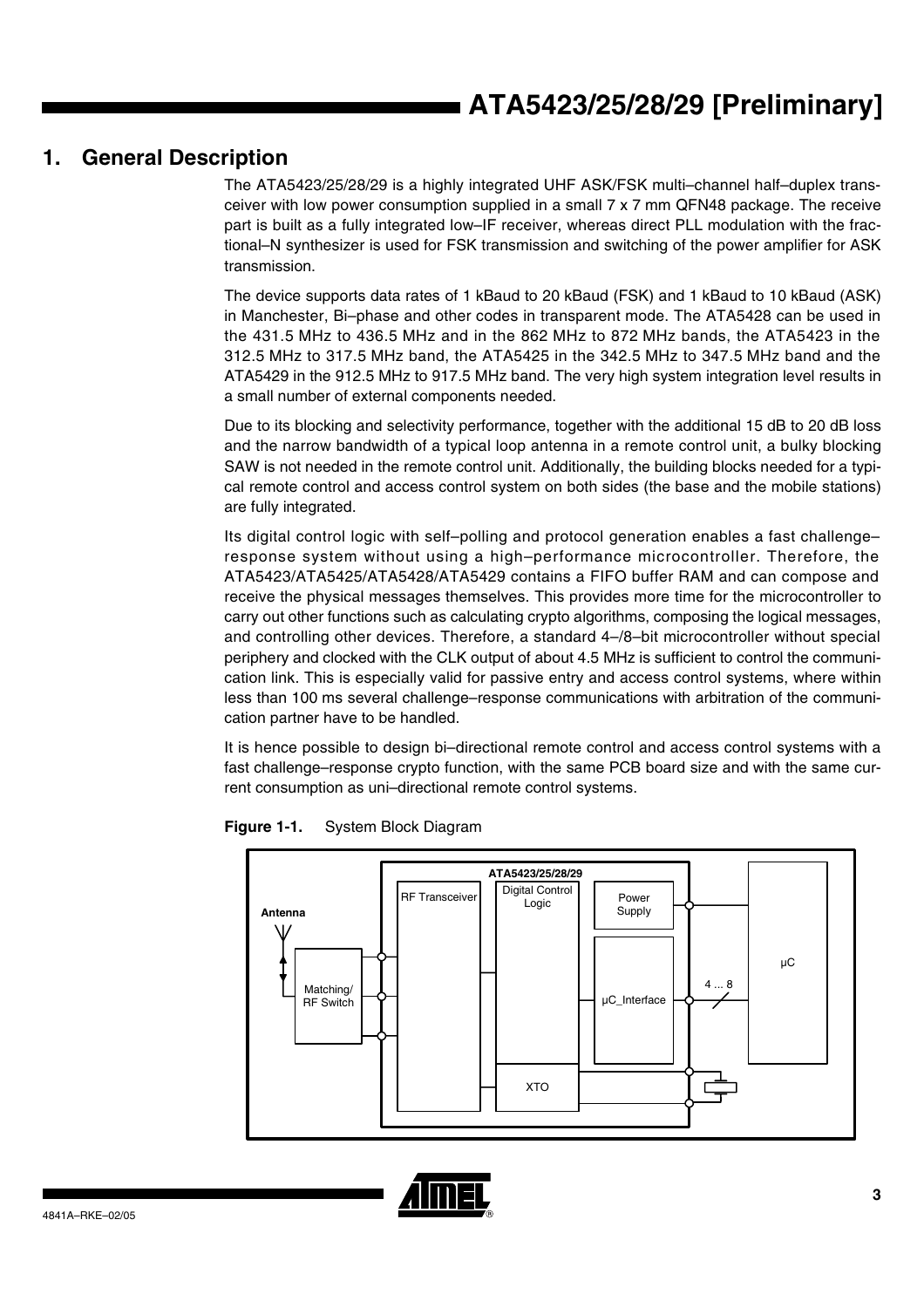

#### **Figure 1-2.** Pinning QFN48



**Table 1-1.** Pin Description

| Pin            | Symbol          | <b>Function</b>                                     |
|----------------|-----------------|-----------------------------------------------------|
| 1              | <b>NC</b>       | Not connected                                       |
| $\overline{2}$ | <b>NC</b>       | Not connected                                       |
| 3              | <b>NC</b>       | Not connected                                       |
| 4              | RF_IN           | RF input                                            |
| 5              | <b>NC</b>       | Not connected                                       |
| 6              | 433_N868        | Selects RF input/output frequency range             |
| $\overline{7}$ | <b>NC</b>       | Not connected                                       |
| 8              | R_PWR           | Resistor to adjust output power                     |
| 9              | PWR_H           | Pin to select output power                          |
| 10             | RF_OUT          | <b>RF</b> output                                    |
| 11             | <b>NC</b>       | Not connected                                       |
| 12             | <b>NC</b>       | Not connected                                       |
| 13             | NC.             | Not connected                                       |
| 14             | <b>NC</b>       | Not connected                                       |
| 15             | NC.             | Not connected                                       |
| 16             | <b>AVCC</b>     | Blocking of the analog voltage supply               |
| 17             | VS <sub>2</sub> | Power supply input for voltage range 4.4 V to 6.6 V |
| 18             | VS <sub>1</sub> | Power supply input for voltage range 2.4 V to 3.6 V |
| 19             | <b>VAUX</b>     | Auxiliary supply voltage input                      |
| 20             | TEST1           | Test input, at GND during operation                 |
| 21             | <b>DVCC</b>     | Blocking of the digital voltage supply              |

## **ATA5423/25/28/29 [Preliminary]**

 **4**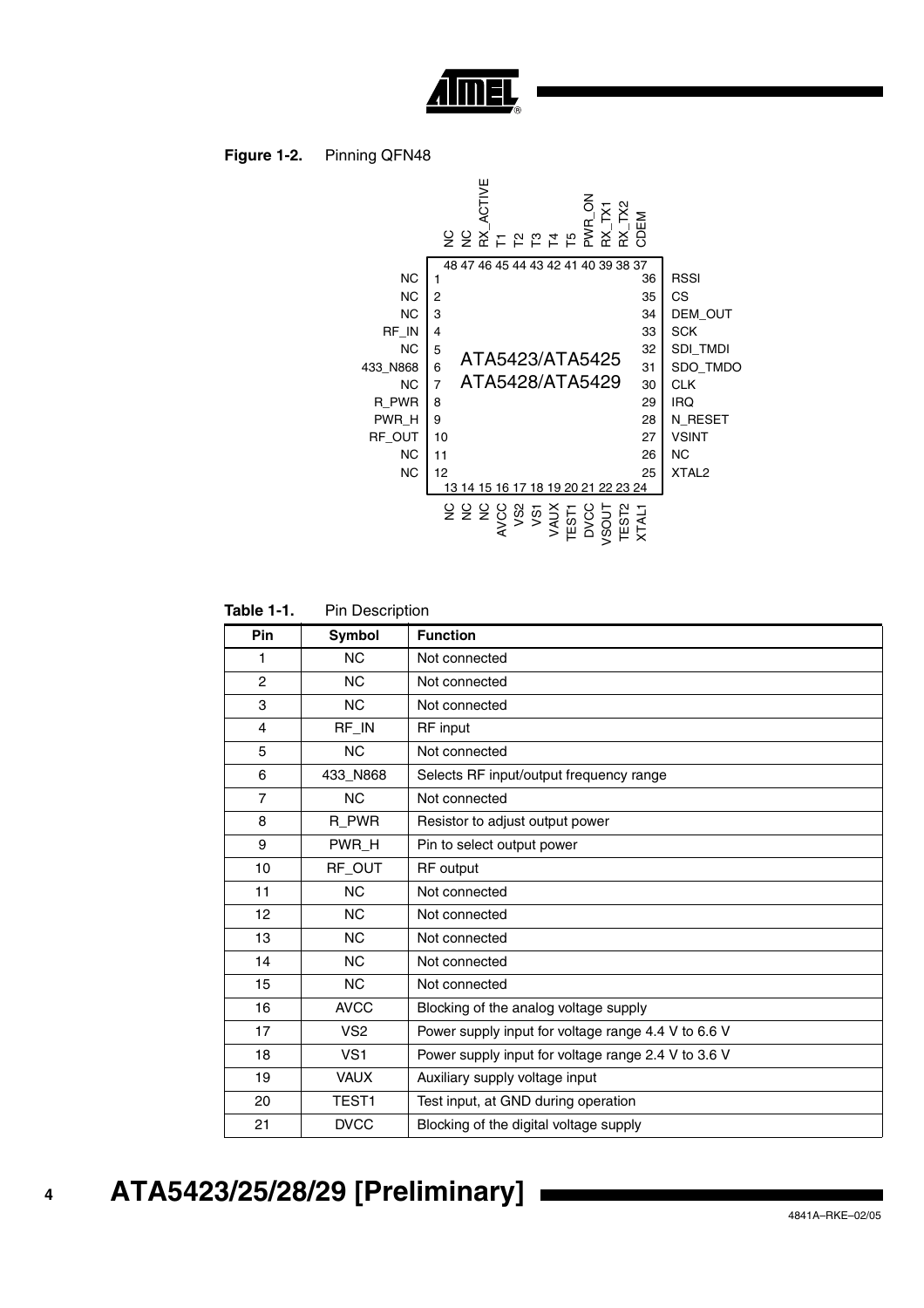| Pin | Symbol            | <b>Function</b>                                                     |
|-----|-------------------|---------------------------------------------------------------------|
| 22  | <b>VSOUT</b>      | Output voltage power supply for external devices                    |
| 23  | TEST <sub>2</sub> | Test input, at GND during operation                                 |
| 24  | XTAL1             | Reference crystal                                                   |
| 25  | XTAL <sub>2</sub> | Reference crystal                                                   |
| 26  | <b>NC</b>         | Not connected                                                       |
| 27  | <b>VSINT</b>      | Microcontroller interface supply voltage                            |
| 28  | N_RESET           | Output pin to reset a connected microcontroller                     |
| 29  | <b>IRQ</b>        | Interrupt request                                                   |
| 30  | <b>CLK</b>        | Clock output to connect a microcontroller                           |
| 31  | SDO_TMDO          | Serial data out/transparent mode data out                           |
| 32  | SDI_TMDI          | Serial data in/transparent mode data in                             |
| 33  | <b>SCK</b>        | Serial clock                                                        |
| 34  | DEM_OUT           | Demodulator open drain output signal                                |
| 35  | CS.               | Chip select for serial interface                                    |
| 36  | <b>RSSI</b>       | Output of the RSSI amplifier                                        |
| 37  | <b>CDEM</b>       | Capacitor to adjust the lower cut-off frequency data filter         |
| 38  | RX_TX2            | GND pin to decouple LNA in TX mode                                  |
| 39  | RX_TX1            | Switch pin to decouple LNA in TX mode                               |
| 40  | PWR_ON            | Input to switch on the system (active high)                         |
| 41  | T <sub>5</sub>    | Key input 5 (can also be used to switch on the system (active low)) |
| 42  | T4                | Key input 4 (can also be used to switch on the system (active low)) |
| 43  | T <sub>3</sub>    | Key input 3 (can also be used to switch on the system (active low)) |
| 44  | T <sub>2</sub>    | Key input 2 (can also be used to switch on the system (active low)) |
| 45  | T1                | Key input 1 (can also be used to switch on the system (active low)) |
| 46  | RX ACTIVE         | Indicates RX operation mode                                         |
| 47  | <b>NC</b>         | Not connected                                                       |
| 48  | <b>NC</b>         | Not connected                                                       |
|     | <b>GND</b>        | Ground/backplane                                                    |

**Table 1-1.** Pin Description (Continued)

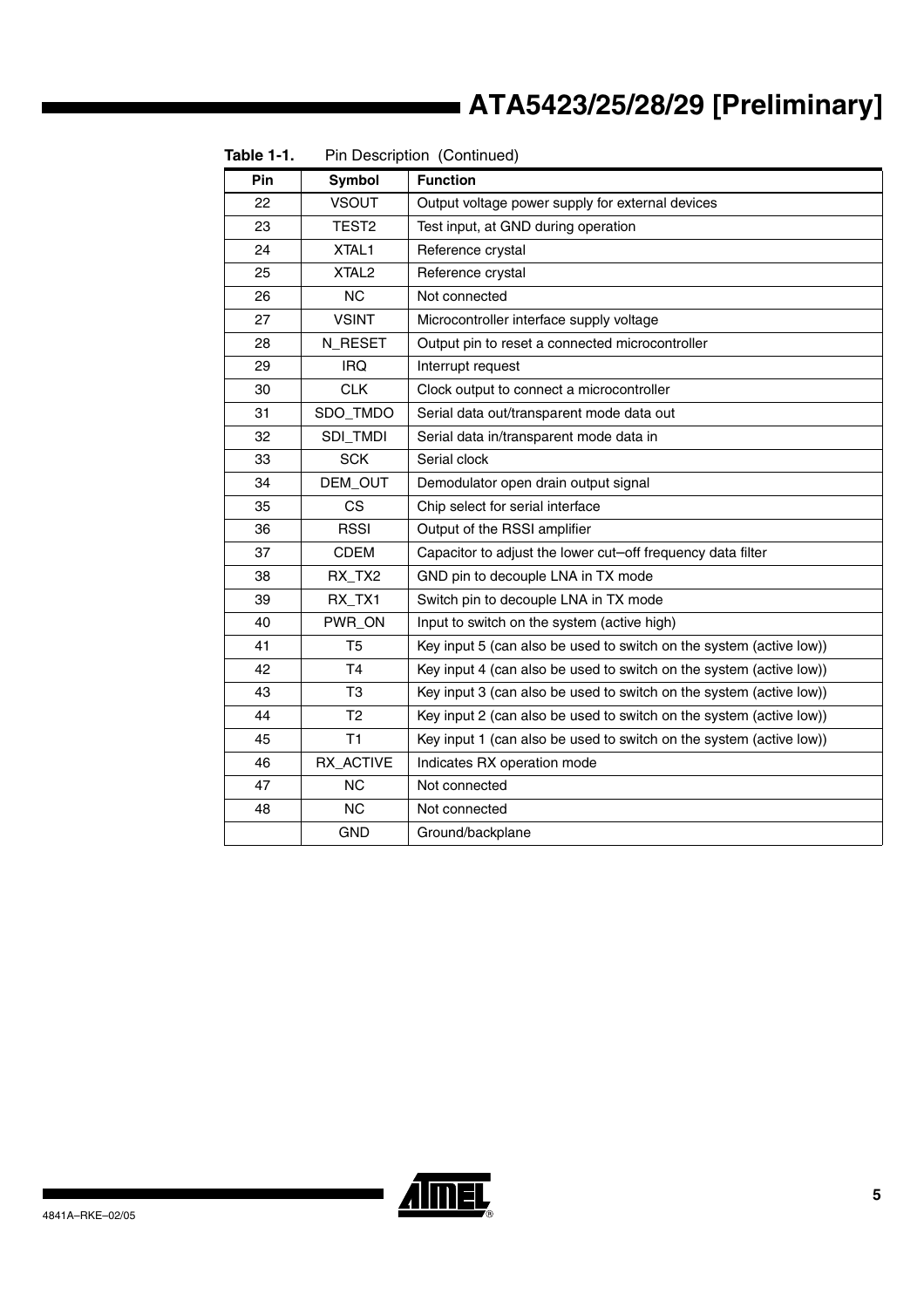

<span id="page-5-0"></span>**Figure 1-3.** Block Diagram

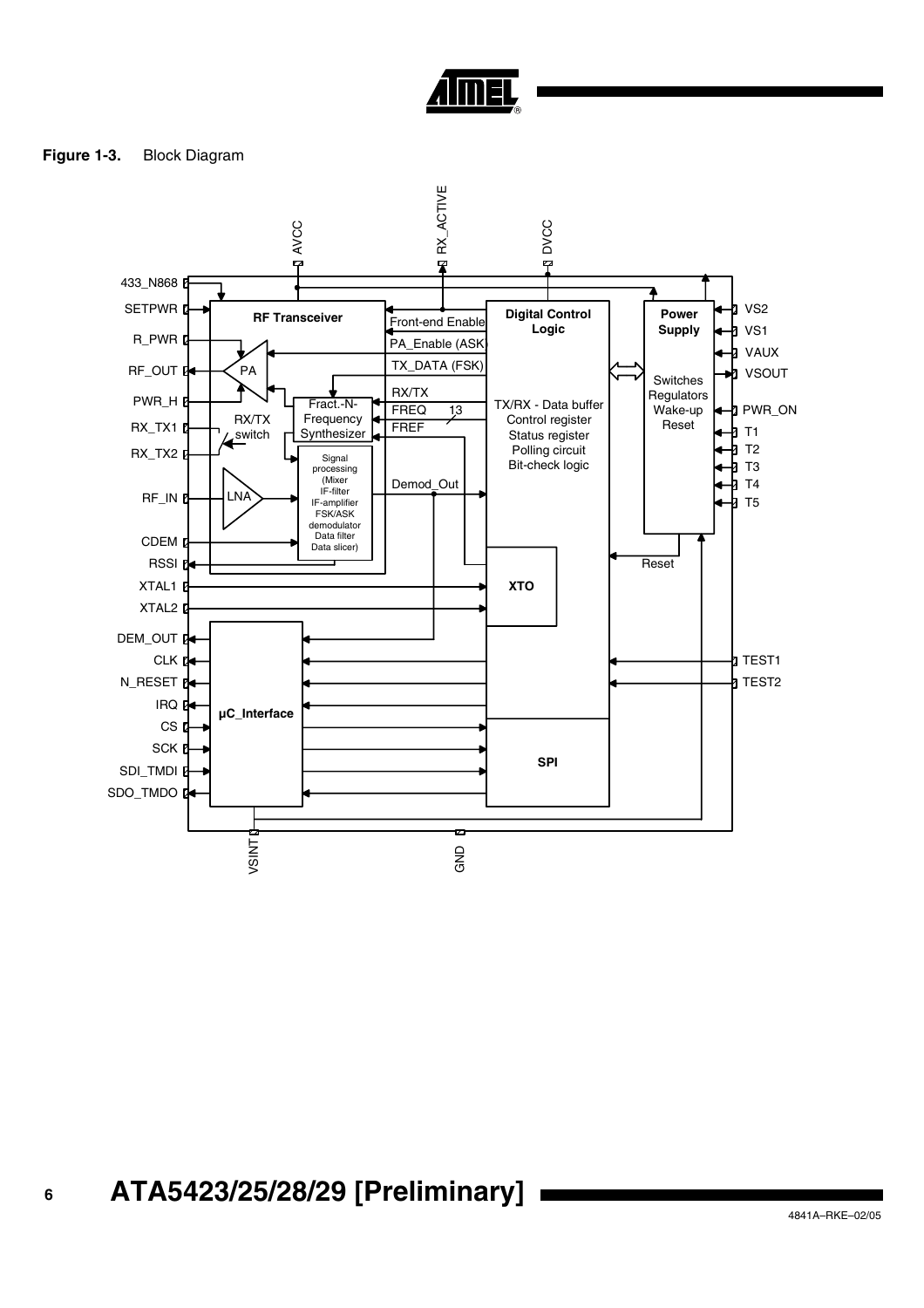## **2. Application Circuits**

### **2.1 Typical Remote Control Unit Application with 1 Battery**

[Figure 2-1](#page-6-0) shows a typical 433.92 MHz Remote Control Unit application with one battery. The external components are 11 capacitors, 1 resistor, 2 inductors and a crystal.  $C_1$  to  $C_4$  are 68 nF voltage supply blocking capacitors.  $C_5$  is a 10 nF supply blocking capacitor.  $C_6$  is a 15 nF fixed capacitor used for the internal quasi–peak detector and for the high–pass frequency of the data filter.  $C_7$  to  $C_{11}$  are RF matching capacitors in the range of 1 pF to 33 pF. L1 is a matching inductor of about 5.6 nH to 56 nH. L<sub>2</sub> is a feed inductor of about 120 nH. A load capacitor of 9 pF for the crystal is integrated.  $R_1$  is typically 22 kΩ and sets the output power to about 5.5 dBm. The loop antenna's quality factor is somewhat reduced by this application due to the quality factor of  $L<sub>2</sub>$  and the RX/TX switch. On the other hand, this lower quality factor is necessary to have a robust design with a bandwidth that is broad enough for production tolerances. Due to the single–ended and ground–referenced design, the loop antenna can be a free–form wire around the application as it is usually employed in remote control uni–directional systems. The ATA5423/ATA5425/ATA5428/ATA5429 provides sufficient isolation and robust pulling behavior of internal circuits from the supply voltage as well as an integrated VCO inductor to allow this. Since the efficiency of a loop antenna is proportional to the square of the surrounded area it is beneficial to have a large loop around the application board with a lower quality factor in order to relax the tolerance specification of the RF components and to get a high antenna efficiency in spite of their lower quality factor.

<span id="page-6-0"></span>**Figure 2-1.** Typical Remote Control Unit Application, 433.92 MHz, 1 Battery



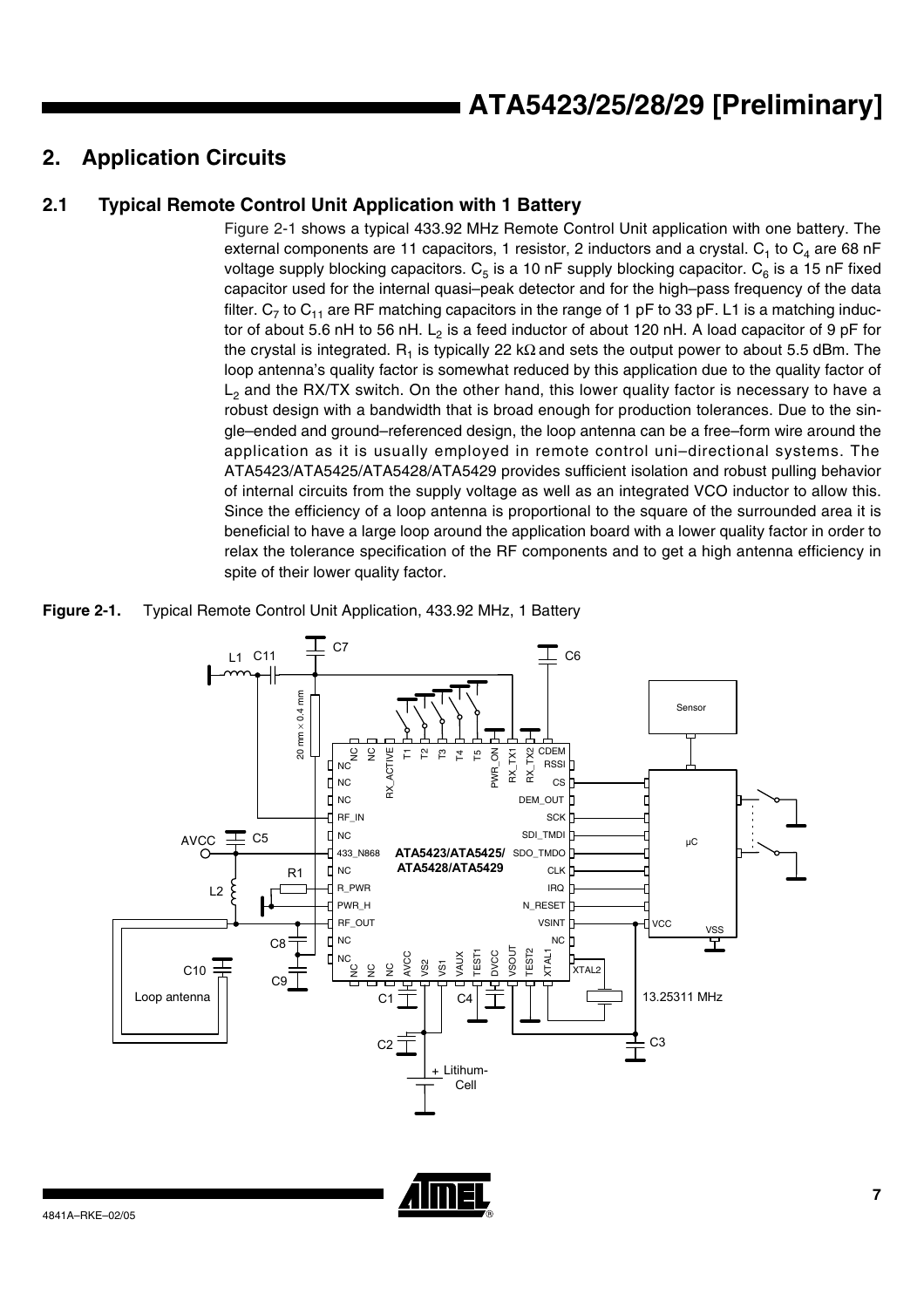| ιn, |
|-----|

#### <span id="page-7-0"></span>**2.2 Typical Base–station Application**

[Figure 2.2](#page-7-0) shows a typical 433.92 MHz  $V_{CC}$  = 4.75 V to 5.25 V base–station application. The external components are 12 capacitors, 1 resistor, 4 inductors, a SAW filter, and a crystal.  $C_1$ and  $C_3$  to  $C_4$  are 68 nF voltage supply blocking capacitors.  $C_2$  and  $C_{12}$  are 2.2 µF supply blocking capacitors for the internal voltage regulators.  $C_5$  is a 10 nF supply blocking capacitor.  $C_6$  is a 15 nF fixed capacitor used for the internal quasi–peak detector and for the high–pass frequency of the data filter. C<sub>7</sub> to C<sub>11</sub> are RF matching capacitors in the range of 1 pF to 33 pF. L<sub>2</sub> to L<sub>4</sub> are matching inductors of about 5.6 nH to 56 nH. A load capacitor for the crystal of 9 pF is integrated. R<sub>1</sub> is typically 22 kΩ and sets the output power at RF\_OUT to about 10 dBm. Since a quarter wave or PCB antenna, which has high efficiency and wide band operation, is typically used here, it is recommended to use a SAW filter to achieve high sensitivity in case of powerful out–of–band blockers.  $L_1$ ,  $C_9$  and  $C_{10}$  together form a low–pass filter, which is needed to filter out the harmonics in the transmitted signal to meet regulations. An internally regulated voltage at pin VSOUT can be used in case the microcontroller only supports 3.3 V operation, a blocking capacitor with a value of  $C_{12} = 2.2 \mu$ F has to be connected to VSOUT in any case.



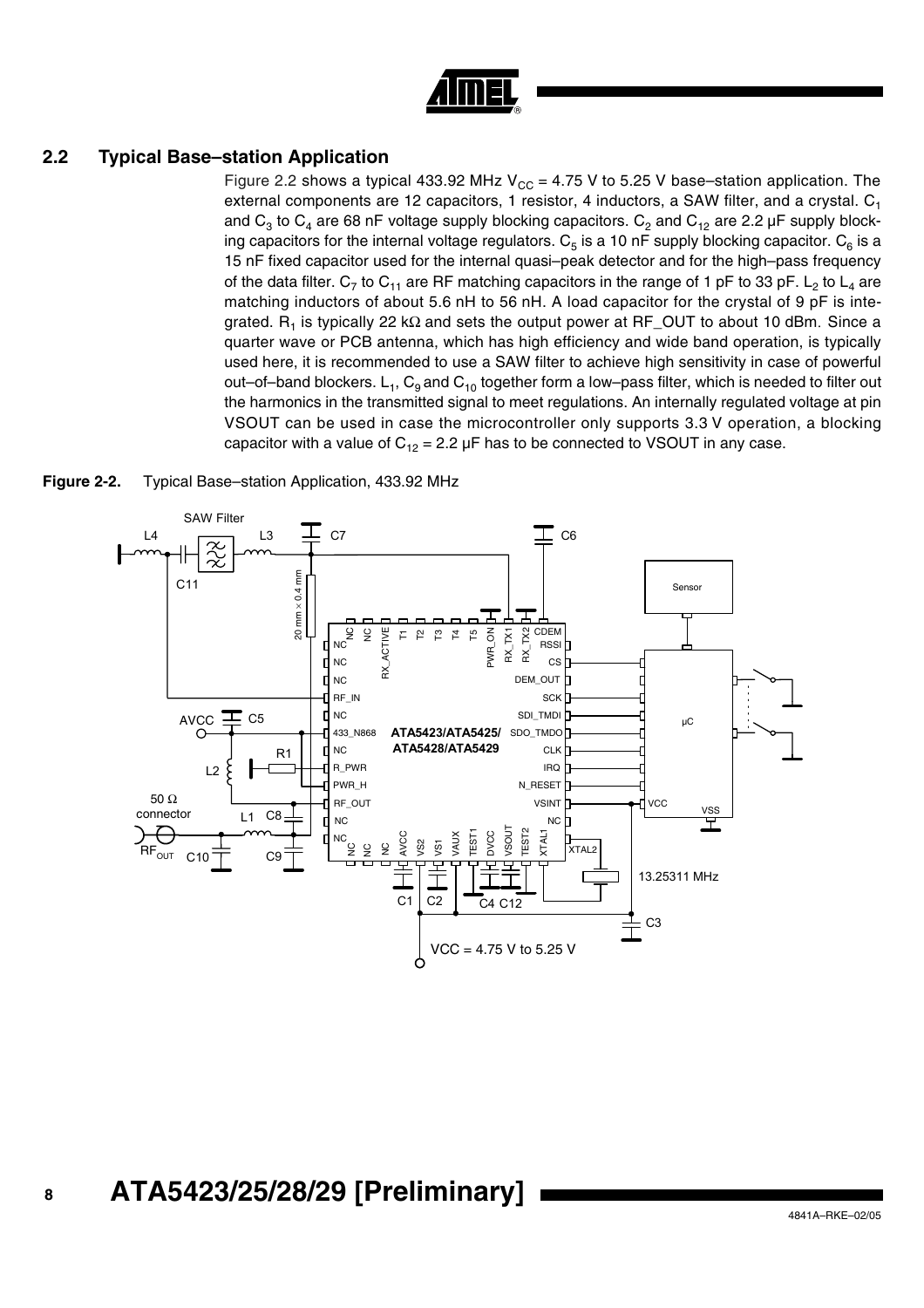#### **2.3 Typical Remote Control Unit Application, 2 Batteries**

[Figure 2-3](#page-8-0) shows a typical 433.92 MHz 2–battery Remote Control Unit application. The external components are 11 capacitors, 1 resistor, 2 inductors and a crystal.  $C_1$  and  $C_4$  are 68 nF voltage supply blocking capacitors.  $C_2$  and  $C_3$  are 2.2  $\mu$ F supply blocking capacitors for the internal voltage regulators.  $C_5$  is a 10 nF supply blocking capacitor.  $C_6$  is a 15 nF fixed capacitor used for the internal quasi-peak detector and for the high-pass frequency of the data filter.  $C_7$  to  $C_{11}$  are RF matching capacitors in the range of 1 pF to 33 pF.  $L_1$  is a matching inductor of about 5.6 nH to 56 nH.  $L_2$  is a feed inductor of about 120 nH. A load capacitor for the crystal of 9 pF is integrated. R<sub>1</sub> is typically 22 kΩ and sets the output power to about 5.5 dBm.

<span id="page-8-0"></span>



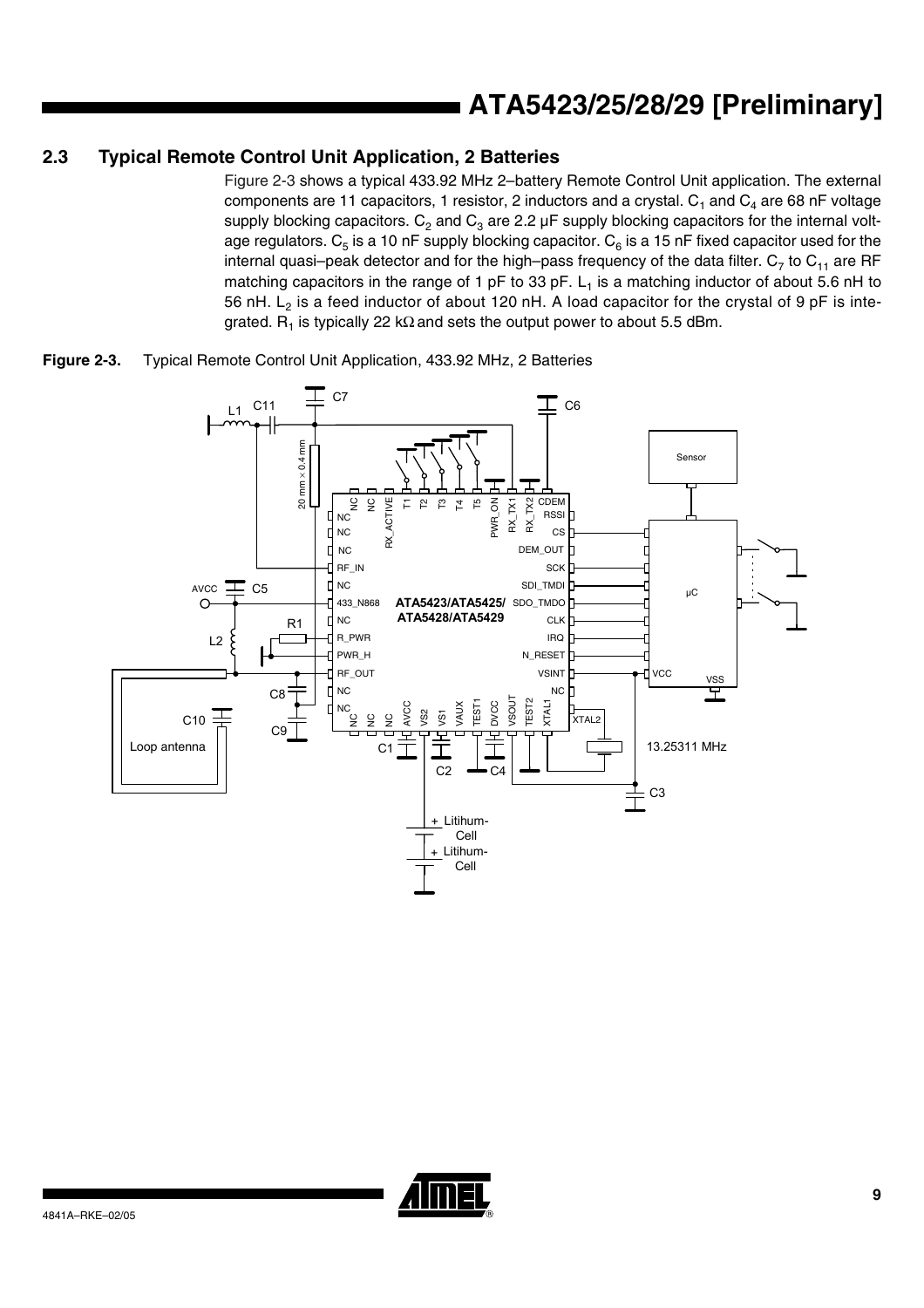

### **3. RF Transceiver**

As seen in [Figure 1-3 on page 6](#page-5-0), the RF transceiver consists of an LNA (Low–noise Amplifier), PA (Power Amplifier), RX/TX switch, fractional–N frequency synthesizer and the signal processing part with mixer, IF filter, IF amplifier with analog RSSI, FSK/ASK demodulator, data filter, and data slicer.

In receive mode the LNA pre–amplifies the received signal which is converted down to 226 kHz (ATA5423/ATA5428) and 235 kHz (ATA5425/ATA5429), filtered and amplified before it is fed into an FSK/ASK demodulator, data filter, and data slicer. The RSSI (Received Signal Strength Indicator) signal and the raw digital output signal of the demodulator are available at the pins RSSI and DEM\_OUT. The demodulated data signal Demod\_Out is fed to the digital control logic where it is evaluated and buffered as described in the section ["Digital Control Logic"](#page-35-0) .

In transmit mode, the fractional–N frequency synthesizer generates the TX frequency which is fed to the PA. In ASK mode the PA is modulated by the signal PA\_Enable. In FSK mode the PA is enabled and the signal TX\_DATA (FSK) modulates the fractional–N frequency synthesizer. The frequency deviation is digitally controlled and internally fixed to about ±16 kHz (see [Table 4-](#page-27-0) [1 on page 28](#page-27-0) for exact values). The transmit data can also be buffered as described in the section ["Digital Control Logic" .](#page-35-0) A lock detector within the synthesizer ensures that the transmission will start only if the synthesizer is locked.

The RX/TX switch can be used to combine the LNA input and the PA output to a single antenna with a minimum of losses.

Transparent modes without buffering of RX and TX data are also available to allow protocols and coding schemes other than the internally supported Manchester encoding.

#### **3.1 Low–IF Receiver**

The receive path consists of a fully integrated low–IF receiver. It fulfills the sensitivity, blocking, selectivity, supply voltage and supply current specification needed to manufacture, for example, an automotive remote control unit without the use of SAW blocking filter (see [Figure 2-1 on page](#page-6-0) [7\)](#page-6-0). In a base–station application the receiver can be used with an additional blocking SAW front– end filter as shown in [Figure 2.2 on page 8](#page-7-0).

At 433.92 MHz the receiver has a typical system noise figure of 7.0 dB, a system I1dBCP of -30 dBm and a system IIP3 of –20 dBm. There is no AGC or switching of the LNA needed; thus, a better blocking performance is achieved. This receiver uses an IF (Intermediate Frequency) of 226 kHz, the typical image rejection is 30 dB and the typical 3 dB IF filter bandwidth is 185 kHz (f<sub>IF</sub> = 226 kHz ±92.5 kHz, f<sub>lo\_IF</sub> = 133.5 kHz and f<sub>hi\_IF</sub> = 318.5 kHz). The demodulator needs a signal to Gaussian noise ratio of 8 dB for 20 kBaud Manchester with ±16 kHz frequency deviation in FSK mode; thus, the resulting sensitivity at 433.92 MHz is typically -106 dBm at 20 kBaud Manchester.

Due to the low phase noise and spurious emissions of the synthesizer in receive mode<sup>(1)</sup> together with the eighth order integrated IF filter, the receiver has a better selectivity and blocking performance than more complex double superhet receivers but without external components and without numerous spurious receiving frequencies.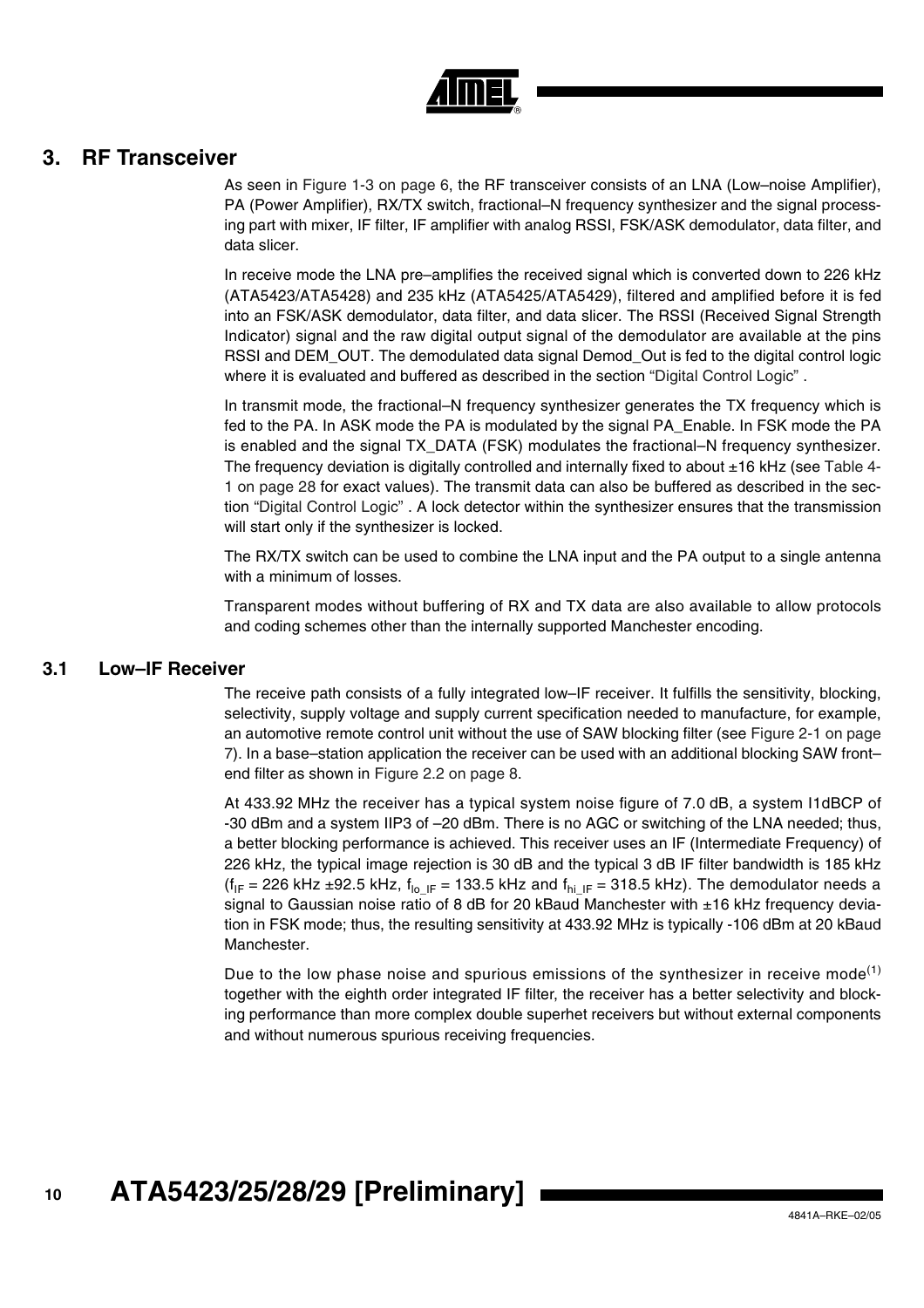A low–IF architecture is also less sensitive to second–order intermodulation (IIP2) than direct conversion receivers, where every pulse or AM–modulated signal (especially the signals from TDMA systems like GSM) demodulates to the receiving signal band at second–order non– linearities.

Note:  $-120$  dBC/Hz at  $\pm$ 1 MHz and  $-75$  dBC at  $\pm$ FREF at 433.92 MHz

#### **3.2 Input Matching at RF\_IN**

The measured input impedances as well as the values of a parallel equivalent circuit of these impedances can be seen in [Table 3-1.](#page-10-0) The highest sensitivity is achieved with power matching of these impedances to the source impedance of 50  $\Omega$ 

| $Z(RF_N)$              | $R_p/\!/\!C_p$        |
|------------------------|-----------------------|
| $(44 - j233)$ $\Omega$ | 1278 Ω//2.1 pF        |
| TBD                    | TBD                   |
| (32–j169)Ω             | 925 $\Omega$ //2.1 pF |
| $(21-j78)\Omega$       | 311 Ω//2.2 pF         |
| TBD                    | TBD                   |
|                        |                       |

<span id="page-10-0"></span>**Table 3-1.** Measured Input Impedances of the RF IN Pin

The matching of the LNA Input to 50  $\Omega$  was done with the circuit shown in [Figure 3-1](#page-10-1) and with the values given in [Table 3-2 on page 12.](#page-11-0) The reflection coefficients were always ≤ 10 dB. Note that value changes of  $C_1$  and  $L_1$  may be necessary to compensate for individual board layouts. The measured typical FSK and ASK Manchester code sensitivities with a Bit Error Rate (BER) of  $10^{-3}$  are shown in [Table 3-3](#page-11-1) and [Table 3-4 on page 12](#page-11-2). These measurements were done with inductors having a quality factor according to [Table 3-2,](#page-11-0) resulting in estimated matching losses of 1.0 dB at 315 MHz, TBD dB at 345 MHz, 1.2 dB at 433.92 MHz, 0.6 dB at 868.3 MHz and TBD dB at 915 MHz. These losses can be estimated when calculating the parallel equivalent resistance of the inductor with  $R_{loss} = 2 \times \pi \times f \times L \times Q_L$  and the matching loss with 10  $log(1 + R_p/R_{loss})$ .

With an ideal inductor, for example, the sensitivity at 433.92 MHz/FSK/20 kBaud/ ±16 kHz/Manchester can be improved from -106 dBm to –107.2 dBm. The sensitivity depends on the control logic which examines the incoming data stream. The examination limits must be programmed in control registers 5 and 6. The measurements in [Table 3-3](#page-11-1) and [Table 3-4 on](#page-11-2) [page 12](#page-11-2) are based on the values of registers 5 and 6 according to [Table 9-3 on page 61](#page-60-0).

<span id="page-10-1"></span>**Figure 3-1.** Input Matching to 50 Ω

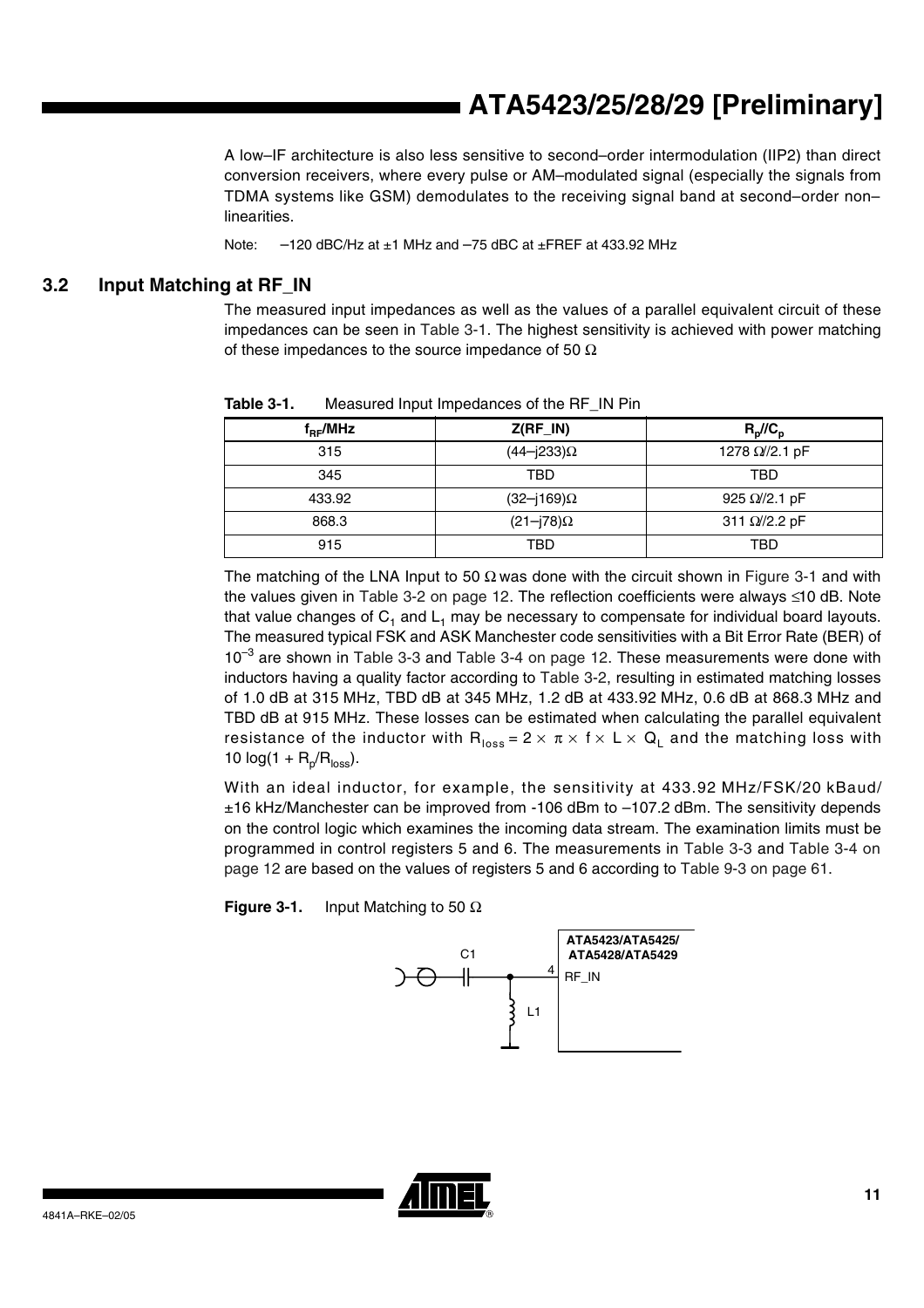

<span id="page-11-0"></span>

| Table 3-2. | Input Matching to 50 $\Omega$ |
|------------|-------------------------------|
|------------|-------------------------------|

| $f_{RF}$ /MHz | $C_1/pF$   | L <sub>1</sub> /nH | עני        |
|---------------|------------|--------------------|------------|
| 315           | 2.2        | 56                 | 43         |
| 345           | <b>TBD</b> | <b>TBD</b>         | TBD        |
| 433.92        | 1.8        | 27                 | 40         |
| 868.3         | 1.2        | 6.8                | 58         |
| 915           | TBD        | <b>TBD</b>         | <b>TBD</b> |

<span id="page-11-1"></span>**Table 3-3.** Measured Sensitivity FSK,  $\pm$ 16 kHz, Manchester, dBm, BER =  $10^{-3}$ 

| <b>RF</b><br><b>Frequency</b> | BR_Range_0<br>1.0 kBaud | BR_Range_0<br>2.4 kBaud | BR_Range_1<br>5.0 kBaud | BR_Range_2<br>10 kBaud | BR_Range_3<br>20 kBaud |
|-------------------------------|-------------------------|-------------------------|-------------------------|------------------------|------------------------|
| 315 MHz                       | $-110.0$ dBm            | $-110.5$ dBm            | $-109.0$ dBm            | $-108.0$ dBm           | $-107.0$ dBm           |
| 345 MHz                       | TBD                     | TBD                     | TBD                     | TBD                    | TBD                    |
| 433.92 MHz                    | $-109.0$ dBm            | $-109.5$ dBm            | $-108.0$ dBm            | $-107.0$ dBm           | $-106.0$ dBm           |
| 868.3 MHz                     | $-106.0$ dBm            | $-106.5$ dBm            | $-105.5$ dBm            | $-104.0$ dBm           | $-103.5$ dBm           |
| 915 MHz                       | TBD                     | TBD                     | TBD                     | TBD                    | TBD                    |

<span id="page-11-2"></span>

| <b>RF Frequency</b> | BR_Range_0<br>1.0 kBaud | BR_Range_0<br>2.4 kBaud | BR_Range_1<br>5.0 kBaud | BR_Range_2<br>10 kBaud |  |
|---------------------|-------------------------|-------------------------|-------------------------|------------------------|--|
| 315 MHz             | $-117.0$ dBm            | $-117.5$ dBm            | $-115$ dBm              | $-113.5$ dBm           |  |
| 345 MHz             | TBD                     | TBD                     | TBD                     | TBD                    |  |
| 433.92 MHz          | $-116.0$ dBm            | $-116.5$ dBm            | $-114.0$ dBm            | $-112.5$ dBm           |  |
| 868.3 MHz           | $-112.5$ dBm            | $-113.0$ dBm            | $-111.5$ dBm            | $-109.5$ dBm           |  |
| 915 MHz             | TBD                     | TBD                     | TBD                     | TBD                    |  |

### **3.3 Sensitivity versus Supply Voltage, Temperature and Frequency Offset**

To calculate the behavior of a transmission system it is important to know the reduction of the sensitivity due to several influences. The most important are frequency offset due to crystal oscillator (XTO) and crystal frequency (XTAL) errors, temperature and supply voltage dependency of the noise figure and IF filter bandwidth of the receiver. [Figure 3-2](#page-12-0) shows the typical sensitivity at 433.92 MHz/FSK/20kBaud/±16 kHz/Manchester versus the frequency offset between transmitter and receiver with  $T_{amb} = -40^{\circ}C$ ,  $+25^{\circ}C$  and  $+105^{\circ}C$  and supply voltage VS1 = VS2 = 2.4 V, 3.0 V and 3.6 V.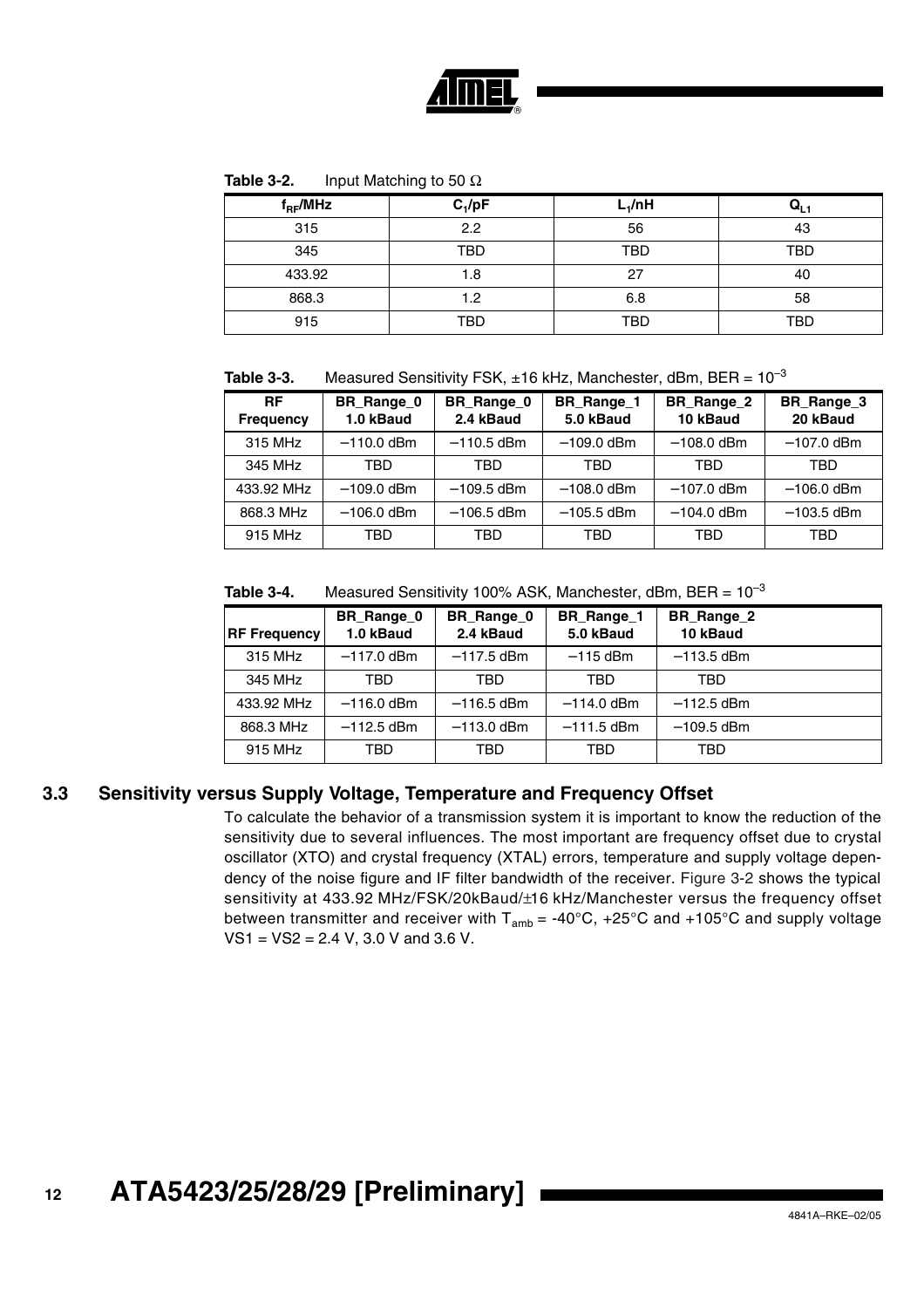<span id="page-12-0"></span>**Figure 3-2.** Measured Sensitivity 433.92 MHz/FSK/20 kBaud/±16 kHz/Manchester versus Frequency Offset, Temperature and Supply Voltage



As can be seen in [Figure 3-2 on page 13](#page-12-0) the supply voltage has almost no influence. The temperature has an influence of about  $+1.5/-0.7$  dB, and a frequency offset of  $\pm 65$  kHz also influences by about  $\pm 1$  dB. All these influences, combined with the sensitivity of a typical IC, are then within a range of -103.7 dBm and –107.3 dBm over temperature, supply voltage and frequency offset which is -105.5 dBm  $\pm$ 1.8dB. The integrated IF filter has an additional production tolerance of only ±7 kHz, hence, a frequency offset between the receiver and the transmitter of ±58 kHz can be accepted for XTAL and XTO tolerances.

Note: For the demodulator used in the ATA5423/ATA5425, the tolerable frequency offset does not change with the data frequency, hence, the value of  $\pm 58$  kHz is valid for up to 1 kBaud. (TBD)

This small sensitivity spread over supply voltage, frequency offset and temperature is very unusual in such a receiver. It is achieved by an internal, very fast and automatic frequency correction in the FSK demodulator after the IF filter, which leads to a higher system margin. This frequency correction tracks the input frequency very quickly; if, however, the input frequency makes a larger step (for example, if the system changes between different communication partners), the receiver has to be restarted. This can be done by switching back to IDLE mode and then again to RX mode. For that purpose, an automatic mode is also available. This automatic mode switches to IDLE mode and back into RX mode every time a bit error occurs. ([See "Digital](#page-35-0) [Control Logic" on page 36.](#page-35-0))

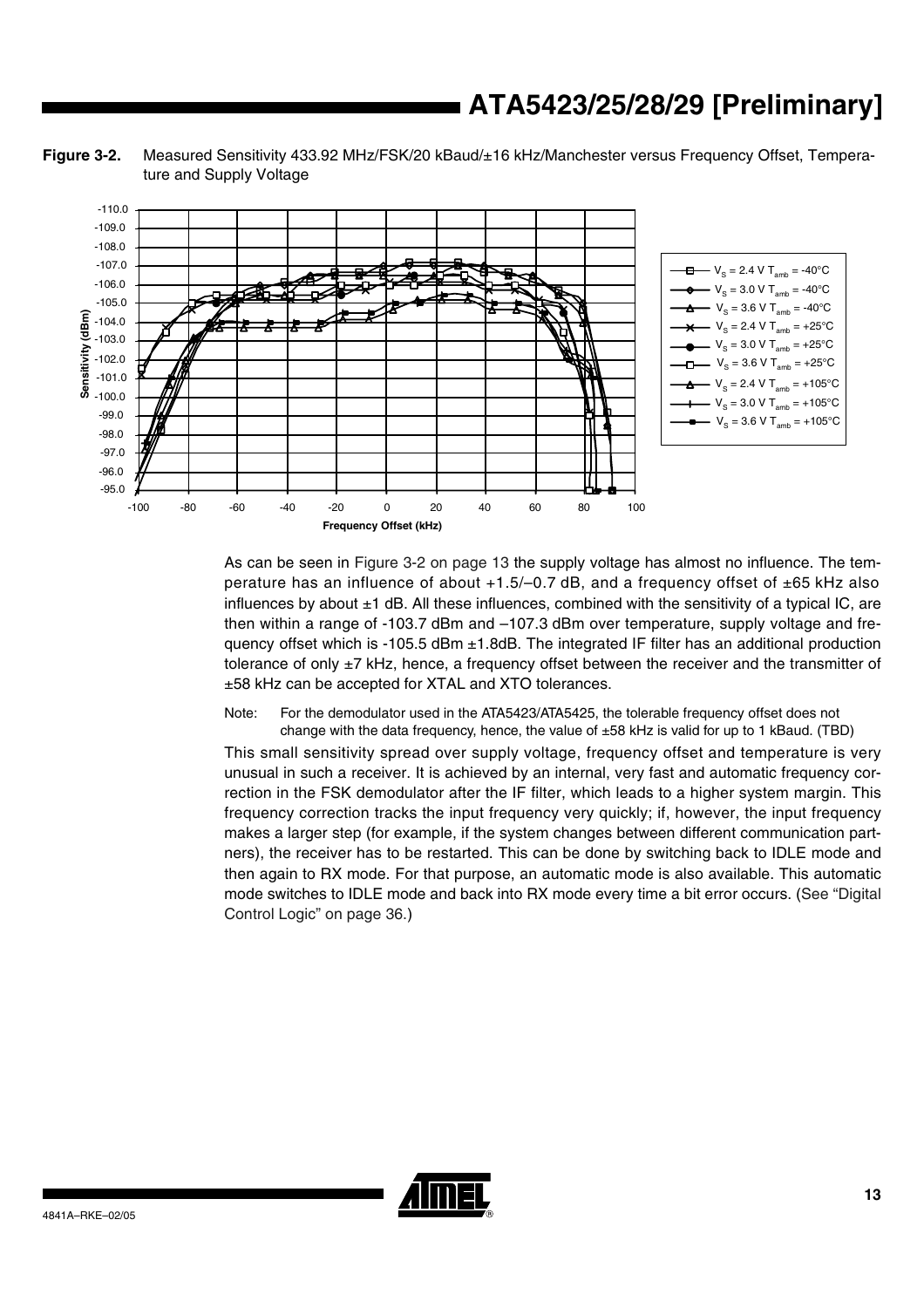

#### **3.4 Frequency Accuracy of the Crystals**

The XTO is an amplitude regulated Pierce oscillator with integrated load capacitors. The initial tolerances (due to the frequency tolerance of the XTAL, the integrated capacitors on XTAL1, XTAL2 and the XTO's initial transconductance gm) can be compensated to a value within  $\pm 0.5$  ppm by measuring the CLK output frequency and programming the control registers 2 and 3 (see [Table 7-7 on page 39](#page-38-0) and [Table 7-10 on page 40\)](#page-39-0). The XTO then has a remaining influence of less than  $\pm 2$  ppm over temperature and supply voltage due to the band gap controlled gm of the XTO.

The needed frequency stability of the used crystals over temperature and aging is hence  $\pm 58$  kHz/433.92 MHz – 2  $\times$   $\pm 2.5$  ppm =  $\pm 128.66$  ppm for 433.92 MHz and

 $\pm 58$  kHz/868.3 MHz – 2  $\times$   $\pm 2.5$  ppm =  $\pm 61.8$  ppm for 868.3 MHz. 315, 345, 915 MHz (TBD). Thus, the crystals used in the receiver and transmitter each need to be better than  $\pm$ 64.33 ppm for 433.92 MHz and  $\pm 30.9$  ppm for 868.3 MHz. 315, 345, 915MHz (TBD). In access control systems it may be advantageous to have a tighter tolerance at the base station in order to relax the requirement for the remote control unit.

#### **3.5 RX Supply Current versus Temperature and Supply Voltage**

[Table 3-5](#page-13-0) shows the typical supply current at 433.92 MHz of the transceiver in RX mode versus supply voltage and temperature with  $VS = VS1 = VS2$ . As can be seen, the supply current at 2.4 V and  $-40^{\circ}$ C is less than the typical supply current; this is useful because this is also the operation point where a lithium cell has the worst performance. The typical supply current at 315 MHz, 345 MHz, 868.3 MHz or 915 MHz in RX mode is about the same as for 433.92 MHz

| $VS = VS1 = VS2$           | 2.4V             | 3.0V              | 3.6V              |
|----------------------------|------------------|-------------------|-------------------|
| $T_{amb} = -40^{\circ}C$   | 8.4 mA           | 8.8 mA            | $9.2 \text{ mA}$  |
| $T_{amb}$ = 25°C           | $9.9 \text{ mA}$ | $10.3 \text{ mA}$ | $10.8 \text{ mA}$ |
| ${\sf T}_{\sf amb}$ = 85°C | 11.4 $mA$        | $11.9 \text{ mA}$ | $12.4 \text{ mA}$ |

<span id="page-13-0"></span>**Table 3-5.** Measured 433.92 MHz Receive Supply Current in FSK Mode

#### **3.6 Blocking, Selectivity**

As can be seen in [Figure 3-3](#page-14-0) and [Figure 3-4 on page 15,](#page-14-1) the receiver can receive signals 3 dB higher than the sensitivity level in the presence of very large blockers of –47 dBm/–34 dBm with small frequency offsets of  $\pm 1/\pm 10$  MHz.

[Figure 3-3](#page-14-0) shows narrow band blocking and [Figure 3-4](#page-14-1) wide band blocking characteristics. The measurements were done with a signal of 433.92 MHz/FSK/20 kBaud/±16 kHz/ Manchester, and with a level of -106 dBm  $+$  3 dB = -103 dBm which is 3 dB above the sensitivity level. The figures show how much larger than –103dBm a continuous wave signal can be before the BER is higher than 10<sup>-3</sup>. The measurements were done at the 50  $\Omega$  input according to [Figure 3-1 on](#page-10-1) [page 11](#page-10-1). At 1 MHz, for example, the blocker can be 56 dB higher than –103 dBm which is  $-103$  dBm  $+56$  dB  $=-47$  dBm. These values, together with the good intermodulation performance, avoid the need for a SAW filter in the remote control unit application.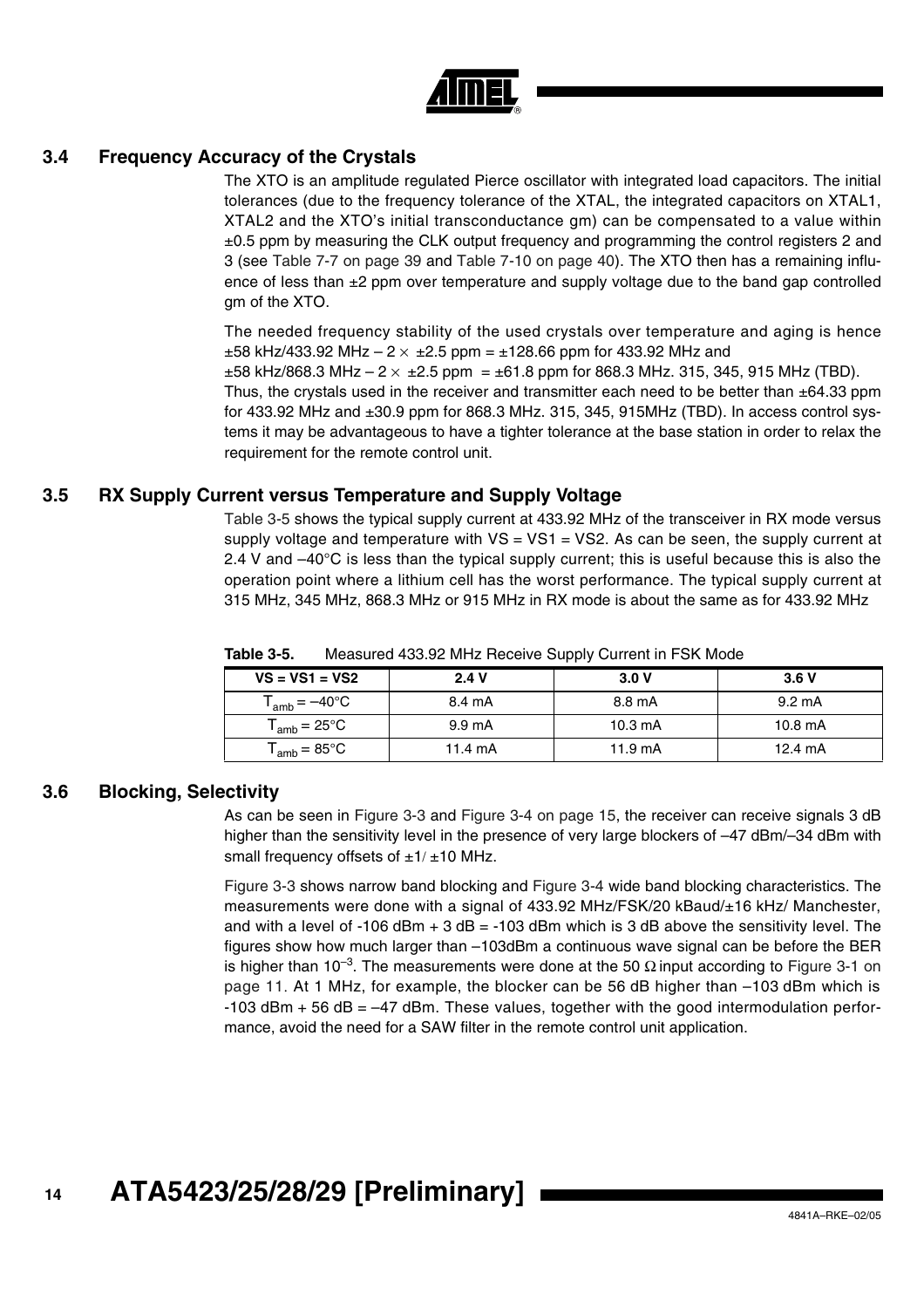

<span id="page-14-0"></span>**Figure 3-3.** Narrow Band 3 dB Blocking Characteristic at 433.92 MHz

<span id="page-14-1"></span>**Figure 3-4.** Wide Band 3 dB Blocking Characteristic at 433.92 MHz



[Figure 3-5 on page 16](#page-15-0) shows the blocking measurement close to the received frequency to illustrate the selectivity and image rejection. This measurement was done 6 dB above the sensitivity level with a useful signal of 433.92 MHz/FSK/20kBaud/±16 kHz/ Manchester with a level of  $-106$  dBm  $+ 6$  dB =  $-100$  dBm. The figure shows to which extent a continuous wave signal can surpass –100 dBm until the BER is higher than  $10^{-3}$ . For example, at 1 MHz the blocker can then be 59 dB higher than  $-100$  dBm which is  $-100$  dBm + 59 dB =  $-41$  dBm.

[Table 3-6 on page 16](#page-15-1) shows the blocking performance measured relative to –100 dBm for some other frequencies. Note that sometimes the blocking is measured relative to the sensitivity level (dBS) instead of the carrier (dBC).

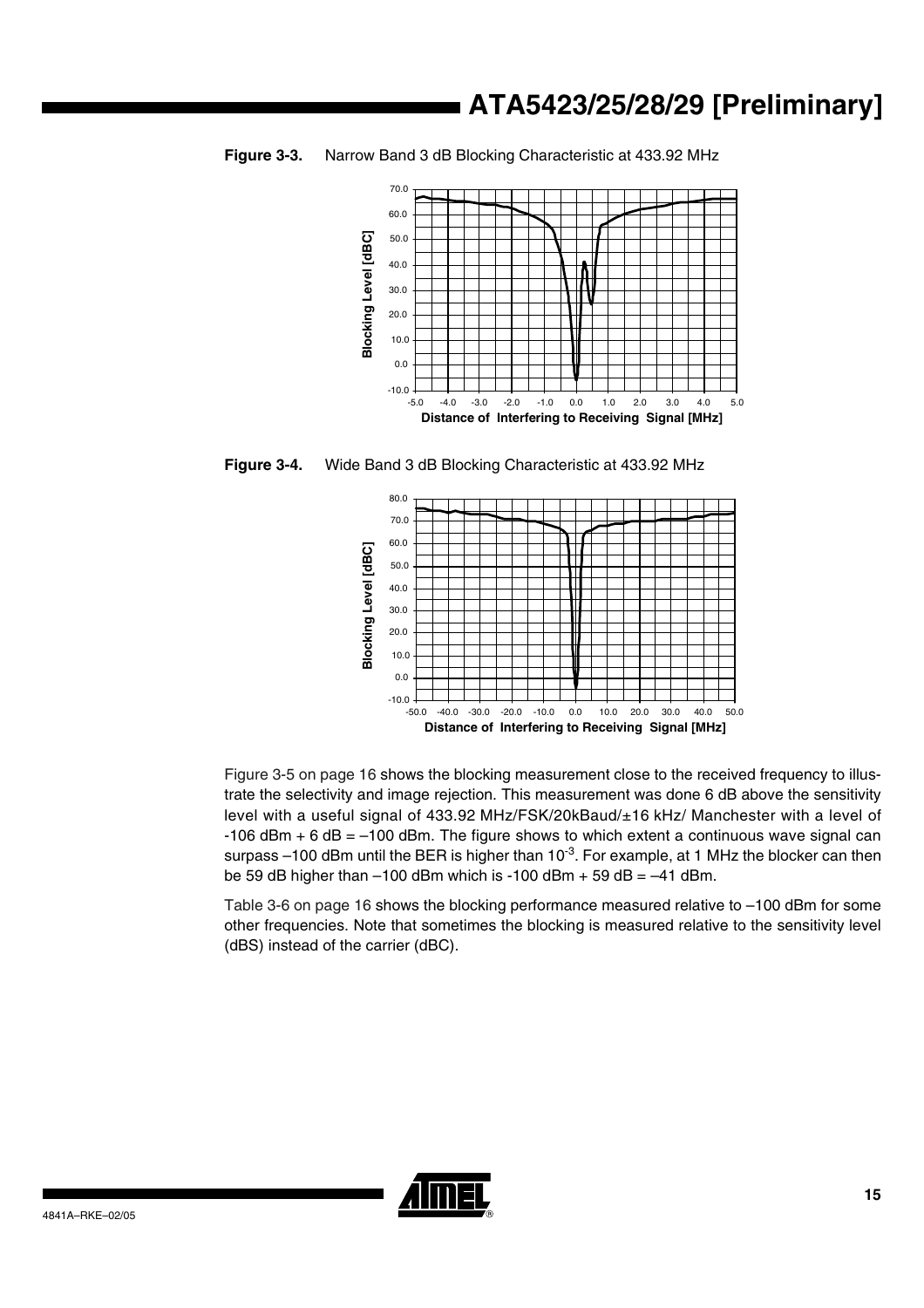

| <b>Frequency Offset</b> | <b>Blocker Level</b> | <b>Blocking</b> |
|-------------------------|----------------------|-----------------|
| $+0.75$ MHz             | $-45$ dBm            | 55 dBC/61 dBS   |
| $-0.75$ MHz             | $-45$ dBm            | 55 dBC/61 dBS   |
| $+1.5$ MHz              | $-38$ dBm            | 62 dBC/68 dBS   |
| $-1.5$ MHz              | $-38$ dBm            | 62 dBC/68 dBS   |
| $+10$ MHz               | $-30$ dBm            | 70 dBC/76 dBS   |
| $-10$ MHz               | $-30$ dBm            | 70 dBC/76 dBS   |

<span id="page-15-1"></span>**Table 3-6.** Blocking 6 dB Above Sensitivity Level with BER <  $10^{-3}$ 

The ATA5423/ATA5425/ATA5428/ATA5429 can also receive FSK and ASK modulated signals if they are much higher than the I1dBCP. It can typically receive useful signals at 10 dBm. This is often referred to as the nonlinear dynamic range which is the maximum to minimum receiving signal and is 116 dB for 20 kBaud Manchester. This value is useful if two transceivers have to communicate and are very close to each other.

<span id="page-15-0"></span>



This high blocking performance even makes it possible for some applications using quarter wave whip antennas to use a simple LC band–pass filter instead of a SAW filter in the receiver. When designing such an LC filter take into account that the 3 dB blocking at 433.92 MHz/2 = 216.96 MHz is 43 dBC and at 433.92 MHz/3 = 144.64 MHz is 48 dBC and at  $2 \times$  (433.92 MHz + 226 kHz) + -226 kHz = 868.066 MHz/868.518 MHz is 56 dBC. And especially that at  $3 \times (433.92 \text{ MHz} + 226 \text{ kHz}) + 226 \text{ kHz} = 1302.664 \text{ MHz}$  the receiver has its second LO harmonic receiving frequency with only 12 dBC blocking.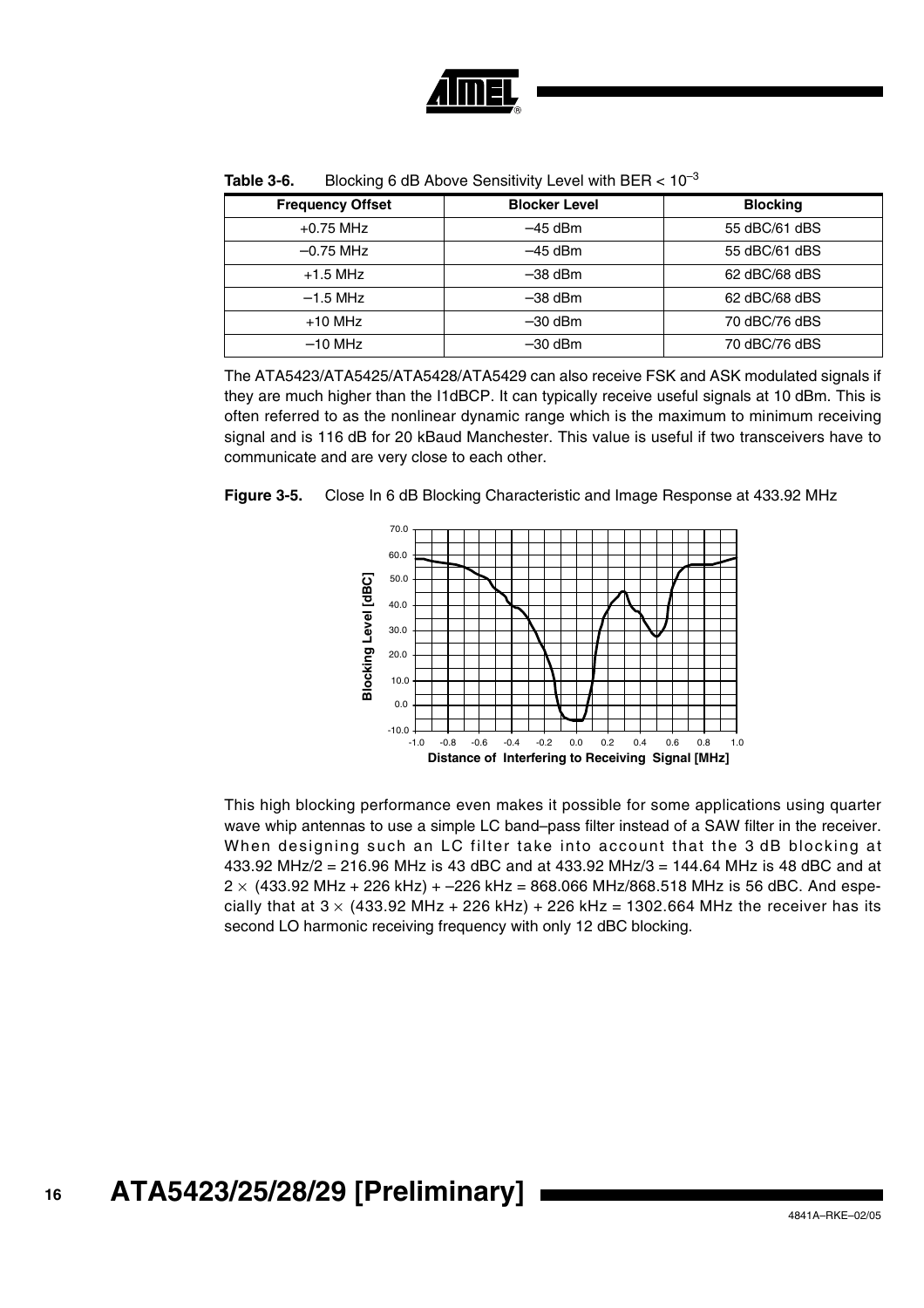#### **3.7 In–band Disturbers, Data Filter, Quasi–peak Detector, Data Slicer**

If a disturbing signal falls into the received band or a blocker is not continuous wave, the performance of a receiver strongly depends on the circuits after the IF filter. The demodulator, data filter and data slicer are important, in that case.

The data filter of the ATA5423/ATA5425/ATA5428/ATA5429 implies a quasi–peak detector. This results in a good suppression of the above mentioned disturbers and exhibits a good carrier to Gaussian noise performance. The required useful signal to disturbing signal ratio to be received with a BER of  $10^{-3}$  is less than 12 dB in ASK mode and less than 3 dB (BR\_Range\_0  $\ldots$ BR\_Range\_2)/6 dB (BR\_Range\_3) in FSK mode. Due to the many different waveforms possible these numbers are measured for signal as well as for disturbers with peak amplitude values. Note that these values are worst case values and are valid for any type of modulation and modulating frequency of the disturbing signal as well as the receiving signal. For many combinations, lower carrier to disturbing signal ratios are needed.

#### **3.8 DEM\_OUT Output**

The internal raw output signal of the demodulator Demod\_Out is available at pin DEM\_OUT. DEM\_OUT is an open drain output and must be connected to a pull–up resistor if it is used (typically 100 kΩ) otherwise no signal is present at that pin.

#### **3.9 RSSI Output**

The output voltage of the pin RSSI is an analog voltage, proportional to the input power level. Using the RSSI output signal, the signal strength of different transmitters can be distinguished. The usable dynamic range of the RSSI amplifier is 70 dB, the input power range  $P(RF_{IN})$  is –115 dBm to –45 dBm and the gain is 8 mV/dB. [Figure 3-6](#page-16-0) shows the RSSI characteristic of a typical device at 433.92 MHz with VS1 = VS2 = 2.4 to 3.6 V and  $T_{amb} = -40^{\circ}$ C to +85°C with a matched input according to [Table 3-2 on page 12](#page-11-0) and [Figure 3-1 on page 11](#page-10-1). At 915 MHz about TBD dB and at 868.3 MHz about 2.7 dB more signal level, at 345 MHz about TBD dB and at 315 MHz about 1 dB less signal level is needed for the same RSSI results.



<span id="page-16-0"></span>

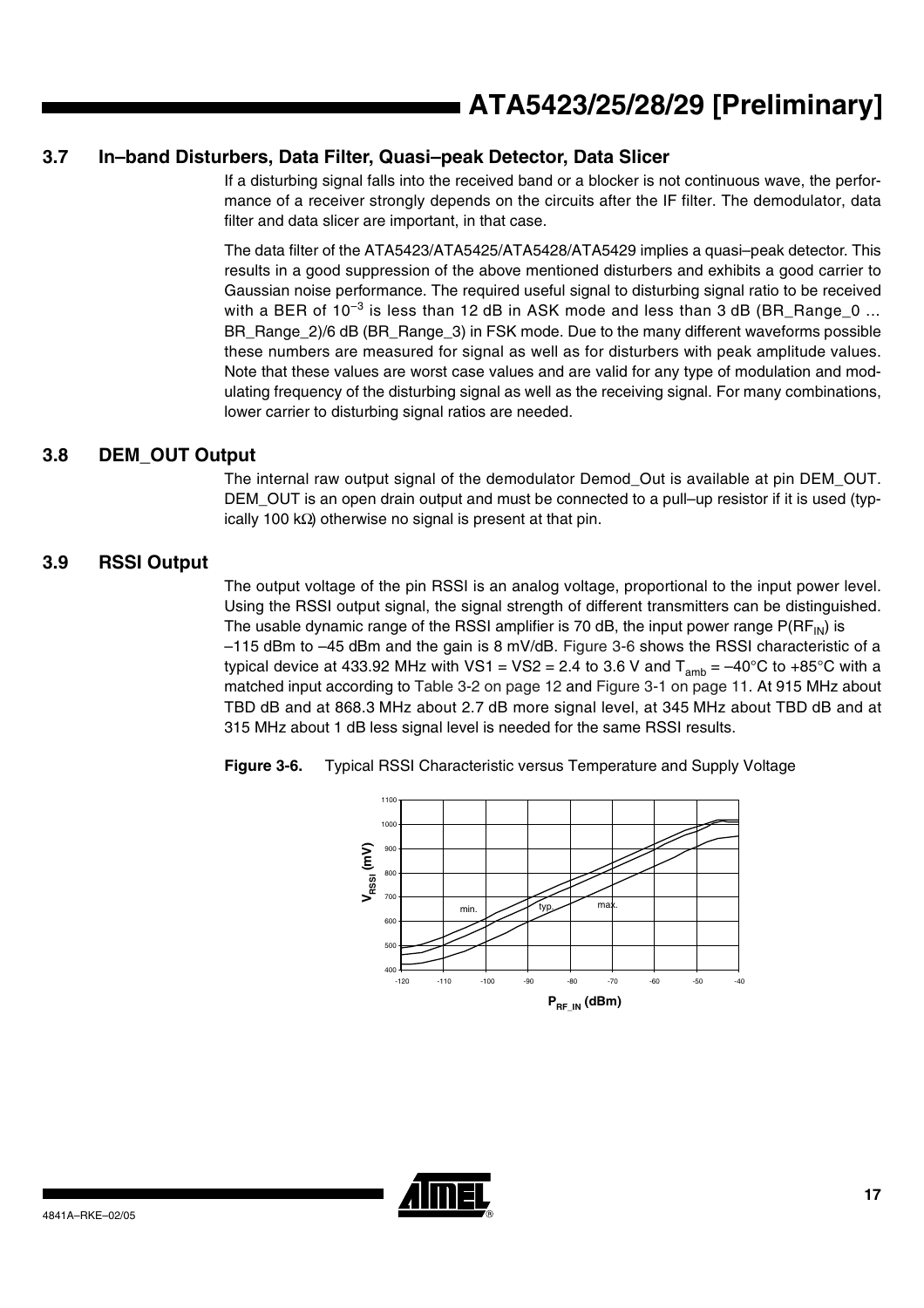

#### **3.10 Frequency Synthesizer**

The synthesizer is a fully integrated fractional–N design with internal loop filters for receive and transmit mode. The XTO frequency  $f_{XTO}$  is the reference frequency FREF for the synthesizer. The bits FR0 to FR12 in control registers 2 and 3 (see [Table 7-7 on page 39](#page-38-0) and [Table 7-10 on](#page-39-0) [page 40](#page-39-0)) are used to adjust the deviation of  $f_{XTO}$ . In transmit mode, at 433.92 MHz, the carrier has a phase noise of -111 dBC/Hz at 1 MHz and spurious emissions at FREF of -66 dBC with a high PLL loop bandwidth allowing the direct modulation of the carrier with 20 kBaud Manchester data. Due to the closed loop modulation any spurious emissions caused by this modulation are effectively filtered out as can be seen in [Figure 3-9 on page 20](#page-19-0). In RX mode the synthesizer has a phase noise of -120 dBC/Hz at 1 MHz and spurious emissions of -75 dBC.

The initial tolerances of the crystal oscillator due to crystal tolerances, internal capacitor tolerances and the parasitics of the board have to be compensated at manufacturing setup with control registers 2 and 3 as can be seen in [Table 4-1 on page 28](#page-27-0). The other control words for the synthesizer needed for ASK, FSK and receive/transmit switching are calculated internally. The RF (Radio Frequency) resolution is equal to the XTO frequency divided by 16384 which is 777.1 Hz at 315.0 MHz, 851.1 Hz at 345.0 MHz, 808.9 Hz at 433.92 MHz, 818.6 Hz at 868.3 MHz and 862.6 Hz at 915.0 MHz.

For the multi–channel system the frequency control word FREQ in control registers 2 and 3 can be programmed in the range of 1000 to 6900, this is equivalent to a programmable tuning range of ±2.5 MHz hence every frequency within the 315 MHz, 345 MHz, 433 MHz, 868 MHz and 915 MHz ISM bands can be programmed as receive and as transmit frequency, and the position of channels within these ISM bands can be chosen arbitrarily (see [Table 4-1\)](#page-27-0).

Care must be taken as to the harmonics of the CLK output signal as well as to the harmonics produced by a microprocessor clocked with it, since these harmonics can disturb the reception of signals. In a single–channel system, using FREQ = 3803 to 4053 ensures that harmonics of this signal do not disturb the receive mode.

#### **3.11 FSK/ASK Transmission**

Due to the fast modulation capability of the synthesizer and the high resolution, the carrier can be internally FSK modulated, which simplifies the application of the transceiver. The deviation of the transmitted signal is  $\pm 20$  digital frequency steps of the synthesizer which is equal to ±15.54 kHz for 315 MHz, ±17.02 kHz for 345 MHz, ±16.17 kHz for 433.92 MHz, ±16.37 kHz for 868.3 MHz and ±17.25 kHz for 915 MHz.

Due to closed loop modulation with PLL filtering the modulated spectrum is very clean, meeting ETSI and CEPT regulations when using a simple LC filter for the power amplifier harmonics as it is shown in [Figure 2.2 on page 8.](#page-7-0) In ASK mode the frequency is internally connected to the center of the FSK transmission and the power amplifier is switched on and off to perform the modulation. [Figure 3-7 on page 19](#page-18-0) to [Figure 3-9 on page 20](#page-19-0) show the spectrum of the FSK modulation with pseudo–random data with 20 kBaud/±16.17 kHz/Manchester and 5 dBm output power.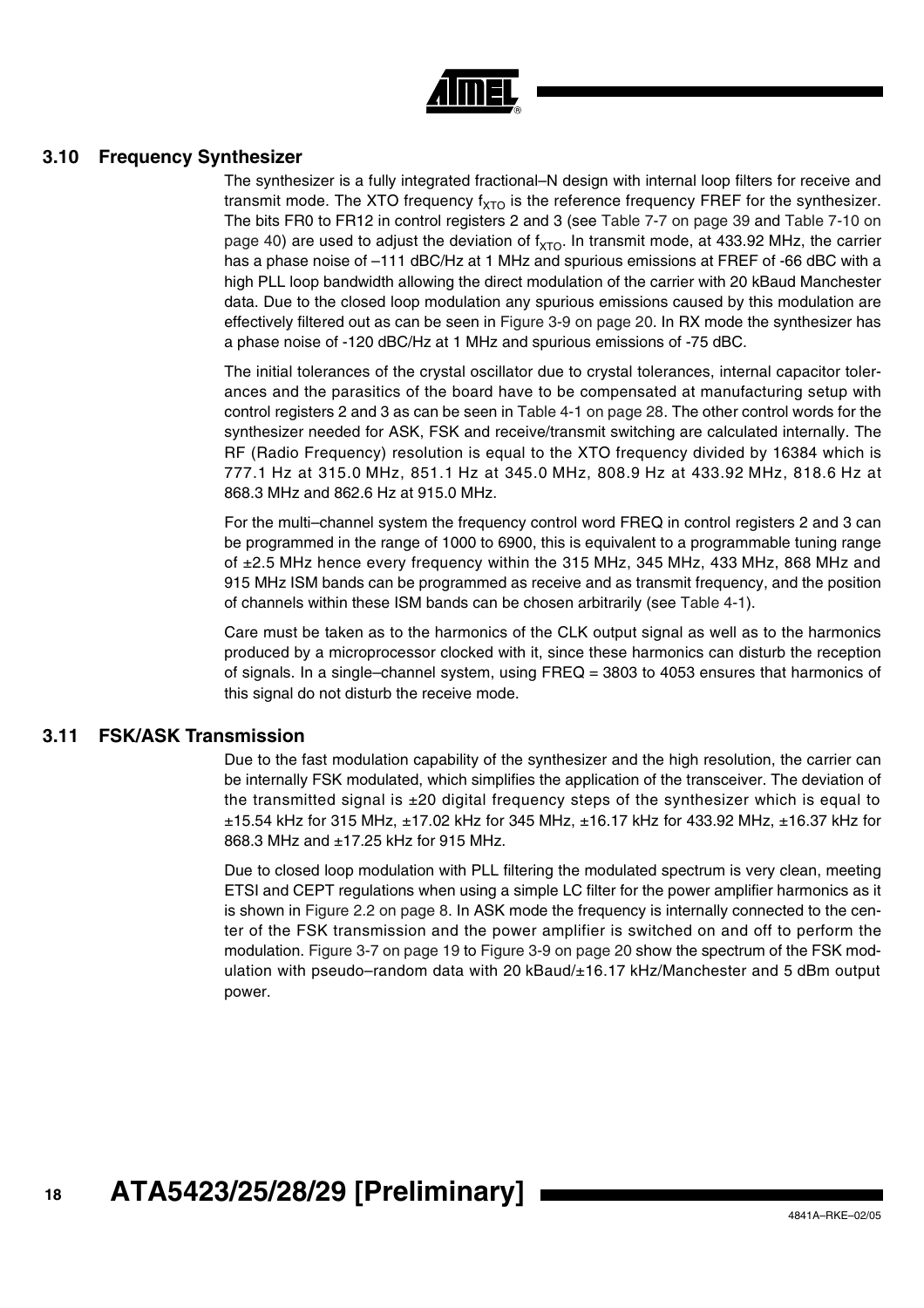<span id="page-18-0"></span>**Figure 3-7.** FSK–modulated TX Spectrum (433.92MHz/20 kBaud/±16.17 kHz/Manchester Code)



**Figure 3-8.** Unmodulated TX Spectrum 433.92 MHz – 16.17 kHz ( $f_{FSKL}$ )



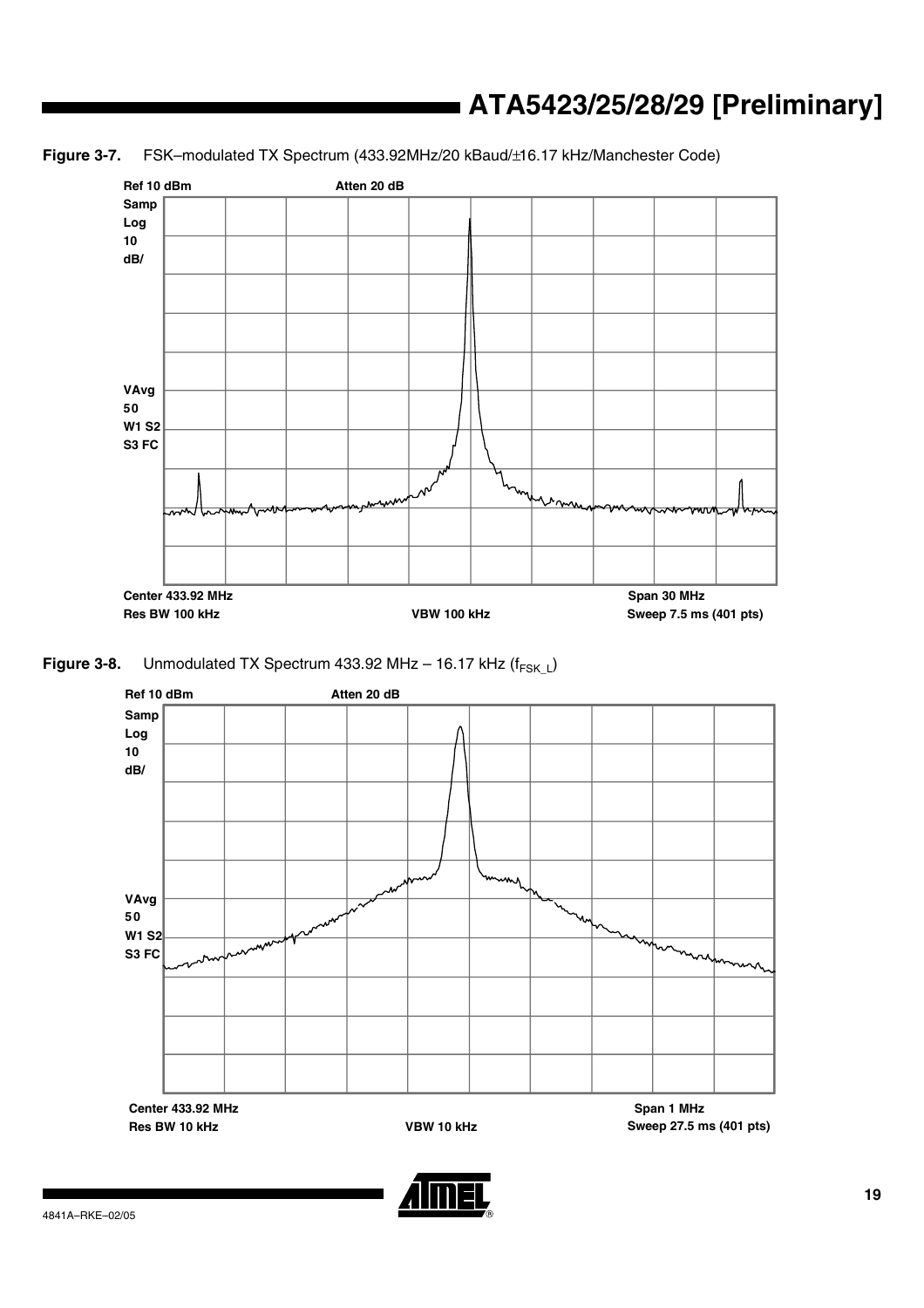

**Figure 3-9.** FSK–modulated TX Spectrum (433.92MHz/20 kBaud/±16.17 kHz/Manchester Code)

<span id="page-19-0"></span>

#### **3.12 Output Power Setting and PA Matching at RF\_OUT**

The Power Amplifier (PA) is a single–ended open collector stage which delivers a current pulse which is nearly independent of supply voltage, temperature and tolerances due to band gap stabilization. Resistor  $R_1$ , see [Figure 3-10 on page 21,](#page-20-0) sets a reference current which controls the current in the PA. A higher resistor value results in a lower reference current, a lower output power and a lower current consumption of the PA. The usable range of R<sub>1</sub> is 15 kΩ to 56 kΩ. Pin PWR H switches the output power range between about 0 dBm to 5 dBm (PWR  $H = GND$ ) and 5 dBm to 10 dBm (PWR  $H = AVCC$ ) by multiplying this reference current by a factor 1  $(PWR_H = GND)$  and 2.5 (PWR $_H = AVCC$ ), which corresponds to about 5 dB more output power.

If the PA is switched off in TX mode, the current consumption without output stage with VS1 = VS2 = 3 V,  $T_{amb}$  = 25°C is typically 6.5 mA for 868.3 MHz and 6.95 mA for 315 MHz and 433.92 MHz.

The maximum output power is achieved with optimum load resistances  $R_{\text{Lopt}}$  according to [Table](#page-21-0) [3-7 on page 22](#page-21-0) with compensation of the 1.0 pF output capacitance of the RF\_OUT pin by absorbing it into the matching network consisting of  $L_1$ ,  $C_3$ ,  $C_3$  as shown in [Figure 3-10 on page](#page-20-0) [21.](#page-20-0) There must also be a low resistive DC path to AVCC to deliver the DC current of the power amplifier's last stage. The matching of the PA output was done with the circuit shown in [Figure 3-](#page-20-0) [10 on page 21](#page-20-0) with the values in [Table 3-7 on page 22](#page-21-0). Note that value changes of these elements may be necessary to compensate for individual board layouts.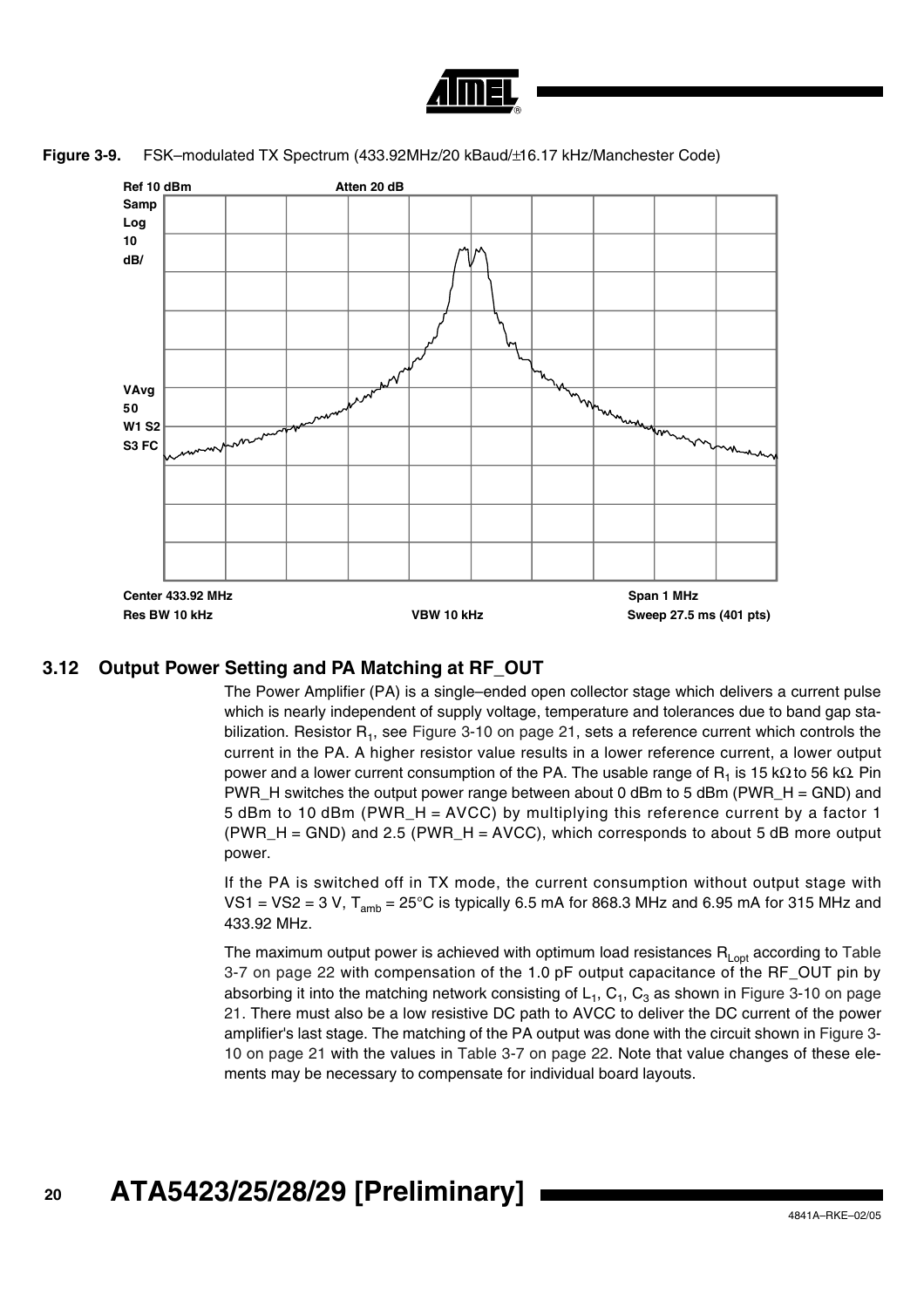Example:

According to [Table 3-7 on page 22](#page-21-0), with a frequency of 433.92 MHz and output power of 11 dBm the overall current consumption is typically 17.8 mA; hence, the PA needs 17.8 mA - 6.95 mA = 10.85 mA in this mode, which corresponds to an overall power amplifier efficiency of the PA of  $(10^{(11dBm/10)} \times 1 \text{ mW})/(3 \text{ V} \times 10.85 \text{ mA}) \times 100\% = 38.6\%$  in this case.

Using a higher resistor in this example of R<sub>1</sub> = 1.091 × 22 kΩ = 24 kΩ results in 9.1% less current in the PA of 10.85 mA/1.091 = 9.95 mA and  $10 \times log(1.091) = 0.38$  dB less output power if using a new load resistance of 300 Ω  $\times$  1.091 = 327 Ω. The resulting output power is then 11 dBm - 0.38 dB = 10.6 dBm and the overall current consumption is  $6.95$  mA +  $9.95$  mA = 16.9 mA.

The values of [Table 3-7 on page 22](#page-21-0) were measured with standard multi–layer chip inductors with quality factors Q according to [Table 3-7 on page 22](#page-21-0). Looking to the 433.92 MHz/11 dBm case with the quality factor of  $Q_{11} = 43$  the loss in this inductor is estimated with the parallel equivalent resistance of the inductor  $R_{loss} = 2 \times \pi \times f \times L \times Q_{L1}$  and the matching loss with 10 log (1 +  $R_{\text{Lopt}}/R_{\text{loss}}$ ) which is equal to 0.32 dB losses in this inductor. Taking this into account, the PA efficiency is then 42% instead of 38.6%.

Be aware that the high power mode (PWR $_H$  = AVCC) can only be used with a supply voltage higher than 2.7 V, whereas the low power mode (PWR\_H = GND) can be used down to 2.4 V as can be seen in the ["Electrical Characteristics: General" on page 66.](#page-65-0)

The supply blocking capacitor  $C_2$  (10 nF) has to be placed close to the matching network because of the RF current flowing through it.

<span id="page-20-0"></span>



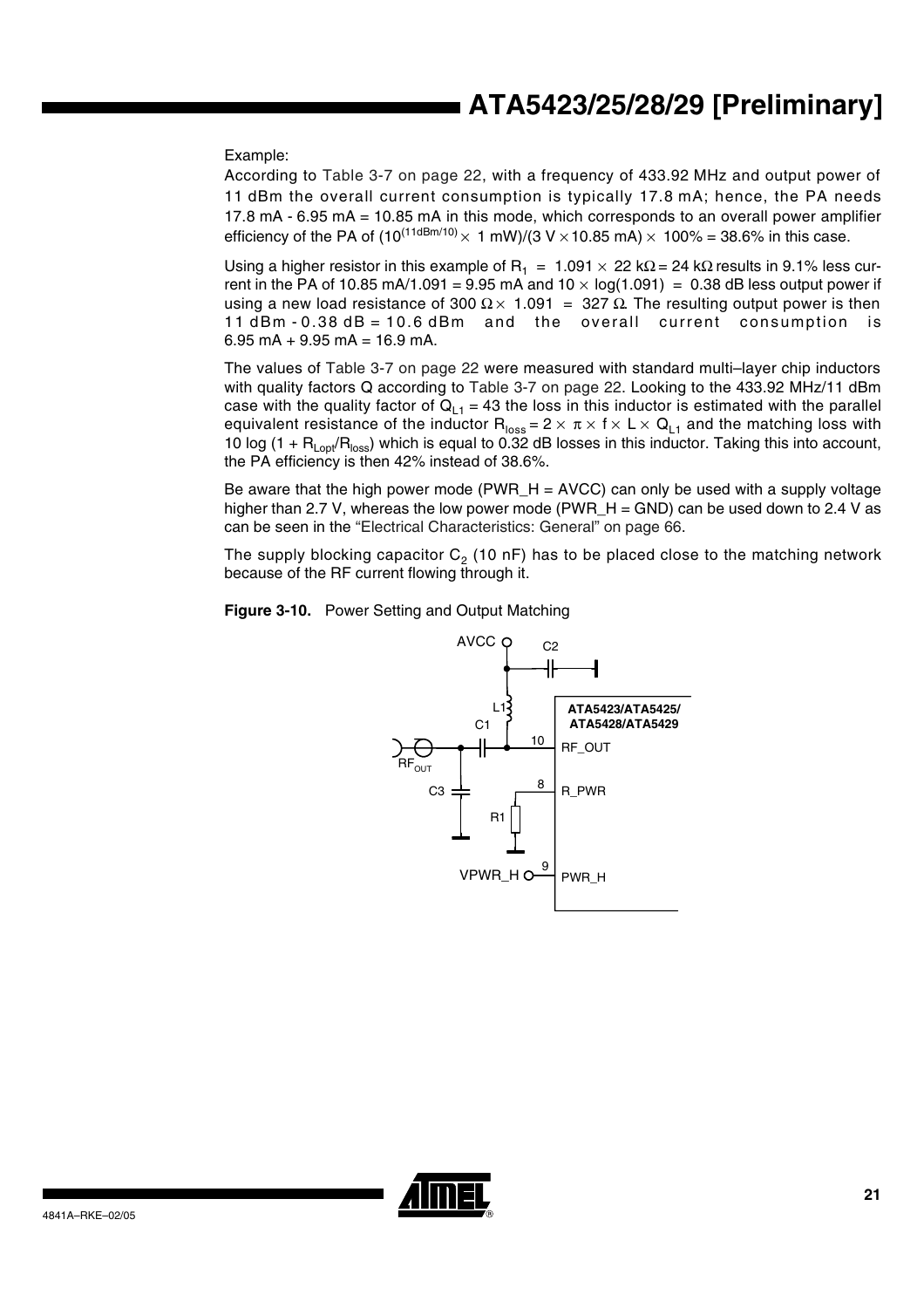

| <b>Frequency (MHz)</b> | TX Current (mA) | <b>Output Power (dBm)</b> | R1 (k) | VPWR_H      | $\mathsf{R}_{\mathsf{Lopt}}(\Omega)$ | L1(nH) | $Q_{L1}$ | C1(pF) | C3(pF)      |
|------------------------|-----------------|---------------------------|--------|-------------|--------------------------------------|--------|----------|--------|-------------|
| 315                    | 8.5             | 0.4                       | 56     | <b>GND</b>  | 2500                                 | 82     | 28       | 1.5    | $\mathbf 0$ |
| 315                    | 10.5            | 5.7                       | 27     | <b>GND</b>  | 920                                  | 68     | 32       | 2.2    | 0           |
| 315                    | 16.7            | 10.5                      | 27     | <b>AVCC</b> | 350                                  | 56     | 35       | 3.9    | 0           |
| 345                    |                 |                           |        | <b>GND</b>  |                                      |        |          |        |             |
| 345                    |                 |                           |        | <b>GND</b>  |                                      |        |          |        |             |
| 345                    |                 |                           |        | <b>AVCC</b> |                                      |        |          |        |             |
| 433.92                 | 8.6             | 0.1                       | 56     | <b>GND</b>  | 2300                                 | 56     | 40       | 0.75   | 0           |
| 433.92                 | 11.2            | 6.2                       | 22     | <b>GND</b>  | 890                                  | 47     | 38       | 1.5    | 0           |
| 433.92                 | 17.8            | 11                        | 22     | <b>AVCC</b> | 300                                  | 33     | 43       | 2.7    | 0           |
| 868.3                  | 9.3             | $-0.3$                    | 33     | <b>GND</b>  | 1170                                 | 12     | 58       | 1.0    | 3.3         |
| 868.3                  | 11.5            | 5.4                       | 15     | <b>GND</b>  | 471                                  | 15     | 54       | 1.0    | $\mathbf 0$ |
| 868.3                  | 16.3            | 9.5                       | 22     | <b>AVCC</b> | 245                                  | 10     | 57       | 1.5    | 0           |
| 915                    |                 |                           |        | <b>GND</b>  |                                      |        |          |        |             |
| 915                    |                 |                           |        | <b>GND</b>  |                                      |        |          |        |             |
| 915                    |                 |                           |        | <b>AVCC</b> |                                      |        |          |        |             |

<span id="page-21-0"></span>**Table 3-7.** Measured Output Power and Current Consumption with VS1 = VS2 =  $3$  V,  $T_{\text{max}} = 25^{\circ}$ C

#### **3.13 Output Power and TX Supply Current versus Supply Voltage and Temperature**

[Table 3-8 on page 22](#page-21-1) shows the measurement of the output power for a typical device with VS = VS1 = VS2 in the 433.92 MHz and 6.2 dBm case versus temperature and supply voltage measured according to [Figure 3-10 on page 21](#page-20-0) with components according to [Table 3-7.](#page-21-0) As opposed to the receiver sensitivity, the supply voltage has here the major impact on output power variations because of the large signal behavior of a power amplifier. Thus, a two battery system with voltage regulator or a 5 V system shows much less variation than a 2.4 V to 3.6 V one battery system because the supply voltage is then well within 3.0 V and 3.6 V.

The reason is that the amplitude at the output RF\_OUT with optimum load resistance is AVCC - 0.4 V and the power is proportional to  $(AVCC - 0.4 V)^2$  if the load impedance is not changed. This means that the theoretical output power reduction if reducing the supply voltage from 3.0 V to 2.4 V is 10 log ((3 V – 0.4 V)<sup>2</sup>/(2.4 V – 0.4 V)<sup>2</sup>) = 2.2 dB. [Table 3-8](#page-21-1) shows that principle behavior in the measurement. This is not the same case for higher voltages, since here increasing the supply voltage from 3 V to 3.6 V should theoretical increase the power by 1.8 dB; but a gain of only 0.8 dB in the measurement shows that the amplitude does not increase with the supply voltage because the load impedance is optimized for 3 V and the output amplitude stays more constant.

| $VS =$                    | 2.4V               | 3.0V               | 3.6V      |
|---------------------------|--------------------|--------------------|-----------|
| $T_{amb} = -40^{\circ}$ C | $10.19 \text{ mA}$ | $10.19 \text{ mA}$ | 10.78 mA  |
|                           | $3.8$ dBm          | 5.5 dBm            | $6.2$ dBm |
| $T_{amb}$ = +25°C         | 10.62 mA           | $11.19 \text{ mA}$ | 11.79 mA  |
|                           | $4.6$ dBm          | $6.2$ dBm          | $7.1$ dBm |
| $T_{amb}$ = +85°C         | $11.4 \text{ mA}$  | 12.02 mA           | 12.73 mA  |
|                           | $3.8$ dBm          | 5.4 dBm            | $6.3$ dBm |

<span id="page-21-1"></span>**Table 3-8.** Measured Output Power and Supply Current at 433.92 MHz, PWR H = GND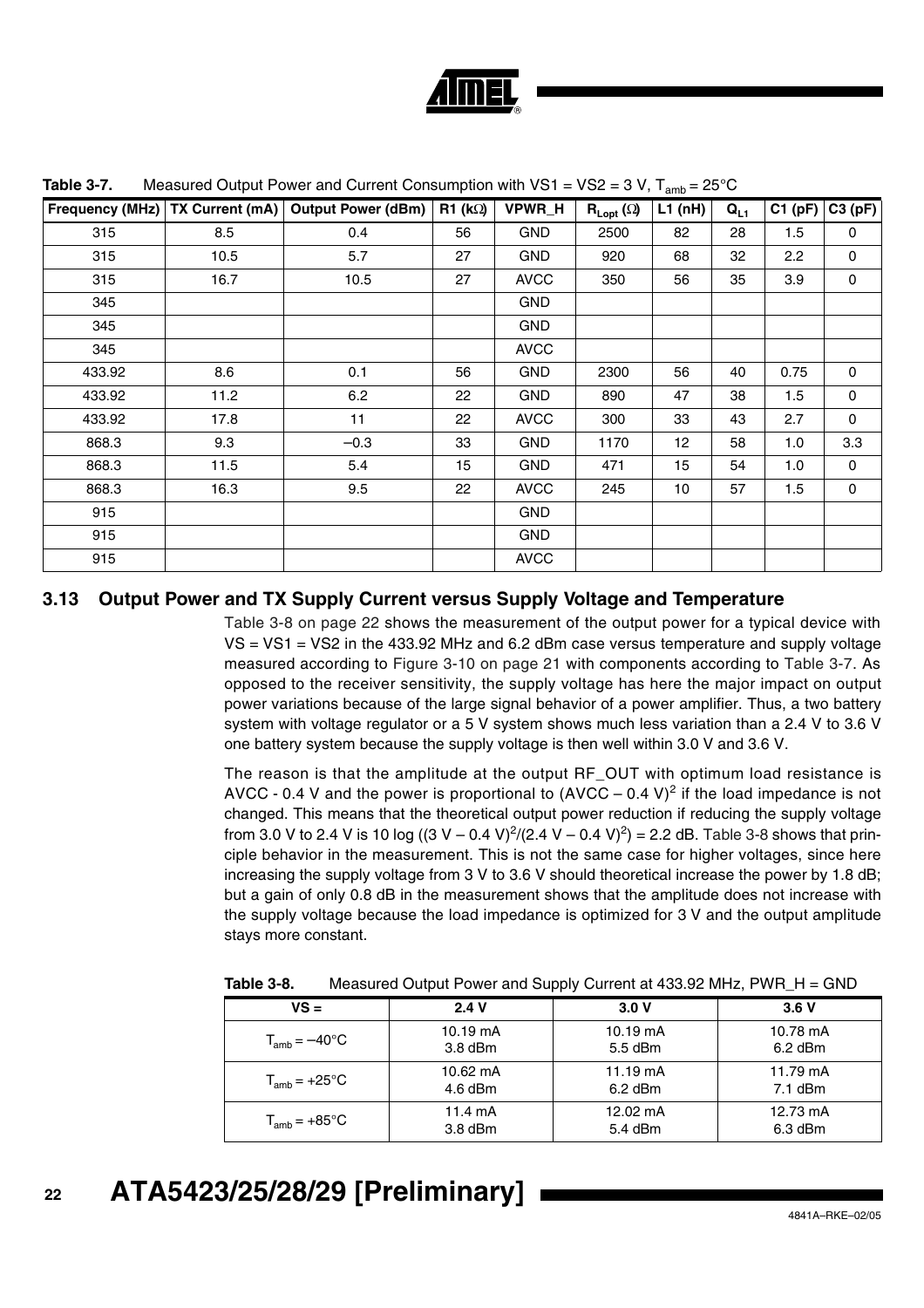[Table 3-9](#page-22-0) shows the relative changes of the output power of a typical device compared to 3.0 V/25°C. As can be seen, a temperature change to –40°C as well as to +85°C reduces the power by less than 1 dB due to the band gap regulated output current. Measurements of all the cases in [Table 3-7 on page 22](#page-21-0) over temperature and supply voltage have shown about the same relative behavior as shown in [Table 3-9](#page-22-0).

| $VS =$                    | 2.4V      | 3.0V      | 3.6V             |
|---------------------------|-----------|-----------|------------------|
| $T_{amb} = -40^{\circ}$ C | $-2.4$ dB | $-0.7$ dB | 0 <sub>d</sub> B |
| $T_{amb} = +25^{\circ}C$  | $-1.6$ dB | 0 dB      | $+0.9$ dB        |
| $T_{amb} = +85^{\circ}C$  | $-2.4$ dB | $-0.8$ dB | $+0.1$ dB        |

<span id="page-22-0"></span>**Table 3-9.** Measurements of Typical Output Power Relative to 3 V/25°C

#### **3.14 RX/TX Switch**

The RX/TX switch decouples the LNA from the PA in TX mode, and directs the received power to the LNA in RX mode. To do this, it has a low impedance to GND in TX mode and a high impedance to GND in RX mode. To design a proper RX/TX decoupling, a linear simulation tool for radio frequency design together with the measured device impedances of [Table 3-1 on page](#page-10-0) [11,](#page-10-0) [Table 3-7 on page 22,](#page-21-0) [Table 3-10](#page-22-1) and [Table 3-11 on page 24](#page-23-0) should be used, but the exact element values have to be found on–board. [Figure 3-11](#page-22-2) shows an approximate equivalent circuit of the switch. The principal switching operation is described here according to the application of [Figure 2-1 on page 7](#page-6-0). The application of [Figure 2.2 on page 8](#page-7-0) works similarly.

<span id="page-22-1"></span>

| <b>Table 3-10.</b> | Impedance of the RX/TX Switch RX_TX2 Shorted to GND |
|--------------------|-----------------------------------------------------|
|--------------------|-----------------------------------------------------|

| <b>Frequency</b> | Z(RX_TX1) TX Mode       | Z(RX_TX1) RX Mode    |
|------------------|-------------------------|----------------------|
| 315 MHz          | $(4.8 + 3.2) \Omega$    | $(11.3 - j214)$ Ω    |
| 345 MHz          | TBD                     | TBD                  |
| 433.92 MHz       | $(4.5 + j4.3)$ $\Omega$ | $(10.3 - j153)$ Ω    |
| 868.3 MHz        | $(5 + j9)$ $\Omega$     | $(8.9 - j73) \Omega$ |
| 915 MHz          | TBD                     | TBD                  |

<span id="page-22-2"></span>**Figure 3-11.** Equivalent Circuit of the Switch



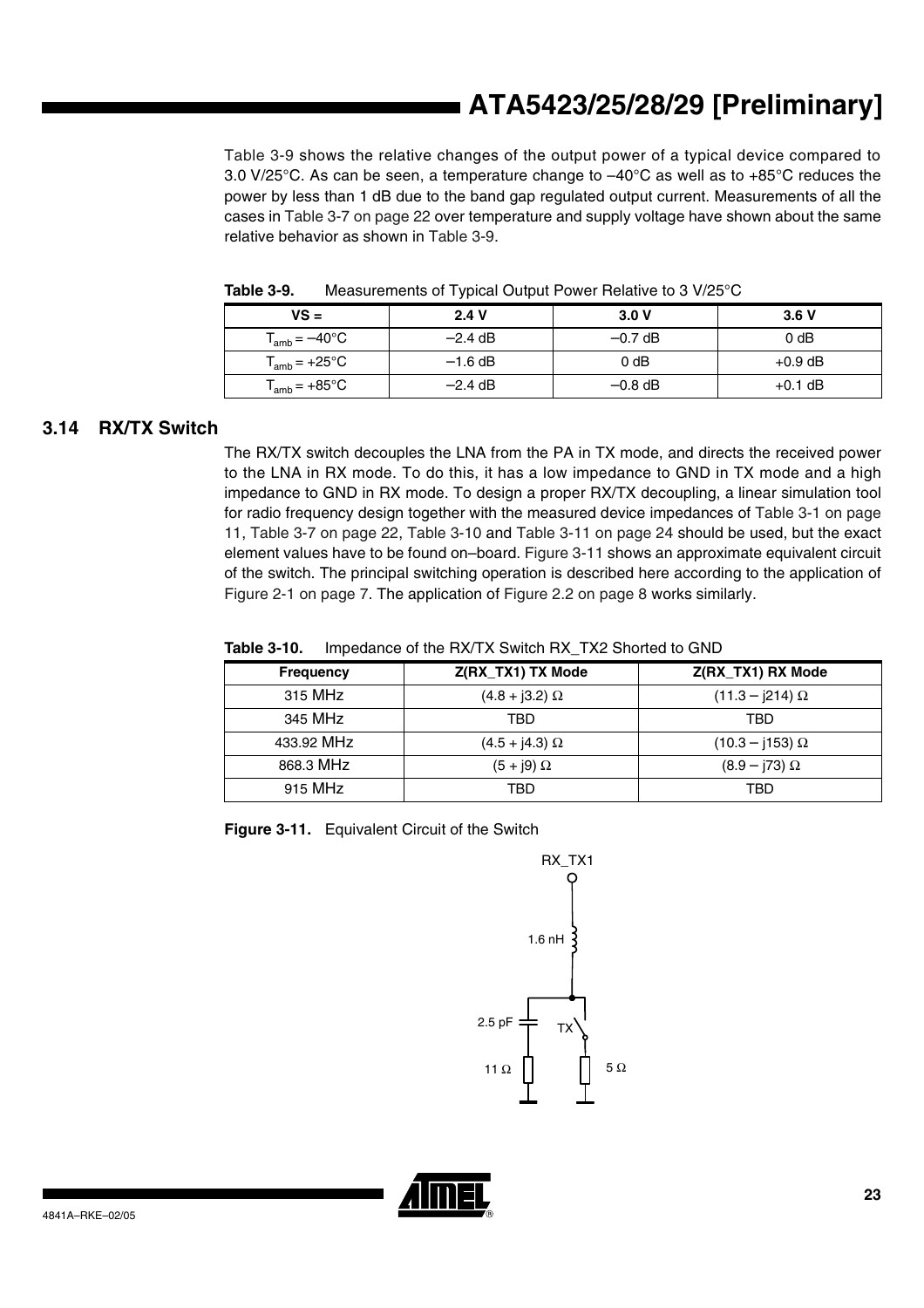| -<br>◉ |  |
|--------|--|

#### **3.15 Matching Network in TX Mode**

In TX mode the 20 mm long and 0.4 mm wide transmission line which is much shorter than  $\lambda/4$  is approximately switched in parallel to the capacitor  $C_9$  to GND. The antenna connection between  $C_8$  and  $C_9$  has an impedance of about 50  $\Omega$  locking from the transmission line into the loop antenna with pin RF\_OUT, L<sub>2</sub>, C<sub>10</sub>, C<sub>8</sub> and C<sub>9</sub> connected (using a C<sub>9</sub> without the added 7.6 pF as discussed later). The transmission line can be approximated with a 16 nH inductor in series with a 1.5  $\Omega$  resistor, the closed switch can be approximated according to [Table 3-10 on page 23](#page-22-1) with the series connection of 1.6 nH and 5  $\Omega$  in this mode. To have a parallel resonant high impedance circuit with little RF power going into it looking from the loop antenna into the transmission line a capacitor of about 7.6 pF to GND is needed at the beginning of the transmission line (this capacitor is later absorbed into C<sub>9</sub> which is then higher, as needed for 50 Ω transformation). To keep the 50  $\Omega$  impedance in RX mode at the end of this transmission line,  $C_7$  also has to be about 7.6 pF. This reduces the TX power by about 0.5 dB at 433.92 MHz compared to the case the where the LNA path is completely disconnected.

#### **3.16 Matching Network in RX Mode**

In RX mode the RF\_OUT pin has a high impedance of about 7 kΩ in parallel with 1.0 pF at 433.92 MHz as can be seen in [Table 3-11](#page-23-0). This, together with the losses of the inductor  $L_2$  with 120 nH and  $Q_{L2} = 25$ , gives about 3.7 kΩ loss impedance at RF\_OUT. Since the optimum load impedance in TX mode for the power amplifier at RF\_OUT is 890  $\Omega$  the loss associated with the inductor L<sub>2</sub> and the RF\_OUT pin can be estimated to be  $10 \times \log(1 + 890/3700) = 0.95$  dB compared to the optimum matched loop antenna without  $L_2$  and RF\_OUT. The switch represents, in this mode at 433.92 MHz, approximately an inductor of 1.6 nH in series with the parallel connection of 2.5 pF and 2.0 kΩ. Since the impedance level at pin RX TX1 in RX mode is about 50  $\Omega$ this only negligibly dampens the received signal (by about 0.1 dB). When matching the LNA to the loop antenna, the transmission line and the 7.6 pF part of  $C<sub>9</sub>$  have to be taken into account when choosing the values of  $C_{11}$  and  $L_1$  so that the impedance seen from the loop antenna into the transmission line with the 7.6 pF capacitor connected is 50  $\Omega$ . Since the loop antenna in RX mode is loaded by the LNA input impedance, the loaded Q of the loop antenna is lowered by about a factor of 2 in RX mode; hence the antenna bandwidth is higher than in TX mode.

Frequency **Z(RF\_OUT)RX** R<sub>P</sub>//C<sub>P</sub> 315 MHz  $(36 - j502) \Omega$  7 k $\Omega$ /1.0 pF 345 MHz TBD TBD 433.92 MHz (19 – j366) Ω 7 kΩ//1.0 pF 868.3 MHz  $(2.8 - j141) \Omega$  7 k $\Omega$ /1.3 pF 915 MHz TBD TBD

<span id="page-23-0"></span>**Table 3-11.** Impedance RF\_OUT Pin in RX Mode

Note that if matching to 50 Ω, like in [Figure 2.2 on page 8](#page-7-0), a high Q wire–wound inductor with a  $Q > 70$  should be used for  $L<sub>2</sub>$  to minimize its contribution to RX losses that will otherwise be dominant. The RX and TX losses will be in the range of 1.0 dB there.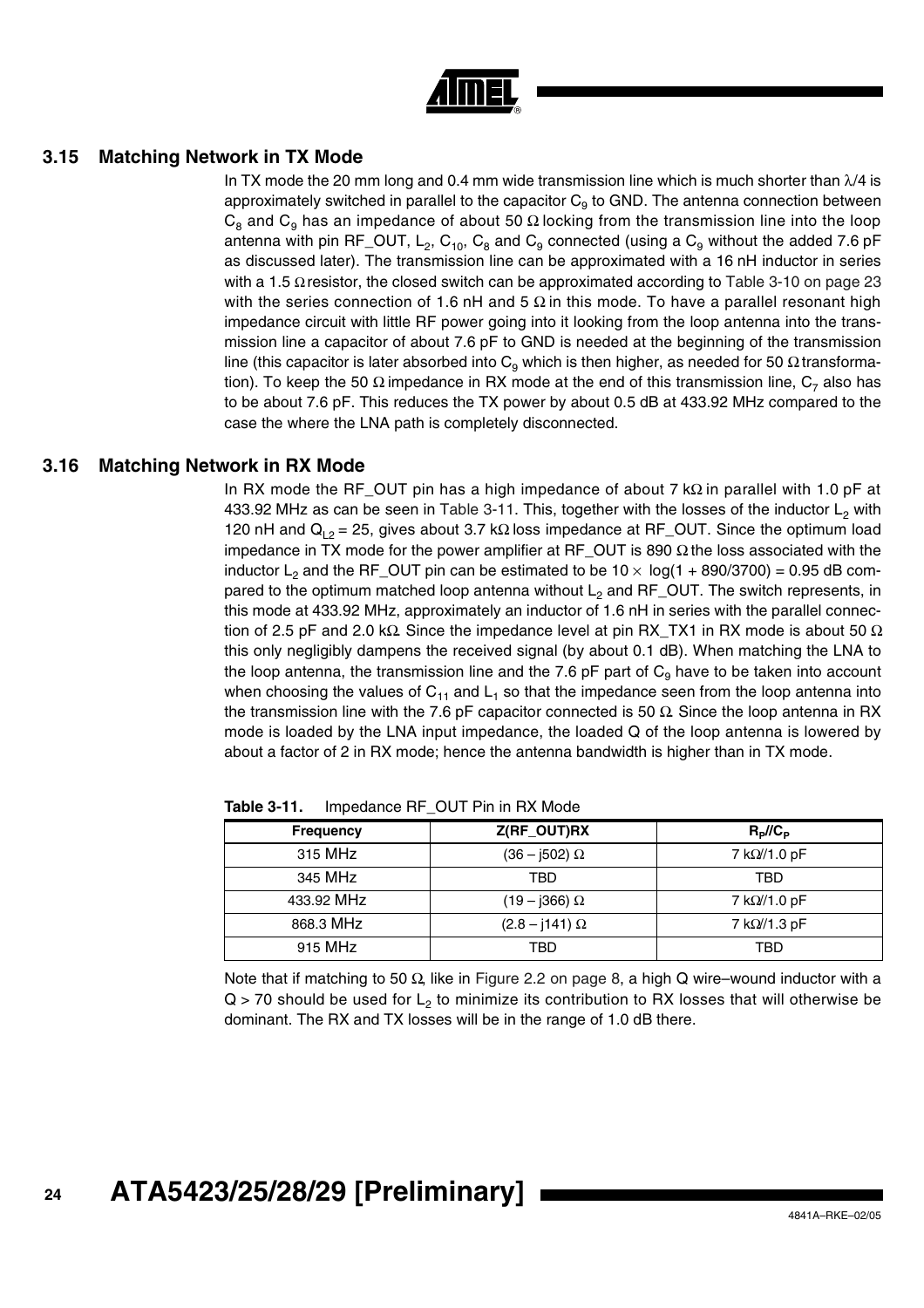### **4. XTO**

The XTO is an amplitude–regulated Pierce oscillator type with integrated load capacitances (2  $\times$  18 pF with a tolerance of ±17%) hence C<sub>Lmin</sub> = 7.4 pF and C<sub>Lmax</sub> = 10.6 pF. The XTO oscillation frequency  $f_{XTO}$  is the reference frequency FREF for the fractional–N synthesizer. When designing the system in terms of receiving and transmitting frequency offset, the accuracy of the crystal and XTO have to be considered.

The synthesizer can adjust the local oscillator frequency for the initial frequency error in  $f_{XTO}$ . This is done at nominal supply voltage and temperature with the control registers 2 and 3 (see [Table 7-7](#page-38-0) and [Table 7-10](#page-39-0)). The remaining local oscillator tolerance at nominal supply voltage and temperature is then  $\lt \pm 0.5$  ppm. The XTO's gm has very low influence of less than  $\pm 2$  ppm on the frequency at nominal supply voltage and temperature.

In a single channel system less than ±150 ppm should be corrected to avoid that harmonics of the CLK output disturb the receive mode. If the CLK is not used or if it is carefully laid out on the application PCB (as needed for multi channel systems), more than  $\pm$ 150 ppm can be compensated.

Over temperature and supply voltage, the XTO's additional pulling is only  $\pm 2$  ppm. The XTAL versus temperature and its aging is then the main source of frequency error in the local oscillator.

The XTO frequency depends on XTAL properties and the load capacitances  $C_{1, 2}$  at pin XTAL1 and XTAL2. The pulling of f<sub>XTO</sub> from the nominal f<sub>XTAL</sub> is calculated using the following formula:

$$
P = \frac{C_m}{2} \times \frac{C_{LN} - C_L}{(C_0 + C_{LN}) \times (C_0 + C_L)} \times 10^6 \text{ ppm}.
$$

 $C_m$  is the crystal's motional,  $C_0$  the shunt and  $C_{LN}$  the nominal load capacitance of the XTAL found in its data sheet.  $C_{L}$  is the total actual load capacitance of the crystal in the circuit and consists of  $C_{L1}$  and  $C_{L2}$  in series connection.

**Figure 4-1.** XTAL with Load Capacitance



With C<sub>m</sub> ≤14 fF, C<sub>0</sub> ≥ 1.5 pF, C<sub>LN</sub> = 9 pF and C<sub>L</sub> = 7.4 pF to 10.6 pF, the pulling amounts to P  $\leq$ ±100 ppm and with C<sub>m</sub> ≤7 fF, C<sub>0</sub> ≥ 1.5 pF, C<sub>LN</sub> = 9 pF and C<sub>L</sub> = 7.4 pF to 10.6 pF, the pulling is  $P \leq \pm 50$  ppm.

Since typical crystals have less than  $\pm 50$  ppm tolerance at 25 $\degree$ C, the compensation is not critical, and can in both cases be done with the  $\pm 150$  ppm.

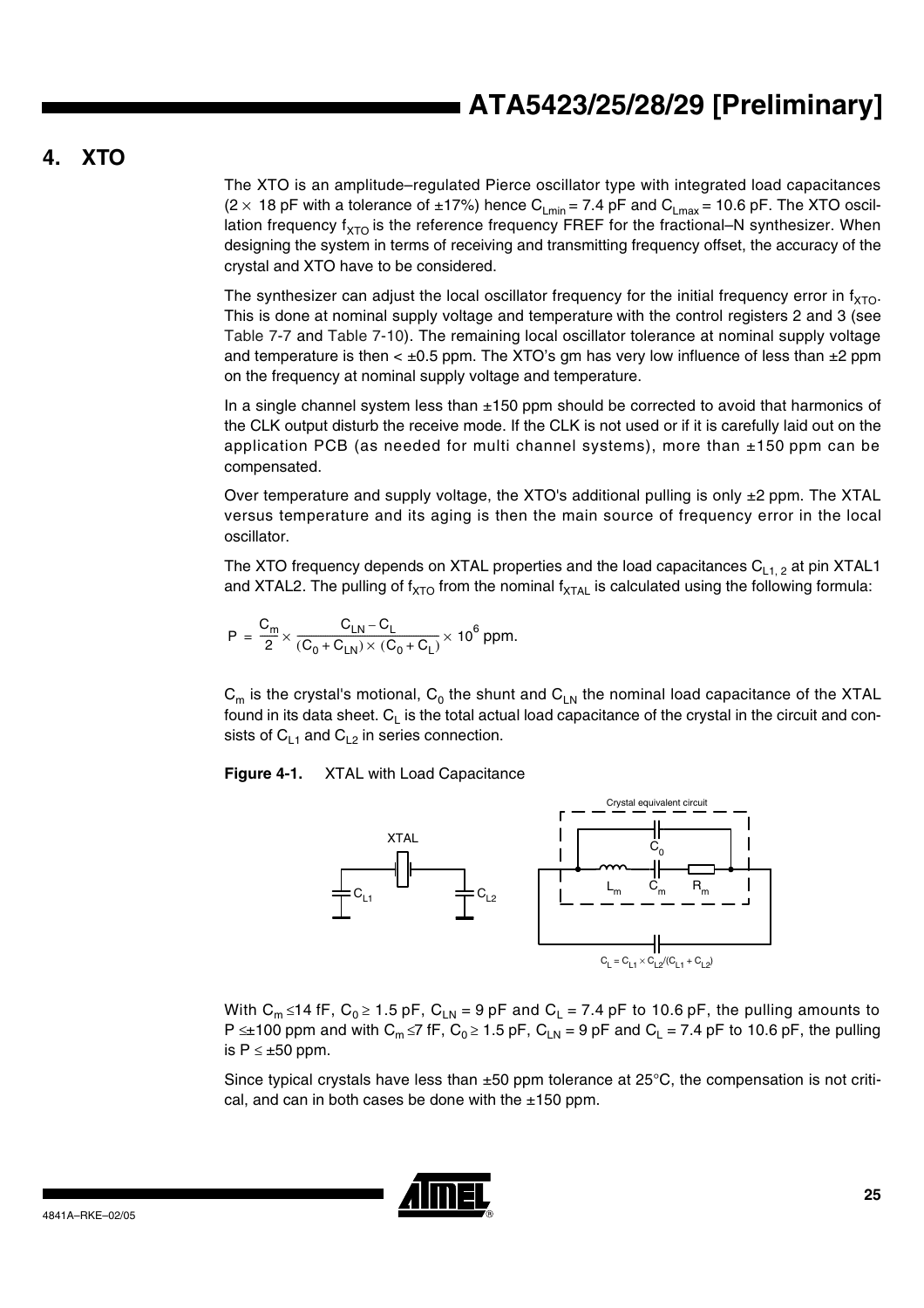

 $C_0$  of the XTAL has to be lower than  $C_{Lmin}/2 = 3.7$  pF for a Pierce oscillator type in order to not enter the steep region of pulling versus load capacitance where there is a risk of an unstable oscillation.

To ensure proper start–up behavior the small signal gain, and thus the negative resistance, provided by this XTO at start is very large; for example, oscillation starts up even in worst case with a crystal series resistance of 1.5 kΩ at  $C_0 \leq 2.2$  pF with this XTO. The negative resistance is approximately given by

 $\text{Re}\{Z_{\text{XTOcore}}\} = \text{Re}\left\{\frac{Z_1 \times Z_3 + Z_2 \times Z_3 + Z_1 \times Z_2 \times Z_3 \times g_{\text{max}}}{Z_1 + Z_2 + Z_1 + Z_2 \times Z_3 \times g_{\text{max}}} \right\}$ = Re  $\left\{\frac{Z_1 \times Z_3 + Z_2 \times Z_3 + Z_1 \times Z_2 \times Z_3 \times g_m}{Z_1 + Z_2 + Z_3 + Z_1 \times Z_2 \times g_m}\right\}$ 

with  $Z_1$ ,  $Z_2$  as complex impedances at pin XTAL1 and XTAL2, hence  $Z_1 = -j/(2 \times \pi \times f_{\text{XTO}} \times C_{L1}) + 5 \Omega$  and  $Z_2 = -j/(2 \times \pi \times f_{\text{XTO}} \times C_{L2}) + 5 \Omega$ .

 $Z_3$  consists of crystals C<sub>0</sub> in parallel with an internal 110 kΩ resistor hence  $Z_3$  = -j/(2 × π × f<sub>XTO</sub> × C<sub>0</sub>) /110 kΩ, gm is the internal transconductance between XTAL1 and XTAL2 with typically 19 mS at 25°C.

With  $f_{\text{XTO}}$  = 13.5 MHz, gm = 19 mS, C<sub>L</sub> = 9 pF, and C<sub>0</sub> = 2.2 pF, this results in a negative resistance of about 2 kΩ. The worst case for technological, temperature and supply voltage variations is then for  $C_0 \leq 2.2$  pF always higher than 1.5 k $\Omega$ .

Due to the large gain at startup, the XTO is able to meet a very low start–up time. The oscillation start–up time can be estimated with the time constant  $\tau$ .

 $\tau = \frac{2}{a^2 - a^2}$  $4 \times \pi^2 \times f_m^2$  $\times$  f<sub>m</sub> $\times$  C<sub>m</sub> $\times$  (Re(Z<sub>XTOcore</sub>) + R<sub>m</sub>) = -----------------------------------------------------------------------------------------------------------

After 10  $\tau$  to 20  $\tau$  an amplitude detector detects the oscillation amplitude and sets XTO OK to High if the amplitude is large enough. This sets N\_RESET to High and activates the CLK output if CLK\_ON in control register 3 is High (see [Table 7-7\)](#page-38-0). Note that the necessary conditions of the VSOUT and DVCC voltage also have to be fulfilled (see [Figure 4-2](#page-26-0) and [Figure 5-1](#page-29-0)).

To save current in IDLE and Sleep modes, the load capacitors are partially switched off in these modes with S1 and S2, as seen in [Figure 4-2.](#page-26-0)

It is recommended to use a crystal with C<sub>m</sub> = 3.0 fF to 7.0 fF, C<sub>LN</sub> = 9 pF, R<sub>m</sub> < 120  $\Omega$  and  $C_0 = 1.0$  pF to 2.2 pF.

Lower values of  $C_m$  can be used, this increases the start–up time slightly. Lower values of  $C_0$  or higher values of  $C_m$  (up to 15 fF) can also be used, this has only little influence on pulling.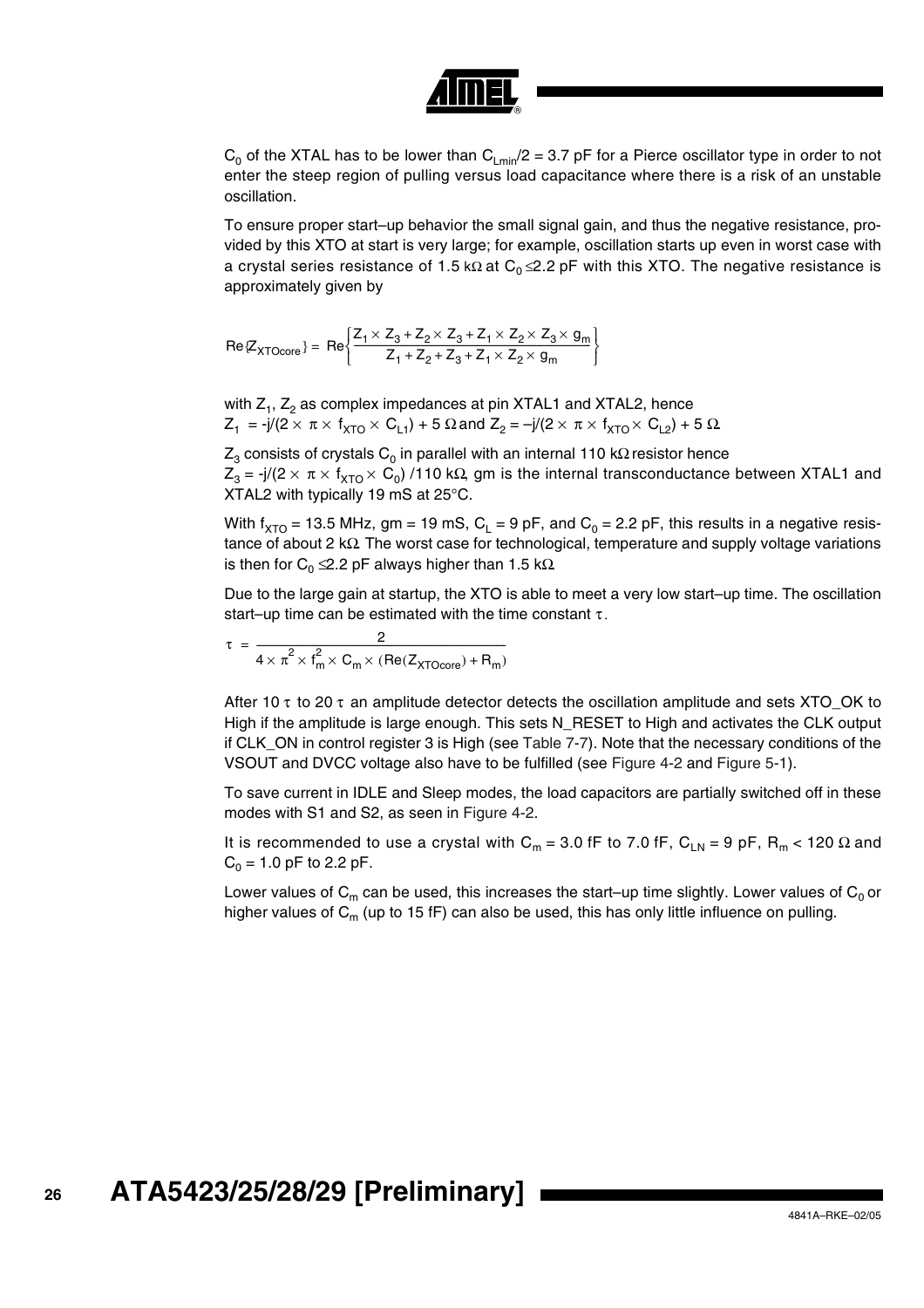#### <span id="page-26-0"></span>**Figure 4-2.** XTO Block Diagram



To find the right values used in control registers 2 and 3 (see [Table 7-7](#page-38-0) and [Table 7-10](#page-39-0)), the relationship between  $f_{\text{XTO}}$  and the  $f_{\text{RF}}$  is shown in [Table 4-1 on page 28](#page-27-0). To determine the right content, the frequency at pin CLK as well as the output frequency at RF\_OUT in ASK mode can be measured, then the FREQ value can be calculated according to [Table 4-1 on page 28](#page-27-0) so that  $f_{RF}$  is exactly the desired radio frequency.

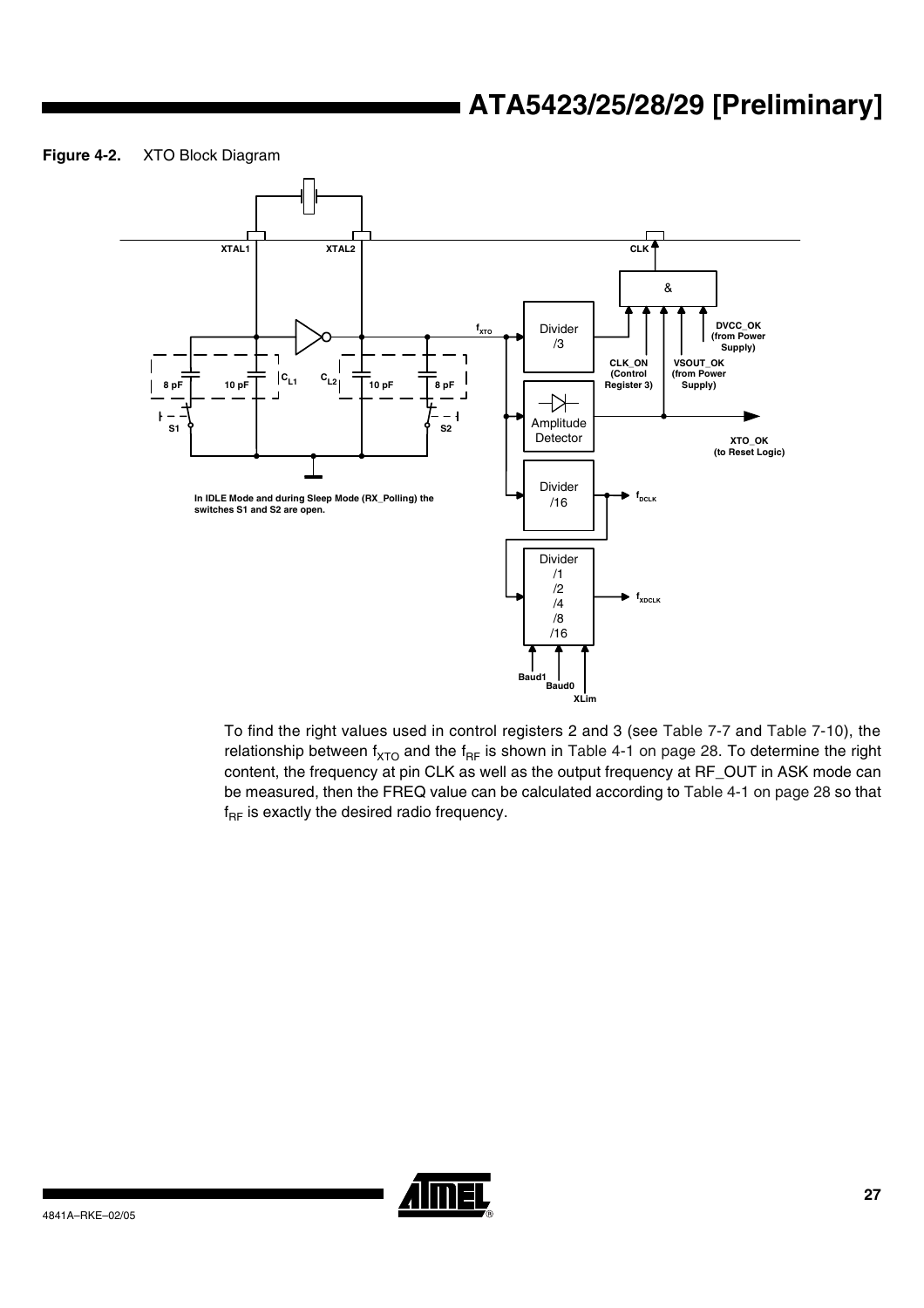

<span id="page-27-0"></span>**Table 4-1.** Calculation of  $f_{BE}$ 

| <b>Frequency</b><br>(MHz) | Pin <sub>6</sub><br>433 N868 | CREG1<br>Bit(4)<br><b>FS</b> | $f_{\text{XTO}}$ (MHz) | $f_{RF} = f_{TX\_ASK} = f_{RX}$                                                              | f <sub>TX_FSK_L</sub>          | f <sub>тх_FSK_H</sub>          | <b>Frequency</b><br><b>Resolution</b> |
|---------------------------|------------------------------|------------------------------|------------------------|----------------------------------------------------------------------------------------------|--------------------------------|--------------------------------|---------------------------------------|
| 315                       | <b>AVCC</b>                  | 1                            | 12.73193               | $f_{\text{XTO}} \times \left(24.5 + \frac{\text{FREG} + 20.5}{16384}\right)$                 | f <sub>RF</sub> –<br>15.54 kHz | $f_{\sf RF}$ +<br>15.54 kHz    | 777.1 Hz                              |
| 345                       | <b>AVCC</b>                  | 0                            | 13.94447               | $f_{\text{XTO}} \times \left(24.5 + \frac{\text{FREG} + 20.5}{16384}\right)$                 | $f_{\text{RF}}$ –<br>17.02 kHz | $f_{\text{RF}} +$<br>17.02 kHz | 851.1 Hz                              |
| 433.92                    | <b>AVCC</b>                  | $\mathbf 0$                  | 13.25311               | $f_{\text{XTO}} \times \left(32.5 + \frac{\text{FHEQ} + 20.5}{16384}\right)$                 | f <sub>RF</sub> –<br>16.17 kHz | $f_{\text{RF}} +$<br>16.17 kHz | 808.9 Hz                              |
| 868.3                     | <b>GND</b>                   | $\mathbf 0$                  | 13.41191               | $f_{\text{XTO}} \times \left(64.5 + \frac{\text{FREG} + 20.5}{16384}\right)$                 | $f_{\sf{RF}}$ –<br>$16.37$ kHz | $f_{\text{RF}} +$<br>16.37 kHz | 818.6 Hz                              |
| 915                       | <b>GND</b>                   | $\mathsf 0$                  | 14.13324               | $\left  f_{\text{XTO}} \times \left(64.5 + \frac{\text{FREG} + 20.5}{16384} \right) \right $ | $f_{\sf{RF}}$ –<br>17.25 kHz   | $t_{\sf RF}$ +<br>17.25 kHz    | 862.6 Hz                              |

The variable FREQ depends on FREQ2 and FREQ3, which are defined by the bits FR0 to FR12 in control register 2 and 3, and is calculated as follows:

FREQ = FREQ2 + FREQ3

Care must be taken to the harmonics of the CLK output signal  $f_{CLK}$  as well as to the harmonics produced by an microprocessor clocked with it, since these harmonics can disturb the reception of signals if they get to the RF input. In a single channel system, using  $FREQ = 3803$  to 4053 ensures that the harmonics of this signal do not disturb the receive mode. In a multichannel system, the CLK signal can either be not used or carefully laid out on the application PCB. The supply voltage of the microcontroller must also be carefully blocked in a multichannel system.

#### **4.1 Pin CLK**

Pin CLK is an output to clock a connected microcontroller. The clock frequency  $f_{CLK}$  is calculated as follows:

$$
f_{CLK} = \frac{f_{XTO}}{3}
$$

Because the enabling of pin CLK is asynchronous, the first clock cycle may be incomplete. The signal at CLK output has a nominal 50% duty cycle.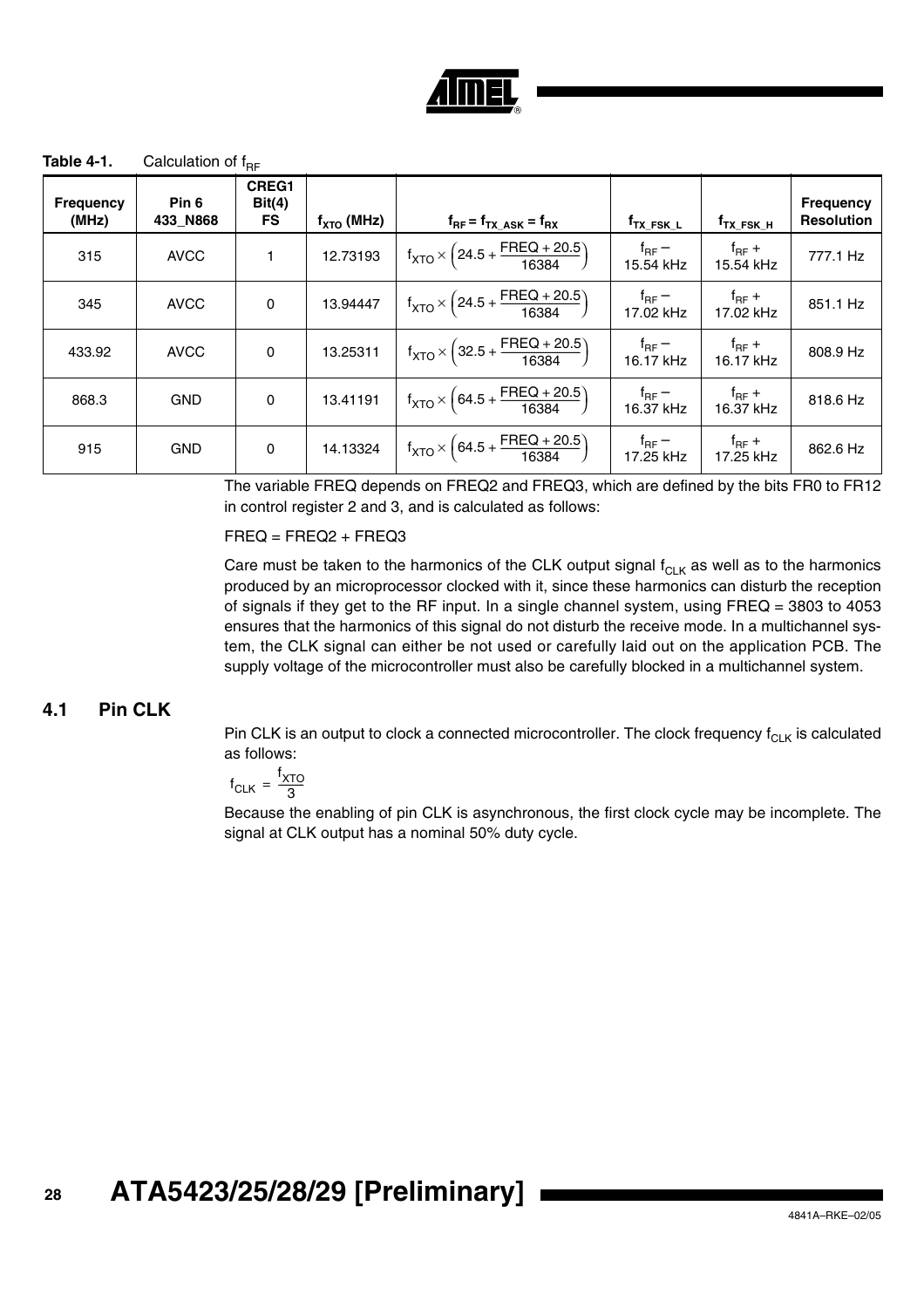**Figure 4-3.** Clock Timing



### **4.2 Basic Clock Cycle of the Digital Circuitry**

The complete timing of the digital circuitry is derived from one clock. As shown in [Figure 4-2](#page-26-0) [on page 27](#page-26-0), this clock cycle  $T_{DCLK}$  is derived from the crystal oscillator (XTO) in combination with a divider.

$$
f_{DCLK} = \frac{f_{XTO}}{16}
$$

 $T_{\text{DCLK}}$  controls the following application relevant parameters:

- Timing of the polling circuit including bit check
- TX baud rate

The clock cycle of the bit check and the TX baud rate depends on the selected baud–rate range (BR\_Range) which is defined in control register 6 (see [Table 7-20 on page 42](#page-41-0)) and XLim which is defined in control register 4 (see [Table 7-13 on page 40\)](#page-39-1). This clock cycle  $T_{XDCLK}$  is defined by the following formulas for further reference:

BR\_Range  $\Rightarrow$  BR\_Range 0:  $T_{XDCLK} = 8 \times T_{DCLK} \times X_{Lim}$ BR\_Range 1:  $T_{XDCLK} = 4 \times T_{DCLK} \times X_{Lim}$ BR\_Range 2:  $T_{XDCLK} = 2 \times T_{DCLK} \times X_{Lim}$ BR\_Range 3:  $T_{XDCLK} = 1 \times T_{DCLK} \times X_{Lim}$ 

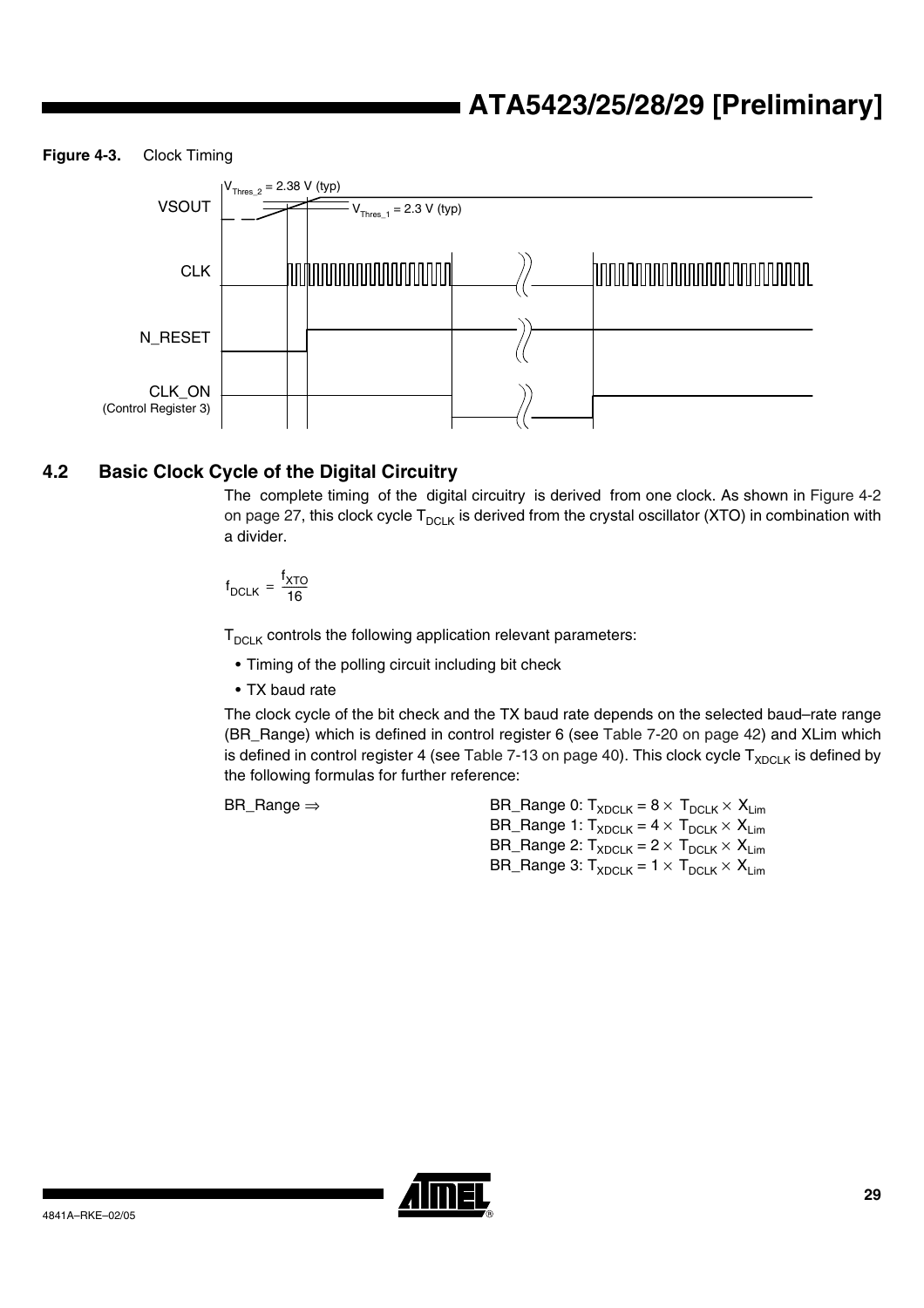

## **5. Power Supply**

<span id="page-29-0"></span>

The supply voltage range of the ATA5423/ATA5425/ATA5428/ATA5429 is 2.4 V to 3.6 V or 4.4 V to 6.6 V.

Pin VS1 is the supply voltage input for the range 2.4 V to 3.6 V and is used in battery applications using a single lithium 3 V cell. Pin VS2 is the voltage input for the range 4.4 V to 6.6 V (2-Battery Application and Base–station Application); in this case, the voltage regulator V\_REG1 regulates VS1 to typically 3.25 V. If the voltage regulator is active, a blocking capacitor of 2.2 µF has to be connected to VS1.

Pin VAUX is an input for an additional auxiliary voltage supply and can be connected, for example, to an inductive supply (see [Figure 5-6 on page 36](#page-35-1)). This input can only be used together with a rectifier or as in the application shown in [Figure 2.2 on page 8](#page-7-0) and must otherwise be left open.

Pin VSINT is the voltage input for the Microcontoller Interface and must be connected to the power supply of the microcontroller. The voltage range of  $V_{\text{VSINT}}$  is 2.4 V to 5.25 V (see [Figure 5-](#page-34-0) [5 on page 35](#page-34-0) and [Figure 5-6 on page 36](#page-35-1)).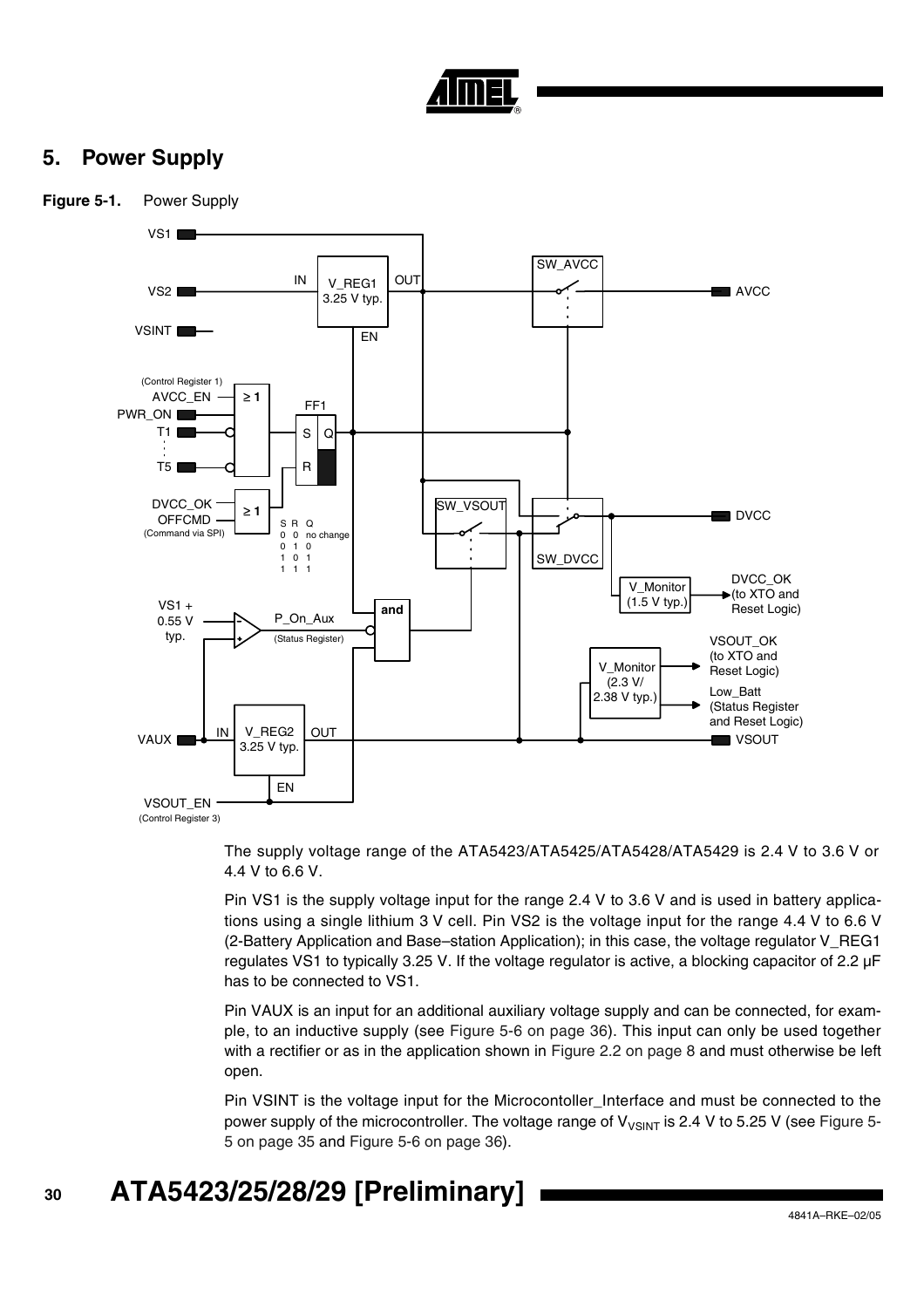AVCC is the internal operation voltage of the RF transceiver and is fed by VS1 via the switch SW\_AVCC. AVCC must be blocked with a 68 nF capacitor (see [Figure 2-1 on page 7](#page-6-0), [Figure 2.2](#page-7-0) [on page 8](#page-7-0) and [Figure 2-3 on page 9\)](#page-8-0).

DVCC is the internal operation voltage of the digital control logic and is fed by VS1 or VSOUT via the switch SW\_DVCC. DVCC must be blocked on pin DVCC with 68 nF (see [Figure 2-1 on](#page-6-0) [page 7](#page-6-0), [Figure 2.2 on page 8](#page-7-0) and [Figure 2-3 on page 9\)](#page-8-0).

Pin VSOUT is a power supply output voltage for external devices (for example, microcontrollers) and is fed by VS1 via the switch SW\_VSOUT, or by the auxiliary voltage supply VAUX via V\_REG2. The voltage regulator V\_REG2 regulates VSOUT to typically 3.25 V. If the voltage regulator is active, a blocking capacitor of 2.2 µF has to be connected to VSOUT. VSOUT can be switched off by the VSOUT\_EN bit in control register 3 and is then reactivated by conditions found in [Figure 5-2 on page 32](#page-31-0).

Pin N\_RESET is set to low if the voltage  $V_{VSOUT}$  at pin VSOUT drops below 2.3 V (typically) and can be used as a reset signal for a connected microcontroller (see [Figure 5-3 on page 34](#page-33-0) and [Figure 5-4 on page 35\)](#page-34-1).

Pin PWR\_ON is an input to switch on the transceiver (active high).

Pin T1 to T5 are inputs for push buttons and can also be used to switch on the transceiver (active low).

For current consumption reasons it is recommended to set T1 to T5 to GND, or PWR\_ON to VCC only temporarily. Otherwise, an additional current flows because of a 50 kΩ pull–up resistor.

There are two voltage monitors generating the following signals (see [Figure 5-1 on page 30\)](#page-29-0):

- DVCC OK if DVCC > 1.5 V typically
- VSOUT\_OK if VSOUT >  $V_{\text{Thres1}}$  (2.3 V typically)
- Low\_Batt if VSOUT <  $V_{\text{Thres2}}$  (2.38 V typically)

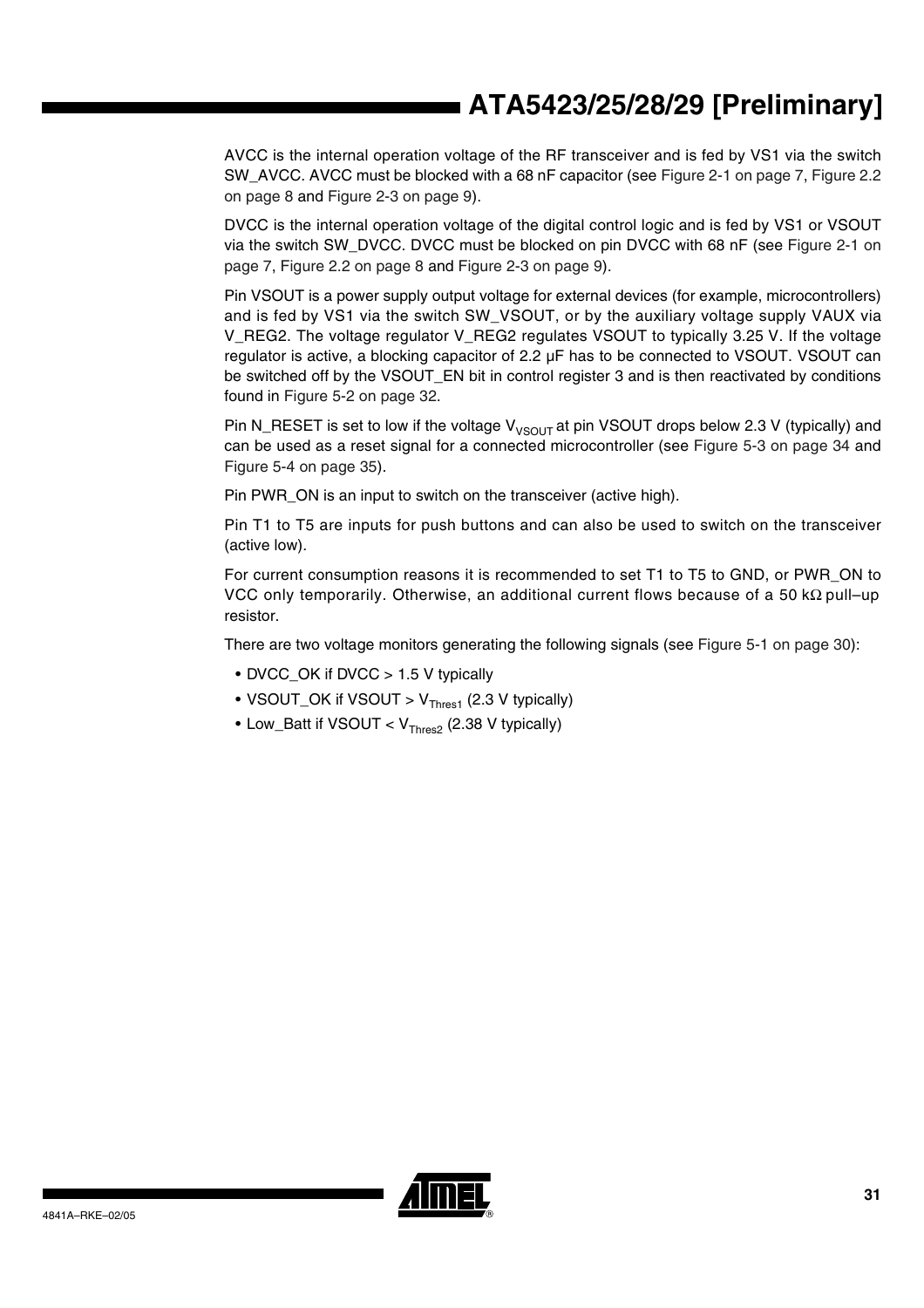

#### <span id="page-31-0"></span>**Figure 5-2.** Operation Modes Flow Chart



#### **5.1 OFF Mode**

If the power supply (battery) is connected to pin VS1 and/or VS2, and if the voltage on pin VAUX  $V_{\text{VAIX}}$  < 3.5 V (typically), then the transceiver is in OFF mode. In OFF mode AVCC, DVCC and VSOUT are disabled, resulting in very low power consumption ( $I_S$ <sub>OFF</sub> is typically 10 nA). In OFF mode the transceiver is not programmable via the 4–wire serial interface.

#### **32 ATA5423/25/28/29 [Preliminary]**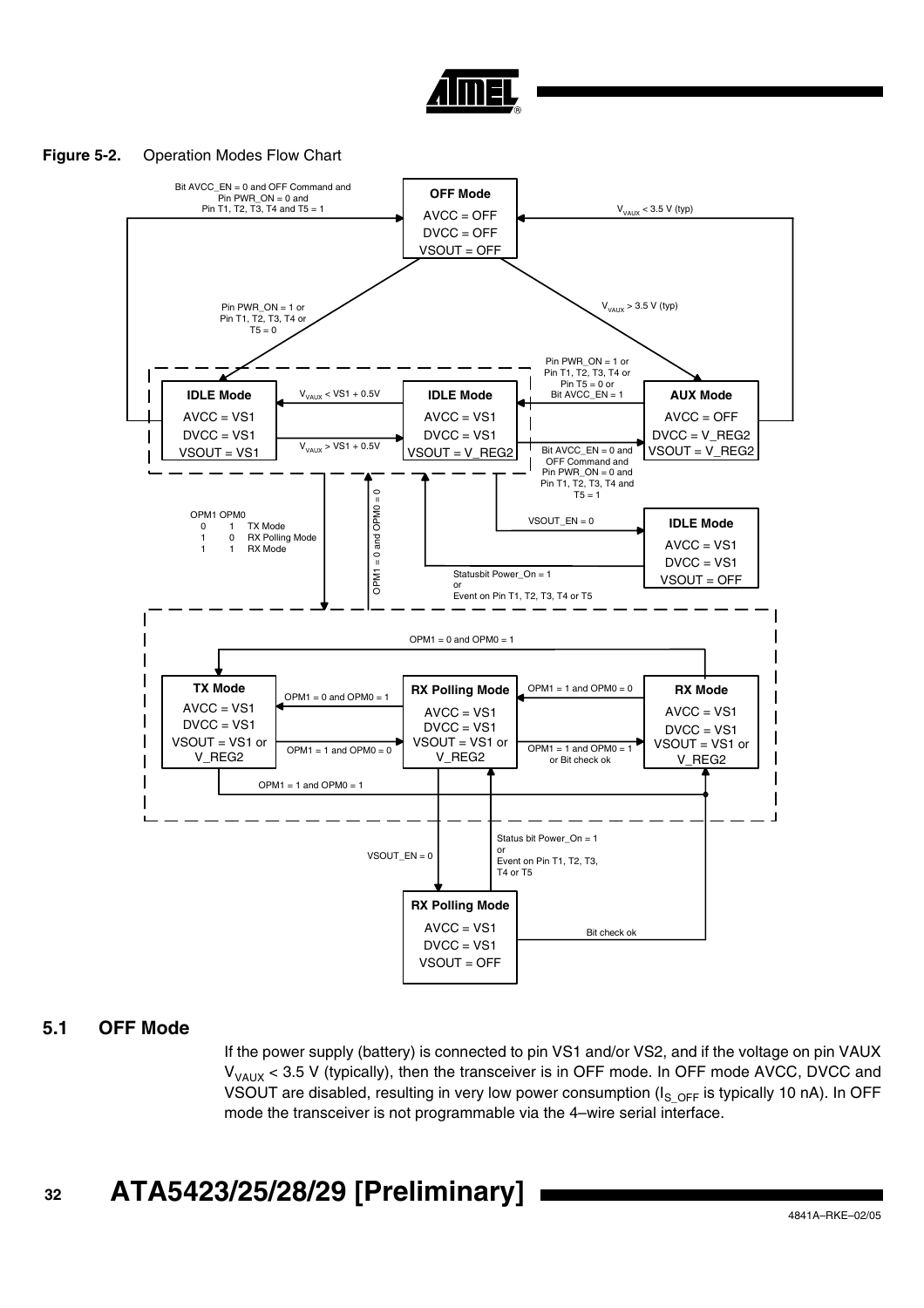#### **5.2 AUX Mode**

The transceiver changes from OFF mode to AUX mode if the voltage at pin VAUX  $V_{\text{VAUX}} > 3.5$  V (typically). In AUX mode DVCC and VSOUT are connected to the auxiliary power supply input (VAUX) via the voltage regulator V\_REG2. In AUX mode the transceiver is programmable via the 4–wire serial interface, but no RX or TX operations are possible because  $\text{AVCC} = \text{OFF}$ .

The state transition OFF mode to AUX mode is indicated by an interrupt at pin IRQ and the status bit P On  $Aux = 1$ .

#### **5.3 IDLE Mode**

In IDLE mode AVCC and DVCC are connected to the battery voltage (VS1).

From OFF mode the transceiver changes to IDLE mode if pin PWR\_ON is set to 1 or pin T1, T2, T3, T4 or T5 is set to "0". This state transition is indicated by an interrupt at pin IRQ and the status bits Power  $On = 1$  or ST1, ST2, ST3, ST4 or ST5 = 1.

From AUX mode the transceiver changes to IDLE mode by setting AVCC\_EN = 1 in control register 1 via the 4–wire serial interface or if pin PWR\_ON is set to "1" or pin T1, T2, T3, T4 or T5 is set to "0".

VSOUT is either connected to VS1 or to the auxiliary power supply (V\_REG2). If  $V_{VAUX}$  < VS1 + 0.5 V, VSOUT is connected to VS1. If  $V_{VAUX}$  >  $V_{S1}$  + 0.5 V, VSOUT is connected to V\_REG2 and the status bit P\_On\_Aux is set to "1".

In IDLE mode, the RF transceiver is disabled and the power consumption  $I_{S_1 DLE}$  is about 230  $\mu$ A (VSOUT OFF and CLK output OFF and  $VS = VS1 = VS2 = 3 V$ ). The exact value of this current is strongly dependent on the application and the exact operation mode, therefore check the section ["Electrical Characteristics: General" on page 66](#page-65-0) for the appropriate application case.

Via the 4–wire serial interface a connected microcontroller can program the required parameter and enable the TX, RX polling or RX mode.

The transceiver can be set back to OFF mode by an OFF command via the 4–wire serial interface (the bit AVCC\_EN must be set to "0", the input level of pin PWR\_ON must be "0" and pin T1, T2, T3, T4 and T5 = 1 before writing the OFF command).

| Table 5-1. | Control Register 1 |
|------------|--------------------|
|------------|--------------------|

| <b>OPM1</b> | OPM <sub>0</sub> | <b>Function</b>  |
|-------------|------------------|------------------|
|             |                  | <b>IDLE</b> mode |

#### **5.4 Reset Timing and Reset Logic**

If the transceiver is switched on (OFF mode to IDLE mode, OFF mode to AUX mode) DVCC and VSOUT ramp up as illustrated in [Figure 5-3 on page 34](#page-33-0) (AVCC only ramps up if the transceiver is set to the IDLE mode). The internal signal DVCC\_RESET resets the digital control logic and sets the control register to default values.

A voltage monitor generates a low level at pin N\_RESET until the voltage at pin VSOUT exceeds 2.38 V (typically) and the start–up time of the XTO has elapsed (amplitude detector, see [Figure 4-2 on page 27](#page-26-0)). After the voltage at pin VSOUT exceeds 2.3 V (typically) and the start–up time of the XTO has elapsed, the output clock at pin CLK is available. Because the enabling of pin CLK is asynchronous, the first clock cycle may be incomplete.

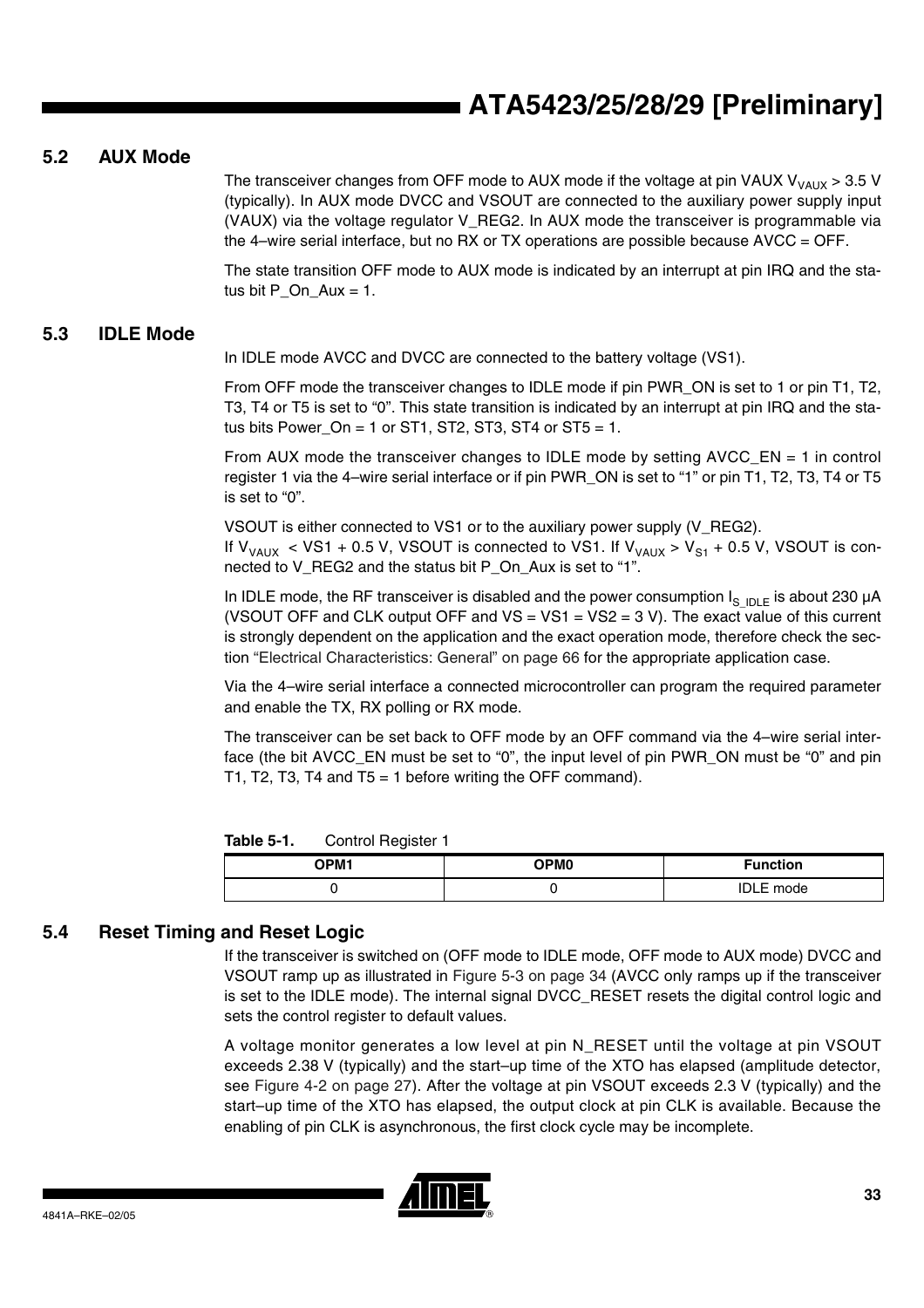

The status bit Low\_Batt is set to "1" if the voltage at pin VSOUT V<sub>VSOUT</sub> drops below V<sub>Thres 2</sub> (typically 2.38 V). Low\_Batt is set to "0" if  $V_{VSOUT}$  exceeds  $V_{Thres_2}$  and the status register is read via the 4–wire serial interface or N\_RESET is set to low.

If  $V_{VSOUT}$  drops below  $V_{Thres_1}$  (typically 2.3 V), N\_RESET is set to low. If bit VSOUT\_EN in control register 3 is "1", a DVCC\_RESET is also generated. If  $V_{VSOUT}$  was already disabled by the connected microcontroller by setting bit VSOUT\_EN = 0, no DVCC\_RESET is generated.

Note: If VSOUT <  $V_{\text{Thres }1}$  (typically 2.3 V) the output of the pin CLK is low, the Microcontroller\_Interface is disabled and the transceiver is not programmable via the 4-wire serial interface.



<span id="page-33-0"></span>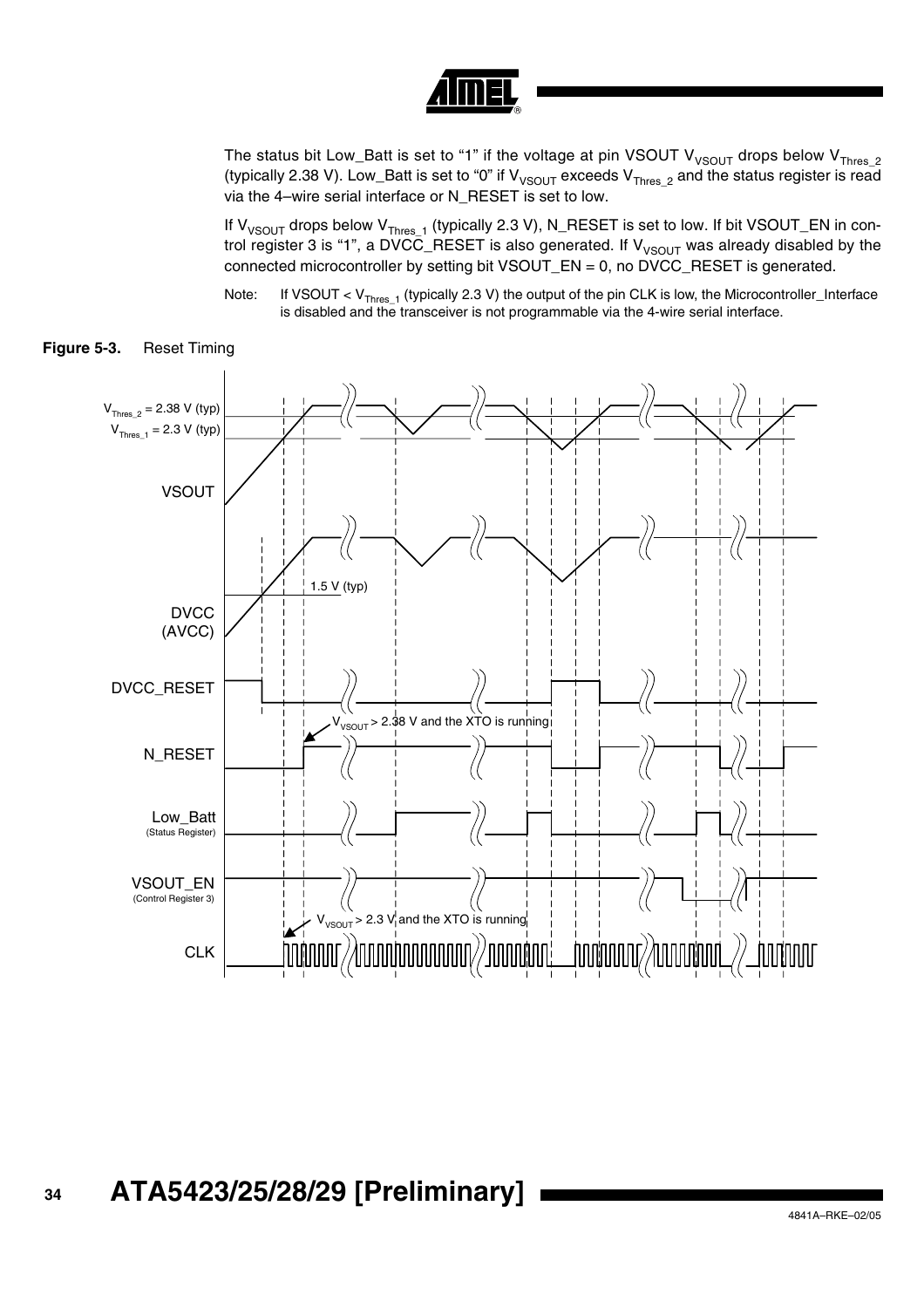

<span id="page-34-1"></span>**Figure 5-4.** Reset Logic, SR Latch Generates the Hysteresis in the NRESET Signal

#### **5.5 1–Battery Application**

The supply voltage range is 2.4 V to 3.6 V and VAUX is not used.

<span id="page-34-0"></span>



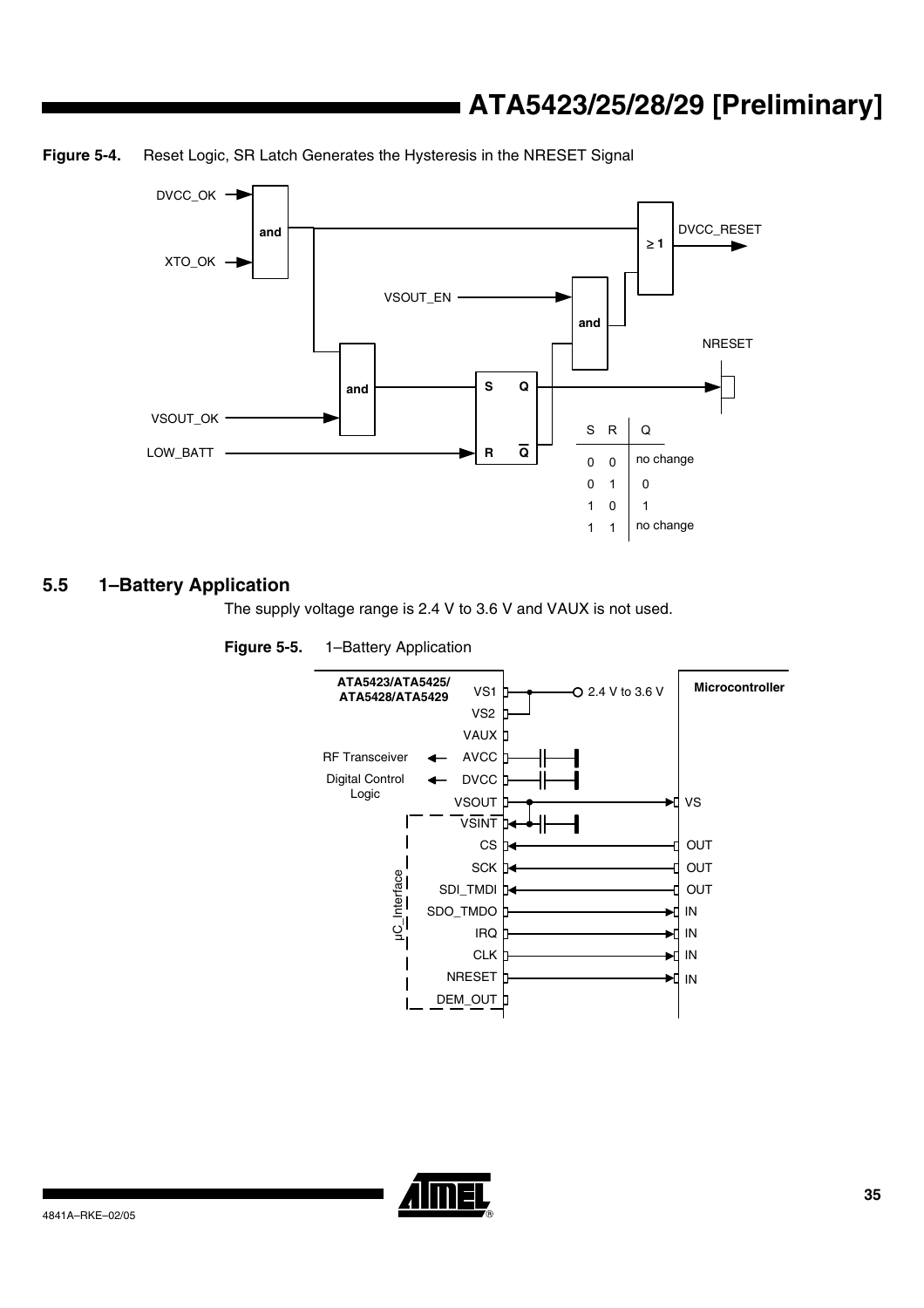

#### **5.6 2–Battery Application**

The supply voltage range is 4.4 V to 6.6 V and VAUX is connected to an inductive supply.



<span id="page-35-1"></span>**Figure 5-6.** 2–Battery Application with Inductive Emergency Supply

### **6. Microcontroller Interface**

The microcontroller interface is a level converter which converts all internal digital signals that are referred to the DVCC voltage into the voltage used by the microcontroller. Therefore, the pin VSINT has to be connected to the supply voltage of the microcontroller.

This makes it possible to use the internal voltage regulator/switch at pin VSOUT as in [Figure 2-1](#page-6-0) [on page 7](#page-6-0) and [Figure 2-3 on page 9](#page-8-0) or to connect the microcontroller and the pin VSINT directly to the supply voltage of the microcontroller as in [Figure 2.2 on page 8](#page-7-0).

### <span id="page-35-0"></span>**7. Digital Control Logic**

#### **7.1 Register Structure**

The configuration of the transceiver is stored in RAM cells. The RAM contains a 16  $\times$  8-bit TX/RX data buffer and a  $6 \times 8$ -bit control register and is writable and readable via a 4–wire serial interface (CS, SCK, SDI\_TMDI, SDO\_TMDO).

The  $1 \times 8$ -bit status register is not part of the RAM and is readable via the 4–wire serial interface.

The RAM and the status information are stored as long as the transceiver is in any active mode  $(DVCC = VS1$  or  $DVCC = V_REG2$  and are lost when the transceiver switches to OFF mode (DVCC =OFF).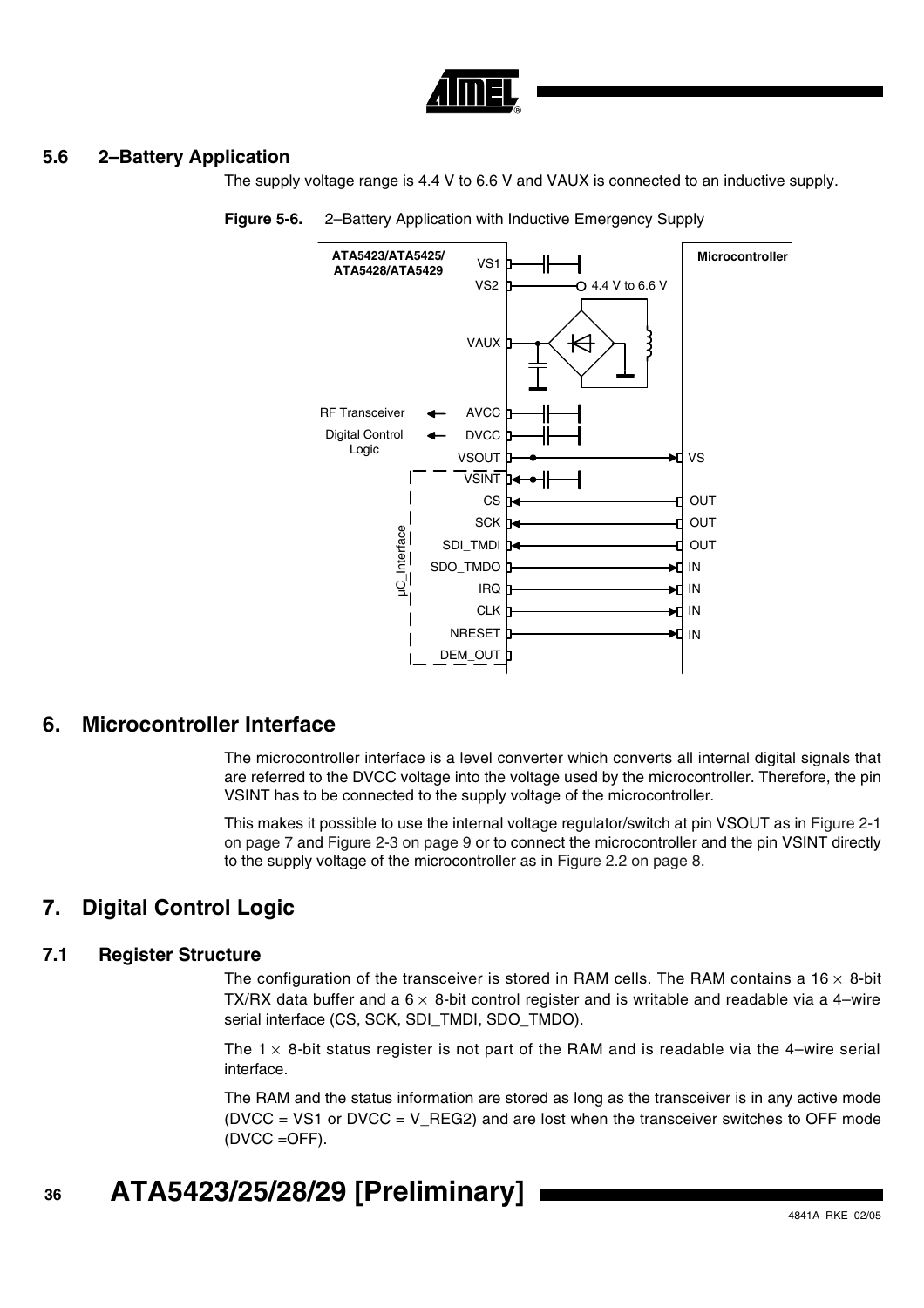After the transceiver is turned on via pin  $PWR\_ON = High$ ,  $T1 = Low$ ,  $T2 = Low$ ,  $T3 = Low$ , T4 = Low or T5 = Low or the voltage at pin VAUX  $V_{\text{VAUX}} > 3.5$  V (typically), the control registers are in the default state.



| <b>MSB</b>          |                    |                               |                 |                 |                         |                    | <b>LSB</b>             |                            |
|---------------------|--------------------|-------------------------------|-----------------|-----------------|-------------------------|--------------------|------------------------|----------------------------|
|                     |                    |                               |                 |                 |                         |                    |                        |                            |
|                     |                    |                               |                 |                 |                         |                    |                        |                            |
|                     |                    |                               |                 |                 |                         |                    |                        | TX/RX Data Buffer:         |
|                     |                    |                               |                 |                 |                         |                    |                        | $16 \times 8$ Bit          |
|                     |                    |                               |                 |                 |                         |                    |                        |                            |
|                     |                    |                               |                 |                 |                         |                    |                        |                            |
|                     |                    |                               |                 |                 |                         |                    |                        |                            |
| IR <sub>1</sub>     | IR <sub>0</sub>    | <b>AVCC</b><br>EN.            | <b>FS</b>       |                 | OPM <sub>1</sub>        | OPM <sub>0</sub>   | $T_{-}$ MODE           | Control Register 1 (ADR 0) |
| FR <sub>6</sub>     | FR <sub>5</sub>    | FR4                           | FR <sub>3</sub> | FR <sub>2</sub> | FR <sub>1</sub>         | FR <sub>0</sub>    | $P_{-}$<br><b>MODE</b> | Control Register 2 (ADR 1) |
| <b>FR12</b>         | <b>FR11</b>        | FR <sub>10</sub>              | FR <sub>9</sub> | FR <sub>8</sub> | FR7                     | VSO<br>UT<br>EN    | CLK_<br>ON             | Control Register 3 (ADR 2) |
| ASK/<br><b>NFSK</b> | Sleep<br>4         | Sleep<br>3                    | Sleep<br>2      | Sleep<br>1      | Sleep<br>0              | XSleep             | <b>XLim</b>            | Control Register 4 (ADR 3) |
| <b>BitChk</b><br>1  | <b>BitChk</b><br>0 | Lim<br>min <sub>5</sub>       | Lim<br>min4     | Lim<br>min3     | Lim<br>min <sub>2</sub> | Lim<br>min1        | Lim<br>min0            | Control Register 5 (ADR 4) |
|                     | Baud 1 Baud 0      | $Lim_{-}$<br>max <sub>5</sub> | Lim<br>max4     | Lim<br>max3     | Lim<br>max2             | Lim<br>max1        | Lim<br>max0            | Control Register 6 (ADR 5) |
|                     |                    |                               |                 |                 |                         |                    |                        |                            |
| ST <sub>5</sub>     | ST <sub>4</sub>    | ST <sub>3</sub>               | ST <sub>2</sub> | ST <sub>1</sub> | Power<br>On             | Low<br><b>Batt</b> | $P_On$<br>Aux          | Status Register (ADR 8)    |

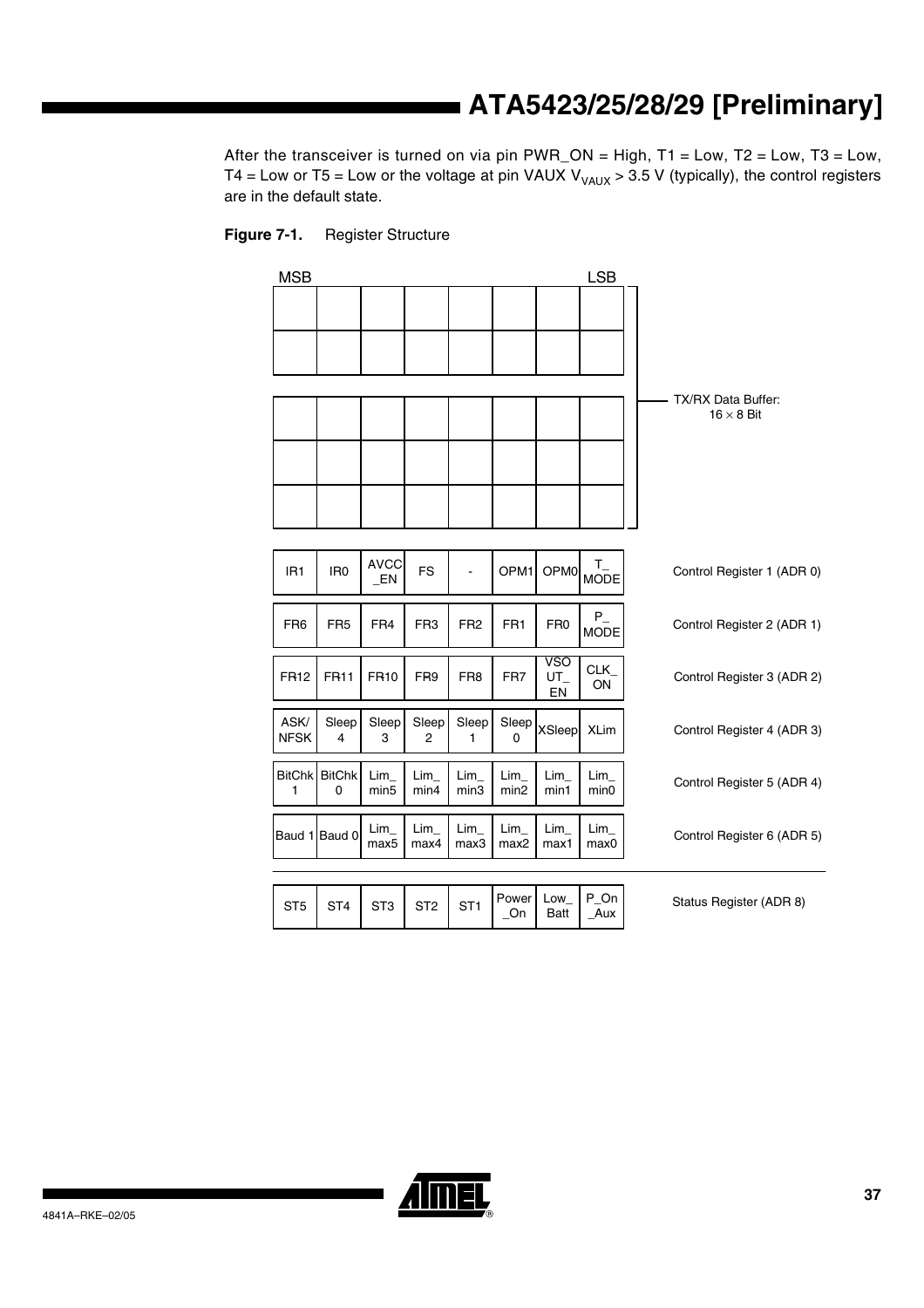

## **7.2 TX/RX Data Buffer**

The TX/RX data buffer is used to handle the data transfer during RX and TX operations.

## <span id="page-37-0"></span>**7.3 Control Register**

To use the transceiver in different applications, it can be configured by a connected microcontroller via the 4–wire serial interface.

### **7.3.1 Control Register 1 (ADR 0)**

| IR <sub>1</sub> | IR0 | <b>Function (RX Mode)</b>                                                                                          |
|-----------------|-----|--------------------------------------------------------------------------------------------------------------------|
| 0               | 0   | Pin IRQ is set to "1" if 4 received bytes are in the TX/RX data buffer or a receiving error<br>occurred            |
| 0               |     | Pin IRQ is set to "1" if 8 received bytes are in the TX/RX data buffer or a receiving error<br>occurred            |
|                 | 0   | Pin IRQ is set to "1" if 12 received bytes are in the TX/RX data buffer or a receiving error<br>occurred (default) |
|                 |     | Pin IRQ is set to "1" if a receiving error occurred                                                                |

**Table 7-1.** Control Register 1 (Function of Bit 7 and Bit 6 in RX Mode)

### **Table 7-2.** Control Register 1 (Function of Bit 7 and Bit 6 in TX Mode)

| IR1 | IR0 | <b>Function (TX Mode)</b>                                                                                     |
|-----|-----|---------------------------------------------------------------------------------------------------------------|
| 0   | 0   | Pin IRQ is set to "1" if 4 bytes remain in the TX/RX data buffer or the TX data buffer is empty               |
| 0   |     | Pin IRQ is set to "1" if 8 bytes remain in the TX/RX data buffer or the TX data buffer is empty               |
|     |     | Pin IRQ is set to "1" if 12 bytes remain in the TX/RX data buffer or the TX data buffer is<br>empty (default) |
|     |     | Pin IRQ is set to "1" if the TX data buffer is empty                                                          |

#### **Table 7-3.** Control Register 1 (Function of Bit 5)

| <b>AVCC EN</b> | <b>Function</b>                                     |
|----------------|-----------------------------------------------------|
|                | (default)                                           |
|                | Enables AVCC, if the ATA5423/ATA5425 is in AUX mode |

#### **Table 7-4.** Control Register 1 (Function of Bit 4)

| FS | <b>Function (RX Mode, TX Mode)</b>               |
|----|--------------------------------------------------|
| 0  | Selected frequency 345/433/868/915 MHz (default) |
|    | Selected frequency 315 MHz                       |

#### **Table 7-5.** Control Register 1 (Function of Bit 2 and Bit 1)

| OPM <sub>1</sub> | OPM <sub>0</sub> | Function                   |
|------------------|------------------|----------------------------|
| 0                | 0                | <b>IDLE</b> mode (default) |
| 0                |                  | TX mode                    |
|                  | 0                | RX polling mode            |
|                  |                  | RX mode                    |

# **ATA5423/25/28/29 [Preliminary]**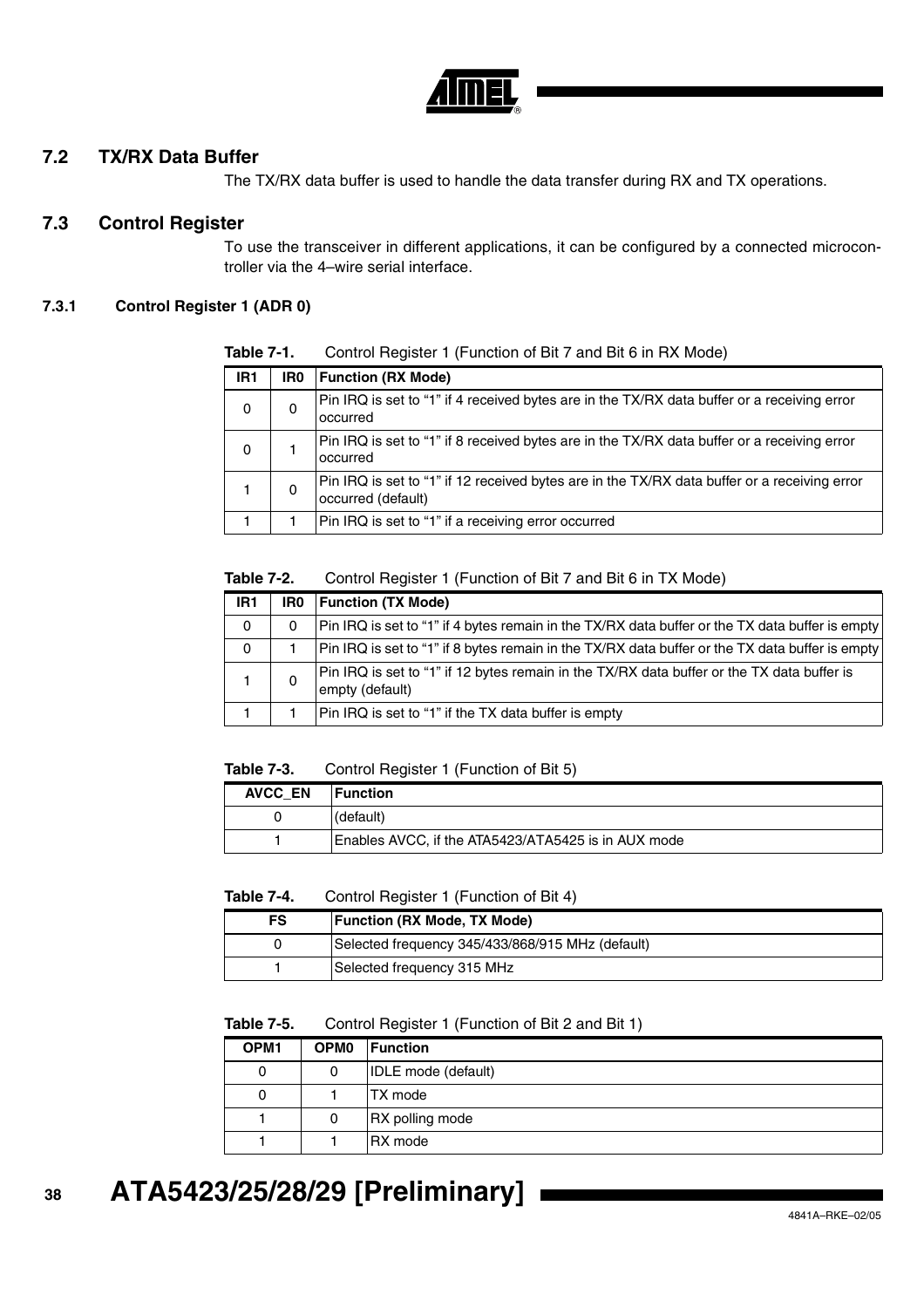| <b>T MODE</b> | <b>Function</b>                                                                                                                         |
|---------------|-----------------------------------------------------------------------------------------------------------------------------------------|
|               | <b>TX and RX function via TX/RX data buffer (default)</b>                                                                               |
|               | Transparent mode, TX/RX data buffer disabled, TX modulation data stream via pin<br>SDI TMDI, RX modulation data stream via pin SDO TMDO |

**Table 7-6.** Control Register 1 (Function of Bit 0)

## **7.3.2 Control Register 2 (ADR 1)**

**Table 7-7.** Control Register 2 (Function of Bit 7, Bit 6, Bit 5, Bit 4, Bit 3, Bit 2 and Bit 1)

| FR <sub>6</sub><br>2 <sup>6</sup> | FR <sub>5</sub><br>2 <sup>5</sup> | FR4<br>2 <sup>4</sup> | FR <sub>3</sub><br>$2^3$ | FR <sub>2</sub><br>$2^2$ | FR <sub>1</sub><br>2 <sup>1</sup> | FR <sub>0</sub><br>2 <sup>0</sup> | <b>Function</b>      |
|-----------------------------------|-----------------------------------|-----------------------|--------------------------|--------------------------|-----------------------------------|-----------------------------------|----------------------|
|                                   | 0                                 | 0                     | 0                        | 0                        | 0                                 | 0                                 | $FREQ2 = 0$          |
| 0                                 | 0                                 | 0                     | 0                        | 0                        | 0                                 |                                   | $FREQ2 = 1$          |
|                                   |                                   |                       |                          | $\cdot$                  | $\blacksquare$                    | $\blacksquare$                    |                      |
|                                   | $\Omega$                          |                       |                          | 0                        | 0                                 | 0                                 | FREQ2 = 88 (default) |
|                                   |                                   |                       | $\cdot$                  | $\cdot$                  | $\cdot$                           | $\blacksquare$                    |                      |
|                                   |                                   |                       |                          |                          |                                   |                                   | $FREQ2 = 127$        |

Note: Tuning of  $f_{RF}$  LSBs (total 13 bits), frequency trimming resolution of  $f_{RF}$  is  $f_{XTO}/16384$ , which is approximately 800 Hz (see section "XTO", [Table 4-1 on page 28](#page-27-0))

## **Table 7-8.** Control Register 2 (Function of Bit 0 in RX Mode)

| <b>P MODE</b> | <b>Function (RX Mode)</b>                                      |
|---------------|----------------------------------------------------------------|
|               | Pin IRQ is set to "1" if the bit check is successful (default) |
|               | No effect on pin IRQ if the bit check is successful            |

#### **Table 7-9.** Control Register 2 (Function of Bit 0 in TX Mode)

| <b>P MODE</b> | <b>Function (TX Mode)</b>           |
|---------------|-------------------------------------|
|               | Manchester modulator on (default)   |
|               | Manchester modulator off (NRZ mode) |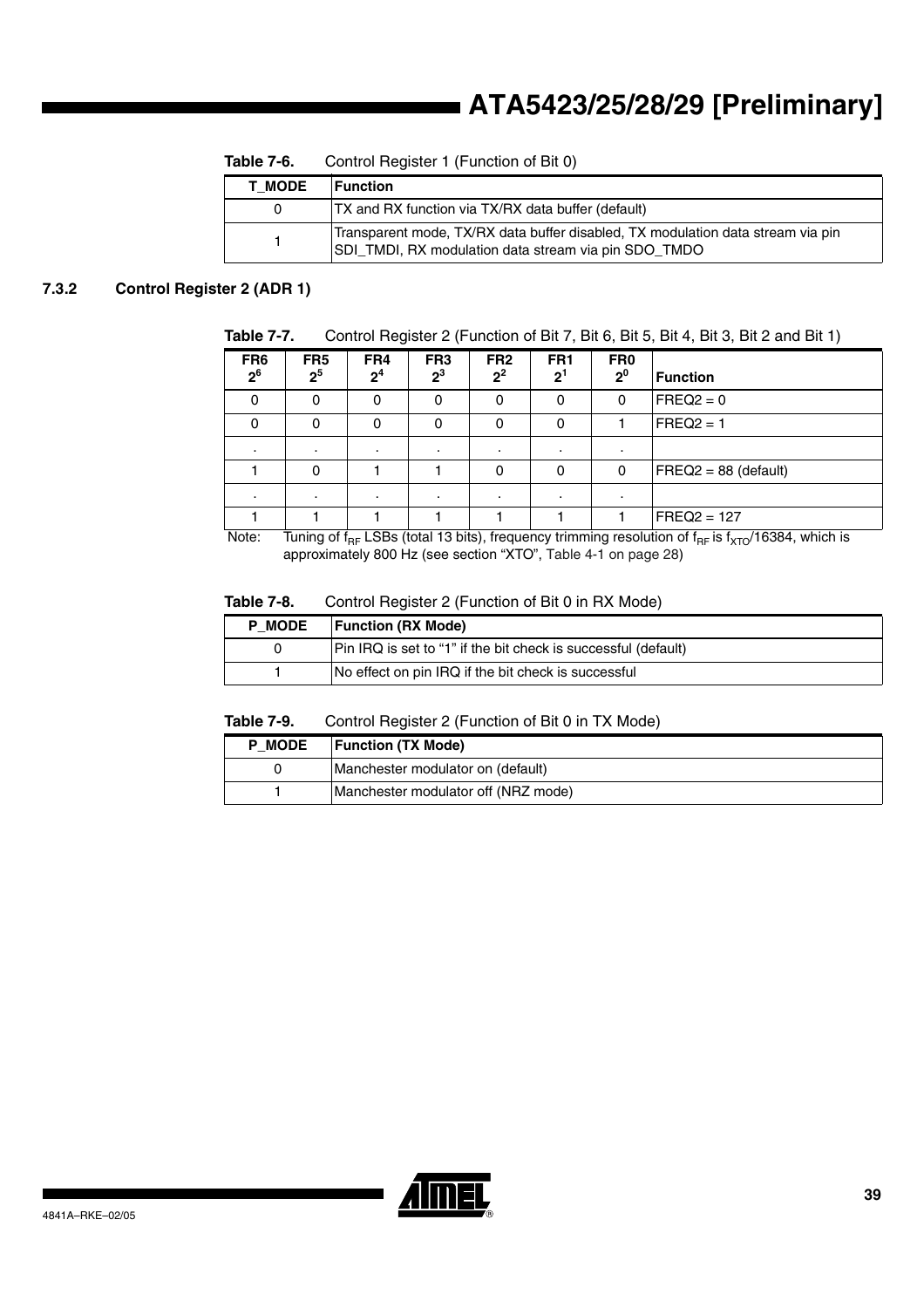

## **7.3.3 Control Register 3 (ADR 2)**

|                         | <b>lable 7-10.</b><br>Control Register 3 (Function of Bit 7, Bit 6, Bit 5, Bit 4, Bit 3 and Bit 2) |                         |                       |                |              |                          |
|-------------------------|----------------------------------------------------------------------------------------------------|-------------------------|-----------------------|----------------|--------------|--------------------------|
| <b>FR12</b><br>$2^{12}$ | <b>FR11</b><br>$2^{11}$                                                                            | <b>FR10</b><br>$2^{10}$ | FR9<br>2 <sup>9</sup> | FR8<br>$2^8$   | FR7<br>$2^7$ | <b>Function</b>          |
| $\mathbf{0}$            | $\Omega$                                                                                           | 0                       | 0                     | 0              | 0            | $FREQ3 = 0$              |
| 0                       | 0                                                                                                  | 0                       | 0                     | 0              | 1            | $FREQ3 = 128$            |
| 0                       | 0                                                                                                  | 0                       | 0                     |                | 0            | $FREG3 = 256$            |
|                         | ٠.                                                                                                 | ٠                       | $\blacksquare$        | $\blacksquare$ | $\cdot$      | ٠                        |
| 0                       |                                                                                                    | 1                       | 1                     |                | 0            | $FREQ3 = 3840$ (default) |
|                         | ٠.                                                                                                 | ٠                       | ٠                     | ٠              | ٠            | ٠                        |
|                         |                                                                                                    |                         |                       |                | 0            | $FREG3 = 7936$           |
|                         |                                                                                                    |                         |                       |                |              | $FREQ3 = 8064$           |

**Table 7-10.** Control Register 3 (Function of Bit 7, Bit 6, Bit 5, Bit 4, Bit 3 and Bit 2)

Note: Tuning of  $f_{BF}$  MSBs

### **Table 7-11.** Control Register 3 (Function of Bit 1)

| <b>VSOUT EN</b>                                                                                                 | <b>Function</b>                                                  |  |  |  |
|-----------------------------------------------------------------------------------------------------------------|------------------------------------------------------------------|--|--|--|
| 0                                                                                                               | Output voltage power supply for external devices off (pin VSOUT) |  |  |  |
|                                                                                                                 | Output voltage power supply for external devices on (default)    |  |  |  |
| This bit is set to "1" if the bit check is OK (RX Polling, RX mode), an event at pin T1, T2, T3, T4 or<br>Note: |                                                                  |  |  |  |
|                                                                                                                 | T5 occurs or the bit Power_On in the status register is "1".     |  |  |  |
|                                                                                                                 | Setting VSOUT_EN = 0 in AUX mode is not allowed                  |  |  |  |

| Table 7-12. |  |  | Control Register 3 (Function of Bit 0) |
|-------------|--|--|----------------------------------------|
|-------------|--|--|----------------------------------------|

| <b>CLK ON</b> | ⊺Function                                                                                                |
|---------------|----------------------------------------------------------------------------------------------------------|
|               | Clock output off (pin CLK)                                                                               |
|               | Clock output on (default)                                                                                |
| N             | This bit is sot to "1" if the bit shock is OK (DV) Dolling. DV mode), an event at nin T1, T2, T2, T4, or |

Note: This bit is set to "1" if the bit check is OK (RX\_Polling, RX mode), an event at pin T1, T2, T3, T4 or T5 occurs or the bit Power\_On in the status register is "1".

## **7.3.4 Control Register 4 (ADR 3)**

| Table 7-13. |  |  | Control Register 4 (Function of Bit 7) |  |
|-------------|--|--|----------------------------------------|--|
|-------------|--|--|----------------------------------------|--|

| ASK NFSK | <b>Function (TX Mode, RX Mode)</b> |
|----------|------------------------------------|
| O        | <b>FSK</b> mode (default)          |
|          | ASK mode                           |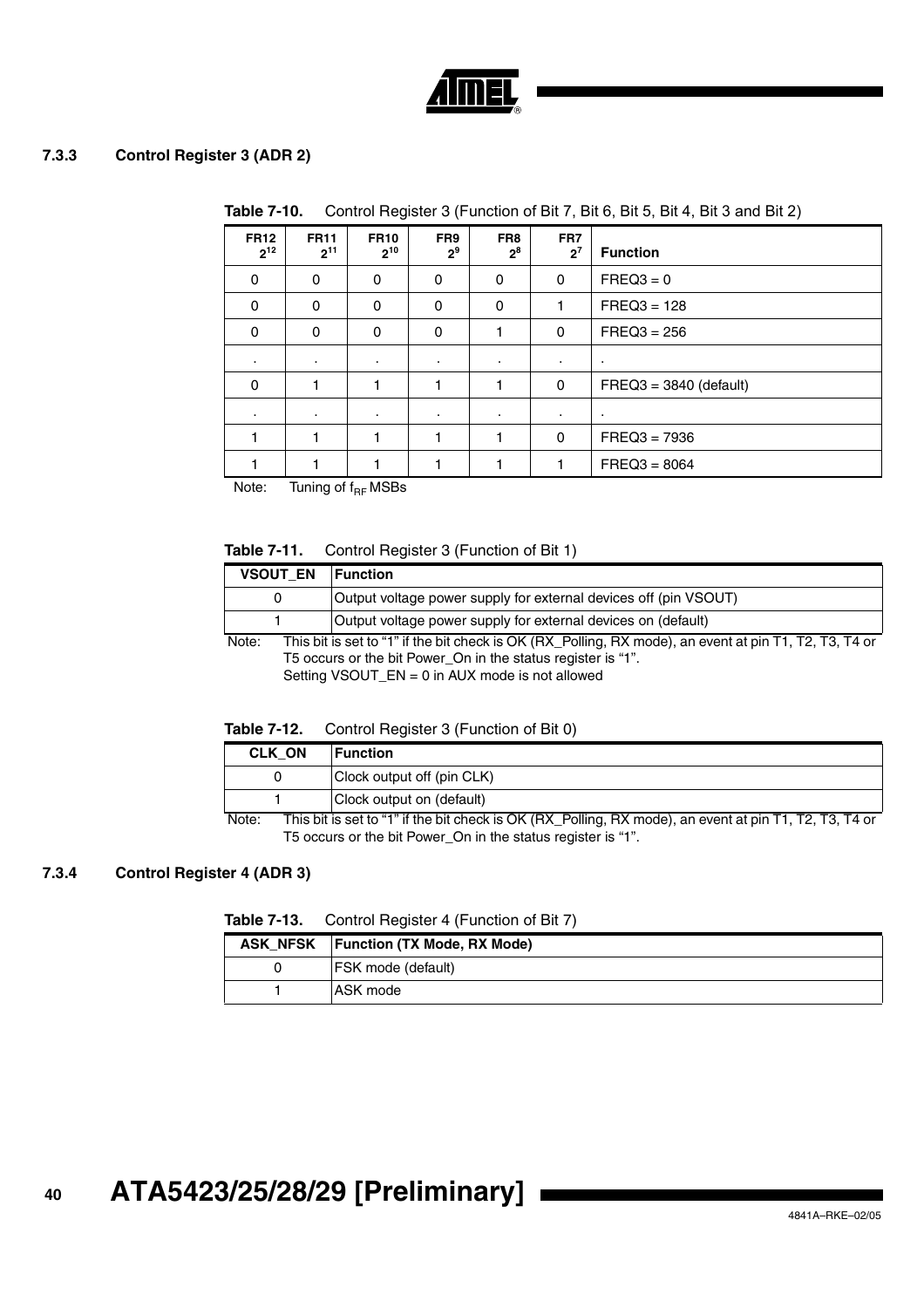| Sleep4<br>2 <sup>4</sup> | Sleep3<br>$2^3$ | Sleep2<br>$2^2$ | Sleep1<br>2 <sup>1</sup> | Sleep0<br>2 <sup>0</sup> | <b>Function (RX Mode)</b><br><b>Sleep</b><br>$(T_{\text{sleep}} = \text{sleep} \times 1024 \times T_{\text{DCLK}} \times X_{\text{sleep}})$ |
|--------------------------|-----------------|-----------------|--------------------------|--------------------------|---------------------------------------------------------------------------------------------------------------------------------------------|
| $\Omega$                 | $\Omega$        | 0               | 0                        | 0                        | U                                                                                                                                           |
| $\Omega$                 | 0               | 0               | 0                        |                          |                                                                                                                                             |
| ٠                        | ٠               | ٠               | $\bullet$                | ٠                        |                                                                                                                                             |
| 0                        |                 | $\Omega$        |                          | 0                        | 10<br>$(T_{Sleep} = 10 \times 1024 \times T_{DCLK} \times X_{Sleep})$<br>(default)                                                          |
| ٠                        | ٠               | $\cdot$         |                          | ٠                        |                                                                                                                                             |
|                          |                 |                 |                          |                          | 31                                                                                                                                          |

**Table 7-14.** Control Register 4 (Function of Bit 6, Bit 5, Bit 4, Bit 3 and Bit 2)

**Table 7-15.** Control Register 4 (Function of Bit 1)

| <b>XSleep</b> | <b>Function</b>                                                    |
|---------------|--------------------------------------------------------------------|
|               | $X_{\text{sleep}} = 1$ ; extended $T_{\text{sleep}}$ off (default) |
|               | $X_{\text{Sleep}} = 8$ ; extended $T_{\text{Sleep}}$ on            |

**Table 7-16.** Control Register 4 (Function of Bit 0)

| <b>XLim</b> | Function                                                                                   |
|-------------|--------------------------------------------------------------------------------------------|
|             | $X_{\text{Lim}}$ = 1; extended $T_{\text{Lim\_min}}$ , $T_{\text{Lim\_max}}$ off (default) |
|             | $ X_{\text{Lim}}=2$ ; extended $T_{\text{Lim\_min}}$ , $T_{\text{Lim\_max}}$ on            |

## **7.3.5 Control Register 5 (ADR 4)**

| Table 7-17. | Control Register 5 (Function of Bit 7 and Bit 6) |
|-------------|--------------------------------------------------|
|             |                                                  |

| <b>BitChk1</b> | <b>BitChk0</b> | <b>Function</b>                                                        |
|----------------|----------------|------------------------------------------------------------------------|
|                |                | $N_{\text{Bit-check}} = 0$ (0 bits checked during bit check)           |
|                |                | $N_{\text{Bit-check}}$ = 3 (3 bits checked during bit check) (default) |
|                |                | $N_{\text{Bit-check}}$ = 6 (6 bits checked during bit check)           |
|                |                | $N_{\text{Bit-check}}$ = 9 (9 bits checked during bit check)           |

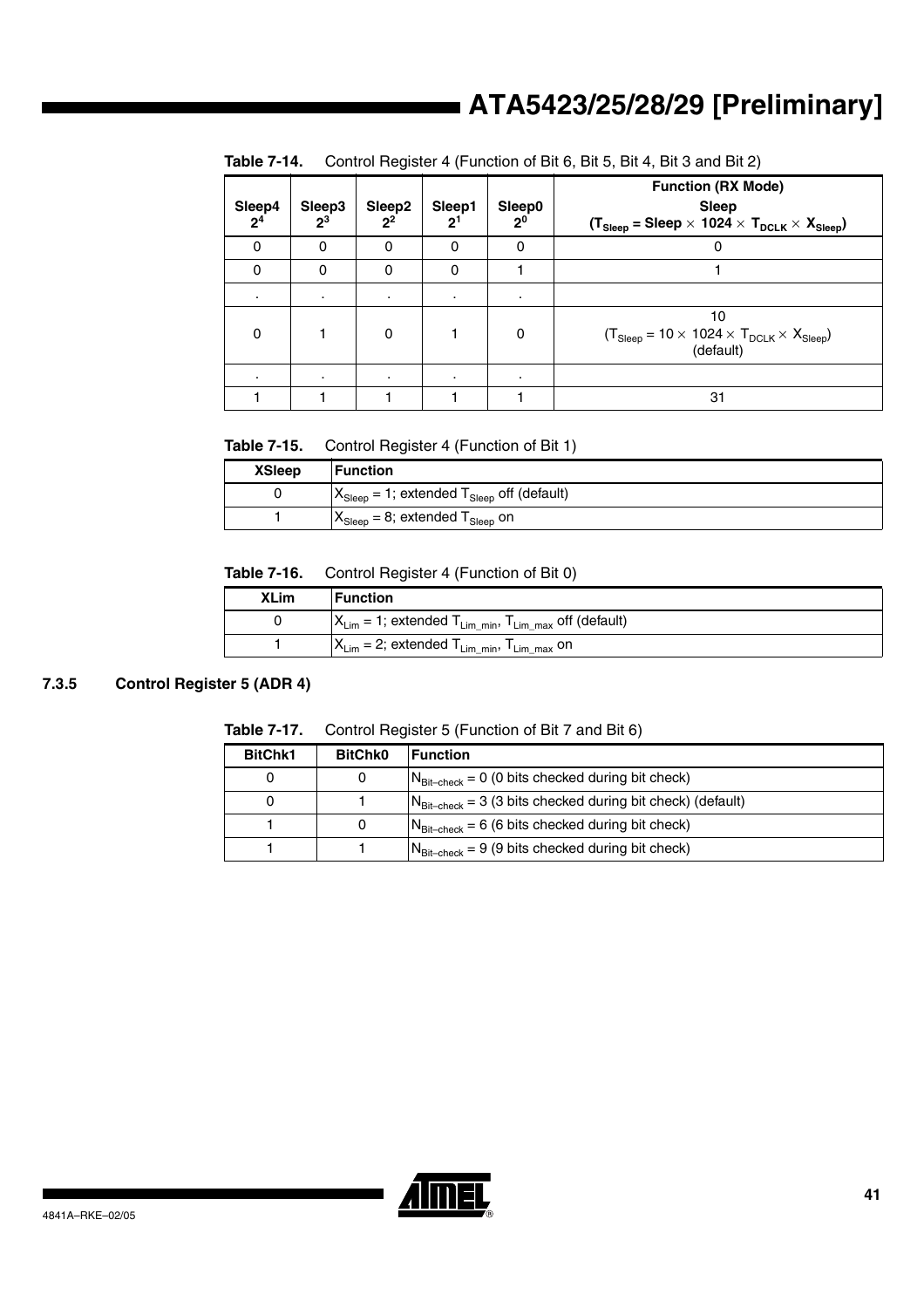

| Lim_min5 | Lim_min4 | Lim_min3 | Lim_min2  | Lim_min1 | Lim_min0 | <b>Function (RX Mode)</b><br>Lim_min<br>(Lim_min < 10 are not applicable)<br>$(T_{Lim\_min} = Lim\_min \times T_{XDCLK})$ |
|----------|----------|----------|-----------|----------|----------|---------------------------------------------------------------------------------------------------------------------------|
| O        |          |          | 0         |          | $\Omega$ | 10                                                                                                                        |
|          |          |          | $\Omega$  |          |          | 11                                                                                                                        |
|          |          | ٠.       | $\bullet$ |          |          |                                                                                                                           |
| 0        |          | 0        | 0         | 0        | 0        | 16<br>$(T_{Lim\_min} = 16 \times T_{XDCLK})$<br>(default)                                                                 |
|          |          |          | $\bullet$ |          |          |                                                                                                                           |
|          |          |          |           |          |          | 63                                                                                                                        |

## **Table 7-18.** Control Register 5 (Function of Bit 5, Bit 4, Bit 3, Bit 2, Bit 1 and Bit 0 in RX Mode)

|  | Table 7-19. Control Register 5 (Function of Bit 5, Bit 4, Bit 3, Bit 2, Bit 1 and Bit 0 in TX Mode) |  |  |  |  |
|--|-----------------------------------------------------------------------------------------------------|--|--|--|--|
|--|-----------------------------------------------------------------------------------------------------|--|--|--|--|

| Lim_min5 | Lim min4 | Lim min3 | Lim min2 | Lim min1 | Lim_min0 | Function (TX Mode) Lim_min<br>(Lim_min < 10 are not applicable)<br>$ \textsf{(TX_Baudrate = 1/((Lim\_min + 1) \times T_{XDCLK} \times 2)} $ |
|----------|----------|----------|----------|----------|----------|---------------------------------------------------------------------------------------------------------------------------------------------|
|          |          |          |          |          | $\Omega$ | 10                                                                                                                                          |
|          |          |          |          |          |          | 11                                                                                                                                          |
|          |          |          |          | $\cdot$  |          |                                                                                                                                             |
|          |          |          |          | 0        | 0        | 16<br>$(TX_Baudrate = 1/((16 + 1) \times T_{XDCLK} \times 2)$<br>(default)                                                                  |
|          |          |          |          |          |          |                                                                                                                                             |
|          |          |          |          |          |          | 63                                                                                                                                          |

**7.3.6 Control Register 6 (ADR 5)**

**Table 7-20.** Control Register 6 (Function of Bit 7 and Bit 6)

| Baud1    | Baud <sub>0</sub> | <b>Function</b>                                                                                                                                                       |
|----------|-------------------|-----------------------------------------------------------------------------------------------------------------------------------------------------------------------|
| 0        |                   | Baud-rate range 0 (B0) 1.0 kBaud to 2.5 kBaud;<br>$T_{XDCLK} = 8 \times T_{DCLK} \times X_{Lim}$                                                                      |
| $\Omega$ |                   | Baud-rate range 1 (B1) 2.0 kBaud to 5.0 kBaud;<br>$T_{XDCLK} = 4 \times T_{DCLK} \times X_{Lim}$                                                                      |
|          |                   | Baud-rate range 2 (B2) 4.0 kBaud to 10.0 kBaud;<br>$T_{XDCI K}$ = 2 × $T_{DCI K}$ × $X_{I im}$ ; (default)                                                            |
|          |                   | Baud-rate range 3 (B3) 8.0 kBaud to 20.0 kBaud;<br>$T_{XDCLK} = 1 \times T_{DCLK} \times X_{I}$ im<br>Note that the receiver does not work with >10 kBaud in ASK mode |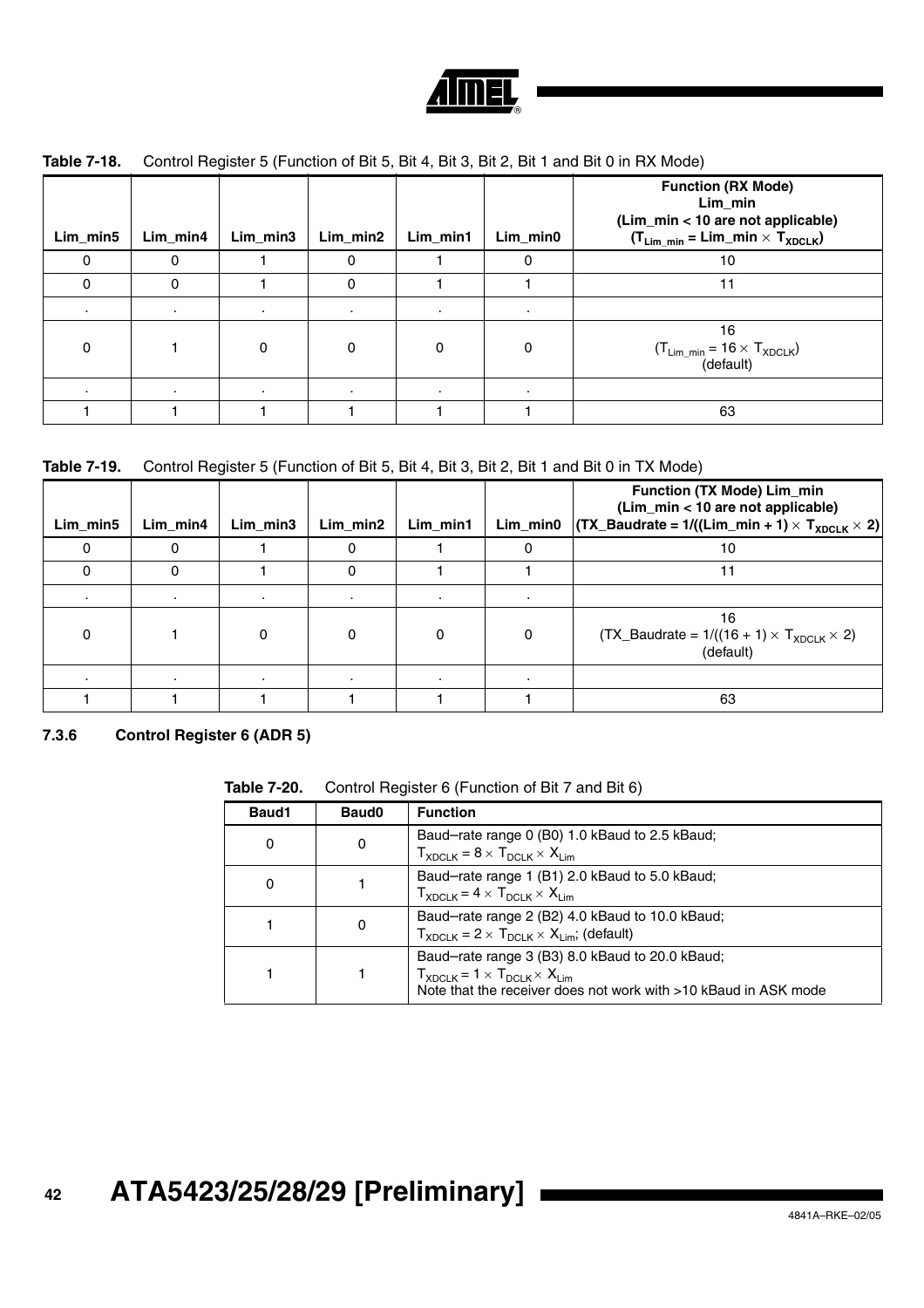| Lim_max5 | Lim_max4 | Lim_max3  | Lim_max2 | Lim_max1 | Lim_max0 | <b>Function Lim_max</b><br>(Lim_max < 12 is not Applicable)<br>$(T_{Lim\_max} = (Lim\_max - 1) \times T_{XDCLK})$ |
|----------|----------|-----------|----------|----------|----------|-------------------------------------------------------------------------------------------------------------------|
|          |          |           |          | 0        | 0        | 12                                                                                                                |
|          |          |           |          | 0        |          | 13                                                                                                                |
|          |          | $\bullet$ |          | $\cdot$  | $\cdot$  |                                                                                                                   |
| 0        |          |           |          | 0        | 0        | 28<br>$(T_{Lim\_max} = (28 - 1) \times T_{XDCLK})$<br>(default)                                                   |
|          |          | $\bullet$ |          | $\cdot$  |          |                                                                                                                   |
|          |          |           |          |          |          | 63                                                                                                                |

## **Table 7-21.** Control Register 6 (Function of Bit 5, Bit 4, Bit 3, Bit 2, Bit 1 and Bit 0)

## **7.4 Status Register**

The status register indicates the current status of the transceiver and is readable via the 4–wire serial interface. Setting Power\_On or P\_On\_Aux or an event on ST1, ST2, ST3, ST4 or ST5 is indicated by an IRQ.

Reading the status register resets the bits Power\_On, Low\_Batt, P\_On\_Aux and the IRQ.

## **7.4.1 Status Register (ADR 8)**

| Taple 7-22.       | Status Register                                                                                                         |
|-------------------|-------------------------------------------------------------------------------------------------------------------------|
| <b>Status Bit</b> | <b>Function</b>                                                                                                         |
| ST <sub>5</sub>   | Status of pin T5<br>Pin T5 = $0 \rightarrow$ ST5 = 1<br>Pin T5 = $1 \rightarrow$ ST5 = 0<br>(see Figure 7-3 on page 45) |
| ST4               | Status of pin T4<br>Pin T4 = $0 \rightarrow$ ST4 = 1<br>Pin T4 = $1 \rightarrow$ ST4 = 0<br>(see Figure 7-3 on page 45) |
| ST <sub>3</sub>   | Status of pin T3<br>Pin T3 = $0 \rightarrow$ ST3 = 1<br>Pin T3 = $1 \rightarrow ST3 = 0$<br>(see Figure 7-3 on page 45) |
| ST <sub>2</sub>   | Status of pin T2<br>Pin T2 = $0 \rightarrow$ ST2 = 1<br>Pin T2 = $1 \rightarrow$ ST2 = 0<br>(see Figure 7-3 on page 45) |
| ST <sub>1</sub>   | Status of pin T1<br>Pin T1 = $0 \rightarrow ST1 = 1$<br>Pin T1 = $1 \rightarrow ST1 = 0$<br>(see Figure 7-3 on page 45) |



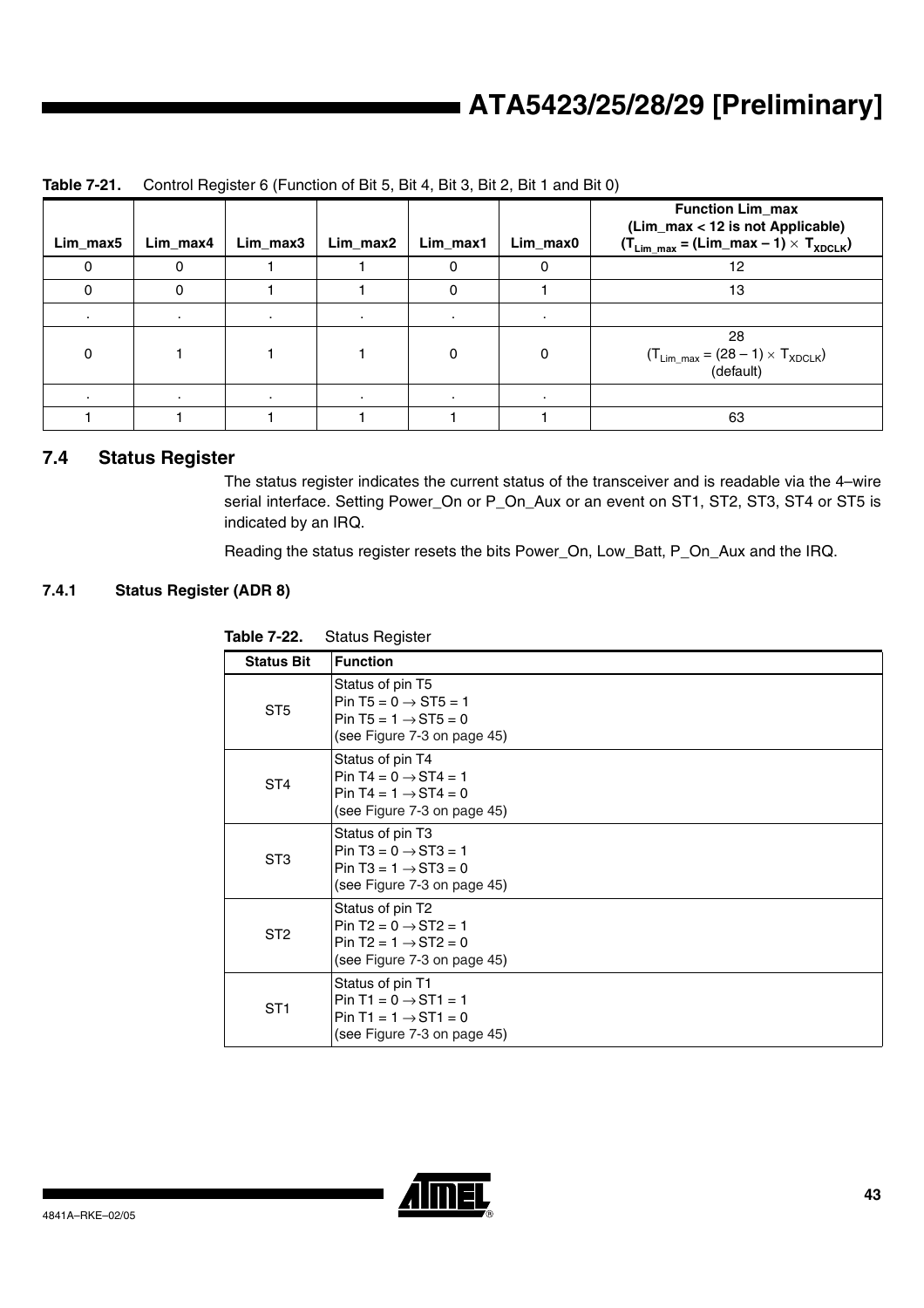

| Table 7-22. | Status Register (Continued) |  |
|-------------|-----------------------------|--|
|-------------|-----------------------------|--|

| <b>Status Bit</b> | <b>Function</b>                                                                                                                                                                                                                                                                 |
|-------------------|---------------------------------------------------------------------------------------------------------------------------------------------------------------------------------------------------------------------------------------------------------------------------------|
| Power On          | Indicates that the transceiver was woken up by pin PWR_ON (rising edge on pin<br>PWR_ON). During Power_On = 1, the bits VSOUT_EN and CLK_ON in control register 3<br>are set to "1".<br>(see Figure 7-4 on page 46)                                                             |
| Low Batt          | Indicates that output voltage on pin VSOUT is too low<br>$(V_{VSOUT}$ < 2.38 V typically)<br>(see Figure 7-5 on page 47)                                                                                                                                                        |
| P On Aux          | Indicates that the auxiliary supply voltage on pin VAUX is high enough to operate.<br>State transition:<br>a) OFF mode $\rightarrow$ AUX mode (see Figure 5-2 on page 32)<br>b) IDLE mode (VSOUT = VS1) $\rightarrow$ IDLE mode (VSOUT = V_REG2)<br>(see Figure 7-6 on page 48) |

## **7.5 Pin Tn**

To switch the transceiver from OFF to IDLE mode, pin Tn must be set to "0" (maximum  $0.2 \times V_{VSS}$ ) for at least T<sub>Tn\_IRQ</sub> (see [Figure 7-2\)](#page-43-0). The transceiver recognizes the negative edge, sets pin N\_RESET to low and switches on DVCC, AVCC and the power supply for external devices VSOUT.

If  $V<sub>DVCC</sub>$  exceeds 1.5 V (typically) and the XTO is settled, the digital control logic is active and sets the status bit STn to "1" and an interrupt is issued  $(T_{Tn~IBG})$ .

After the voltage on pin VSOUT exceeds 2.3 V (typically) and the start–up time of the XTO is elapsed, the output clock on pin CLK is available. Because the enabling of pin CLK is asynchronous, the first clock cycle may be incomplete. N\_RESET is set to high if  $V_{V\text{SOUT}}$  exceeds 2.38 V (typically) and the XTO is settled.

<span id="page-43-0"></span>

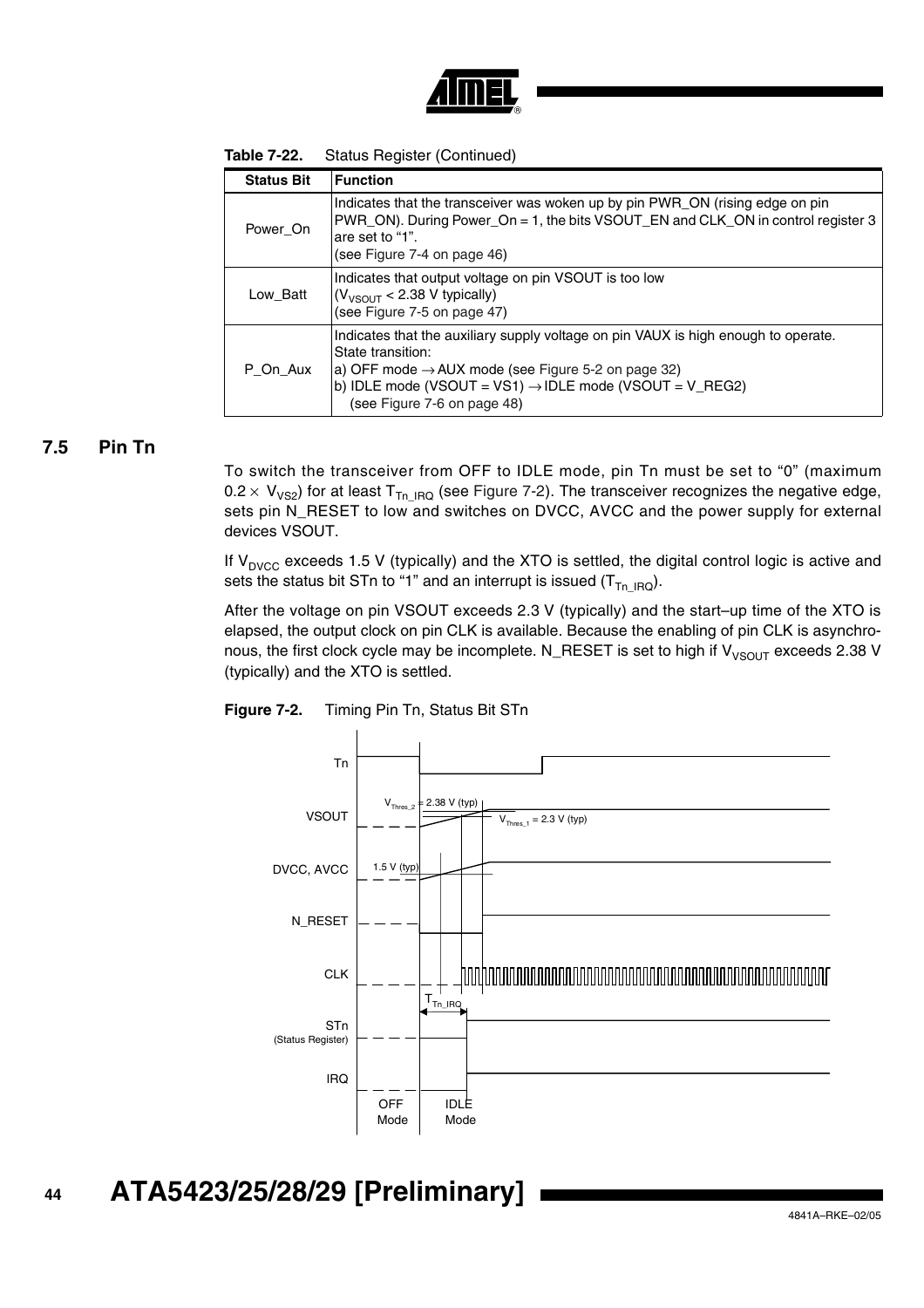If the transceiver is in any active mode (IDLE, AUX, TX, RX, RX\_Polling), an integrated debounce logic is active. If there is an event on pin Tn a debounce counter is set to 0 (T = 0) and started. The status is updated, an interrupt is issued and the debounce counter is stopped after reaching the counter value  $T = 8195 \times T_{DCLK}$ .

An event on the same key input before reaching  $T = 8195 \times T_{DCLK}$  stops the debounce counter. An event on an other key input before reaching T = 8195  $\times$  T<sub>DCLK</sub> resets and restarts the debounce counter.

While the debounce counter is running, the bits VSOUT\_EN and CLK\_ON in control register 3 are set to "1".

The interrupt is deleted after reading the status register or executing the command Delete IRQ.

If pin Tn is not used, it can be left open because of an internal pull–up resistor (typically 50 kΩ).

<span id="page-44-0"></span>



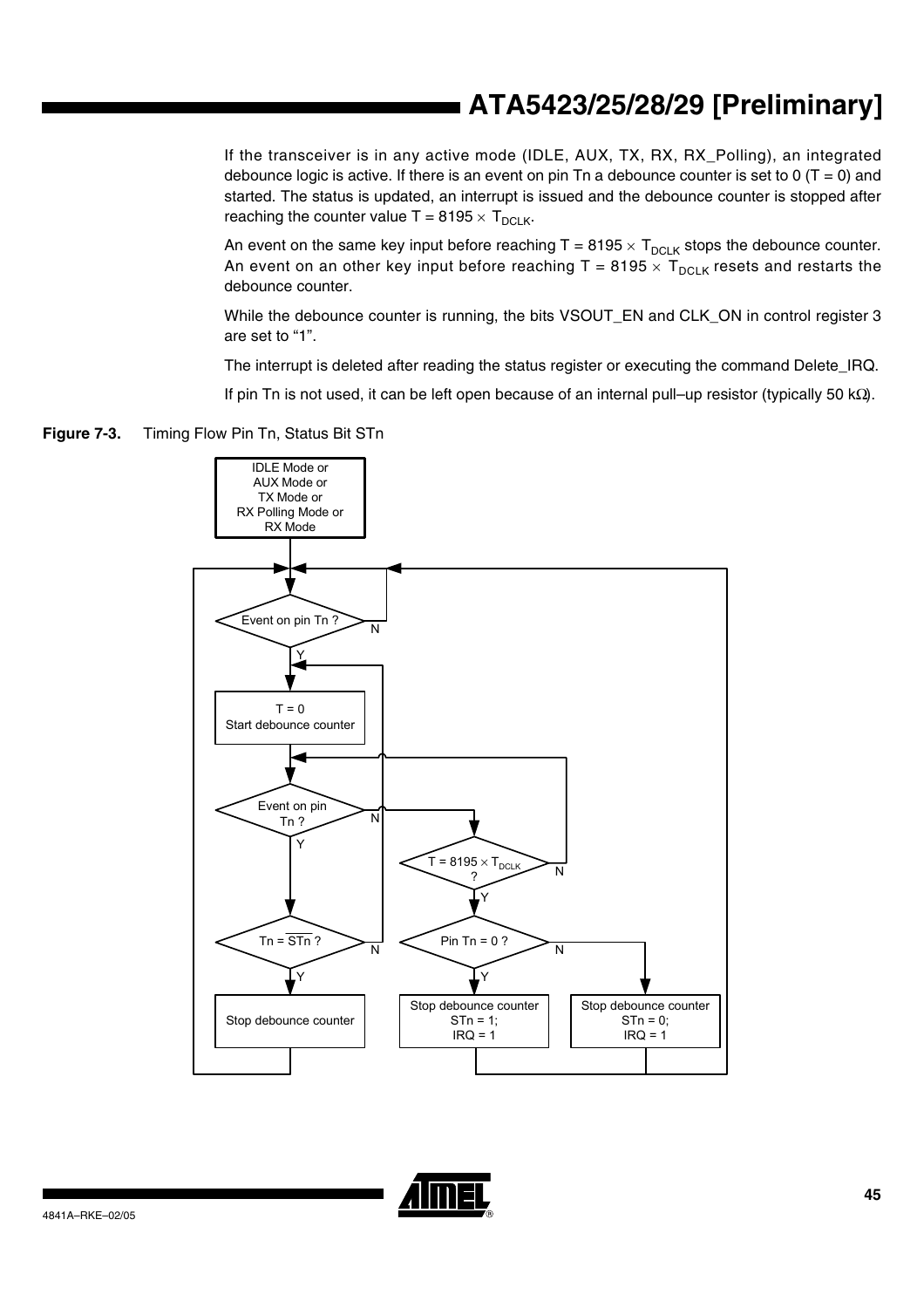

## **7.6 Pin PWR\_ON**

To switch the transceiver from OFF to IDLE mode, pin PWR\_ON must be set to "1" (minimum  $0.8 \times V_{VSS}$ ) for at least T<sub>PWR ON</sub> (see [Figure 7-4\)](#page-45-0). The transceiver recognizes the positive edge, sets pin N\_RESET to low, and switches on DVCC, AVCC and the power supply for external devices VSOUT.

If  $V_{\text{DVCC}}$  exceeds 1.5 V (typically) and the XTO is settled, the digital control logic is active and sets the status bit Power\_On to "1" and an interrupt is issued ( $T_{PWR}$ <sub>ON\_IRQ\_1</sub>).

After the voltage on pin VSOUT exceeds 2.3 V (typically) and the start–up time of the XTO is elapsed the output clock on pin CLK is available. Because the enabling of pin CLK is asynchronous, the first clock cycle may be incomplete. N\_RESET is set to high if  $V_{V\text{SOLIT}}$  exceeds 2.38 V (typically) and the XTO is settled.

If the transceiver is in any active mode (IDLE, AUX, RX, RX\_Polling, TX), a positive edge on pin PWR\_ON sets Power\_On to "1" (after T<sub>PWR ON IRQ</sub> 2). The state transition Power\_On 0  $\rightarrow$ 1 generates an interrupt. If Power\_On is still "1" during the positive edge on pin PWR\_ON no interrupt is issued. Power\_On and the interrupt are deleted after reading the status register.

During Power\_On = 1, the bits VSOUT\_EN and CLK\_ON in control register 3 are set to "1".

Note: It is not possible to set the transceiver to OFF mode by setting pin PWR\_ON to "0". If pin PWR\_ON is not used, it must be connected to GND.



<span id="page-45-0"></span>**Figure 7-4.** Timing Pin PWR\_ON, Status Bit Power\_On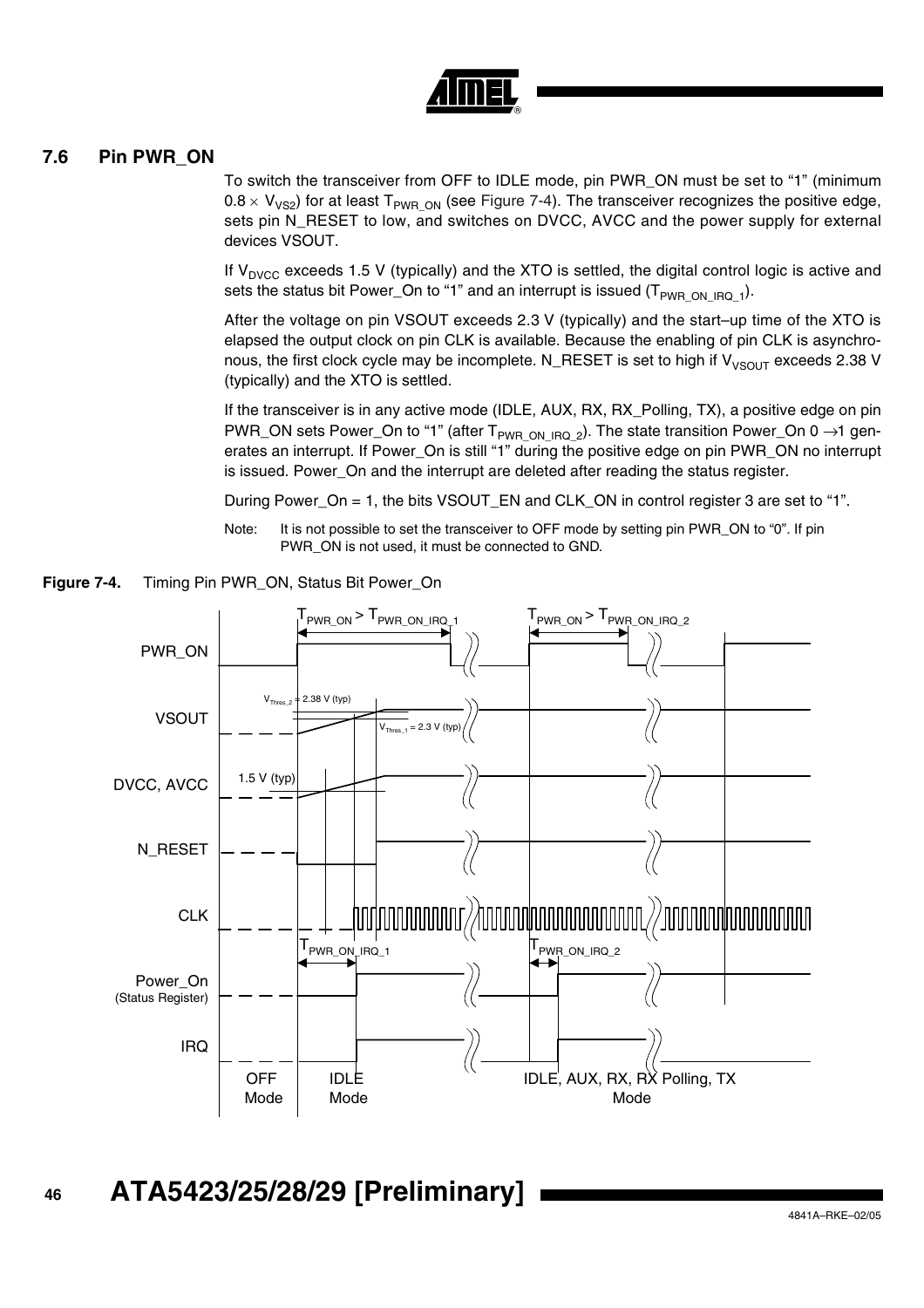## **7.7 Low Battery Indicator**

The status bit Low\_Batt is set to "1" if the voltage  $V_{VSOUT}$  on pin VSOUT drops below 2.38 V (typically).

Low\_Batt is set to "0" if  $V_{VSOUT}$  exceeds  $V_{Thres_2}$  and the status register is read via the 4-wire serial interface (see [Figure 5-3 on page 34\)](#page-33-0).

<span id="page-46-0"></span>**Figure 7-5.** Timing Status Bit Low\_Batt



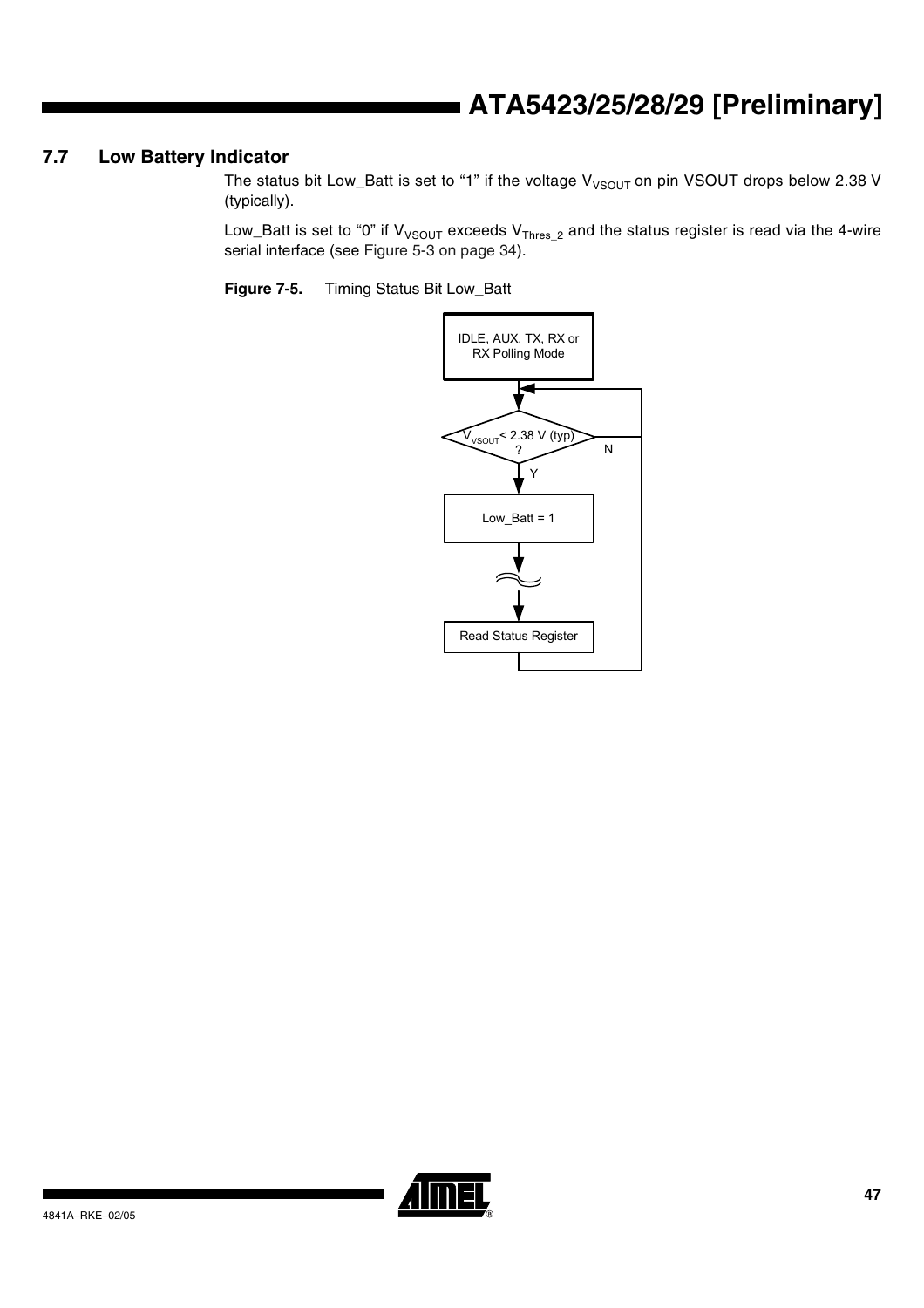

## **7.8 Pin VAUX**

To switch the transceiver from OFF to AUX mode, the voltage  $V_{VAUX}$  on pin VAUX must exceed 3.5 V (typically) (see [Figure 7-6](#page-47-0)). If  $V_{VAUX}$  exceeds 2 V (typically) pin N\_RESET is set to low, and DVCC and the power supply for external devices VSOUT are switched on.

If  $V_{VAUX}$  exceeds 3.5 V (typically) the status bit P\_On\_Aux is set to "1" and an interrupt is issued.

After the voltage on pin VSOUT exceeds 2.3 V (typically) and the start–up time of the XTO is elapsed, the output clock on pin CLK is available. Because the enabling of pin CLK is asynchronous, the first clock cycle may be incomplete. N\_RESET is set to high if  $V_{V\text{SOUT}}$  exceeds 2.38 V (typically) and the XTO is settled.

If the transceiver is in any active mode (IDLE, TX, RX, RX\_Polling), a positive edge on pin VAUX and  $V_{VAUX}$  > VS1 + 0.5 V sets P\_On\_Aux to "1". The state transition P\_On\_Aux 0  $\rightarrow$ 1 generates an interrupt. If P\_On\_Aux is still "1" during the positive edge on pin VAUX no interrupt is issued. P\_On\_Aux and the interrupt are deleted after reading the status register.



<span id="page-47-0"></span>**Figure 7-6.** Timing Pin VAUX, Status Bit P On Aux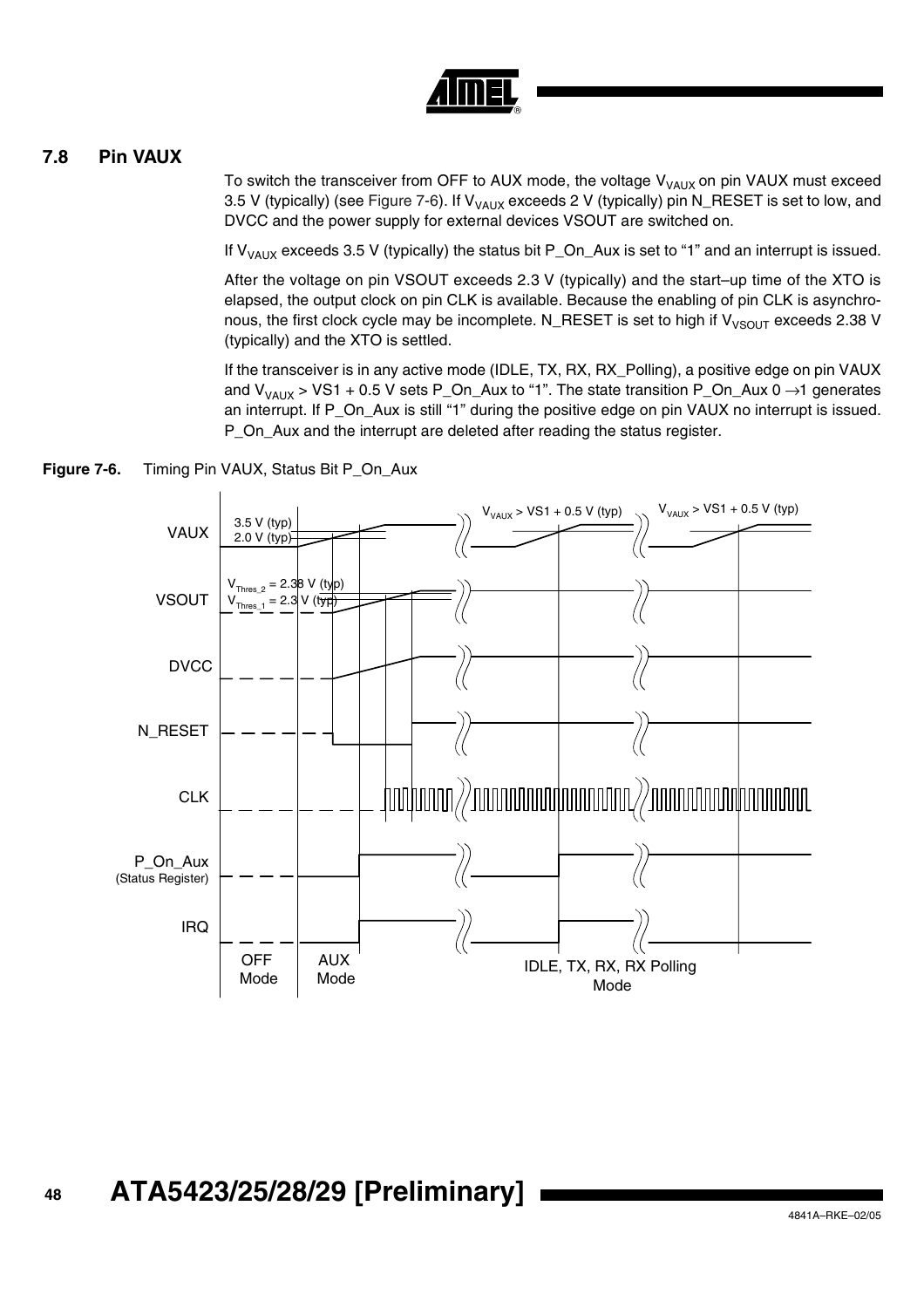## <span id="page-48-1"></span>**8. Transceiver Configuration**

The configuration of the transceiver takes place via a 4-wire serial interface (CS, SCK, SDI\_TMDI, SDO\_TMDO) and is organized in 8-bit units. The configuration is initiated with an 8-bit command. While shifting the command into pin SDI\_TMDI, the number of bytes in the TX/RX data buffer are available on pin SDO\_TMDO. The read and write commands are followed by one or more 8-bit data units. Each 8-bit data transmission begins with the MSB. The serial interface is in the reset state if the level on pin  $CS = Low$ .

## **8.1 Command: Read TX/RX Data Buffer**

During a RX operation, the user can read the received bytes in the TX/RX data buffer successively.

<span id="page-48-0"></span>



## **8.2 Command: Write TX/RX Data Buffer**

During a TX operation the user can write the bytes in the TX/RX data buffer successively. An echo of the command and the TX data bytes are provided for the microcontroller on pin SDO\_TMDO.

## **Figure 8-2.** Write TX/RX Data Buffer



## **8.3 Command: Read Control/Status Register**

The control and status registers can be read individually or successively.

## **Figure 8-3.** Read Control/Status Register



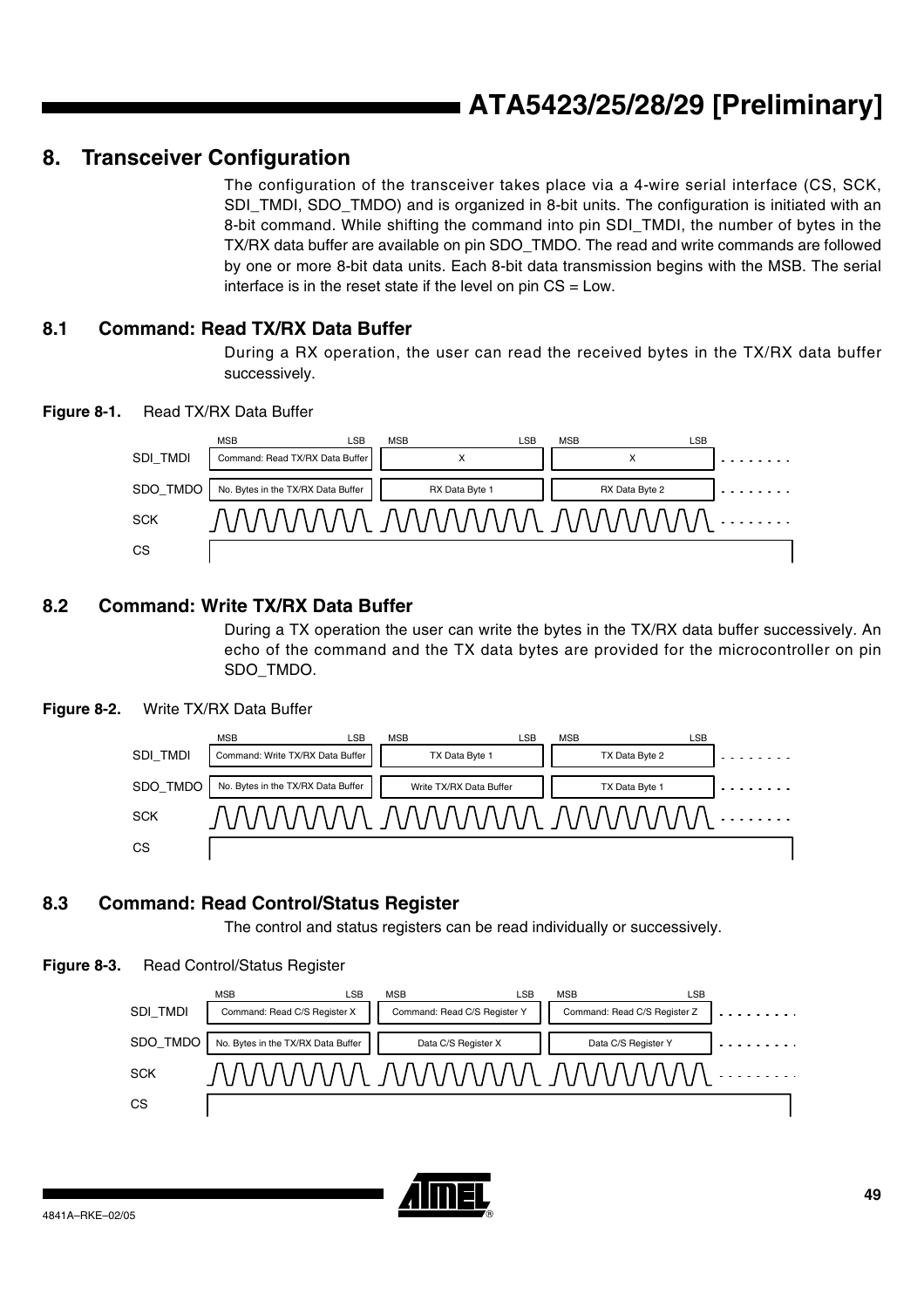

## **8.4 Command: Write Control Register**

The control registers can be written individually or successively. An echo of the command and the data bytes are provided for the microcontroller on pin SDO\_TMDO.

#### **Figure 8-4.** Write Control Register



## **8.5 Command: OFF Command**

If AVCC\_EN in control register 1 is "0", the input level on pin PWR\_ON is low and on the key inputs Tn is high, then the OFF command sets the transceiver in the OFF mode.

**Figure 8-5.** OFF Command



## **8.6 Command: Delete IRQ**

The delete IRQ command sets pin IRQ to low.

**Figure 8-6.** Delete IRQ



## **8.7 Command Structure**

The three most significant bits of the command (bit 5 to bit 7) indicate the command type. Bit 0 to bit 4 describe the target address when reading or writing a control or status register. In all other commands bit 0 to bit 4 have no effect and should be set to "0" for compatibility with future products.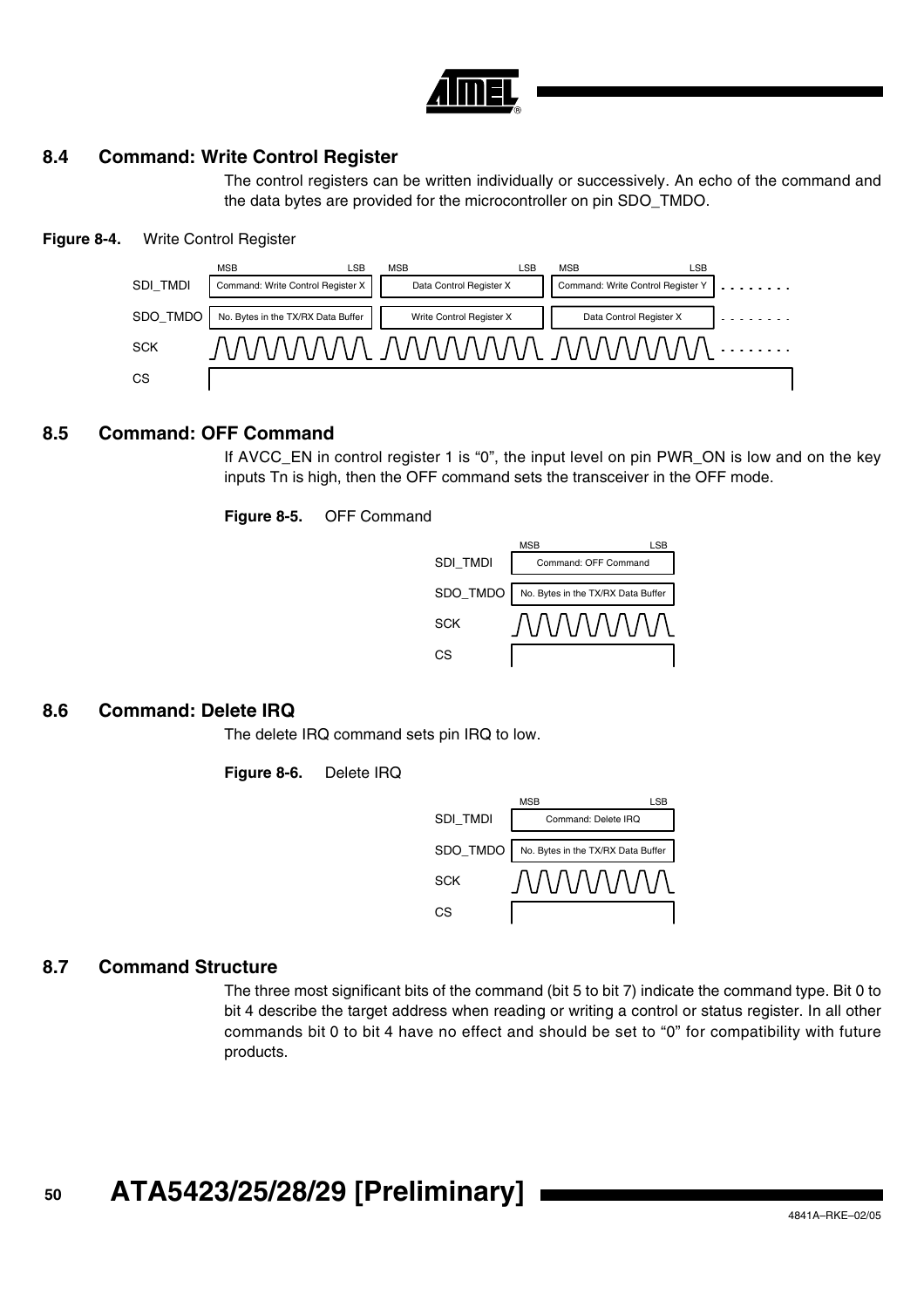|                              | <b>MSB</b> |          |          |       |                |       |                | <b>LSB</b> |
|------------------------------|------------|----------|----------|-------|----------------|-------|----------------|------------|
| Command                      | Bit 7      | Bit 6    | Bit 5    | Bit 4 | Bit 3          | Bit 2 | Bit 1          | Bit 0      |
| Read TX/RX data buffer       | 0          | 0        | 0        | x     | x              | x     | x              | X          |
| Write TX/RX data buffer      | 0          | 0        |          | X     | X              | X     | x              | x          |
| Read control/status register | 0          |          | $\Omega$ | A4    | A <sub>3</sub> | A2    | A1             | A0         |
| Write control register       | 0          |          |          | A4    | A <sub>3</sub> | A2    | A <sub>1</sub> | A0         |
| OFF command                  |            | $\Omega$ | $\Omega$ | x     | x              | x     | x              | X          |
| Delete IRQ                   |            | 0        |          | X     | x              | x     | X              | X          |
| Not used                     |            |          | 0        | x     | x              | x     | X              | x          |
| Not used                     |            |          |          | x     | x              | x     | x              | x          |

### **Table 8-1.** Command Structure

## **8.8 4–wire Serial Interface**

The 4–wire serial interface consists of the Chip Select (CS), the Serial Clock (SCK), the Serial Data Input (SDI\_TMDI) and the Serial Data Output (SDO\_TMDO). Data is transmitted/received bit by bit in synchronization with the serial clock.

Note: If the output level on pin N\_RESET is low, no data communication with the microcontroller is possible.

When CS is low and the transparent mode is inactive  $(T_MODE = 0)$ , SDO\_TMDO is in a high– impedance state. When CS is low and the transparent mode is active (T\_MODE = 1), the RX data stream is available on pin SDO\_TMDO.

## **Figure 8-7.** Serial Timing



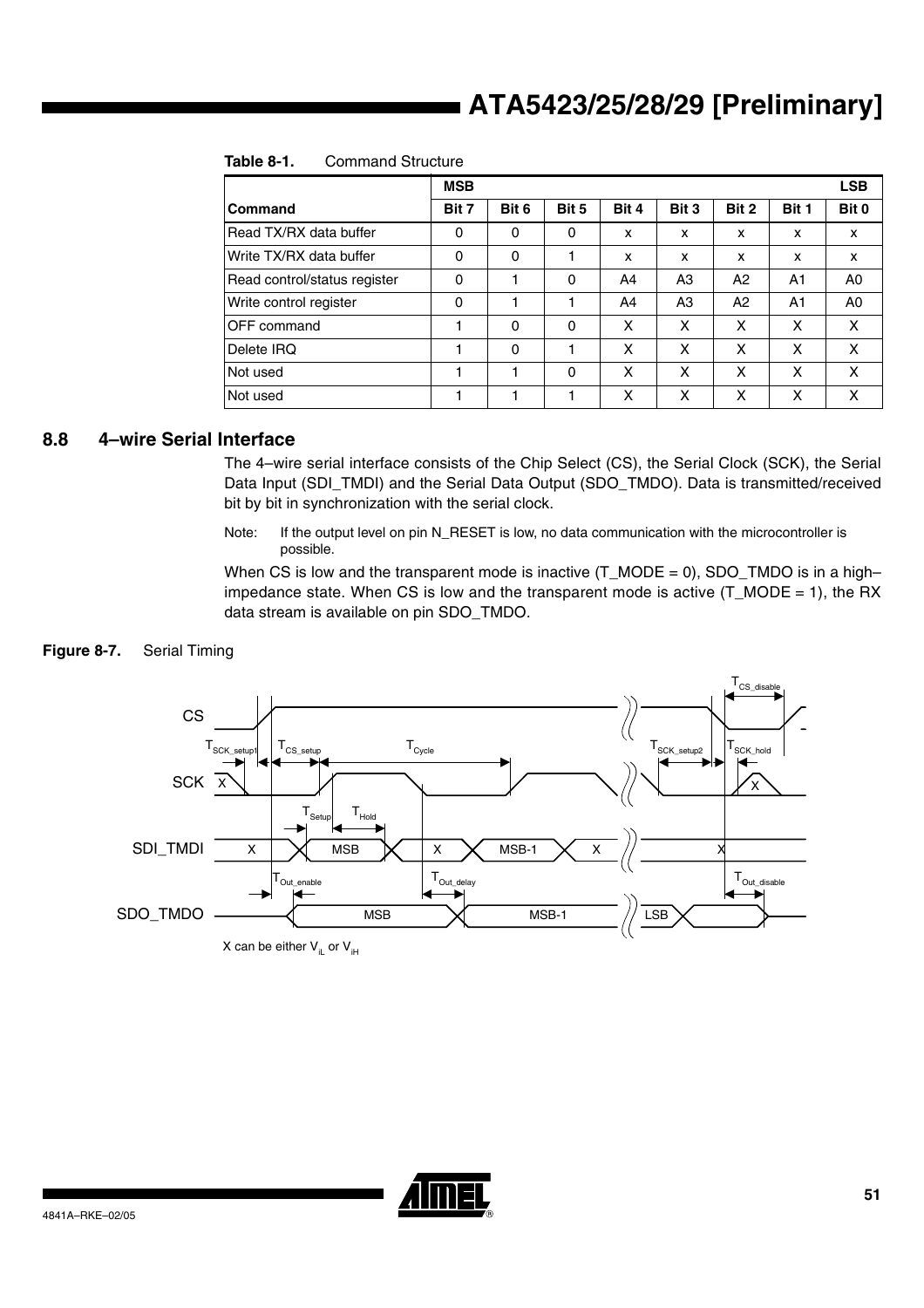

## **9. Operation Modes**

## **9.1 RX Operation**

The transceiver is set to RX operation with the bits OPM0 and OPM1 in control register 1.

| Table 9-1. | Control Register 1 |
|------------|--------------------|
|------------|--------------------|

| OPM1 | OPM0 | <b>Function</b> |
|------|------|-----------------|
|      |      | RX polling mode |
|      |      | RX mode         |

The transceiver is designed to consume less than 1 mA in RX operation while remaining sensitive to signals from a corresponding transmitter. This is achieved via the polling circuit. This circuit enables the signal path periodically for a short time. During this time the bit–check logic verifies the presence of a valid transmitter signal. Only if a valid signal is detected does the transceiver remain active and transfer the data to the connected microcontroller. This transfer takes place either via the TX/RX data buffer or via the pin SDO\_TMDO. When there is no valid signal present, the transceiver is in sleep mode most of the time, resulting in low current consumption. This condition is called RX polling mode. A connected microcontroller can be disabled during this time.

All relevant parameters of the polling logic can be configured by the connected microcontroller. This flexibility enables the user to meet the specifications in terms of current consumption, system response time, data rate, etc.

In RX mode the RF transceiver is enabled permanently and the bit–check logic verifies the presence of a valid transmitter signal. When a valid signal is detected the transceiver transfers the data to the connected microcontroller. This transfer take place either via the TX/RX data buffer or via the pin SDO\_TMDO.

## **9.1.1 RX Polling Mode**

When the transceiver is in RX polling mode it stays in a continuous cycle of three different modes. In sleep mode the RF transceiver is disabled for the time period  $T_{Sleep}$  while consuming low current of  $I_S = I_{IDLE[X]}$ . During the start–up period, T<sub>Startup</sub> <sub>PLL</sub> and T<sub>Startup</sub> <sub>Sig Proc</sub>, all signal processing circuits are enabled and settled. In the following bit-check mode, the incoming data stream is analyzed bit by bit to see if it is a valid transmitter signal. If no valid signal is present, the transceiver is set back to sleep mode after the period  $T_{\text{Bit-check}}$ . This period varies check by check as it is a statistical process. An average value for  $T_{\text{Bit-check}}$  is given in the electrical characteristics. During T<sub>Startup\_PLL</sub> the current consumption is  $I_S = I_{Startup_PPLL_X}$ . During T<sub>Startup\_Sig\_Proc</sub> and T<sub>Bit–check</sub> the current consumption is  $I_S = I_{RXX}$ . The condition of the transceiver is indicated on pin RX\_ACTIVE (see [Figure 9-1 on page 54](#page-53-0) and [Figure 9-2 on page 55\)](#page-54-0). The average current consumption in RX polling mode  $I<sub>P</sub>$  is different in 1-battery application, 2-battery application or base–station application. To calculate  $I_P$  the index X must be replaced by VS1,VS2 in 1-battery application, VS2 in 2-battery application or VS2,VAUX in base–station application (see section ["Electrical Characteristics: General" on page 66\)](#page-65-0).

I P  $I_{\mathsf{IDLE}\_\mathsf{X}} \times \mathsf{T}_{\mathsf{Sleep}}$  +  $\mathsf{I}_{\mathsf{Startup\_PLL}} \times \mathsf{T}_{\mathsf{Startup\_PLL}}$  +  $\mathsf{I}_{\mathsf{RX}\_\mathsf{X}} \times (\mathsf{T}_{\mathsf{Startup\_Sig\_Proc}} + \mathsf{T}_{\mathsf{Bitcheck}})$  $T_{\text{sleep}} + T_{\text{Startup\_PLE}} + T_{\text{Startup\_Sig\_Proc}} + T_{\text{Bit\_check}}$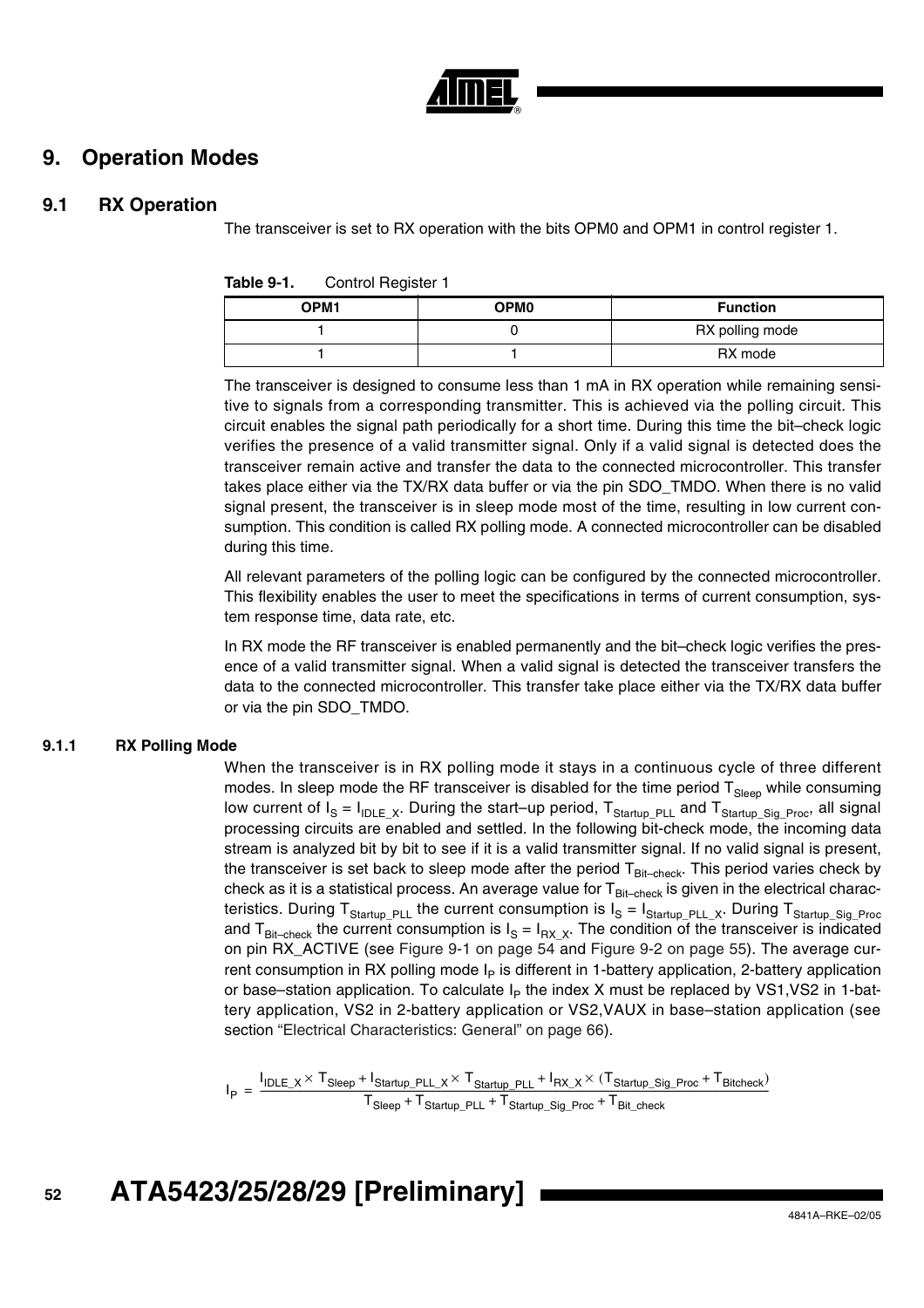To save current it is recommended that CLK and  $V_{V\text{SOUT}}$  be disabled during RX polling mode. I<sub>P</sub> does not include the current of the Microcontroller\_Interface, I<sub>VSINT</sub>, or the current of an external device connected to pin VSOUT (for example, microcontroller). If CLK and/or VSOUT is enabled during RX polling mode the current consumption is calculated as follows:

 $I_{S_Pol} = I_P + I_{VSINT} + I_{EXT}$ 

During T<sub>Sleep</sub>, T<sub>Startup PLL</sub> and T<sub>Startup</sub> <sub>Sig Proc</sub>, the transceiver is not sensitive to a transmitter signal. To guarantee the reception of a transmitted command, the transmitter must start the telegram with an adequate preburst. The required length of the preburst, T<sub>Preburst</sub>, depends on the polling parameters  $T_{Sleep}$ ,  $T_{Startup\_PLL}$ ,  $T_{Startup\_Sig\_Proc}$  and  $T_{Bit-check}$ . Thus,  $T_{Bit-check}$  depends on the actual bit rate and the number of bits  $(N_{\text{Bit}-\text{check}})$  to be tested.

 $T_{\text{Preburst}} \ge T_{\text{Sleep}} + T_{\text{Startup}}$  PLL  $+ T_{\text{Startup}}$  Sig\_Proc  $+ T_{\text{Bit}}$  check

### **9.1.2 Sleep Mode**

The length of period  $T_{Sleep}$  is defined by the 5-bit word sleep in control register 4, the extension factor  $X_{Sleep}$  defined by the bit  $X_{Sleep}$  in control register 4, and the basic clock cycle  $T_{DCLK}$ . It is calculated to be:

 $T_{Sleep}$  = Sleep  $\times$  1024  $\times$   $T_{DCLK}$   $\times$   $X_{Sleep}$ 

In US and European applications, the maximum value of  $T_{Sleep}$  is about 38 ms if  $X_{Sleep}$  is set to 1 (which is done by setting the bit  $X_{Sleep}$  in control register 4 to "0"). The time resolution is about 1.2 ms in that case. The sleep time can be extended to about 300 ms by setting  $X_{\text{Slee}}$  to 8 (which is done by setting  $X_{Sleep}$  in control register 4 to "1"), the time resolution is then about 9.6 ms.

#### **9.1.3 Start–up Mode**

During T<sub>Startup</sub> <sub>PLL</sub> the PLL is enabled and starts up. If the PLL is locked, the signal processing circuit starts up ( $T_{\text{Starlup-Sia Proc}}$ ). After the start–up time all circuits are in stable condition and ready to receive.

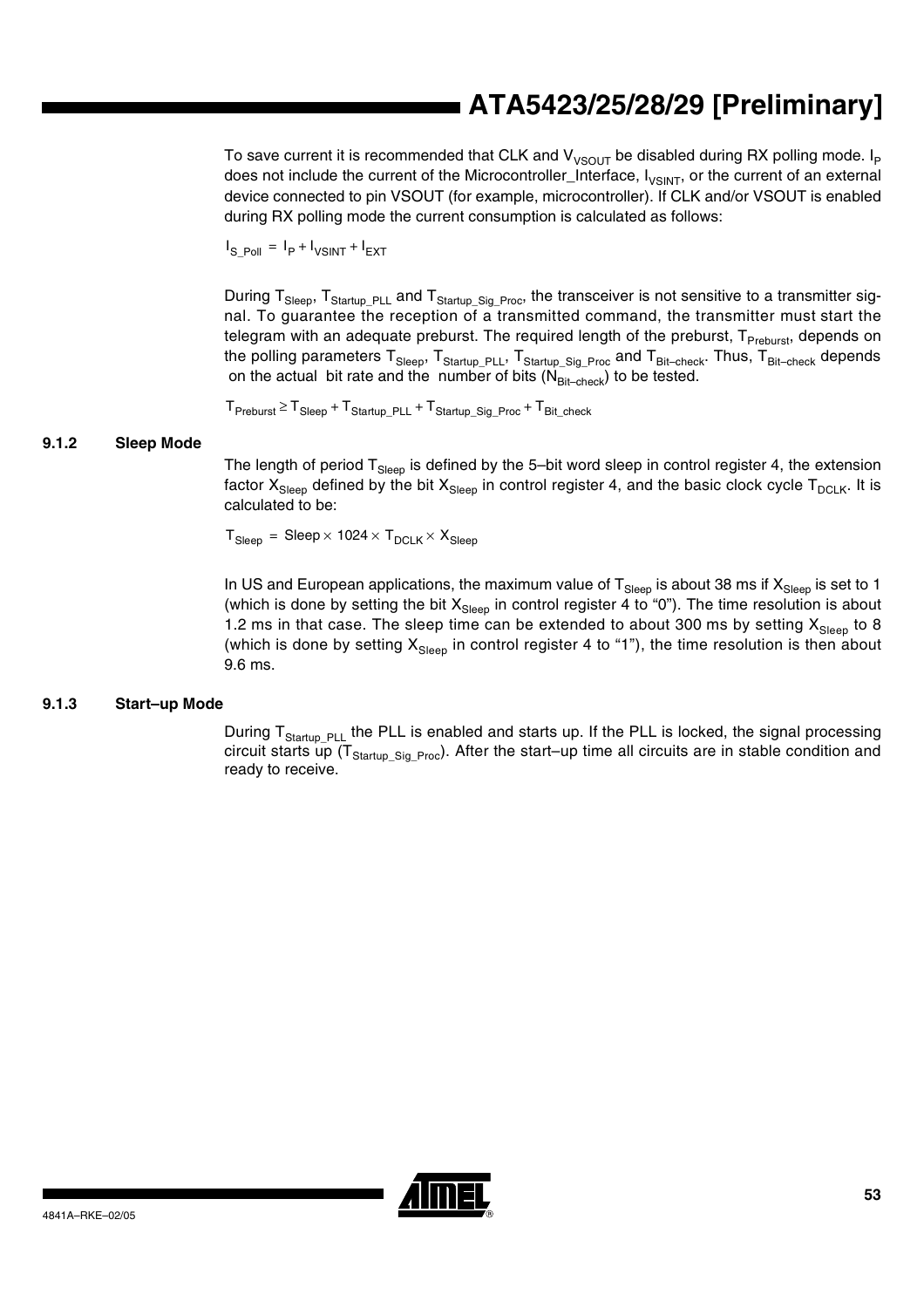

### <span id="page-53-0"></span>**Figure 9-1.** Flow Chart Polling Mode/RX Mode (T\_MODE = 0, Transparent Mode Inactive)

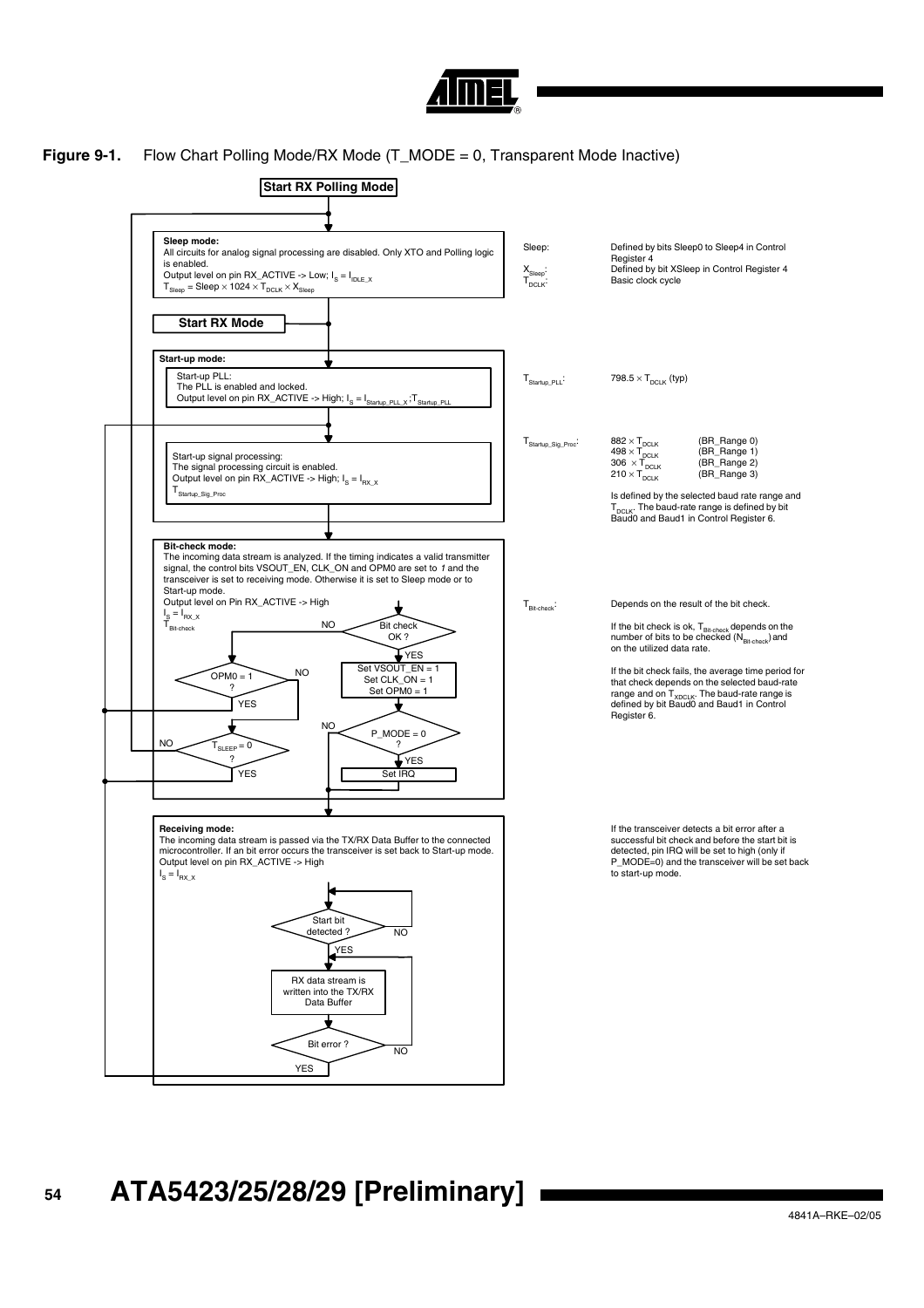## <span id="page-54-0"></span>**Figure 9-2.** Flow Chart Polling Mode/RX Mode (T\_MODE = 1, Transparent Mode Active)



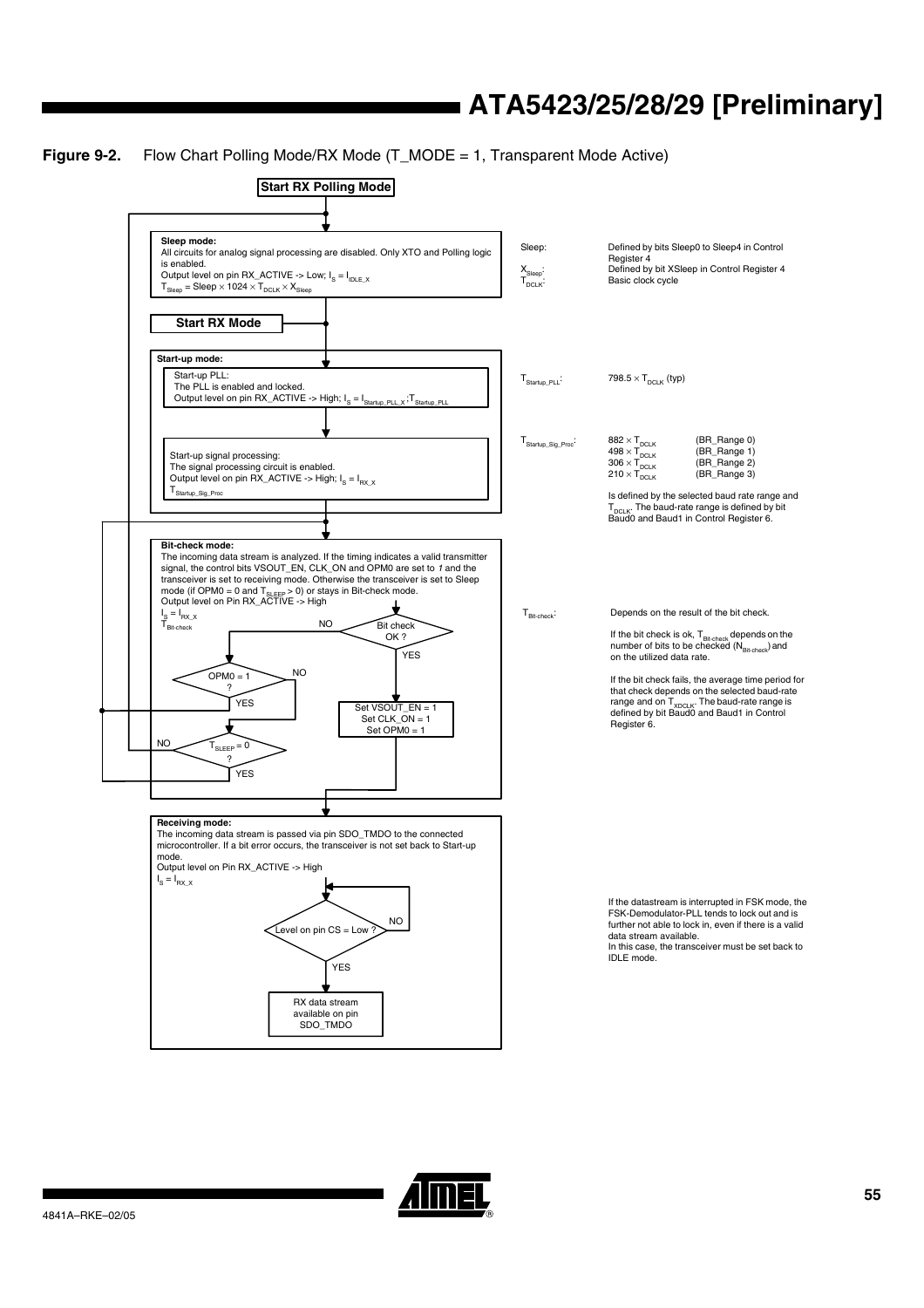

#### **9.1.4 Bit–check Mode**

In bit–check mode the incoming data stream is examined to distinguish between a valid signal from a corresponding transmitter and signals due to noise. This is done by subsequent time frame checks where the distance between 2 signal edges are continuously compared to a programmable time window. The maximum count of this edge–to–edge test before the transceiver switches to receiving mode is also programmable.

### **9.1.5 Configuration of the Bit Check**

Assuming a modulation scheme that contains 2 edges per bit, two time frame checks verify one bit. This is valid for Manchester, Bi–phase and most other modulation schemes. The maximum count of bits to be checked can be set to 0, 3, 6 or 9 bits via the variable  $N_{\text{Bit–check}}$  in control register 5. This implies 0, 6, 12 and 18 edge-to-edge checks, respectively. If N<sub>Bit-check</sub> is set to a higher value, the transceiver is less likely to switch to receiving mode due to noise. In the presence of a valid transmitter signal, the bit check takes less time if  $N_{\text{Bit-check}}$  is set to a lower value. In RX polling mode, the bit–check time is not dependent on  $N_{\text{Bit-check}}$  if no valid signal is present. [Figure 9-3](#page-55-0) shows an example where 3 bits are tested successfully.

<span id="page-55-0"></span>



As seen in [Figure 9-4,](#page-55-1) the time window for the bit check is defined by two separate time limits. If the edge–to–edge time t<sub>ee</sub> is in between the lower bit–check limit  $T_{\text{Lim min}}$  and the upper bit– check limit  $T_{\text{Lim\_max}}$ , the check will be continued. If  $t_{ee}$  is smaller than limit  $T_{\text{Lim\_min}}$  or exceeds  $T_{\text{Lim max}}$ , the bit check will be terminated and the transceiver switches to sleep mode.

<span id="page-55-1"></span>**Figure 9-4.** Valid Time Window for Bit Check

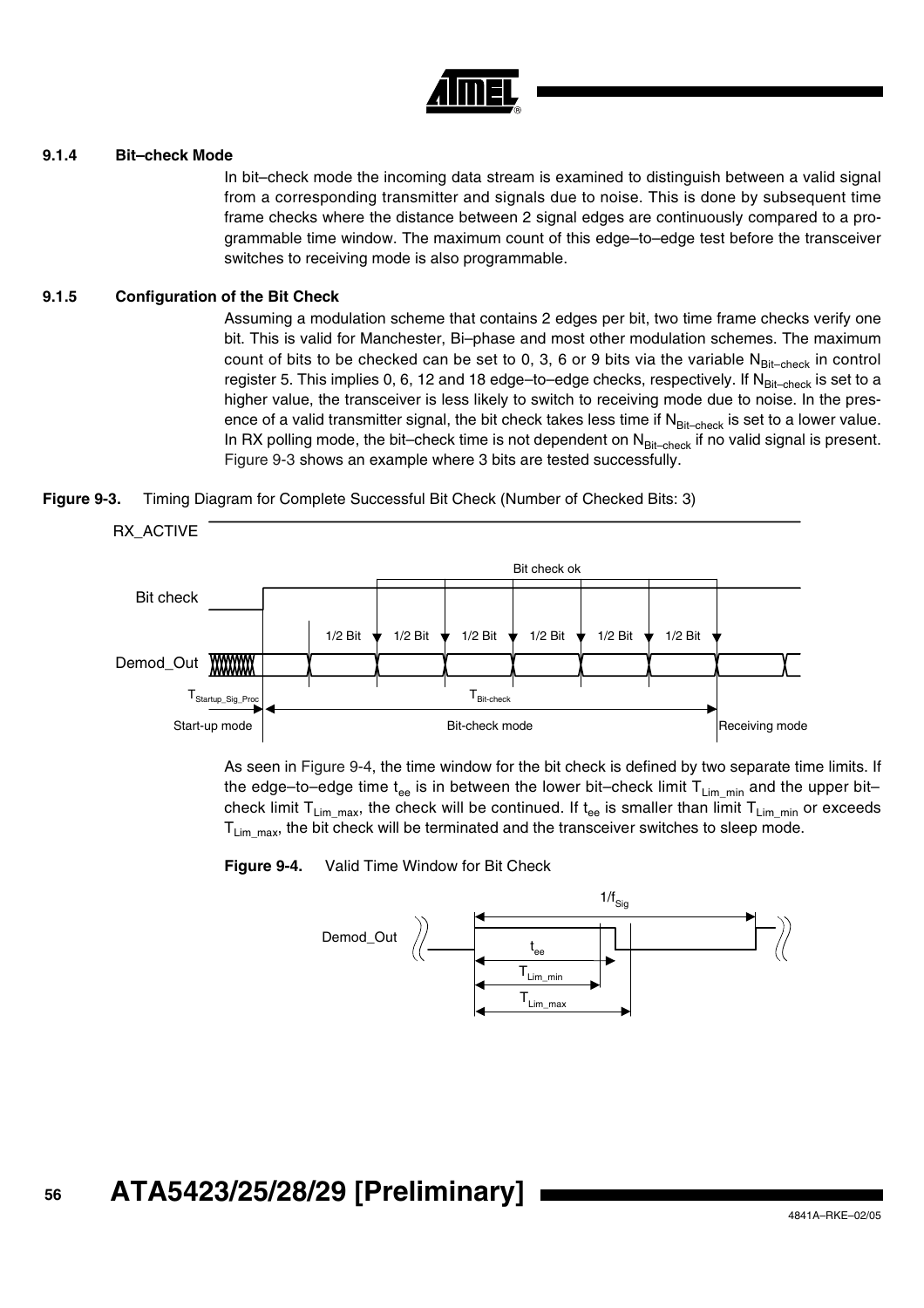For the best noise immunity, use of a low span between  $T_{\text{Lim min}}$  and  $T_{\text{Lim max}}$  is recommended. This is achieved using a fixed frequency at a 50% duty cycle for the transmitter preburst: a "11111..." or a "10101..." sequence in Manchester or Bi–phase is a good choice. A good compromise between sensitivity and susceptibility to noise regarding the expected edge–to–edge time,  $t_{ee}$ , is a time window of  $\pm 38\%$ ; to get the maximum sensitivity the time window should be  $\pm 50\%$  and then N<sub>Bit–check</sub>  $\geq 6$ . Using preburst patterns that contain various edge–to–edge time periods, the bit–check limits must be programmed according to the required span.

The bit–check limits are determined by means of the formula below:

 ${\sf T}_{\sf Lim\_min}$  =  ${\sf Lim\_min} \times~{\sf T}_{\sf XDCLK}$  ${\sf T}_{\sf Lim\_max}$  = (Lim\_max  $-1)\times~{\sf T}_{\sf XDCLK}$ 

Lim min is defined by the bits Lim min 0 to Lim min 5 in control register 5.

Lim\_max is defined by the bits Lim\_max 0 to Lim\_max 5 in control register 6.

Using the above formulas, Lim\_min and Lim\_max can be determined according to the required  $T_{\text{Lim min}}$ ,  $T_{\text{Lim max}}$  and  $T_{\text{XDCLK}}$ . The time resolution defining  $T_{\text{Lim min}}$  and  $T_{\text{Lim max}}$  is  $T_{\text{XDCLK}}$ . The minimum edge-to-edge time  $t_{ee}$  is defined in the section ["Receiving Mode" on page 59.](#page-58-0) The lower limit should be set to  $Lim\_min \geq 10$ . The maximum value of the upper limit is Lim max  $= 63$ .

[Figure 9-5,](#page-56-0) [Figure 9-6,](#page-57-0) and [Figure 9-7](#page-57-1) illustrate the bit check for the bit–check limits Lim\_min = 14 and Lim\_max = 24. The signal processing circuits are enabled during  $T_{\text{Startup-PL}}$ and T<sub>Startup\_Sig\_Proc</sub>. The output of the ASK/FSK demodulator (Demod\_Out) is undefined during that period. When the bit check becomes active, the bit–check counter is clocked with the cycle  $T_{XDCLK}$ 

[Figure 9-5](#page-56-0) shows how the bit check proceeds if the bit–check counter value CV\_Lim is within the limits defined by Lim\_min and Lim\_max at the occurrence of a signal edge. In [Figure 9-6 on](#page-57-0) [page 58](#page-57-0) the bit check fails because the value CV\_Lim is lower than the limit Lim\_min. The bit check also fails if CV\_Lim reaches Lim\_max. This is illustrated in [Figure 9-7 on page 58.](#page-57-1)

<span id="page-56-0"></span>**Figure 9-5.** Timing Diagram During Bit Check

(Lim\_min = 14, Lim\_max = 24)



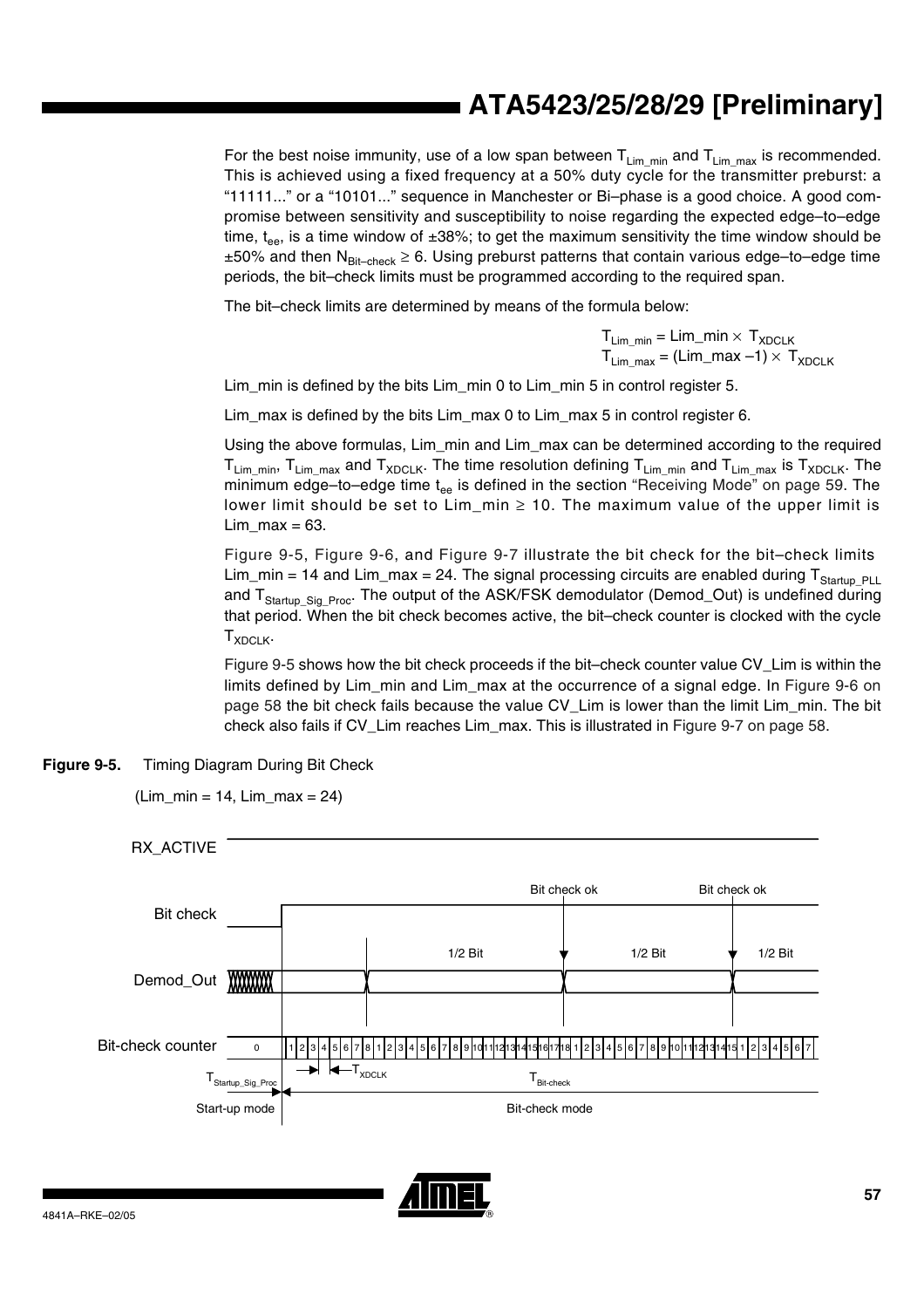

**Figure 9-6.** Timing Diagram for Failed Bit Check (Condition CV\_Lim < Lim\_min)

 $(Lim\_min = 14, Lim\_max = 24)$ 

<span id="page-57-0"></span>

<span id="page-57-1"></span>**Figure 9-7.** Timing Diagram for Failed Bit Check (Condition: CV\_Lim ≥ Lim\_max)

(Lim\_min = 14, Lim\_max = 24)



## **9.1.6 Duration of the Bit Check**

If no transmitter is present during the bit check, the output of the ASK/FSK demodulator delivers random signals. The bit check is a statistical process and  $T_{Bit-check}$  varies for each check. Therefore, an average value for  $T_{Bit-check}$  is given in the electrical characteristics.  $T_{Bit-check}$  depends on the selected baud rate range and on  $T_{XDCLK}$ . A higher baud–rate range causes a lower value for  $T_{\text{Bit-check}}$ , resulting in a lower current consumption in RX polling mode.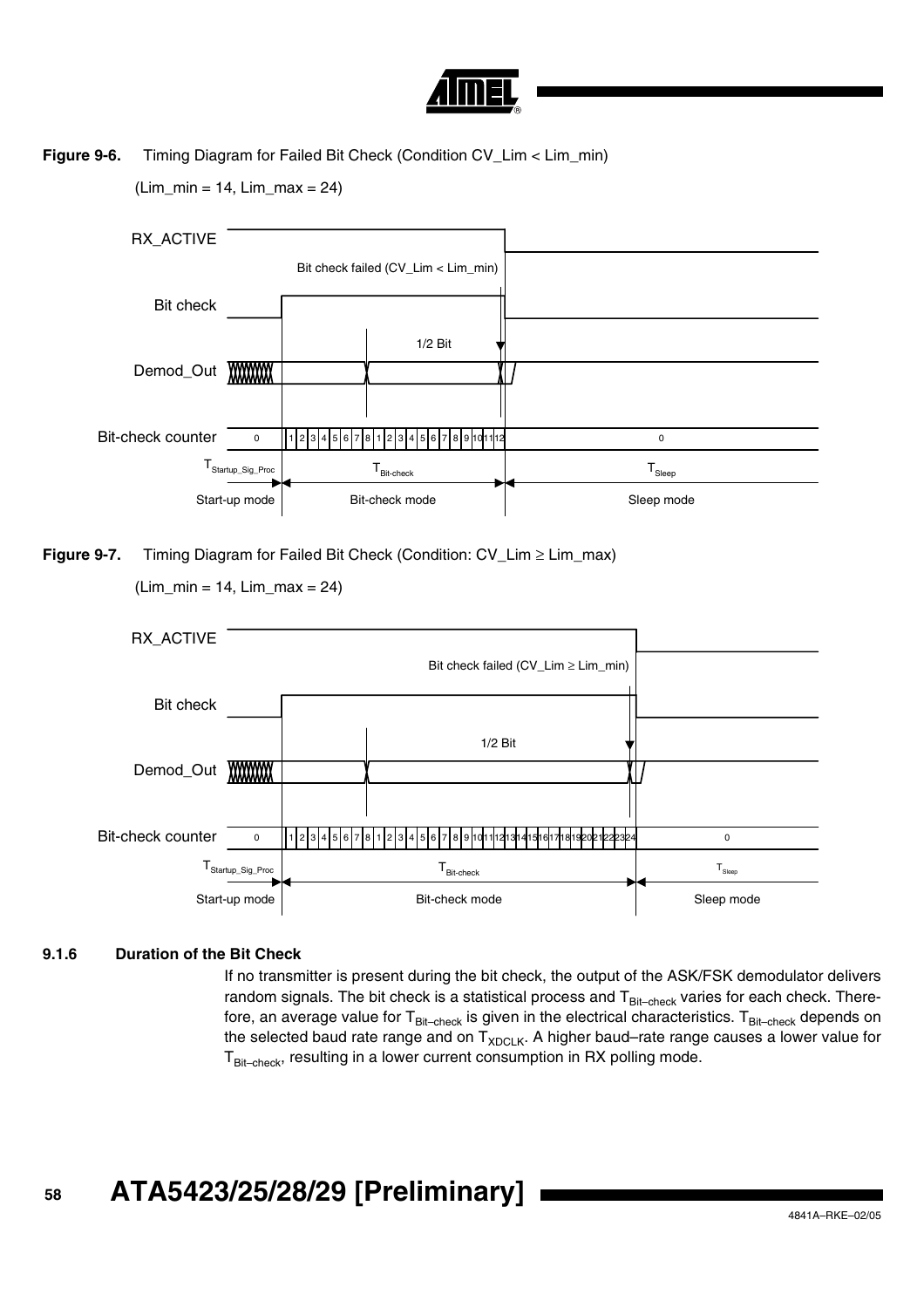In the presence of a valid transmitter signal,  $T_{Bit-check}$  is dependent on the frequency of that signal,  $f_{Signal}$ , and the count of the bits,  $N_{Bit-check}$ . A higher value for  $N_{Bit-check}$  therefore results in a longer period for  $T_{Bit-check}$ , requiring a higher value for the transmitter pre–burst,  $T_{Preburst}$ .

### <span id="page-58-0"></span>**9.1.7 Receiving Mode**

If the bit check was successful for all bits specified by  $N_{\text{Bit-check}}$ , the transceiver switches to receiving mode. To activate a connected microcontroller, the bits VSOUT\_EN and CLK\_ON in control register 3 are set to "1". An interrupt is issued at pin IRQ if the control bits T\_MODE = 0 and P  $MODE = 0$ .

If the transparent mode is active  $(T_MODE = 1)$  and the level on pin CS is low (no data transfer via the serial interface), the RX data stream is available on pin SDO\_TMDO [\(Figure 9-8\)](#page-58-1).



<span id="page-58-1"></span>**Figure 9-8.** Receiving Mode (TMODE = 1)

If the transparent mode is inactive  $(T_MODE = 0)$ , the received data stream is buffered in the TX/RX data buffer (see [Figure 9-9 on page 60](#page-59-0)). The TX/RX data buffer is only usable for Manchester and Bi–phase coded signals. It is always possible to transfer the data from the data buffer via the 4–wire serial interface to a microcontroller (see [Figure 8-1 on page 49](#page-48-0)).

Buffering of the data stream:

After a successful bit check, the transceiver switches from bit-check mode to receiving mode. In receiving mode the TX/RX data buffer control logic is active and examines the incoming data stream. This is done, as in the bit check, by subsequent time frame checks where the distance between two edges is continuously compared to a programmable time window as illustrated in [Figure 9-9 on page 60.](#page-59-0) Only two time differences between two edges in Manchester and Bi– phase coded signals are valid (T and 2T).

The limits for T are the same as used for the bit check. They can be programmed in control register 5 and 6 (Lim\_min, Lim\_max).

The limits for 2T are calculated as follows:

Lower limit of 2T:  $Lim\_min\_2T = (Lim\_min + Lim\_max) - (Lim\_max - Lim\_min) / 2$ 

 $T_{\text{Lim-min-2T}} = \text{Lim\_min\_2T} \times T_{\text{XDCI K}}$ 

#### Upper limit of 2T:

 $Lim$  max  $2T = (Lim$  min +  $Lim$  max  $) + (Lim$  max  $- Lim$  min  $)/2$ 

 $T_{\text{Lim max }2T} = ( \text{Lim\_max\_2T - 1} ) \times T_{\text{XDCLK}}$ 

If the result of Lim\_min\_2T or Lim\_max\_2T is not an integer value, it will be rounded up.

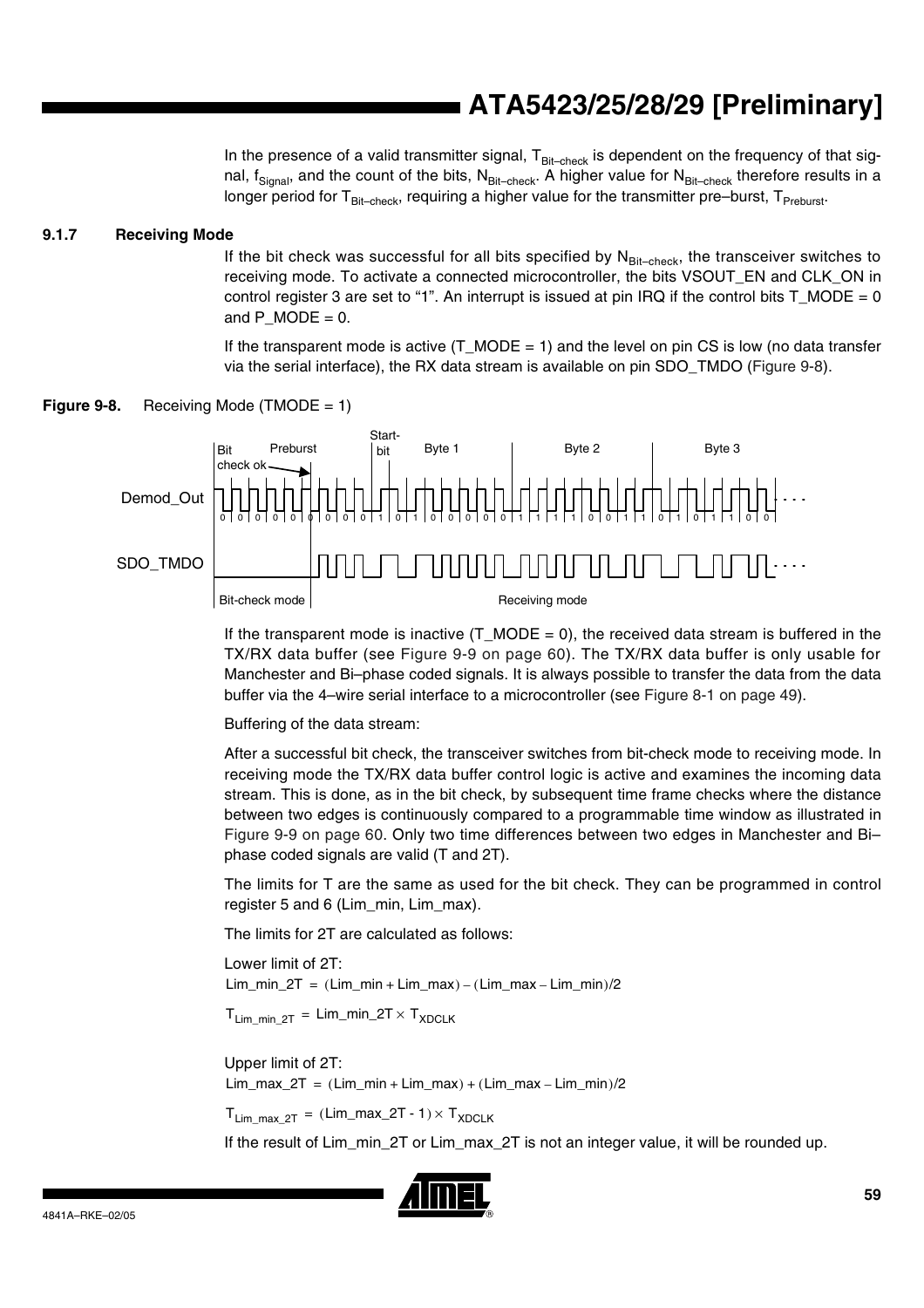

If the TX/RX data buffer control logic detects the start bit, the data stream is written in the TX/RX data buffer byte by byte. The start bit is part of the first data byte and must be different from the bits of the preburst. If the preburst consists of a sequence of "00000...", the start bit must be a "1". If the preburst consists of a sequence of "11111...", the start bit must be a "0".

If the data stream consists of more than 16 bytes, a buffer overflow occurs and the TX/RX data buffer control logic overwrites the bytes already stored in the TX/RX data buffer. Therefore, it is very important to ensure that the data is read in time so that no buffer overflow occurs (see [Fig](#page-48-0)[ure 8-1 on page 49](#page-48-0)). There is a counter that indicates the number of received bytes in the TX/RX data buffer (see section ["Transceiver Configuration" on page 49\)](#page-48-1). If a byte is transferred to the microcontroller, the counter is decremented; if a byte is received, the counter is incremented. The counter value is available via the 4–wire serial interface.

An interrupt is issued if the counter (while counting up) reaches the value defined by the control bits IR0 and IR1 in control register 1.



<span id="page-59-0"></span>

Readable via 4-wire serial interface

If the TX/RX data buffer control logic detects a bit error, an interrupt is issued and the transceiver is set back to the start–up mode (see [Figure 9-1 on page 54](#page-53-0), [Figure 9-2 on page 55](#page-54-0) and [Figure 9-10 on page 61](#page-60-0)).

Bit error: a)  $t_{ee}$  <  $T_{Lim\_min}$  or  $T_{Lim\_max}$  <  $t_{ee}$  <  $T_{Lim\_min\_2T}$  or  $t_{ee}$  >  $T_{Lim\_max\_2T}$ b) Logical error (no edge detected in the bit center)

Note: The byte consisting of the bit error will not be stored in the TX/RX data buffer. Thus, it is not available via the 4–wire serial interface.

Writing the control register 1, 4, 5 or 6 during receiving mode resets the TX/RX data buffer control logic and the counter which indicates the number of received bytes. If the bits OPM0 and OPM1 are still "1" after writing to a control register, the transceiver changes to the start–up mode (start–up signal processing).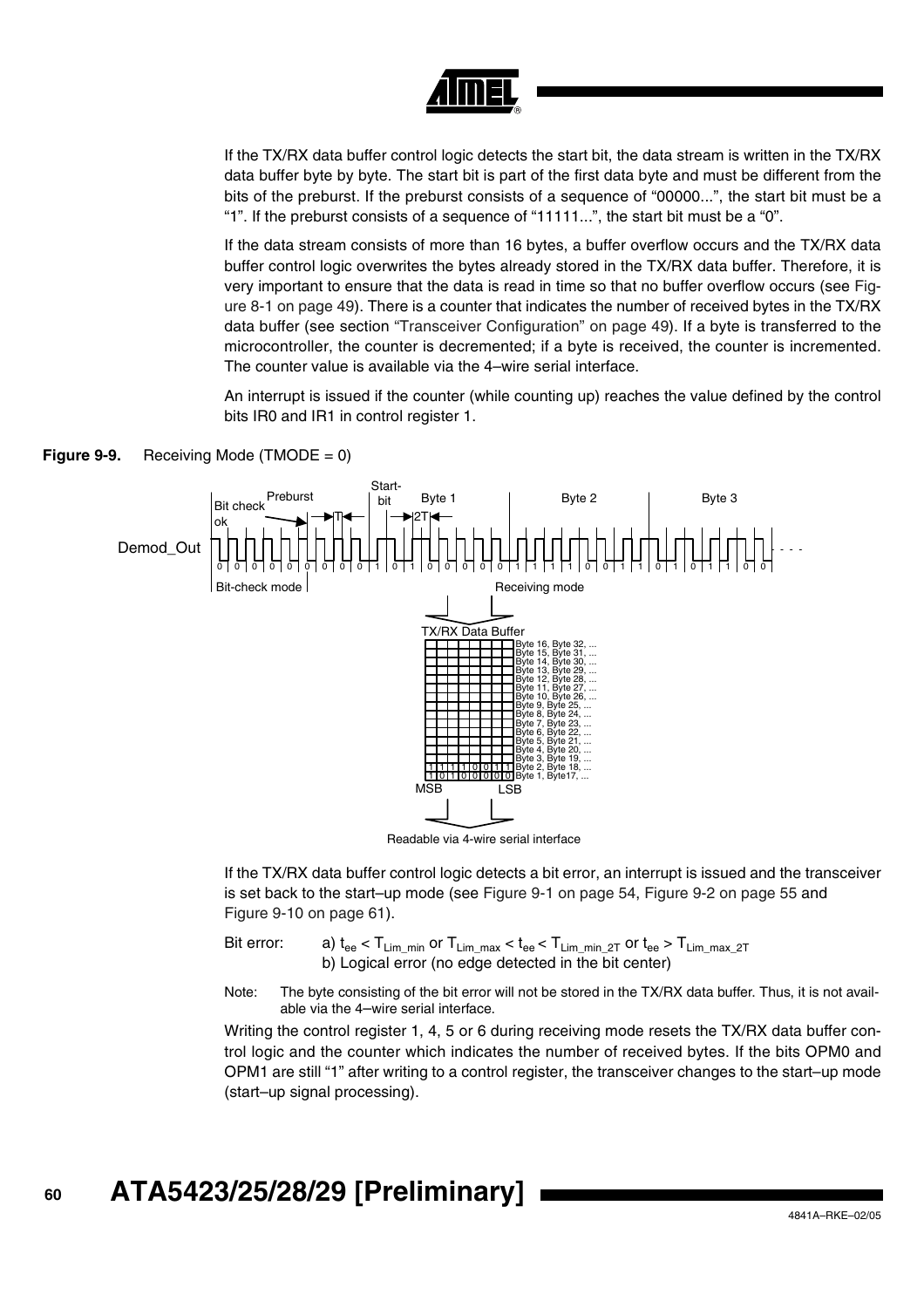<span id="page-60-0"></span>**Figure 9-10.** Bit Error (TMODE  $= 0$ )



| Table 9-2. | <b>RX Modulation Scheme</b> |
|------------|-----------------------------|
|------------|-----------------------------|

| Mode      | <b>ASK/_NFSK</b> | <b>T_MODE</b> | $RF_{IN}$                                                                         | <b>Bit in TX/RX Data</b><br><b>Buffer</b> | Level on Pin<br>SD0_TMDO |
|-----------|------------------|---------------|-----------------------------------------------------------------------------------|-------------------------------------------|--------------------------|
|           |                  | 0             | $\mathsf{f}_{\mathsf{FSK}\_\mathsf{L}} \to \mathsf{f}_{\mathsf{FSK}\_\mathsf{H}}$ |                                           | х                        |
|           | 0                | 0             | $\mathsf{f}_{\mathsf{FSK\_H}}\!\to\!\mathsf{f}_{\mathsf{FSK\_L}}$                 |                                           | х                        |
| <b>RX</b> |                  |               | $t_{\mathsf{FSK\_H}}$                                                             |                                           |                          |
|           |                  |               | t <sub>FSK_L</sub>                                                                |                                           | 0                        |
|           |                  | 0             | $f_{\mathsf{ASK}}$ off $\rightarrow$ $f_{\mathsf{ASK}}$ on                        |                                           | X                        |
|           |                  | 0             | $f_{\mathsf{ASK}}$ on $\rightarrow$ $f_{\mathsf{ASK}}$ off                        | 0                                         | x                        |
|           |                  |               | $f_{ASK}$ on                                                                      |                                           |                          |
|           |                  |               | $f_{ASK}$ off                                                                     |                                           |                          |

## **9.1.8 Recommended Lim\_min and Lim\_max for Maximum Sensitivity**

The sensitivity measurements in the section "Low–IF Receiver" in [Table 3-3 on page 12](#page-11-0) and [Table 3-4 on page 12](#page-11-1) have been done with the Lim\_min and Lim\_max values according to [Table](#page-60-1) [9-3](#page-60-1). These values are optimized for maximum sensitivity. Note that since these limits are optimized for sensitivity, the number of checked bits,  $N_{Bit-check}$ , has to be at least 6 to prevent the circuit from waking up to often in polling mode due to noise.

<span id="page-60-1"></span>**Table 9-3.** Recommended Lim\_min and Lim\_max Values for Different Baud Rates

| $f_{RF}$ ( $f_{XTAL}$ )/<br><b>MHz</b> | 1.0 kBaud<br>BR_Range_0<br>$XLim = 1$   | 2.4 kBaud<br><b>BR</b> Range 0<br>$XLim = 0$ | 5 kBaud<br>BR_Range_1<br>$XLim = 0$     | 10 kBbaud<br>BR Range 2<br>$XLim = 0$ | 20 kBaud<br>BR Range 3<br>$XLim = 0$   |
|----------------------------------------|-----------------------------------------|----------------------------------------------|-----------------------------------------|---------------------------------------|----------------------------------------|
| 315                                    | Lim_min = $13(261 \,\mu s)$             | Lim min = $12(121 \text{ }\mu\text{s})$      | Lim min = $11$ (55 $\mu$ s)             | Lim min = 11 (28 $\mu$ s)             | Lim min = 11 (14 $\mu$ s)              |
| (12.73193)                             | Lim_max = 38 (744 $\mu$ s)              | $Lim_{max} = 34 (332 \,\mu s)$               | Lim_max = $32(156 \,\mu s)$             | Lim_max = 32 (78 µs)                  | $Lim_{max} = 31 (38 \,\mu s)$          |
| 345<br>(13.94447)                      | TBD                                     | TBD                                          | TBD                                     | <b>TBD</b>                            | <b>TBD</b>                             |
| 433.92                                 | Lim min = $13(251 \,\mu s)$             | Lim_min = $12(116 \,\mu s)$                  | Lim $min = 11 (53 \,\mu s)$             | Lim_min = $11 (27 \,\mu s)$           | Lim_min = $11$ (13 µs)                 |
| (13.25311)                             | Lim_max = $38$ (715 µs)                 | $Lim_{max} = 34 (319 \,\mu s)$               | Lim max = $32(150 \text{ }\mu\text{s})$ | Lim_max = 32 (75 µs)                  | Lim_max = $32(37 \text{ }\mu\text{s})$ |
| 868.3                                  | Lim min = $13(248 \text{ }\mu\text{s})$ | Lim_min = $12(115 \,\mu s)$                  | Lim min = 11 (52 $\mu$ s)               | Lim_min = 11 (26 $\mu$ s)             | Lim min = $11$ (13 µs)                 |
| (13.41191)                             | Lim_max = $38$ (706 µs)                 | $Lim_{max} = 34 (315 \,\mu s)$               | Lim max = $32(148 \text{ }\mu\text{s})$ | Lim_max = 32 (74 µs)                  | $Lim_{max}$ = 32 (37 µs)               |
| 915<br>(14.13324)                      | TBD                                     | TBD                                          | TBD                                     | <b>TBD</b>                            | TBD                                    |

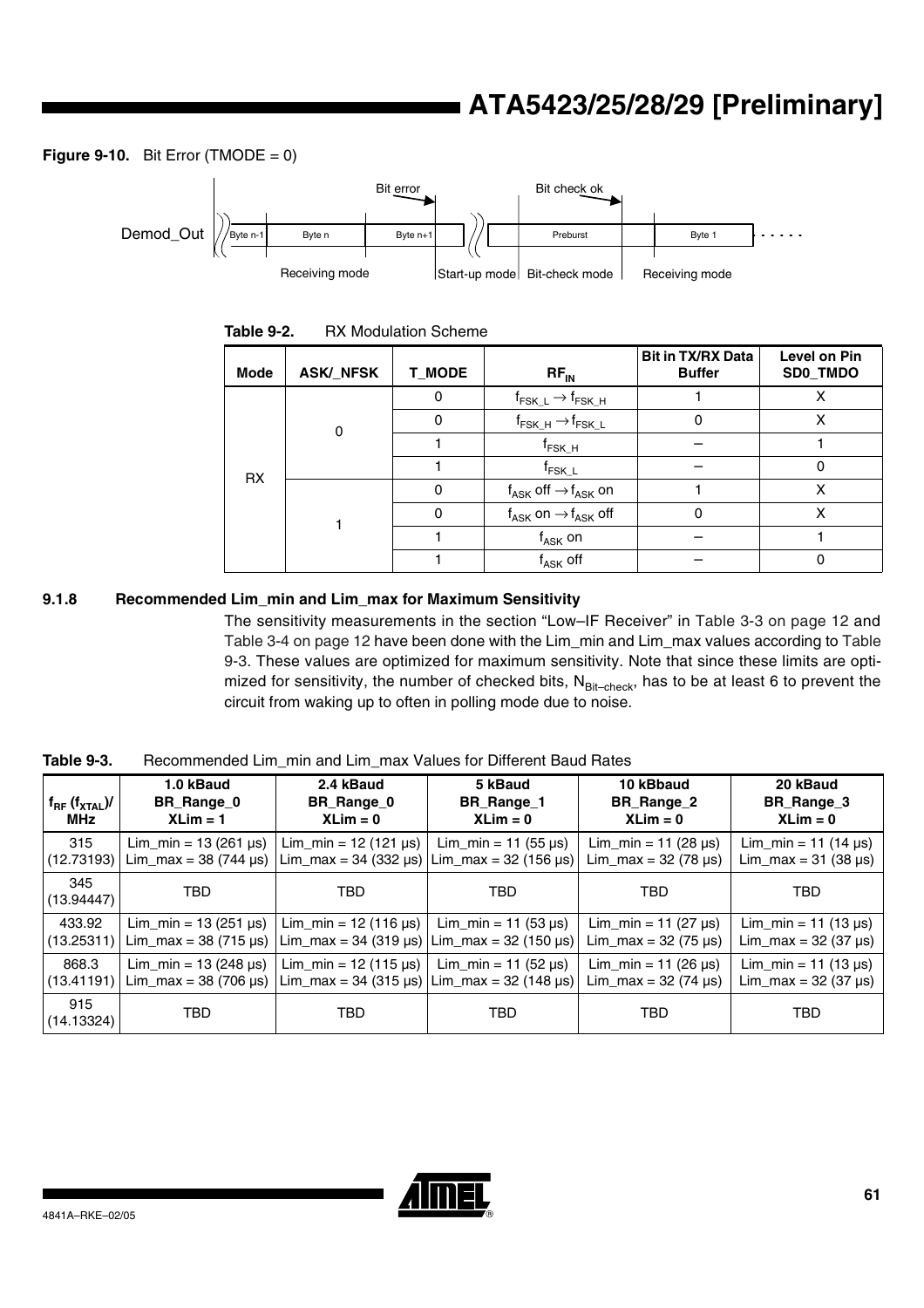

## **9.2 TX Operation**

The transceiver is set to TX operation by using the bits OPM0 and OPM1 in the control register 1.

| Table 9-4. | Control Register 1 |
|------------|--------------------|
|------------|--------------------|

| <b>OPM1</b> | OPM <sub>0</sub> | <b>Function</b> |
|-------------|------------------|-----------------|
|             |                  | TX mode         |

Before activating TX mode, the TX parameters (baud rate, modulation scheme, etc.) must be selected as illustrated in [Figure 9-11 on page 63](#page-62-0). The baud rate depends on Baud 0 and Baud 1 in control register 6, Lim min0 to Lim min5 in control register 5 and XLIM in control register 4 (see section ["Control Register" on page 38](#page-37-0)). The modulation is selected with ASK/\_NFSK in control register 4. The FSK frequency deviation is fixed to about ±16 kHz. If P\_Mode is set to "1", the Manchester modulator is disabled and pattern mode is active (NRZ, see [Table 9-5 on](#page-63-0) [page 64\)](#page-63-0).

After the transceiver is set to TX mode, the start–up mode is active and the PLL is enabled. If the PLL is locked, the TX mode is active.

If the transceiver is in start–up or TX mode, the TX/RX data buffer can be loaded via the 4–wire serial interface. After the first byte is in the buffer and the TX mode is active, the transceiver starts transmitting automatically (beginning with the MSB). While transmitting it is always possible to load new data in the TX/RX data buffer. To prevent a buffer overflow or interruptions during transmitting, the user must ensure that data is loaded at the same speed as it is transmitted.

There is a counter that indicates the number of bytes to be transmitted (see section ["Transceiver](#page-48-1) [Configuration" on page 49\)](#page-48-1). If a byte is loaded, the counter is incremented, if a byte is transmitted, the counter is decremented. The counter value is available via the 4–wire serial interface. An IRQ is issued if the counter (while counting down) reaches the value defined by the control bits IR0 and IR1 in control register 1.

Note: Writing to the control register 1, 4, 5 or 6 during TX mode resets the TX/RX data buffer and the counter which indicates the number of bytes to be transmitted.

If T\_Mode in control register 1 is set to "1", the transceiver is in TX transparent mode. In this mode the TX/RX data buffer is disabled and the TX data stream must be applied on pin SDI TMDI. [Figure 9-11 on page 63](#page-62-0) illustrates the flow chart of the TX transparent mode.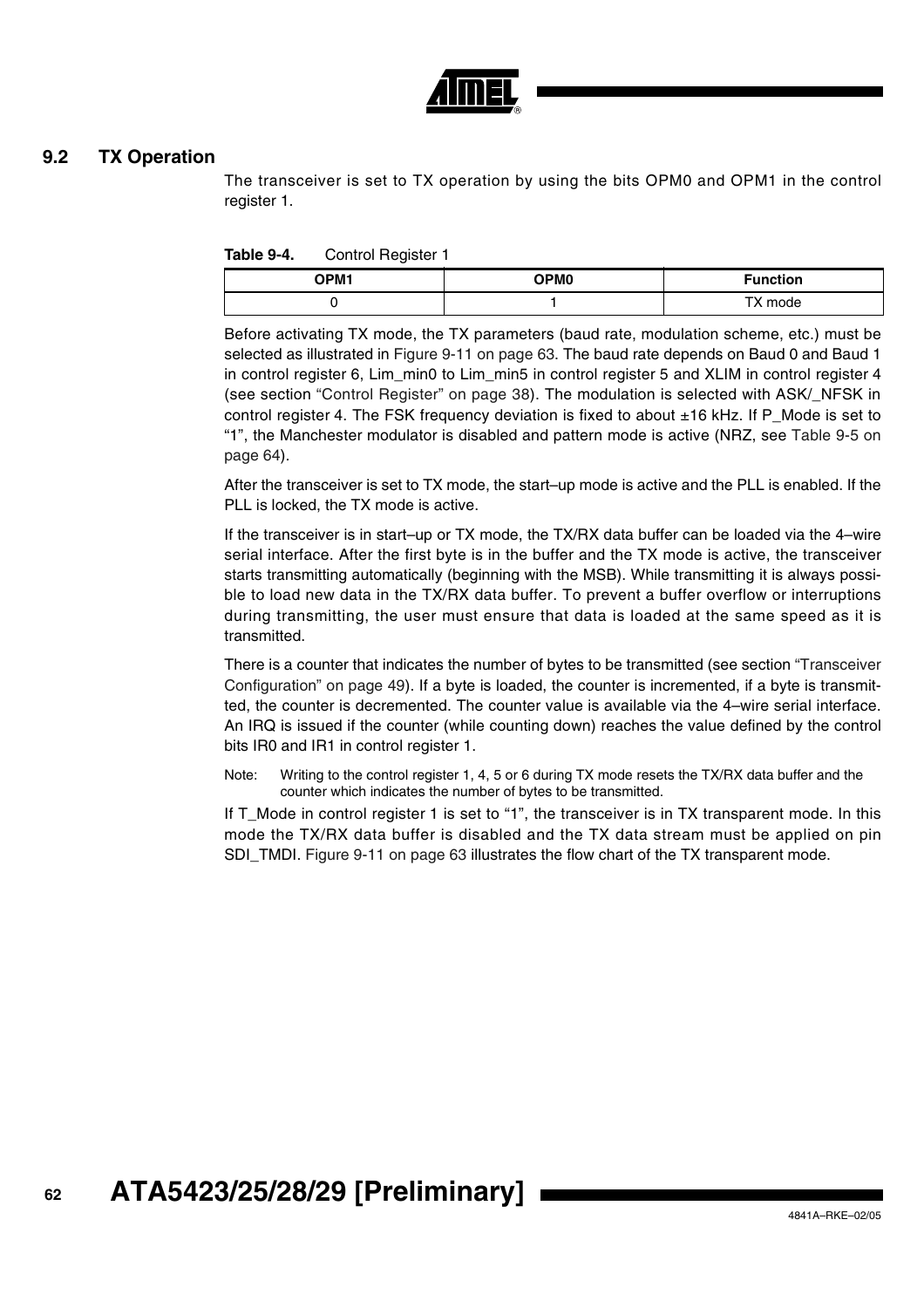<span id="page-62-0"></span>**Figure 9-11.** TX Operation  $(T_MODE = 0)$ 



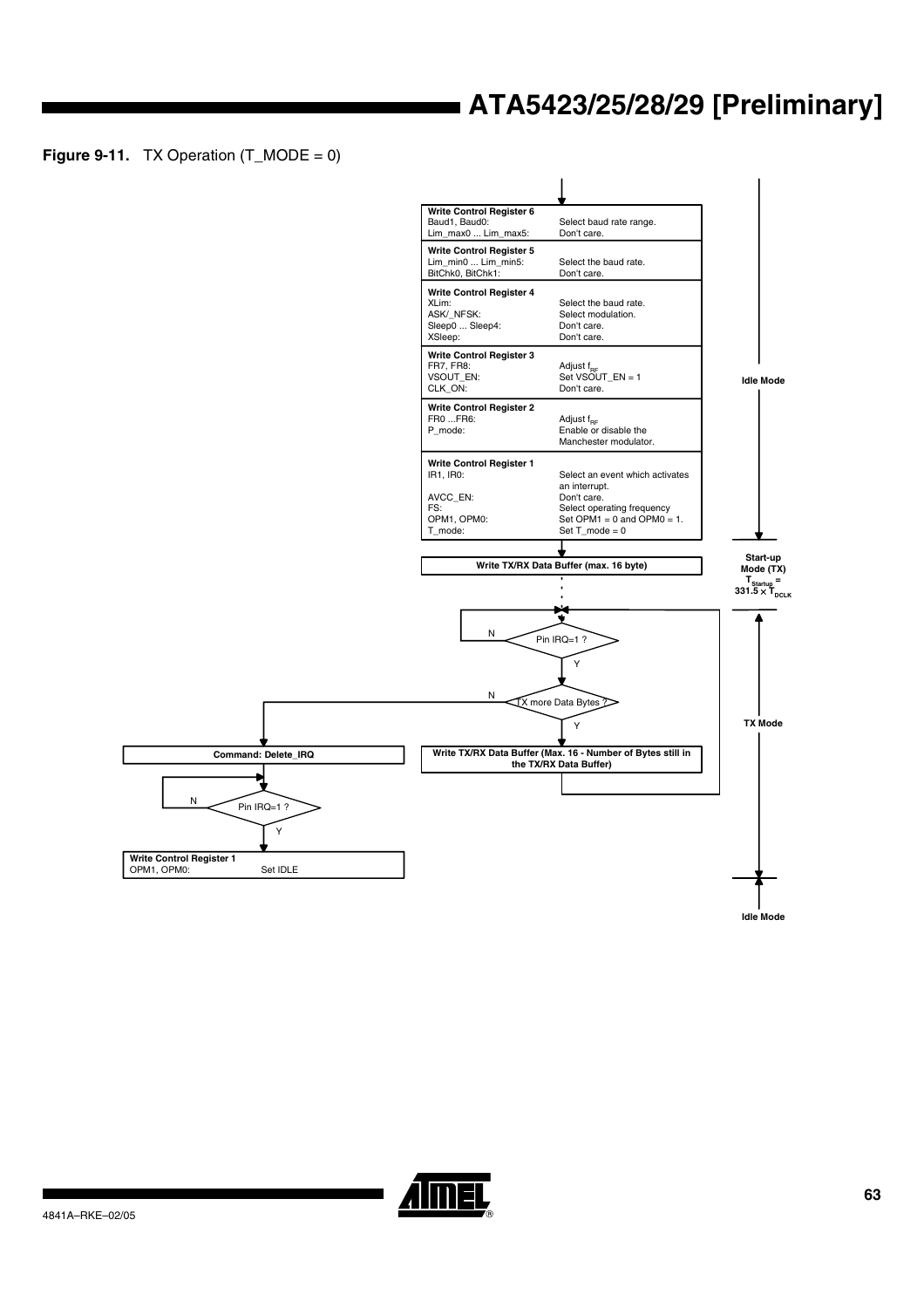

**Figure 9-12.** TX Transparent Mode (T\_MODE = 1)



<span id="page-63-0"></span>

| Table 9-5. | <b>TX Modulation Schemes</b> |  |
|------------|------------------------------|--|
|            |                              |  |

| <b>Mode</b> | <b>ASK/_NFSK</b> | P_Mode       | T_Mode   | <b>Bit in TX/RX</b><br><b>Data Buffer</b> | Level on Pin<br><b>SDI_TMDI</b> | $RF_{OUT}$                                                                      |
|-------------|------------------|--------------|----------|-------------------------------------------|---------------------------------|---------------------------------------------------------------------------------|
|             |                  | $\Omega$     | $\Omega$ |                                           | X                               | $\mathsf{f}_{\mathsf{FSK}\_\mathsf{L}}\to\mathsf{f}_{\mathsf{FSK}\_\mathsf{H}}$ |
|             |                  | $\mathbf{0}$ | $\Omega$ | 0                                         | X                               | $\mathsf{f}_{\mathsf{FSK\_H}}\!\to\!\mathsf{f}_{\mathsf{FSK\_L}}$               |
|             | 0                |              | $\Omega$ |                                           | X                               | $\mathsf{f}_{\mathsf{FSK\_H}}$                                                  |
|             |                  |              | $\Omega$ | $\Omega$                                  | X                               | $\mathsf{f}_{\mathsf{FSK\_L}}$                                                  |
|             |                  | X            |          | X                                         |                                 | $\mathsf{f}_{\mathsf{FSK\_H}}$                                                  |
| <b>TX</b>   |                  | X            |          | X                                         | 0                               | $f_{FSK\_L}$                                                                    |
|             |                  | $\Omega$     | $\Omega$ |                                           | X                               | $\mathsf{f}_{\mathsf{ASK}}$ off $\rightarrow$ $\mathsf{f}_{\mathsf{ASK}}$ on    |
|             |                  | $\Omega$     | $\Omega$ | $\Omega$                                  | X                               | $f_{\mathsf{ASK}}$ on $\rightarrow$ $f_{\mathsf{ASK}}$ off                      |
|             |                  |              | $\Omega$ |                                           | X                               | $f_{\mathsf{ASK}}$ on                                                           |
|             |                  |              | $\Omega$ | $\Omega$                                  | X                               | $\boldsymbol{\mathsf{f}}_{\mathsf{ASK}}$ off                                    |
|             |                  | X            |          | X                                         |                                 | $f_{\mathsf{ASK}}$ on                                                           |
|             |                  | X            |          | X                                         | 0                               | $f_{\mathsf{ASK}}$ off                                                          |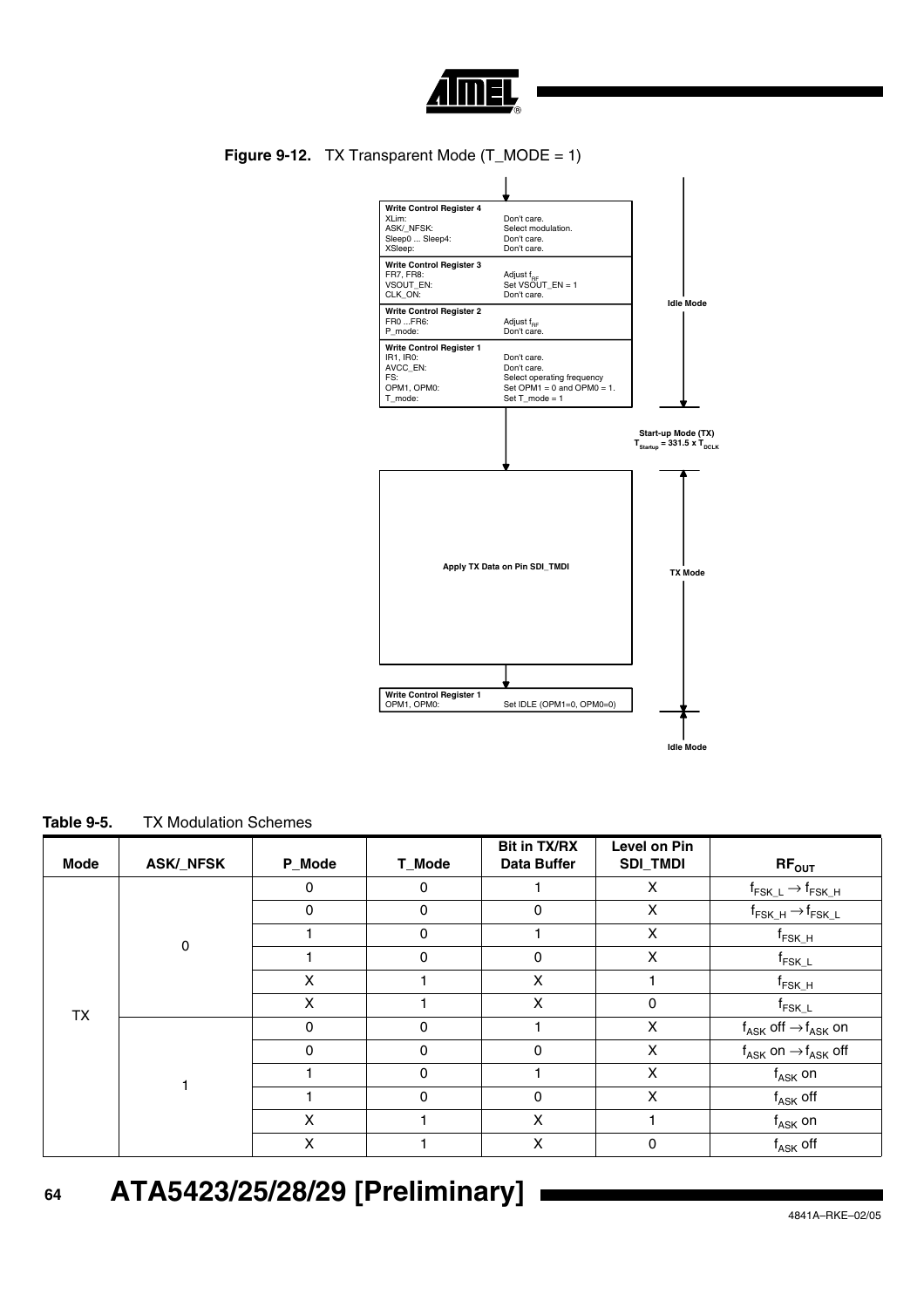## **9.3 Interrupts**

Via pin IRQ, the transceiver signals different operating conditions to a connected microcontroller. If a specific operating condition occurs, pin IRQ is set to high.

If an interrupt occurs, it is recommended to delete the interrupt immediately by reading the status register, so that a further potential interrupt doesn't get lost. If the Interrupt pin doesn't switch to low by reading the status register, the interrupt was triggered by the RX/TX data buffer. In this case read or write the RX/TX data buffer according to [Table 9-6.](#page-64-0)

| <b>Operating Conditions Which Set Pin IRQ to High</b><br>Level                                                                             | <b>Operations Which Set Pin IRQ to Low Level</b>                                                                                                                          |
|--------------------------------------------------------------------------------------------------------------------------------------------|---------------------------------------------------------------------------------------------------------------------------------------------------------------------------|
| <b>Events in Status Register</b>                                                                                                           |                                                                                                                                                                           |
| State transition of status bit STn<br>$(0 \rightarrow 1; 1 \rightarrow 0)$                                                                 |                                                                                                                                                                           |
| Appearance of status bit Power_On<br>$(0 \rightarrow 1)$                                                                                   | Read status register or<br><b>Command Delete IRQ</b>                                                                                                                      |
| Appearance of status bit P_On_Aux<br>$(0 \rightarrow 1)$                                                                                   |                                                                                                                                                                           |
| Events During TX Operation (T_MODE = 0)                                                                                                    |                                                                                                                                                                           |
| 4, 8 or 12 Bytes are in the TX data buffer or the TX<br>data buffer is empty (depends on IR0 and IR1 in<br>control register 1).            | Write TX data buffer or<br>Write control register 1 or<br>Write control register 4 or<br>Write control register 5 or<br>Write control register 6 or<br>Command delete IRQ |
| Events During RX Operation $(T_MODE = 0)$                                                                                                  |                                                                                                                                                                           |
| 4, 8 or 12 received bytes are in the RX data buffer or a<br>receiving error is occurred (depends on IR0 and IR1<br>in control register 1). | Read RX data buffer or<br>Write control register 1 or<br>Write control register 4 or<br>Write control register 5 or                                                       |
| Successful bit check $(P_MODE = 0)$                                                                                                        | Write control register 6 or<br>Command delete IRQ                                                                                                                         |

<span id="page-64-0"></span>**Table 9-6.** Interrupt Handling

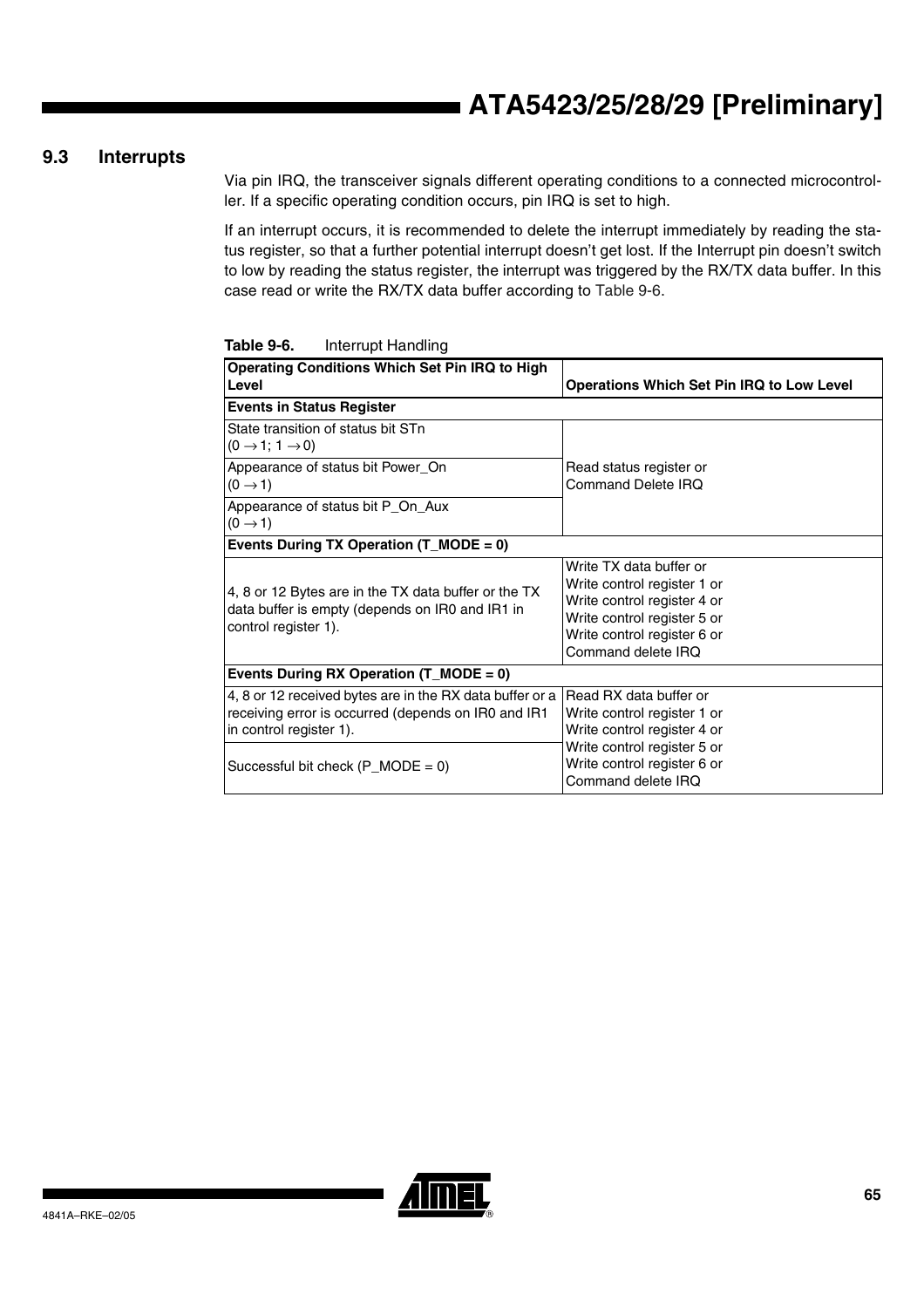| Đ |
|---|

# **10. Absolute Maximum Ratings**

Stresses beyond those listed under "Absolute Maximum Ratings" may cause permanent damage to the device. This is a stress rating only and functional operation of the device at these or any other conditions beyond those indicated in the operational sections of this specification is not implied. Exposure to absolute maximum rating conditions for extended periods may affect device reliability.

| <b>Parameters</b>                                                          | Symbol                         | Min.       | Max.       | Unit            |
|----------------------------------------------------------------------------|--------------------------------|------------|------------|-----------------|
| Junction temperature                                                       |                                |            | 150        | $^{\circ}C$     |
| Storage temperature                                                        | $T_{\text{stg}}$               | $-55$      | $+125$     | $^{\circ}C$     |
| Ambient temperature                                                        | $\mathsf{T}_{\mathsf{amb}}$    | $-40$      | $+85$      | $^{\circ}C$     |
| Supply voltage VS2                                                         | $\mathsf{V}_{\mathsf{MaxVS2}}$ | $-0.3$     | $+7.2$     | $\vee$          |
| Supply voltage VS1                                                         | $\mathsf{V}_{\mathsf{MaxVS1}}$ | $-0.3$     | $+4$       | v               |
| Supply voltage VAUX                                                        | V <sub>MaxVAUX</sub>           | $-0.3$     | $+7.2$     | v               |
| Supply voltage VSINT                                                       | V <sub>MaxVSINT</sub>          | $-0.3$     | $+5.5$     | v               |
| ESD (Human Body Model ESD S 5.1)<br>every pin                              | <b>HBM</b>                     | <b>TBD</b> | <b>TBD</b> | kV              |
| ESD (Machine Model JEDEC A115A)<br>every pin                               | ΜМ                             | TBD        | TBD        | v               |
| ESD (Field Induced Charge Device Model ESD<br>STM 5.3.1-1999)<br>every pin | <b>FCDM</b>                    | TBD        | <b>TBD</b> | ν               |
| Maximum input level, input matched to 50 $\Omega$                          | $P_{in\_max}$                  |            | 10         | dB <sub>m</sub> |

## **11. Thermal Resistance**

| <b>Parameters</b><br>. |              | <b>Value</b>               | Unit |  |
|------------------------|--------------|----------------------------|------|--|
| Junction ambient<br>.  | <b>'thJA</b> | $\sim$<br>$\sim$<br>$\sim$ | K/W  |  |

# <span id="page-65-0"></span>**12. Electrical Characteristics: General**

All parameters refer to GND and are valid for T<sub>amb</sub> = 25°C, V<sub>VS1</sub> = V<sub>VS2</sub> = 3.0 V (1–battery application), V<sub>VS2</sub> = 6.0 V (2-battery application) and V<sub>VS2</sub> = V<sub>VAUX</sub> = 5.0 V (base–station application). Typical values are given at f<sub>RF</sub> = 433.92 MHz unless otherwise specified. Details about current consumption, timing and digital pin properties can be found in the specific sections of the "Electrical Characteristics".

| No. | Parameters                      | <b>Test Conditions</b>                 | Pin <sup>(1)</sup> | Symbol       | Min.  | Typ. | Max.  | Unit       | Type* |
|-----|---------------------------------|----------------------------------------|--------------------|--------------|-------|------|-------|------------|-------|
|     | <b>RX TX IDLE Mode</b>          |                                        |                    |              |       |      |       |            |       |
|     |                                 | ATA5423<br>$V_{433}N868} = A VCC$      | 4, 10              | $f_{RF}$     | 312.5 |      | 317.5 | <b>MHz</b> | A     |
|     |                                 | ATA5425<br>$V_{433,N868} = A VCC$      | 4, 10              | $f_{RF}$     | 342.5 |      | 347.5 | <b>MHz</b> | A     |
| 1.1 | RF operating frequency<br>range | ATA5428<br>$V_{433,N868} = A VCC$      | 4, 10              | $f_{\sf RF}$ | 431.5 |      | 436.5 | <b>MHz</b> | A     |
|     |                                 | <b>ATA5428</b><br>$V_{433}N868} = GND$ | 4, 10              | $f_{RF}$     | 862   |      | 872   | <b>MHz</b> | A     |
|     |                                 | ATA5429<br>$V_{433,N868} = GND$        | 4, 10              | $f_{\sf RF}$ | 912.5 |      | 917.5 | <b>MHz</b> | A     |

 $*$ ) Type means: A = 100% tested, B = 100% correlation tested, C = Characterized on samples, D = Design parameter

Note: 1. Pin numbers in brackets mean they were measured with RF\_IN matched to 50  $\Omega$  according to [Figure 3-1 on page 11](#page-10-0) with component values according to [Table 3-2 on page 12](#page-11-2) and RF\_OUT matched to 50  $Ω$  according to [Figure 3-10 on page 21](#page-20-0) with component values according to [Table 3-7 on page 22](#page-21-0).

# **ATA5423/25/28/29 [Preliminary]**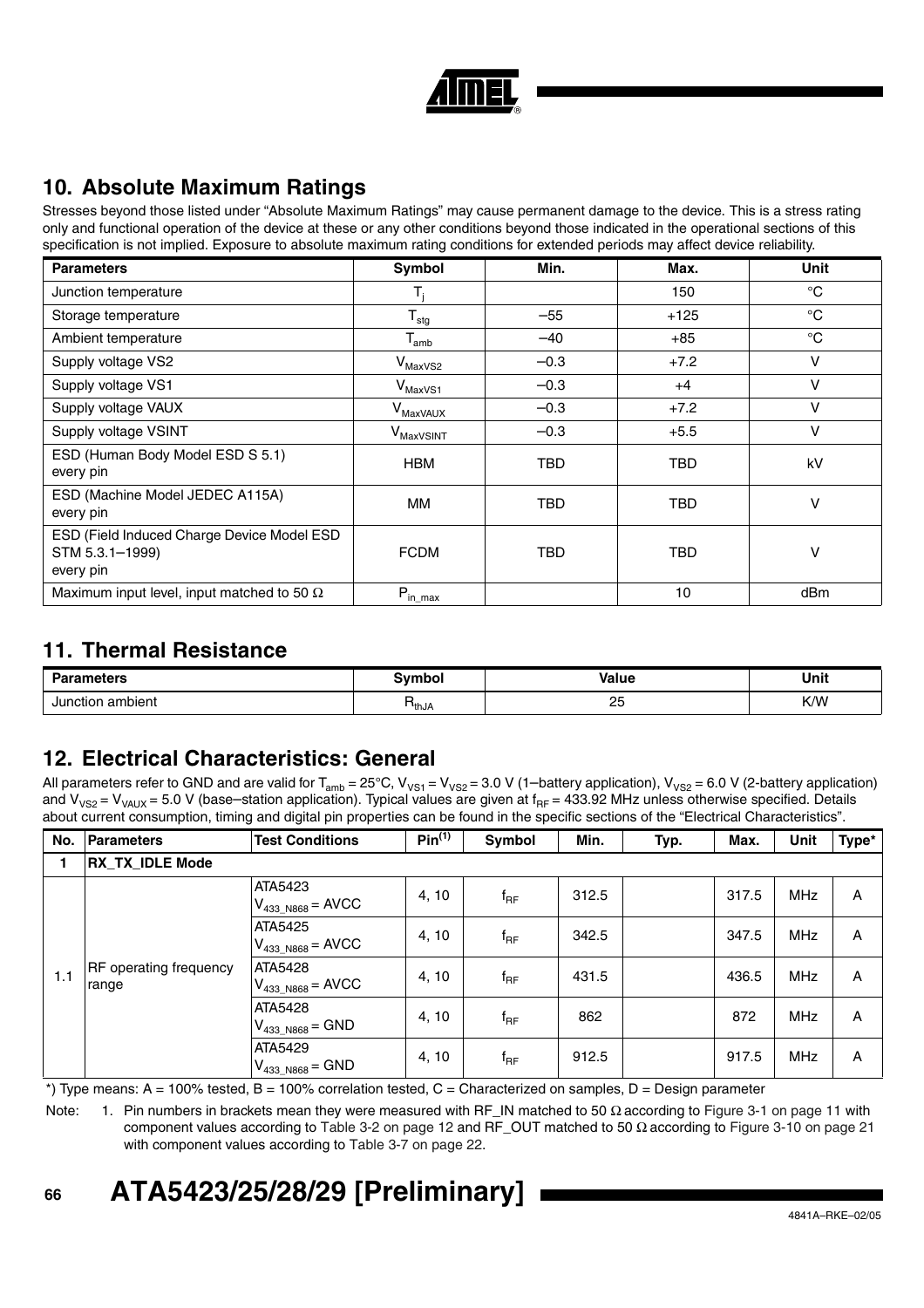# **12. Electrical Characteristics: General (Continued)**

All parameters refer to GND and are valid for T<sub>amb</sub> = 25°C, V<sub>VS1</sub> = V<sub>VS2</sub> = 3.0 V (1–battery application), V<sub>VS2</sub> = 6.0 V (2-battery application) and V<sub>VS2</sub> = V<sub>VAUX</sub> = 5.0 V (base–station application). Typical values are given at f<sub>RF</sub> = 433.92 MHz unless otherwise specified. Details about current consumption, timing and digital pin properties can be found in the specific sections of the "Electrical Characteristics".

| No. | <b>Parameters</b>          | <b>Test Conditions</b>                                                                                                                                                                                      | Pin <sup>(1)</sup> | Symbol                                                                           | Min. | Typ. | Max. | <b>Unit</b> | Type*        |
|-----|----------------------------|-------------------------------------------------------------------------------------------------------------------------------------------------------------------------------------------------------------|--------------------|----------------------------------------------------------------------------------|------|------|------|-------------|--------------|
| 1.2 | Supply current<br>OFF mode | $V_{VS1} = V_{VS2} = 3 V$ ,<br>$V_{V SINT} = 0 V$<br>(1 battery) and<br>$V_{VS2}$ = 6 V (2 battery)<br>OFF mode is not<br>available if<br>$V_{VSS} = V_{VAUX} = 5 V$<br>$V_{VSINT} = 0 V$ (base<br>station) |                    | $I_{S\_OFF}$                                                                     |      | < 10 |      | nA          | A            |
| 1.3 | Supply current             | V <sub>VSOUT</sub> disabled,<br>XTO running<br>$V_{VS1} = V_{VS2} = 3 V$<br>(1 battery)                                                                                                                     |                    | $I_{\scriptstyle\rm S\_IDLE}$                                                    |      | 220  |      | μA          | B            |
|     | <b>IDLE</b> mode           | $V_{VSS}$ = 6 V (2 battery)                                                                                                                                                                                 |                    | $I_{S\_IDLE}$                                                                    |      | 310  |      | μA          | B            |
|     |                            | $V_{VS2} = V_{VAUX} = 5 V$<br>(base station)                                                                                                                                                                |                    | $I_{S\_IDLE}$                                                                    |      | 310  |      | μA          | B            |
| 1.4 | System start-up time       | From OFF mode to<br><b>IDLE</b> mode including<br>reset and XTO start-up<br>(see Figure 7-4 on page<br>46)<br>XTAL: $C_m = 5$ fF,<br>$C_0$ = 1.8 pF, R <sub>m</sub> = 15 Ω                                  |                    | T <sub>PWR_ON_IRQ_1</sub>                                                        |      | 0.3  |      | ms          | $\mathsf{C}$ |
| 1.5 | RX start-up time           | From IDLE mode to<br>receiving mode<br>$N_{\text{Bit–check}} = 3$<br>Baud rate = 20 kBaud,<br>BR_Range_3<br>(see Figure 9-1 on page<br>54, Figure 9-2 on page<br>55 and Figure 9-3 on<br>page 56)           |                    | $T_{\text{Startup\_PLL}} +$<br>T <sub>Startup_Sig_Proc</sub><br>$+T_{Bit-check}$ |      | 1.39 |      | ms          | Α            |
| 1.6 | TX start-up time           | From IDLE mode to TX<br>mode (see Figure 9-11<br>on page 63)                                                                                                                                                |                    | $T_{\text{Startup}}$                                                             |      | 0.4  |      | ms          | A            |

\*) Type means: A = 100% tested, B = 100% correlation tested, C = Characterized on samples, D = Design parameter

Note: 1. Pin numbers in brackets mean they were measured with RF\_IN matched to 50 Ω according to Figure 3-1 on page 11 with component values according to Table 3-2 on page 12 and RF\_OUT matched to 50 Ω according to Figure 3-10 on page 21 with component values according to Table 3-7 on page 22.

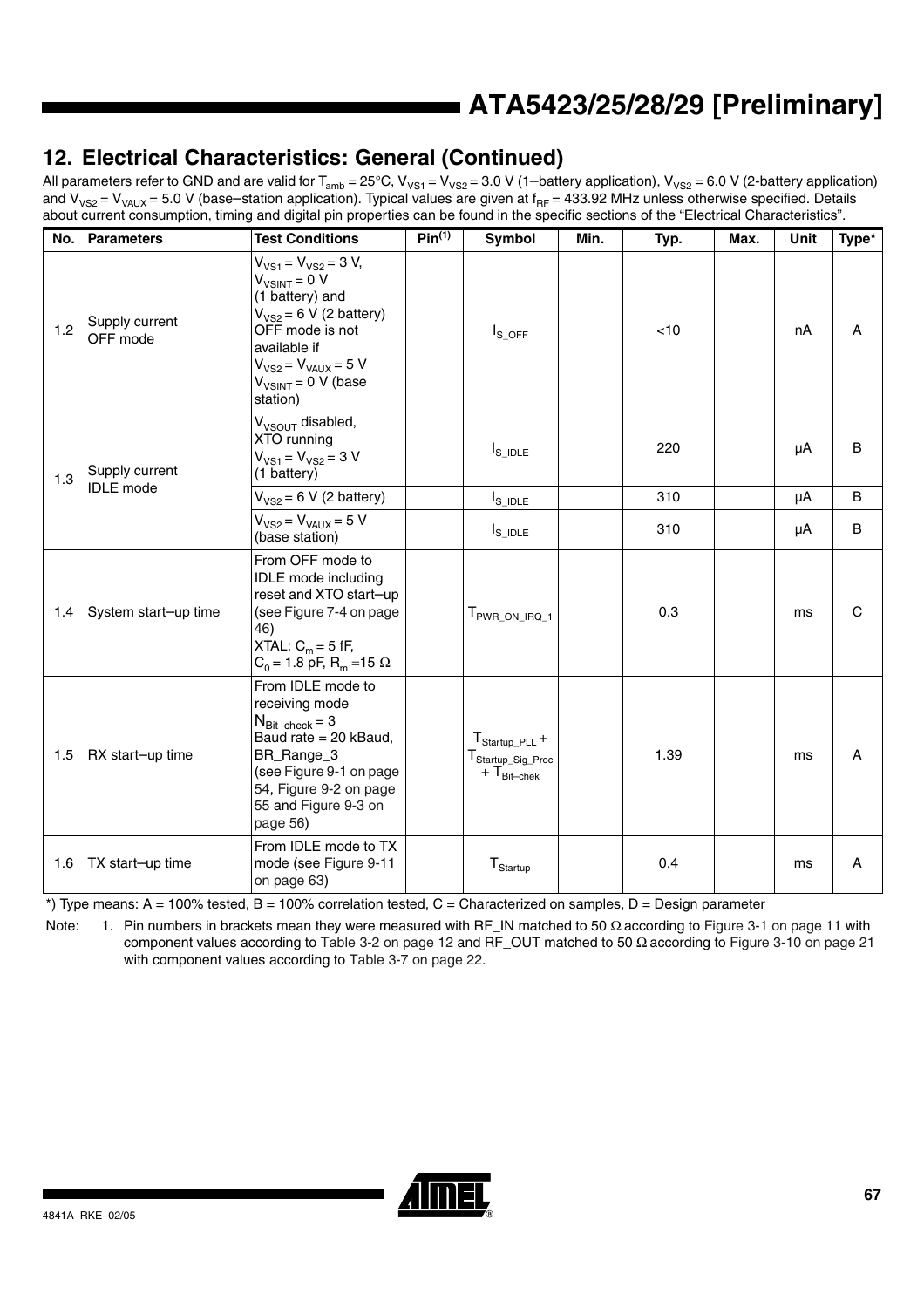| c |
|---|
| г |

# **12. Electrical Characteristics: General (Continued)**

All parameters refer to GND and are valid for T<sub>amb</sub> = 25°C, V<sub>VS1</sub> = V<sub>VS2</sub> = 3.0 V (1–battery application), V<sub>VS2</sub> = 6.0 V (2-battery application) and V<sub>VS2</sub> = V<sub>VAUX</sub> = 5.0 V (base–station application). Typical values are given at f<sub>RF</sub> = 433.92 MHz unless otherwise specified. Details about current consumption, timing and digital pin properties can be found in the specific sections of the "Electrical Characteristics".

| No.                                                   | <b>Parameters</b>                                                                                                                                               | <b>Test Conditions</b>                                                                                                                                                                                                                                                                                                                         | $Pin^{(1)}$ | Symbol            | Min.     | Typ.                                  | Max.     | Unit | Type* |
|-------------------------------------------------------|-----------------------------------------------------------------------------------------------------------------------------------------------------------------|------------------------------------------------------------------------------------------------------------------------------------------------------------------------------------------------------------------------------------------------------------------------------------------------------------------------------------------------|-------------|-------------------|----------|---------------------------------------|----------|------|-------|
| $\overline{2}$                                        | <b>Receiver/RX Mode</b>                                                                                                                                         |                                                                                                                                                                                                                                                                                                                                                |             |                   |          |                                       |          |      |       |
| 2.1                                                   | Supply current RX mode                                                                                                                                          | $f_{BF}$ = 315 MHz<br>$f_{BF}$ = 345 MHz<br>$f_{RF}$ = 433.92 MHz                                                                                                                                                                                                                                                                              | 17, 18      | $I_{S_R}$         |          | 10.5                                  |          | mA   | Α     |
|                                                       |                                                                                                                                                                 | $f_{BF}$ = 868 MHz<br>$f_{RF}$ = 915 MHz                                                                                                                                                                                                                                                                                                       | 17, 18      | $I_{S_R}$         |          | 10.3                                  |          | mA   | Α     |
| 2.2                                                   | Supply current<br>RX polling mode                                                                                                                               | $T_{Sleep} = 49.45$ ms<br>$X_{SIFFP} = 8$ , Sleep = 5<br>Baud rate = 20 kBaud<br>FSK, V <sub>VSOUT</sub> disabled                                                                                                                                                                                                                              | 17, 18      | $I_P$             |          | 444                                   |          | μA   | В     |
| Input sensitivity FSK<br>2.3<br>$f_{BF} = 433.92$ MHz | <b>FSK</b> deviation<br>$f_{DEV} = \pm 16$ kHz<br>limits according to<br>Table 9-3 on page 61,<br>$BER = 10^{-3}$<br>$T_{amb} = 25^{\circ}C$                    |                                                                                                                                                                                                                                                                                                                                                |             |                   |          |                                       |          |      |       |
|                                                       |                                                                                                                                                                 | Baud rate 20 kBaud                                                                                                                                                                                                                                                                                                                             | (4)         | $P_{REF\_FSK}$    | $-104.0$ | $-106.0$                              | $-107.5$ | dBm  | B     |
|                                                       |                                                                                                                                                                 | Baud rate 2.4 kBaud                                                                                                                                                                                                                                                                                                                            | (4)         | $P_{REF\_FSK}$    | $-107.5$ | $-109.5$                              | $-111.0$ | dBm  | B     |
| 2.4                                                   | Input sensitivity ASK<br>$f_{BF} = 433.92$ MHz                                                                                                                  | ASK 100%, level of<br>carrier limits according<br>to Table 9-3 on page<br>61, BER = $10^{-3}$<br>$T_{amb} = 25^{\circ}$ C                                                                                                                                                                                                                      |             |                   |          |                                       |          |      |       |
|                                                       |                                                                                                                                                                 | Baud rate 10 kBaud                                                                                                                                                                                                                                                                                                                             | (4)         | $P_{REF\_ASK}$    | $-110.5$ | $-112.5$                              | $-114.0$ | dBm  | B     |
|                                                       |                                                                                                                                                                 | Baud rate 2.4 kBaud                                                                                                                                                                                                                                                                                                                            | (4)         | $P_{REF\_ASK}$    | $-114.5$ | $-116.5$                              | $-118.0$ | dBm  | B     |
| 2.5                                                   | Sensitivity change at<br>$f_{BF}$ = 315 MHz<br>$f_{BF}$ = 345 MHz<br>$f_{RF} = 868.3 \text{ MHz}$<br>$f_{BF}$ = 915 MHz<br>compared to<br>$f_{BF} = 433.92$ MHz | $f_{RF} = 433.92$ MHz<br>to $f_{BF}$ = 315 MHz<br>$f_{BF} = 433.92 \text{ MHz}$<br>to $f_{RF}$ = 345 MHz<br>$f_{BF} = 433.92$ MHz<br>to $f_{RF} = 868.3 \text{ MHz}$<br>$f_{BF} = 433.92 \text{ MHz}$<br>to $f_{BF}$ = 915 MHz<br>$P = P_{REF ASK} + \Delta P_{REF1} +$<br>$\Delta P$ <sub>REF2</sub><br>$P = P_{REF FSK} + \Delta P_{REF1} +$ | (4)         | $\Delta P_{REF1}$ |          | $-1.0$<br>TBD<br>$+2.7$<br><b>TBD</b> |          | dB   | В     |
|                                                       |                                                                                                                                                                 | $\Delta P$ <sub>REF2</sub>                                                                                                                                                                                                                                                                                                                     |             |                   |          |                                       |          |      |       |

 $*$ ) Type means: A = 100% tested, B = 100% correlation tested, C = Characterized on samples, D = Design parameter

Note: 1. Pin numbers in brackets mean they were measured with RF\_IN matched to 50 Ω according to Figure 3-1 on page 11 with component values according to Table 3-2 on page 12 and RF\_OUT matched to 50 Ω according to Figure 3-10 on page 21 with component values according to Table 3-7 on page 22.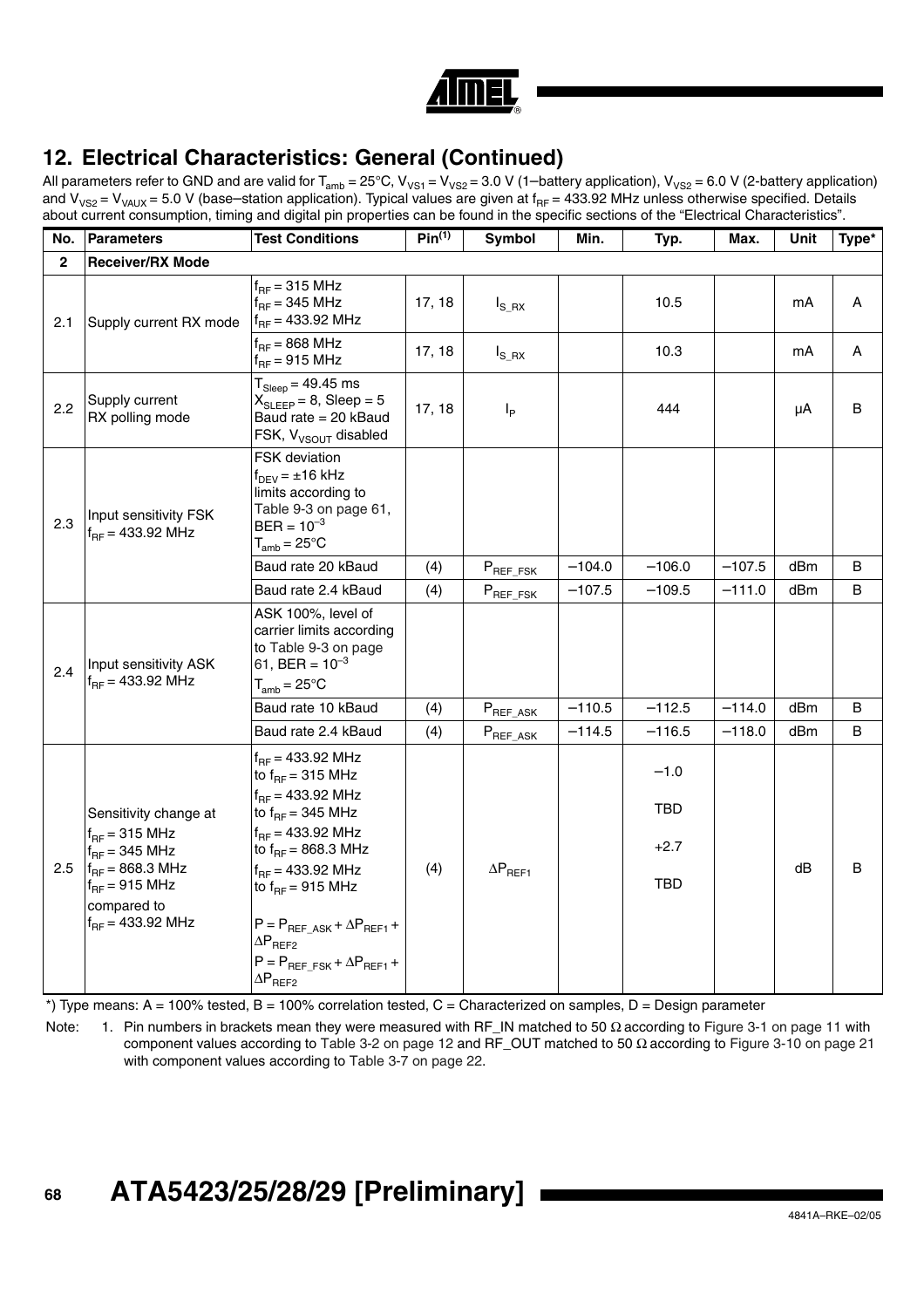# **12. Electrical Characteristics: General (Continued)**

All parameters refer to GND and are valid for T<sub>amb</sub> = 25°C, V<sub>VS1</sub> = V<sub>VS2</sub> = 3.0 V (1–battery application), V<sub>VS2</sub> = 6.0 V (2-battery application) and V<sub>VS2</sub> = V<sub>VAUX</sub> = 5.0 V (base–station application). Typical values are given at f<sub>RF</sub> = 433.92 MHz unless otherwise specified. Details about current consumption, timing and digital pin properties can be found in the specific sections of the "Electrical Characteristics".

| No. | Parameters                                                                                | <b>Test Conditions</b>                                                                                                                                                                                                                     | $Pin^{(1)}$ | Symbol            | Min.  | Typ.       | Max.  | Unit | Type*          |
|-----|-------------------------------------------------------------------------------------------|--------------------------------------------------------------------------------------------------------------------------------------------------------------------------------------------------------------------------------------------|-------------|-------------------|-------|------------|-------|------|----------------|
| 2.6 | Maximum frequency<br>offset in FSK mode (TBD) mode ( $f_{RF}$ is the center               | Maximum frequency<br>difference of $f_{BF}$<br>between receiver and<br>transmitter in FSK<br>frequency of the FSK<br>signal with<br>$f_{DEV}$ = ±16 kHz) (TBD)                                                                             | (4)         | $\Delta f$ OFFSET | $-58$ |            | $+58$ | kHz  | B              |
| 2.7 | Supported FSK frequency<br>deviation (TBD)                                                | With up to 2 dB<br>loss of sensitivity.<br>Note that the tolerable<br>frequency offset is for<br>$f_{DEV}$ = $\pm$ 22 kHz, 6 kHz<br>lower than for<br>$f_{DEV}$ = $\pm$ 16 kHz hence<br>$\Delta f_{\text{OFFSET}} \leq \pm 52 \text{ kHz}$ | (4)         | $f_{DEV}$         | ±14   | ±16        | ±22   | kHz  | B              |
|     |                                                                                           | $f_{RF}$ = 315 MHz                                                                                                                                                                                                                         | (4)         | <b>NF</b>         |       | 6.0        |       | dB   | B              |
|     |                                                                                           | $f_{RF}$ = 345 MHz                                                                                                                                                                                                                         | (4)         | <b>NF</b>         |       | <b>TBD</b> |       | dB   | B              |
| 2.8 | System noise figure                                                                       | $f_{RF} = 433.92$ MHz                                                                                                                                                                                                                      | (4)         | <b>NF</b>         |       | 7.0        |       | dB   | B              |
|     |                                                                                           | $f_{RF} = 868.3 \text{ MHz}$                                                                                                                                                                                                               | (4)         | <b>NF</b>         |       | 9.7        |       | dB   | B              |
|     |                                                                                           | $f_{RF}$ = 915 MHz                                                                                                                                                                                                                         | (4)         | <b>NF</b>         |       | <b>TBD</b> |       | dB   | B              |
|     |                                                                                           | $f_{RF}$ = 315 MHz                                                                                                                                                                                                                         |             | $f_{IF}$          |       | 227        |       | kHz  | A              |
|     |                                                                                           | $f_{RF}$ = 345 MHz                                                                                                                                                                                                                         |             | $f_{IF}$          |       | 235        |       | kHz  | A              |
| 2.9 | Intermediate frequency                                                                    | $f_{RF}$ = 433.92 MHz                                                                                                                                                                                                                      |             | $f_{IF}$          |       | 223        |       | kHz  | Α              |
|     |                                                                                           | $f_{RF} = 868.3 \text{ MHz}$                                                                                                                                                                                                               |             | $f_{IF}$          |       | 226        |       | kHz  | $\overline{A}$ |
|     |                                                                                           | $f_{BF}$ = 915 MHz                                                                                                                                                                                                                         |             | $f_{IF}$          |       | 238        |       | kHz  | Α              |
|     | 2.10 System bandwidth                                                                     | This value is for<br>information only!<br>Note that for crystal and<br>system frequency offset<br>calculations, Af <sub>OFFSET</sub><br>must be used.                                                                                      | (4)         | <b>SBW</b>        |       | 185        |       | kHz  | A              |
|     | System outband<br>2.11 2nd-order input intercept<br>point with respect to f <sub>IF</sub> | $\Delta f_{\text{meas1}} = 1,800 \text{ MHz}$<br>$\Delta f_{\text{meas2}} = 2,026 \text{ MHz}$<br>$f_{IF} = \Delta f_{meas2} - \Delta f_{meas1}$                                                                                           | (4)         | IIP <sub>2</sub>  |       | $+50$      |       | dBm  | $\mathsf{C}$   |

\*) Type means: A = 100% tested, B = 100% correlation tested, C = Characterized on samples, D = Design parameter

Note: 1. Pin numbers in brackets mean they were measured with RF\_IN matched to 50  $\Omega$  according to Figure 3-1 on page 11 with component values according to Table 3-2 on page 12 and RF\_OUT matched to 50  $Ω$  according to Figure 3-10 on page 21 with component values according to Table 3-7 on page 22.

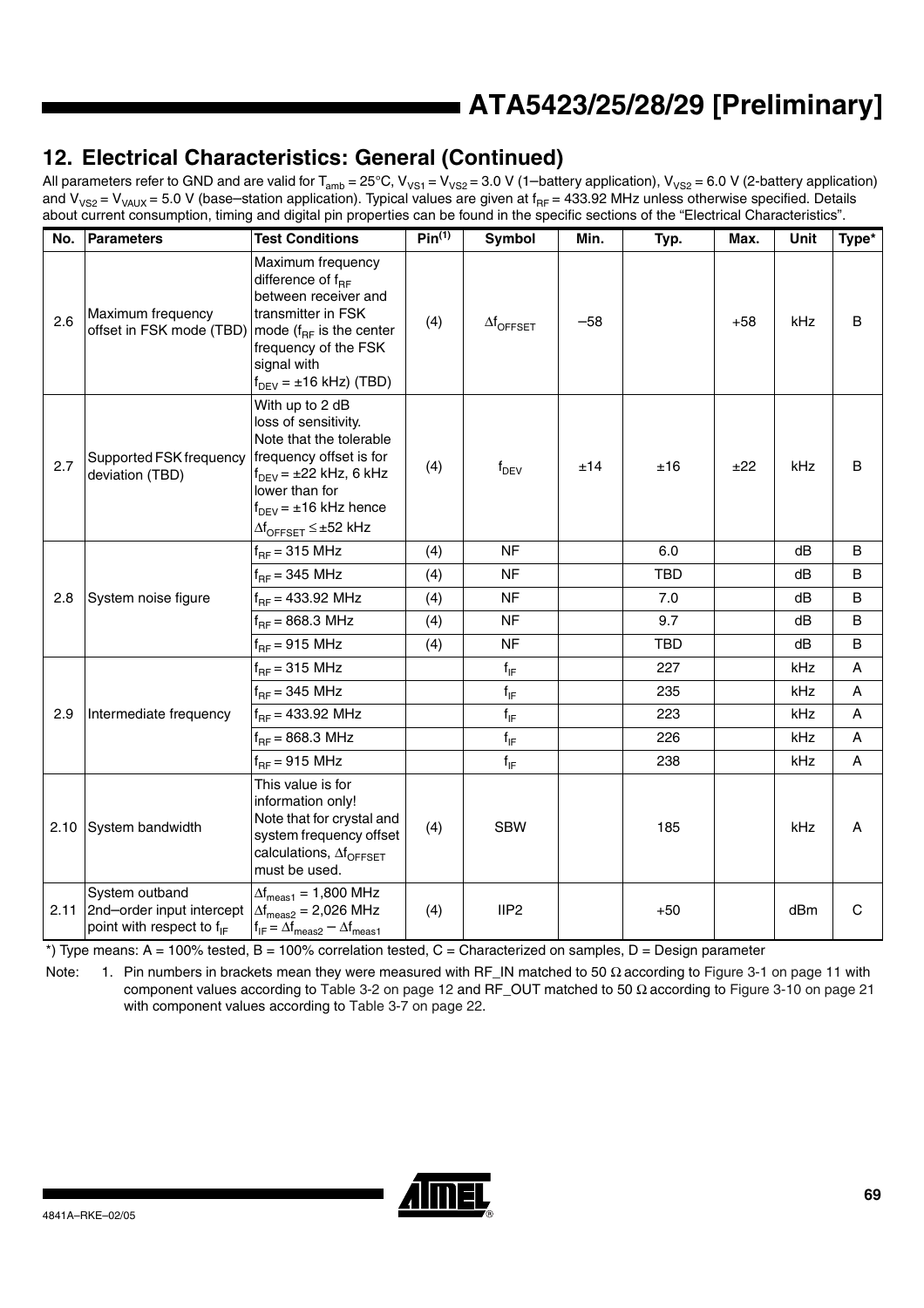

# **12. Electrical Characteristics: General (Continued)**

All parameters refer to GND and are valid for T<sub>amb</sub> = 25°C, V<sub>VS1</sub> = V<sub>VS2</sub> = 3.0 V (1–battery application), V<sub>VS2</sub> = 6.0 V (2-battery application) and V<sub>VS2</sub> = V<sub>VAUX</sub> = 5.0 V (base–station application). Typical values are given at f<sub>RF</sub> = 433.92 MHz unless otherwise specified. Details about current consumption, timing and digital pin properties can be found in the specific sections of the "Electrical Characteristics".

| No.  | <b>Parameters</b>                                         | <b>Test Conditions</b>                                                                                           | Pin <sup>(1)</sup> | Symbol                          | Min.       | Typ.          | Max.  | Unit | Type*        |
|------|-----------------------------------------------------------|------------------------------------------------------------------------------------------------------------------|--------------------|---------------------------------|------------|---------------|-------|------|--------------|
|      | System outband<br>2.12 3rd-order input intercept<br>point | $\Delta f_{\text{meas1}} = 1.8 \text{ MHz}$<br>$\Delta f_{\text{meas2}} = 3.6 \text{ MHz}$<br>$f_{BF}$ = 315 MHz | (4)                | IIP3                            |            | $-22$         |       | dBm  | $\mathsf C$  |
|      |                                                           | $f_{RF}$ = 345 MHz                                                                                               | (4)                | IIP3                            |            | <b>TBD</b>    |       | dBm  | $\mathsf C$  |
|      |                                                           | $f_{RF}$ = 433.92 MHz                                                                                            | (4)                | IIP <sub>3</sub>                |            | $-21$         |       | dBm  | C            |
|      |                                                           | $f_{BF} = 868.3 \text{ MHz}$                                                                                     | (4)                | IIP3                            |            | $-17$         |       | dBm  | $\mathsf C$  |
|      |                                                           | $f_{RF}$ = 915 MHz                                                                                               | (4)                | IIP3                            |            | <b>TBD</b>    |       | dBm  | C            |
| 2.13 | System outband input<br>1 dB compression point            | $\Delta f_{\text{meas1}} = 10 \text{ MHz}$<br>$f_{BF}$ = 315 MHz                                                 | (4)                | <b>I1dBCP</b>                   |            | $-31$         |       | dBm  | C            |
|      |                                                           | $f_{RF}$ = 345 MHz                                                                                               | (4)                | I1dBCP                          |            | <b>TBD</b>    |       | dBm  | $\mathsf{C}$ |
|      |                                                           | $f_{RF} = 433.92$ MHz                                                                                            | (4)                | <b>I1dBCP</b>                   |            | $-30$         |       | dBm  | C            |
|      |                                                           | $f_{RF} = 868.3 \text{ MHz}$                                                                                     | (4)                | <b>I1dBCP</b>                   |            | $-27$         |       | dBm  | C            |
|      |                                                           | $f_{RF}$ = 915 MHz                                                                                               | (4)                | I1dBCP                          |            | <b>TBD</b>    |       | dBm  | $\mathsf{C}$ |
|      | 2.14   LNA input impedance                                | $f_{RF}$ = 315 MHz                                                                                               | 4                  | $Z_{\text{in LNA}}$             |            | $(44 - j233)$ |       | Ω    | $\mathsf C$  |
|      |                                                           | $f_{RF}$ = 345 MHz                                                                                               | 4                  | $Z_{\text{in\_LNA}}$            |            | <b>TBD</b>    |       | Ω    | $\mathsf C$  |
|      |                                                           | $f_{BF} = 433.92$ MHz                                                                                            | 4                  | $Z_{in\_LNA}$                   |            | $(32 - j169)$ |       | Ω    | $\mathsf{C}$ |
|      |                                                           | $f_{RF} = 868.3 \text{ MHz}$                                                                                     | 4                  | $Z_{\text{in\_LNA}}$            |            | $(21 - j78)$  |       | Ω    | C            |
|      |                                                           | $f_{BF}$ = 915 MHz                                                                                               | 4                  | $Z_{in\_LNA}$                   |            | <b>TBD</b>    |       | Ω    | $\mathsf C$  |
| 2.15 | Allowable peak RF input<br>level, ASK and FSK             | $BER < 10^{-3}$ , ASK:<br>100%                                                                                   | (4)                | $P_{IN\_max}$                   |            | $+10$         | $-10$ | dBm  | $\mathsf C$  |
|      |                                                           | FSK: $f_{DEV} = \pm 16$ kHz                                                                                      | (4)                | $\mathsf{P}_{\mathsf{IN\_max}}$ |            | $+10$         | $-10$ | dBm  | $\mathsf C$  |
|      | LO spurious emission at<br>LNA_IN                         | $f < 1$ GHz                                                                                                      | (4)                |                                 |            |               | $-57$ | dBm  | $\mathsf{C}$ |
|      |                                                           | $f > 1$ GHz                                                                                                      | (4)                |                                 |            |               | $-47$ | dBm  | C            |
| 2.16 |                                                           | $f_{RF}$ = 315 MHz                                                                                               | (4)                |                                 |            | $-100$        |       | dBm  | $\mathsf{C}$ |
|      |                                                           | $f_{RF}$ = 345 MHz                                                                                               | (4)                |                                 |            | TBD           |       | dBm  | $\mathsf{C}$ |
|      |                                                           | $f_{BF}$ = 433.92 MHz                                                                                            | (4)                |                                 |            | $-97$         |       | dBm  | C            |
|      |                                                           | $f_{BF} = 868.3 \text{ MHz}$                                                                                     | (4)                |                                 |            | $-84$         |       | dBm  | $\mathsf C$  |
|      |                                                           | $f_{BF}$ = 915 MHz                                                                                               | (4)                |                                 |            | TBD           |       | dBm  | $\mathsf{C}$ |
|      | 2.17   Image rejection                                    | Within the complete<br>image band<br>$f_{RF}$ = 315 MHz                                                          | (4)                |                                 | 25         | 30            |       | dВ   | А            |
|      |                                                           | $f_{RF}$ = 345 MHz                                                                                               | (4)                |                                 | <b>TBD</b> | <b>TBD</b>    |       | dB   | A            |
|      |                                                           | $f_{BF}$ = 433.92 MHz                                                                                            | (4)                |                                 | 25         | 30            |       | dB   | Α            |
|      |                                                           | $f_{RF} = 868.3 \text{ MHz}$                                                                                     | (4)                |                                 | 20         | 25            |       | dB   | Α            |
|      |                                                           | $f_{RF}$ = 915 MHz                                                                                               | (4)                |                                 | <b>TBD</b> | <b>TBD</b>    |       | dB   | Α            |

 $*$ ) Type means: A = 100% tested, B = 100% correlation tested, C = Characterized on samples, D = Design parameter

Note: 1. Pin numbers in brackets mean they were measured with RF\_IN matched to 50 Ω according to Figure 3-1 on page 11 with component values according to Table 3-2 on page 12 and RF\_OUT matched to 50 Ω according to Figure 3-10 on page 21 with component values according to Table 3-7 on page 22.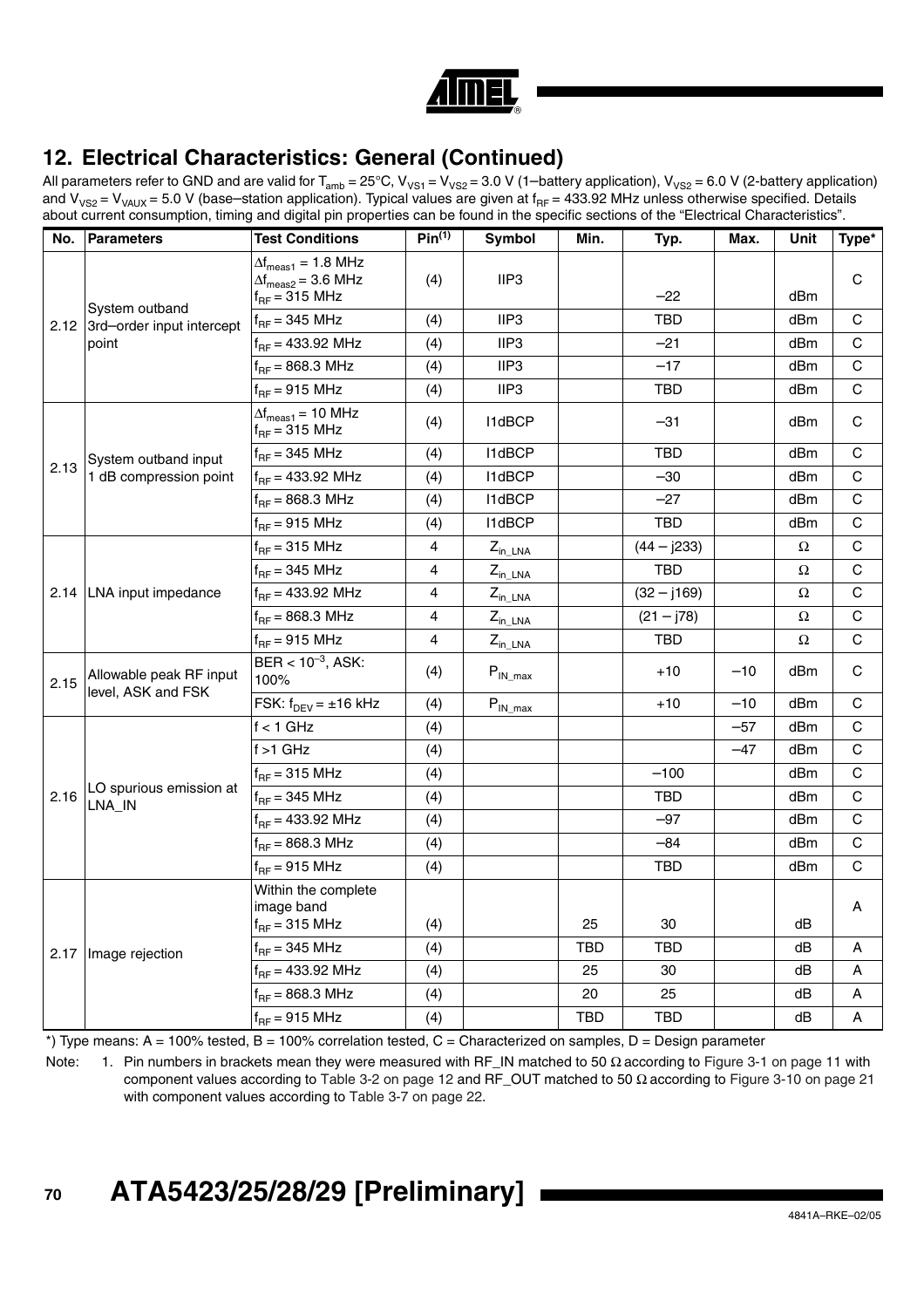# **12. Electrical Characteristics: General (Continued)**

All parameters refer to GND and are valid for T<sub>amb</sub> = 25°C, V<sub>VS1</sub> = V<sub>VS2</sub> = 3.0 V (1–battery application), V<sub>VS2</sub> = 6.0 V (2-battery application) and V<sub>VS2</sub> = V<sub>VAUX</sub> = 5.0 V (base–station application). Typical values are given at f<sub>RF</sub> = 433.92 MHz unless otherwise specified. Details about current consumption, timing and digital pin properties can be found in the specific sections of the "Electrical Characteristics".

| No.  | <b>Parameters</b>                            | <b>Test Conditions</b>                                                                                                                          | Pin <sup>(1)</sup> | Symbol                                  | Min.    | Typ.                                                   | Max.       | Unit                                                                                        | Type*        |
|------|----------------------------------------------|-------------------------------------------------------------------------------------------------------------------------------------------------|--------------------|-----------------------------------------|---------|--------------------------------------------------------|------------|---------------------------------------------------------------------------------------------|--------------|
| 2.18 | Useful signal to interfering<br>signal ratio | Peak level of useful<br>signal to peak level of<br>interferer for BER $< 10^{-3}$<br>with any modulation<br>scheme of interferer                |                    |                                         |         |                                                        |            |                                                                                             |              |
|      |                                              | FSK BR_Ranges 0, 1, 2                                                                                                                           | (4)                | $\mathsf{SNR}_{\mathsf{FSK0}\text{-}2}$ |         | $\overline{2}$                                         | 3          | dB                                                                                          | B            |
|      |                                              | FSK BR_Range_3                                                                                                                                  | (4)                | $\mathsf{SNR}_{\mathsf{FSK3}}$          |         | 4                                                      | 6          | dB                                                                                          | B            |
|      |                                              | ASK $(P_{RF} < P_{RFIN\_High})$                                                                                                                 | (4)                | $\mathsf{SNR}_{\mathsf{ASK}}$           |         | 10                                                     | 12         | dB                                                                                          | B            |
| 2.19 | <b>RSSI</b> output                           | Dynamic range                                                                                                                                   | (4), 36            | $D_{RSSI}$                              |         | 70                                                     |            | dB                                                                                          | A            |
|      |                                              | Lower level of range<br>$f_{BF}$ = 315 MHz<br>$f_{BF}$ = 345 MHz<br>$f_{RF}$ = 433.92 MHz<br>$f_{BF} = 868.3 \text{ MHz}$<br>$f_{RF}$ = 915 MHz | (4), 36            | $P_{\mathsf{RFIN\_Low}}$                |         | $-116$<br><b>TBD</b><br>$-115$<br>$-112$<br><b>TBD</b> |            | dBm<br>dB <sub>m</sub><br>dB <sub>m</sub><br>dB <sub>m</sub><br>dBm                         | A            |
|      |                                              | Upper level of range<br>$f_{BF}$ = 315 MHz<br>$f_{BF}$ = 345 MHz<br>$f_{BF}$ = 433.92 MHz<br>$f_{RF} = 868.3 \text{ MHz}$<br>$f_{BF}$ = 915 MHz | (4), 36            | $P_{\mathsf{RFIN\_High}}$               |         | $-46$<br><b>TBD</b><br>$-45$<br>$-42$<br><b>TBD</b>    |            | dB <sub>m</sub><br>dB <sub>m</sub><br>dB <sub>m</sub><br>dB <sub>m</sub><br>dB <sub>m</sub> | A            |
|      |                                              | Gain                                                                                                                                            | (4), 36            |                                         | 5.5     | 8.0                                                    | 10.5       | mV/dB                                                                                       | A            |
|      |                                              | Output voltage range                                                                                                                            | (4), 36            | OV <sub>RSSI</sub>                      | 400     |                                                        | 1100       | mV                                                                                          | A            |
| 2.20 | Output resistance RSSI<br>pin                | RX mode<br>TX mode                                                                                                                              | 36                 | $R_{\rm RSSI}$                          | 8<br>32 | 10<br>40                                               | 12.5<br>50 | kΩ                                                                                          | $\mathsf{C}$ |

 $*$ ) Type means: A = 100% tested, B = 100% correlation tested, C = Characterized on samples, D = Design parameter

Note: 1. Pin numbers in brackets mean they were measured with RF\_IN matched to 50 Ω according to Figure 3-1 on page 11 with component values according to Table 3-2 on page 12 and RF\_OUT matched to 50 Ω according to Figure 3-10 on page 21 with component values according to Table 3-7 on page 22.

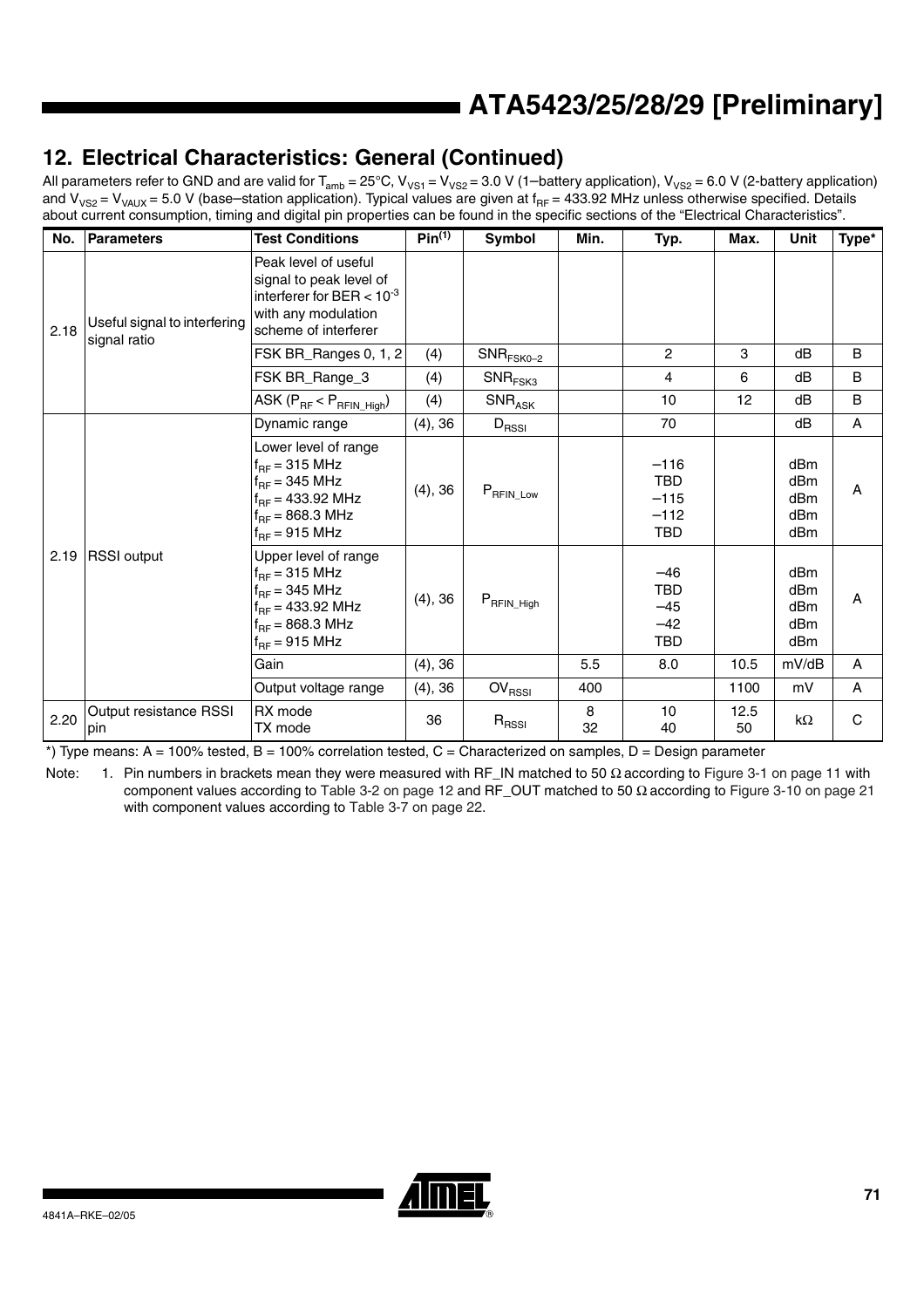

# **12. Electrical Characteristics: General (Continued)**

All parameters refer to GND and are valid for T<sub>amb</sub> = 25°C, V<sub>VS1</sub> = V<sub>VS2</sub> = 3.0 V (1–battery application), V<sub>VS2</sub> = 6.0 V (2-battery application) and V<sub>VS2</sub> = V<sub>VAUX</sub> = 5.0 V (base–station application). Typical values are given at f<sub>RF</sub> = 433.92 MHz unless otherwise specified. Details about current consumption, timing and digital pin properties can be found in the specific sections of the "Electrical Characteristics".

| No.  | <b>Parameters</b> | <b>Test Conditions</b>                                                                                                                                                                                                                                   | $Pin^{(1)}$ | Symbol                               | Min.  | Typ.                                                               | Max.  | Unit | Type*        |
|------|-------------------|----------------------------------------------------------------------------------------------------------------------------------------------------------------------------------------------------------------------------------------------------------|-------------|--------------------------------------|-------|--------------------------------------------------------------------|-------|------|--------------|
| 2.21 | Blocking          | Sensitivity (BER = $10^{-3}$ )<br>is reduced by 6 dB if a<br>continuous wave<br>blocking signal at $\pm\Delta f$ is<br>$\Delta P_{Block}$ higher than the<br>useful signal level<br>(baud rate = 20 kBaud,<br>FSK, $f_{DEV}$ ±16kHz,<br>Manchester code) |             |                                      |       |                                                                    |       |      |              |
|      |                   | $f_{BF}$ = 315 MHz<br>$\Delta f \pm 0.75$ MHz<br>$\Delta f \pm 1.0$ MHz<br>$\Delta f \pm 1.5$ MHz<br>$\Delta f \pm 5$ MHz<br>$\Delta f \pm 10$ MHz                                                                                                       | (4)         | $\Delta \mathsf{P}_{\mathsf{Block}}$ |       | 56<br>60<br>63<br>69<br>71                                         |       | dBC  | C            |
|      |                   | $f_{BF}$ = 345 MHz<br>$\Delta f \pm 0.75$ MHz<br>$\Delta f \pm 1.0$ MHz<br>$\Delta f \pm 1.5$ MHz<br>$\Delta f \pm 5$ MHz<br>$\Delta f \pm 10$ MHz                                                                                                       | (4)         | $\Delta \mathsf{P}_{\mathsf{Block}}$ |       | <b>TBD</b><br><b>TBD</b><br><b>TBD</b><br><b>TBD</b><br><b>TBD</b> |       | dBC  | C            |
|      |                   | $f_{BF} = 433.92$ MHz<br>$\Delta f \pm 0.75$ MHz<br>$\Delta f \pm 1.0$ MHz<br>$\Delta f \pm 1.5$ MHz<br>$\Delta f \pm 5$ MHz<br>$\Delta f \pm 10$ MHz                                                                                                    | (4)         | $\Delta \mathsf{P}_{\mathsf{Block}}$ |       | 55<br>59<br>62<br>68<br>70                                         |       | dBC  | C            |
|      |                   | $f_{BF} = 868.3 \text{ MHz}$<br>$\Delta f \pm 0.75$ MHz<br>$\Delta f \pm 1.0$ MHz<br>$\Delta f \pm 1.5$ MHz<br>$\Delta f \pm 5$ MHz<br>$\Delta f \pm 10$ MHz                                                                                             | (4)         | $\Delta \mathsf{P}_{\mathsf{Block}}$ |       | 50<br>53<br>57<br>67<br>69                                         |       | dBC  | $\mathsf{C}$ |
|      |                   | $f_{BF}$ = 915 MHz<br>$\Delta f \pm 0.75$ MHz<br>$\Delta f \pm 1.0$ MHz<br>$\Delta f \pm 1.5$ MHz<br>$\Delta f \pm 5$ MHz<br>$\Delta f \pm 10$ MHz                                                                                                       | (4)         | $\Delta \mathsf{P}_{\mathsf{Block}}$ |       | TBD<br><b>TBD</b><br><b>TBD</b><br><b>TBD</b><br><b>TBD</b>        |       | dBC  | $\mathbf C$  |
|      | $2.22$ CDEM       | Capacitor connected to<br>pin 37 (CDEM)                                                                                                                                                                                                                  | 37          |                                      | $-5%$ | 15                                                                 | $+5%$ | nF   | D            |

\*) Type means: A = 100% tested, B = 100% correlation tested, C = Characterized on samples, D = Design parameter

Note: 1. Pin numbers in brackets mean they were measured with RF\_IN matched to 50 Ω according to Figure 3-1 on page 11 with component values according to Table 3-2 on page 12 and RF\_OUT matched to 50 Ω according to Figure 3-10 on page 21 with component values according to Table 3-7 on page 22.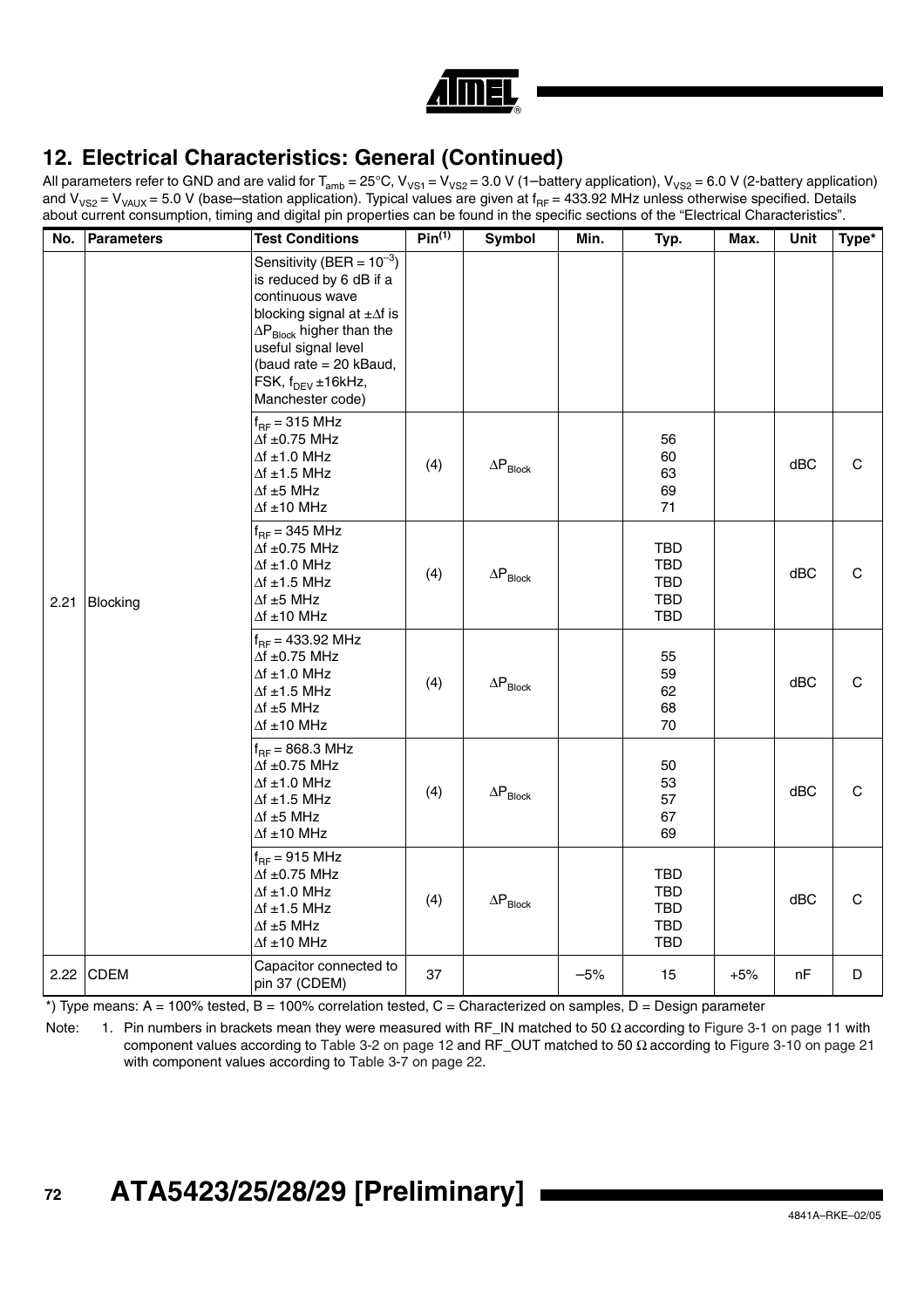## **12. Electrical Characteristics: General (Continued)**

All parameters refer to GND and are valid for T<sub>amb</sub> = 25°C, V<sub>VS1</sub> = V<sub>VS2</sub> = 3.0 V (1–battery application), V<sub>VS2</sub> = 6.0 V (2-battery application) and V<sub>VS2</sub> = V<sub>VAUX</sub> = 5.0 V (base–station application). Typical values are given at f<sub>RF</sub> = 433.92 MHz unless otherwise specified. Details about current consumption, timing and digital pin properties can be found in the specific sections of the "Electrical Characteristics".

| No.          | <b>Parameters</b>              | <b>Test Conditions</b>                                                                                                                                                                                                                                                                                                                                                                                                                                                                                                                                                                                                                                       | Pin <sup>(1)</sup> | Symbol                  | Min.   | Typ.       | Max.   | Unit | Type*   |
|--------------|--------------------------------|--------------------------------------------------------------------------------------------------------------------------------------------------------------------------------------------------------------------------------------------------------------------------------------------------------------------------------------------------------------------------------------------------------------------------------------------------------------------------------------------------------------------------------------------------------------------------------------------------------------------------------------------------------------|--------------------|-------------------------|--------|------------|--------|------|---------|
| $\mathbf{3}$ | <b>Power Amplifier/TX Mode</b> |                                                                                                                                                                                                                                                                                                                                                                                                                                                                                                                                                                                                                                                              |                    |                         |        |            |        |      |         |
|              | Supply current TX mode         | $f_{BF} = 868.3 \text{ MHz}$<br>$f_{BF}$ = 915 MHz                                                                                                                                                                                                                                                                                                                                                                                                                                                                                                                                                                                                           |                    | $I_{S_TX}$ paoff        |        | 6.50       |        | mA   | Α       |
| 3.1          | power amplifier OFF            | $f_{RF}$ = 315 MHz<br>$f_{RF}$ = 345 MHz<br>$f_{RF}$ = 433.92 MHz                                                                                                                                                                                                                                                                                                                                                                                                                                                                                                                                                                                            |                    | I <sub>S_TX_PAOFF</sub> |        | 6.95       |        | mA   | A       |
| 3.2          | Output power 1                 | $V_{VS1} = V_{VS2} = 3 V$<br>$T_{amb} = 25^{\circ}C$<br>$V_{PWR H} = 0 V$<br>$f_{RF}$ = 315 MHz<br>$R_{\rm R~PWR}$ = 56 k $\Omega$<br>$R_{Lopt} = 2.5 k\Omega$<br>$f_{BF}$ = 345 MHz<br>$R_{\rm R-PWR}$ = TBD k $\Omega$<br>$R_{Lopt}$ = TBD k $\Omega$<br>$f_{BF} = 433.92$ MHz<br>$R_{R_PWR}$ = 56 k $\Omega$<br>$R_{Lopt} = 2.3 k\Omega$<br>$f_{BF} = 868.3 \text{ MHz}$<br>$R_{\rm R~PWR}$ = 30 k $\Omega$<br>$R_{Lopt} = 1.3 k\Omega$<br>$f_{BF}$ = 915 MHz<br>$R_{\rm R~PWR}$ = TBD k $\Omega$<br>$\mathsf{R}_{\mathsf{Lopt}}$ = TBD k $\Omega$<br>RF_OUT matched to<br>$R_{Lopt}$ //<br>$j/(2 \times \pi \times f_{\text{RF}} \times 1.0 \text{ pF})$ | (10)               | $P_{REF1}$              | $-2.5$ | $\pmb{0}$  | $+2.5$ | dBm  | $\sf B$ |
|              |                                | PA on/0 dBm<br>$f_{RF}$ = 315 MHz                                                                                                                                                                                                                                                                                                                                                                                                                                                                                                                                                                                                                            | 17, 18             | $I_{S_TX_PAON1}$        |        | 8.5        |        | mA   | B       |
|              | Supply current TX mode         | $f_{RF}$ = 345 MHz                                                                                                                                                                                                                                                                                                                                                                                                                                                                                                                                                                                                                                           | 17, 18             | $I_{S_TX_PAON1}$        |        | TBD        |        | mA   | B       |
| 3.3          | power amplifier ON 1           | $f_{RF}$ = 433.92 MHz                                                                                                                                                                                                                                                                                                                                                                                                                                                                                                                                                                                                                                        | 17, 18             | $I_{S_TX_PAON1}$        |        | 8.6        |        | mA   | B       |
|              |                                | $f_{RF} = 868.3 \text{ MHz}$                                                                                                                                                                                                                                                                                                                                                                                                                                                                                                                                                                                                                                 | 17, 18             | I <sub>S_TX_PAON1</sub> |        | 9.6        |        | mA   | $\sf B$ |
|              |                                | $f_{RF}$ = 915 MHz                                                                                                                                                                                                                                                                                                                                                                                                                                                                                                                                                                                                                                           | 17, 18             | I <sub>S_TX_PAON1</sub> |        | <b>TBD</b> |        | mA   | B       |

 $*$ ) Type means: A = 100% tested, B = 100% correlation tested, C = Characterized on samples, D = Design parameter

Note: 1. Pin numbers in brackets mean they were measured with RF\_IN matched to 50 Ω according to Figure 3-1 on page 11 with component values according to Table 3-2 on page 12 and RF\_OUT matched to 50  $Ω$  according to Figure 3-10 on page 21 with component values according to Table 3-7 on page 22.

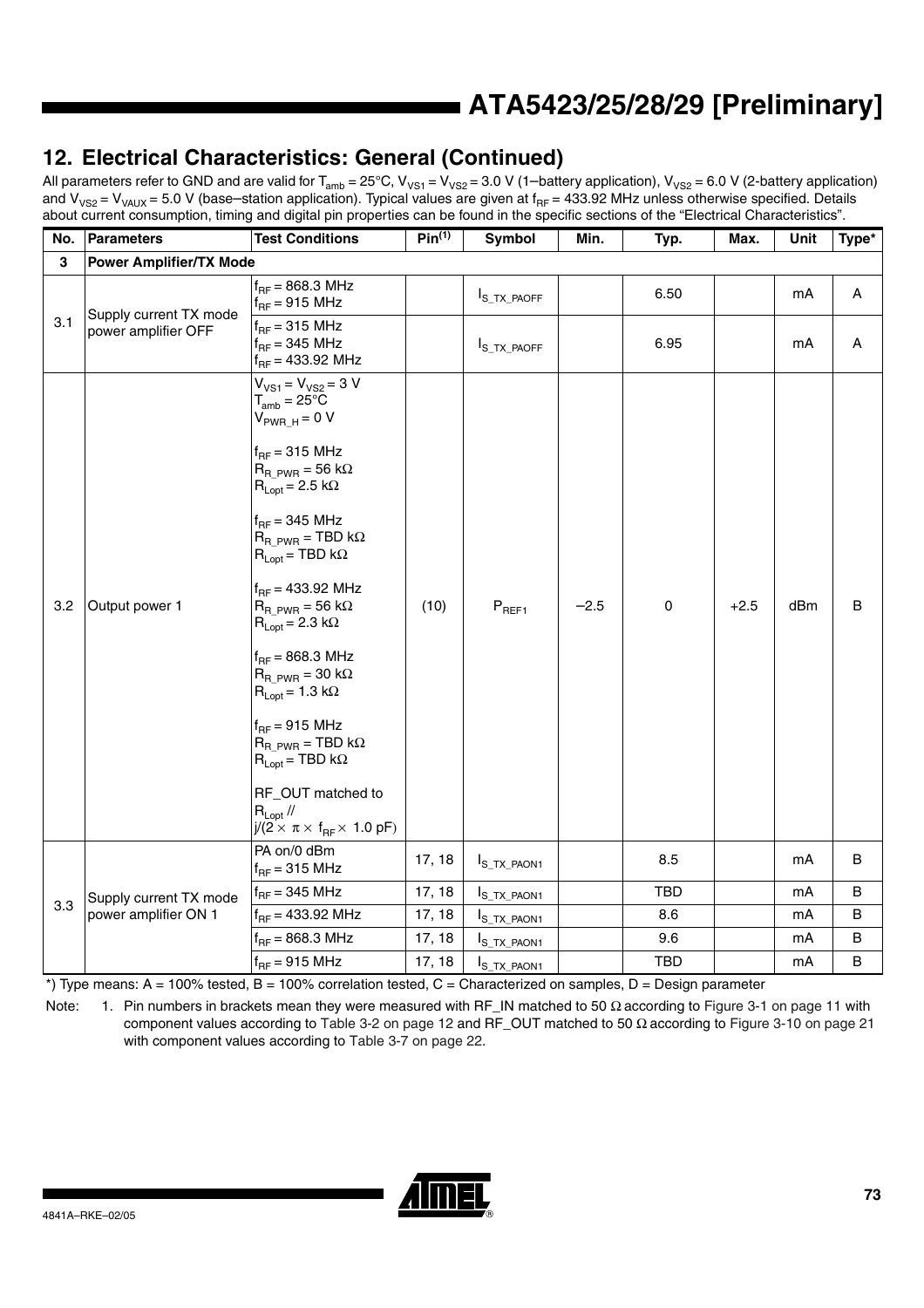

All parameters refer to GND and are valid for T<sub>amb</sub> = 25°C, V<sub>VS1</sub> = V<sub>VS2</sub> = 3.0 V (1–battery application), V<sub>VS2</sub> = 6.0 V (2-battery application) and V<sub>VS2</sub> = V<sub>VAUX</sub> = 5.0 V (base–station application). Typical values are given at f<sub>RF</sub> = 433.92 MHz unless otherwise specified. Details about current consumption, timing and digital pin properties can be found in the specific sections of the "Electrical Characteristics".

| No. | Parameters             | <b>Test Conditions</b>                                                                                                                                                                                                                                                                                                                                                                                                                                                                                                                                                                                                                                             | $Pin^{(1)}$ | Symbol                  | Min. | Typ.       | Max. | Unit | Type*       |
|-----|------------------------|--------------------------------------------------------------------------------------------------------------------------------------------------------------------------------------------------------------------------------------------------------------------------------------------------------------------------------------------------------------------------------------------------------------------------------------------------------------------------------------------------------------------------------------------------------------------------------------------------------------------------------------------------------------------|-------------|-------------------------|------|------------|------|------|-------------|
| 3.4 | Output power 2         | $V_{VS1} = V_{VS2} = 3 V$<br>$T_{amb} = 25^{\circ}C$<br>$V_{PWR H} = 0 V$<br>$f_{RF}$ = 315 MHz<br>$R_{\rm R~PWR}$ = 30 k $\Omega$<br>$R_{Lopt} = 1.0 k\Omega$<br>$f_{RF}$ = 345 MHz<br>$R_{R-PWR}$ = TBD k $\Omega$<br>$\mathsf{R}_{\mathsf{Lopt}} = \mathsf{TBD} \; \mathsf{k}\Omega$<br>$f_{BF} = 433.92$ MHz<br>$R_{\rm R~PWR}$ = 27 k $\Omega$<br>$R_{Lopt} = 1.1 k\Omega$<br>$f_{BF} = 868.3 \text{ MHz}$<br>$R_{\rm R~PWR}$ = 16 k $\Omega$<br>$R_{Lopt} = 0.5 k\Omega$<br>$f_{RF}$ = 915 MHz<br>$R_{R-PWR}$ = TBD k $\Omega$<br>$R_{Lopt}$ = TBD k $\Omega$<br>RF_OUT matched to<br>$R_{Lopt}/I$<br>$j/(2 \times \pi \times f_{BF} \times 1.0 \text{ pF})$ | (10)        | $P_{REF2}$              | 3.5  | 5.0        | 6.5  | dBm  | $\mathsf B$ |
|     |                        | PA on/5 dBm<br>$f_{BF}$ = 315 MHz                                                                                                                                                                                                                                                                                                                                                                                                                                                                                                                                                                                                                                  | 17, 18      | I <sub>S_TX_PAON2</sub> |      | 10.3       |      | mA   | $\sf B$     |
|     | Supply current TX mode | $f_{RF}$ = 345 MHz                                                                                                                                                                                                                                                                                                                                                                                                                                                                                                                                                                                                                                                 | 17, 18      | I <sub>S_TX_PAON2</sub> |      | <b>TBD</b> |      | mA   | B           |
| 3.5 | power amplifier ON 2   | $f_{RF}$ = 433.92 MHz                                                                                                                                                                                                                                                                                                                                                                                                                                                                                                                                                                                                                                              | 17, 18      | I <sub>S_TX_PAON2</sub> |      | 10.5       |      | mA   | B           |
|     |                        | $f_{RF} = 868.3 \text{ MHz}$                                                                                                                                                                                                                                                                                                                                                                                                                                                                                                                                                                                                                                       | 17, 18      | I <sub>S_TX_PAON2</sub> |      | 11.2       |      | mA   | B           |
|     |                        | $f_{RF}$ = 915 MHz                                                                                                                                                                                                                                                                                                                                                                                                                                                                                                                                                                                                                                                 | 17, 18      | I <sub>S_TX_PAON2</sub> |      | <b>TBD</b> |      | mA   | $\sf B$     |

 $*$ ) Type means: A = 100% tested, B = 100% correlation tested, C = Characterized on samples, D = Design parameter

Note: 1. Pin numbers in brackets mean they were measured with RF\_IN matched to 50 Ω according to Figure 3-1 on page 11 with component values according to Table 3-2 on page 12 and RF\_OUT matched to 50 Ω according to Figure 3-10 on page 21 with component values according to Table 3-7 on page 22.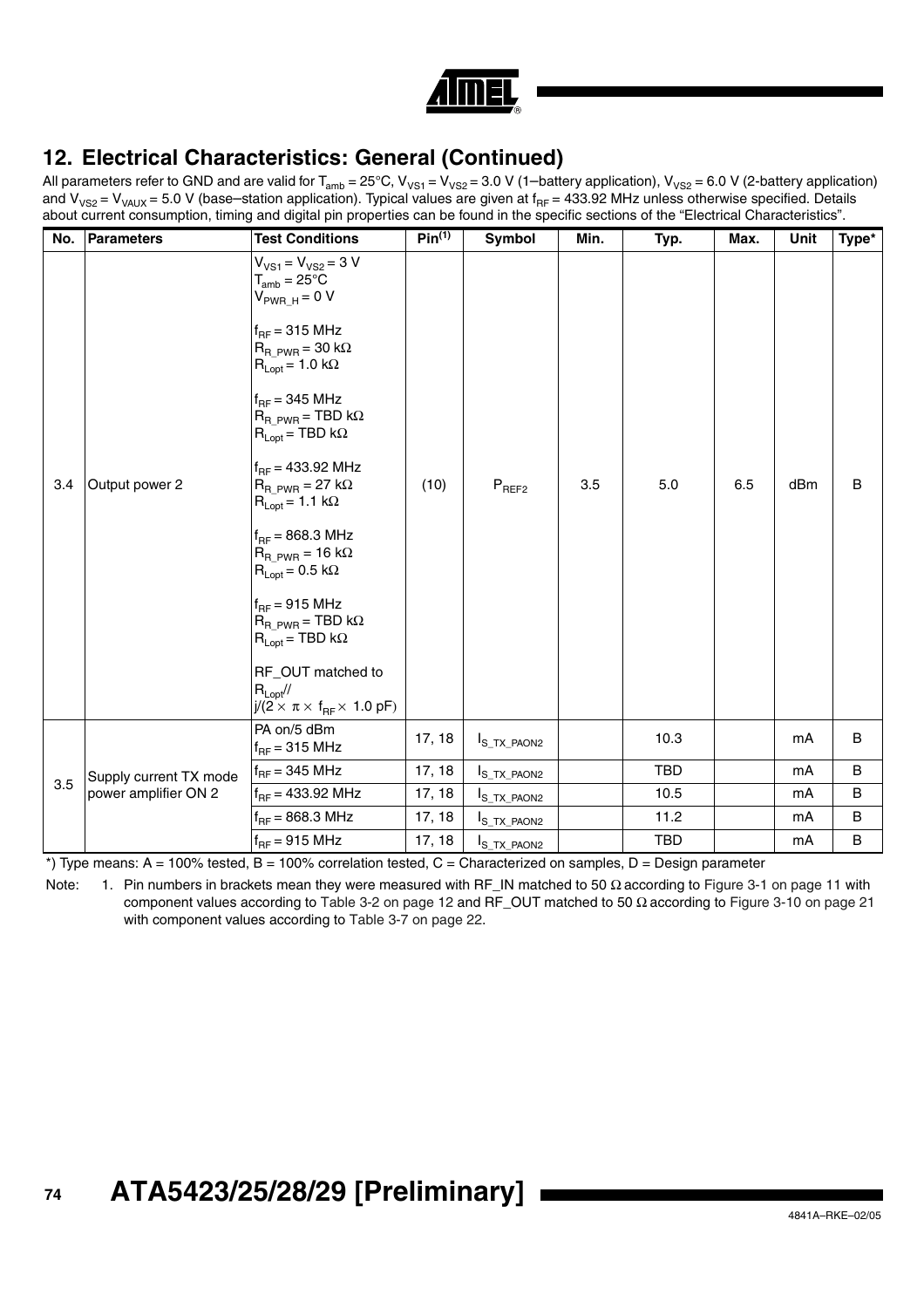### **12. Electrical Characteristics: General (Continued)**

All parameters refer to GND and are valid for T<sub>amb</sub> = 25°C, V<sub>VS1</sub> = V<sub>VS2</sub> = 3.0 V (1–battery application), V<sub>VS2</sub> = 6.0 V (2-battery application) and V<sub>VS2</sub> = V<sub>VAUX</sub> = 5.0 V (base–station application). Typical values are given at f<sub>RF</sub> = 433.92 MHz unless otherwise specified. Details about current consumption, timing and digital pin properties can be found in the specific sections of the "Electrical Characteristics".

| No. | Parameters                                                                 | <b>Test Conditions</b>                                                                                                                                                                                                                                                                                                                                                                                                                                                                                                                                                                                                                                                      | $Pin^{(1)}$ | Symbol                  | Min. | Typ.       | Max.   | Unit | Type*          |
|-----|----------------------------------------------------------------------------|-----------------------------------------------------------------------------------------------------------------------------------------------------------------------------------------------------------------------------------------------------------------------------------------------------------------------------------------------------------------------------------------------------------------------------------------------------------------------------------------------------------------------------------------------------------------------------------------------------------------------------------------------------------------------------|-------------|-------------------------|------|------------|--------|------|----------------|
| 3.6 | Output power 3                                                             | $V_{VS1} = V_{VS2} = 3 V$<br>$T_{amb} = 25^{\circ}C$<br>$V_{\text{PWR\_H}} = \text{AVCC}$<br>$f_{RF}$ = 315 MHz<br>$R_{R_PWR} = 30 k\Omega$<br>$R_{Lopt} = 0.38 \text{ k}\Omega$<br>$f_{RF}$ = 345 MHz<br>$R_{R\_PWR} = TBD k\Omega$<br>$R_{Lopt}$ = TBD k $\Omega$<br>$f_{RF}$ = 433.92 MHz<br>$R_{\rm B-PWR}$ = 27 k $\Omega$<br>$R_{Lopt} = 0.36 \text{ k}\Omega$<br>$f_{BF} = 868.3 \text{ MHz}$<br>$R_{\rm R~PWR}$ = 20 k $\Omega$<br>$R_{Lopt} = 0.22 k\Omega$<br>$f_{RF}$ = 915 MHz<br>$R_{R\_PWR}$ = TBD k $\Omega$<br>$R_{\text{Lopt}} = \text{TBD k}\Omega$<br>RF_OUT matched to<br>$R_{Lopt}/I$<br>$j/(2 \times \pi \times f_{\text{RF}} \times 1.0 \text{ pF})$ | (10)        | ${\sf P}_{\sf REF3}$    | 8.5  | 10         | 11.5   | dBm  | B              |
|     |                                                                            | PA on/10dBm<br>$f_{RF}$ = 315 MHz                                                                                                                                                                                                                                                                                                                                                                                                                                                                                                                                                                                                                                           | 17, 18      | $I_{S_TX_PAON3}$        |      | 15.7       |        | mA   | B              |
| 3.7 | Supply current TX mode                                                     | $f_{RF}$ = 345 MHz                                                                                                                                                                                                                                                                                                                                                                                                                                                                                                                                                                                                                                                          | 17, 18      | I <sub>S_TX_PAON3</sub> |      | <b>TBD</b> |        | mA   | B              |
|     | power amplifier ON 3                                                       | $f_{RF}$ = 433.92 MHz                                                                                                                                                                                                                                                                                                                                                                                                                                                                                                                                                                                                                                                       | 17, 18      | $I_{S_TX_PAON3}$        |      | 15.8       |        | mA   | B              |
|     |                                                                            | $f_{RF} = 868.3 \text{ MHz}$                                                                                                                                                                                                                                                                                                                                                                                                                                                                                                                                                                                                                                                | 17, 18      | $I_{S_TX_PAON3}$        |      | 17.3       |        | mA   | B              |
|     |                                                                            | $f_{RF}$ = 915 MHz                                                                                                                                                                                                                                                                                                                                                                                                                                                                                                                                                                                                                                                          | 17, 18      | I <sub>S_TX_PAON3</sub> |      | <b>TBD</b> |        | mA   | B              |
| 3.8 | Output power variation for<br>full temperature and<br>supply voltage range | $T_{amb} = -40^{\circ}$ C to +85°C<br>$P_{\text{out}} = P_{\text{REFX}} + \Delta P_{\text{REFX}}$<br>$X = 1, 2$ or 3<br>$V_{VS1} = V_{VS2} = 3.0 V$                                                                                                                                                                                                                                                                                                                                                                                                                                                                                                                         | (10)        | $\Delta P_{REF}$        |      | $-0.8$     | $-1.5$ | dB   | $\overline{B}$ |
|     |                                                                            | $V_{VS1} = V_{VS2} = 2.7 V$                                                                                                                                                                                                                                                                                                                                                                                                                                                                                                                                                                                                                                                 | (10)        | $\Delta P_{REF}$        |      |            | $-2.5$ | dB   | B              |
|     |                                                                            | $V_{VS1} = V_{VS2} = 2.4 V$                                                                                                                                                                                                                                                                                                                                                                                                                                                                                                                                                                                                                                                 | (10)        | $\Delta P_{REF}$        |      |            | $-3.5$ | dB   | B              |

 $*$ ) Type means: A = 100% tested, B = 100% correlation tested, C = Characterized on samples, D = Design parameter

Note: 1. Pin numbers in brackets mean they were measured with RF\_IN matched to 50 Ω according to Figure 3-1 on page 11 with component values according to Table 3-2 on page 12 and RF\_OUT matched to 50  $Ω$  according to Figure 3-10 on page 21 with component values according to Table 3-7 on page 22.

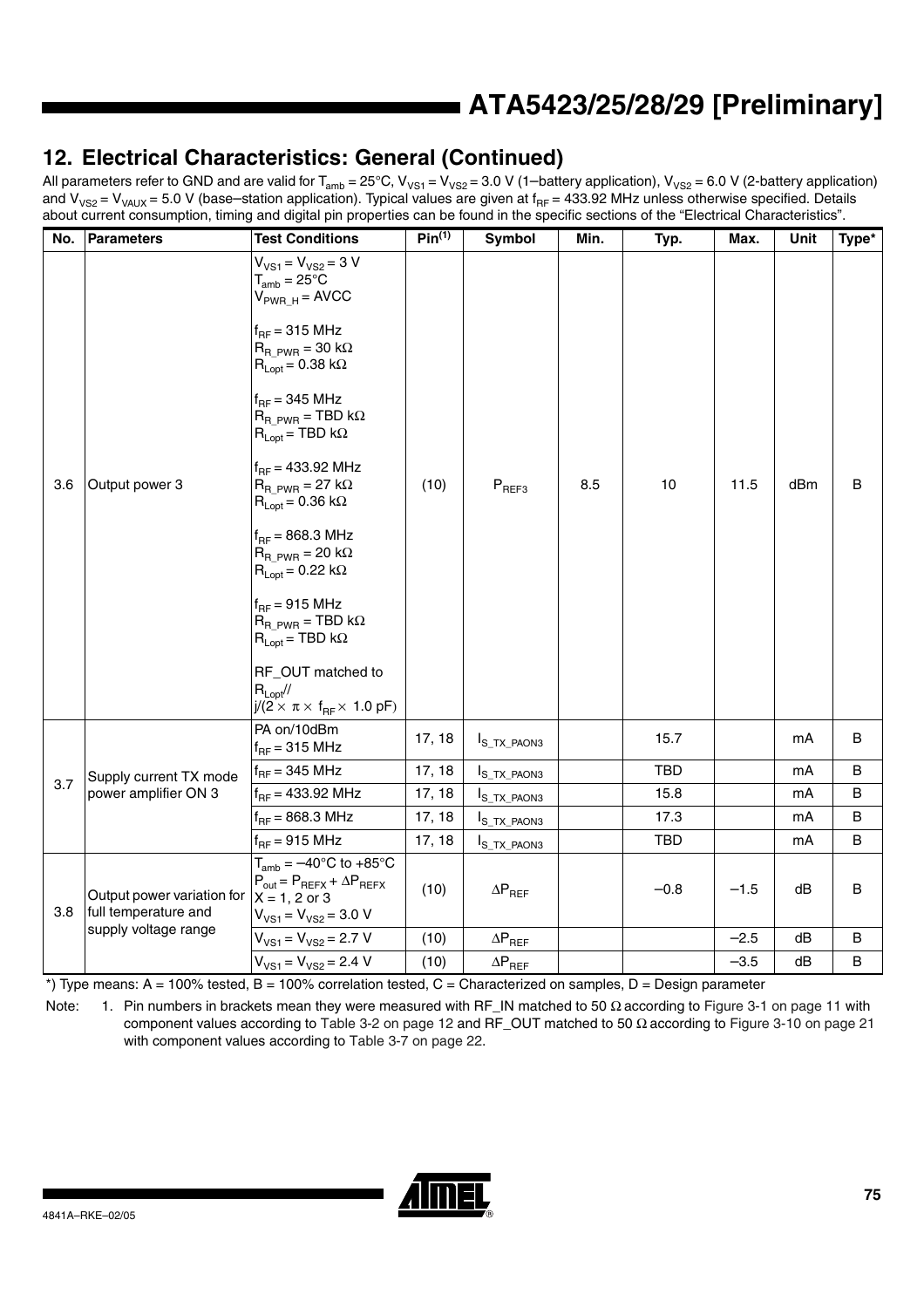

All parameters refer to GND and are valid for T<sub>amb</sub> = 25°C, V<sub>VS1</sub> = V<sub>VS2</sub> = 3.0 V (1–battery application), V<sub>VS2</sub> = 6.0 V (2-battery application) and V<sub>VS2</sub> = V<sub>VAUX</sub> = 5.0 V (base–station application). Typical values are given at f<sub>RF</sub> = 433.92 MHz unless otherwise specified. Details about current consumption, timing and digital pin properties can be found in the specific sections of the "Electrical Characteristics".

| No.  | <b>Parameters</b>                                           | <b>Test Conditions</b>                                                                                                                                        | Pin <sup>(1)</sup> | Symbol                            | Min.            | Typ.              | Max.            | Unit     | Type*        |
|------|-------------------------------------------------------------|---------------------------------------------------------------------------------------------------------------------------------------------------------------|--------------------|-----------------------------------|-----------------|-------------------|-----------------|----------|--------------|
|      |                                                             | $f_{RF}$ = 315 MHz                                                                                                                                            | 10                 | $Z_{RF\_OUT\_RX}$                 |                 | $(36 - j502)$     |                 | Ω        | C            |
|      |                                                             | $f_{BF}$ = 345 MHz                                                                                                                                            | 10                 | $Z_{RF\_OUT\_RX}$                 |                 | <b>TBD</b>        |                 | Ω        | C            |
| 3.9  | Impedance RF_OUT in<br>RX mode                              | $f_{RF} = 433.92$ MHz                                                                                                                                         | 10                 | $Z_{RF\_OUT\_RX}$                 |                 | $(19 - j366)$     |                 | $\Omega$ | $\mathbf C$  |
|      |                                                             | $f_{RF} = 868.3 \text{ MHz}$                                                                                                                                  | 10                 | $Z_{RF\_OUT\_RX}$                 |                 | $(2.8 - j141)$    |                 | Ω        | $\mathsf{C}$ |
|      |                                                             | $f_{RF}$ = 915 MHz                                                                                                                                            | 10                 | $Z_{RF\_OUT\_RX}$                 |                 | <b>TBD</b>        |                 | $\Omega$ | $\mathsf{C}$ |
|      |                                                             | at $\pm$ 10 MHz/at 5 dBm<br>$f_{RF}$ = 315 MHz                                                                                                                | (10)               | $L_{TX10M}$                       |                 | $-127$            |                 | dBC/Hz   | C            |
|      | Noise floor power                                           | $f_{RF}$ = 345 MHz                                                                                                                                            | (10)               | $L_{TX10M}$                       |                 | <b>TBD</b>        |                 | dBC/Hz   | $\mathsf{C}$ |
| 3.10 | amplifier                                                   | $f_{BF}$ = 433.92 MHz                                                                                                                                         | (10)               | $L_{TX10M}$                       |                 | $-126$            |                 | dBC/Hz   | C            |
|      |                                                             | $f_{RF} = 868.3 \text{ MHz}$                                                                                                                                  | (10)               | $L_{TX10M}$                       |                 | $-125$            |                 | dBC/Hz   | $\mathsf{C}$ |
|      |                                                             | $f_{RF}$ = 915 MHz                                                                                                                                            | (10)               | L <sub>TX10M</sub>                |                 | <b>TBD</b>        |                 | dBC/Hz   | $\mathsf{C}$ |
|      | 3.11 ASK modulation rate                                    | This corresponds to<br>10 kBaud Manchester<br>coding and 20 kBaud<br>NRZ coding                                                                               |                    | $f_{\mathsf{Data}\_\mathsf{ASK}}$ | 1               |                   | 10              | kHz      | $\mathsf{C}$ |
| 4    | <b>XTO</b>                                                  |                                                                                                                                                               |                    |                                   |                 |                   |                 |          |              |
| 4.1  | Pulling XTO due to XTO,<br>$C_{L1}$ and $C_{L2}$ tolerances | Pulling at nominal<br>temperature and supply<br>voltage<br>$f_{\text{XTAL}}$ = resonant<br>frequency of the XTAL<br>$C_0 \ge 1.0$ pF<br>$R_m \leq 120 \Omega$ | 24, 25             |                                   |                 |                   |                 |          | A            |
|      |                                                             | $C_m \leq 7.0$ fF<br>$C_m \leq 14$ fF                                                                                                                         |                    | $\Delta f_{\text{XTO1}}$          | $-50$<br>$-100$ | $f_{\text{XTAL}}$ | $+50$<br>$+100$ | ppm      |              |
| 4.2  | Transconductance XTO at<br>start                            | At start-up; after start-<br>up the amplitude is<br>regulated to V <sub>PPXTAL</sub>                                                                          | 24, 25             | $g_{m, \, XTO}$                   |                 | 19                |                 | ms       | B            |
| 4.3  | XTO start-up time                                           | $C_0 \leq 2.2$ pF<br>$C_m < 14fF$<br>$R_m \leq 120 \Omega$                                                                                                    | 24, 25             | T <sub>PWR_ON_IRQ_1</sub>         |                 | 300               | 800             | μs       | A            |
| 4.4  | Maximum C <sub>0</sub> of XTAL                              | Required for stable<br>operation with internal<br>load capacitors                                                                                             | 24, 25             | $\mathrm{C}_{0\text{max}}$        |                 |                   | 3.8             | pF       | D            |
| 4.5  | Internal capacitors                                         | $C_{L1}$ and $C_{L2}$                                                                                                                                         | 24, 25             | $C_{L1}$ , $C_{L2}$               | 14.8            | 18 pF             | 21.2            | pF       | $\sf B$      |

 $*$ ) Type means: A = 100% tested, B = 100% correlation tested, C = Characterized on samples, D = Design parameter

Note: 1. Pin numbers in brackets mean they were measured with RF\_IN matched to 50  $\Omega$  according to Figure 3-1 on page 11 with component values according to Table 3-2 on page 12 and RF\_OUT matched to 50 Ω according to Figure 3-10 on page 21 with component values according to Table 3-7 on page 22.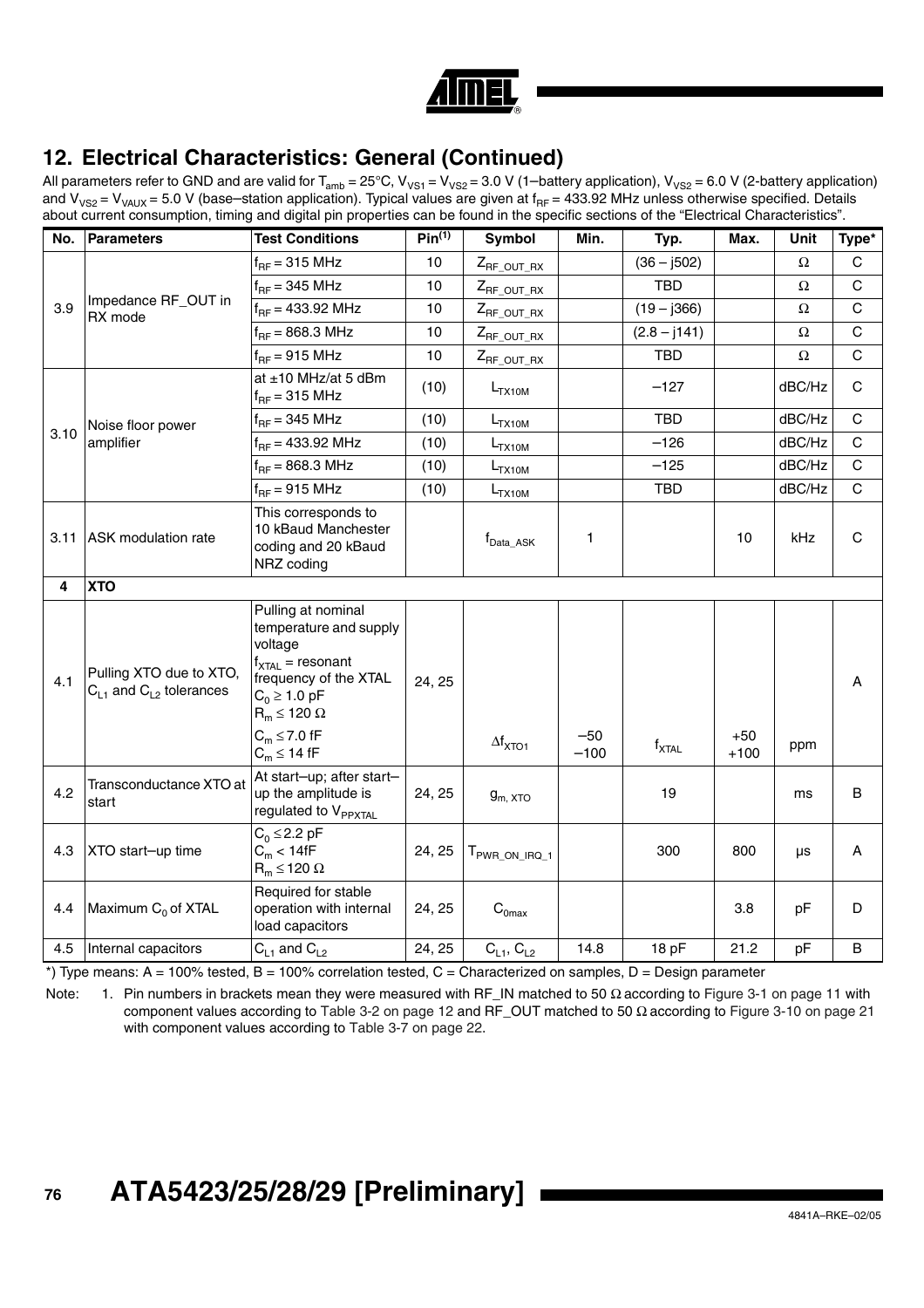### **12. Electrical Characteristics: General (Continued)**

All parameters refer to GND and are valid for T<sub>amb</sub> = 25°C, V<sub>VS1</sub> = V<sub>VS2</sub> = 3.0 V (1–battery application), V<sub>VS2</sub> = 6.0 V (2-battery application) and V<sub>VS2</sub> = V<sub>VAUX</sub> = 5.0 V (base–station application). Typical values are given at f<sub>RF</sub> = 433.92 MHz unless otherwise specified. Details about current consumption, timing and digital pin properties can be found in the specific sections of the "Electrical Characteristics".

| No.  | Parameters                                                                                                           | <b>Test Conditions</b>                                                                                                                                                 | Pin <sup>(1)</sup> | Symbol                       | Min. | Typ.                                                     | Max.     | Unit                                                               | Type*        |
|------|----------------------------------------------------------------------------------------------------------------------|------------------------------------------------------------------------------------------------------------------------------------------------------------------------|--------------------|------------------------------|------|----------------------------------------------------------|----------|--------------------------------------------------------------------|--------------|
| 4.6  | Pulling of radio frequency<br>$f_{RF}$ due to XTO, $C_{L1}$ and<br>$C_{L2}$ versus temperature<br>and supply changes | 1.0 pF $\leq$ C <sub>0</sub> $\leq$ 2.2 pF<br>$C_m \leq 14.0$ fF<br>$R_m \leq 120 \Omega$<br>PLL adjusted with<br>FREQ at nominal<br>temperature and supply<br>voltage | 4, 10              | $\Delta f_{\text{XTO2}}$     | $-2$ |                                                          | $+2$     | ppm                                                                | $\mathsf{C}$ |
|      |                                                                                                                      | $C_m = 5$ fF, $C_0 = 1.8$ pF<br>$R_m = 15 \Omega$                                                                                                                      |                    |                              |      |                                                          |          |                                                                    |              |
| 4.7  | Amplitude XTAL after<br>start-up                                                                                     | V(XTAL1, XTAL2)<br>peak-to-peak value                                                                                                                                  | 24, 25             | $V_{PPXTAL}$                 |      | 700                                                      |          | mVpp                                                               | C            |
|      |                                                                                                                      | V(XTAL1)<br>peak-to-peak value                                                                                                                                         | 24, 25             | <b>V</b> <sub>PPXTAL</sub>   |      | 350                                                      |          | mVpp                                                               | C            |
| 4.8  | Real part of XTO<br>impedance at start-up                                                                            | $C_0 \leq 2.2$ pF, small signal<br>start impedance, this<br>value is important for<br>crystal oscillator startup                                                       | 24, 25             | Re <sub>XTO</sub>            |      | $-2,000$                                                 | $-1,500$ | Ω                                                                  | B            |
| 4.9  | Maximum series<br>resistance $R_m$ of XTAL<br>after start-up                                                         | $C_0 \leq 2.2$ pF<br>$C_m \leq 14$ fF $\Omega$                                                                                                                         | 24, 25             | $R_{m\_max}$                 |      | 15                                                       | 120      | $\Omega$                                                           | B            |
| 4.10 | Nominal XTAL load<br>resonant frequency                                                                              | $f_{BF}$ = 315 MHz<br>$f_{BF}$ = 345 MHz<br>$f_{RF}$ = 433.92 MHz<br>$f_{BF} = 868.3 \text{ MHz}$<br>$f_{RF}$ = 915 MHz                                                | 24, 25             | $\mathsf{f}_{\mathsf{XTAL}}$ |      | 12.73193<br>13.94447<br>13.25311<br>13.41191<br>14.13324 |          | <b>MHz</b><br><b>MHz</b><br><b>MHz</b><br><b>MHz</b><br><b>MHz</b> | D            |

 $*$ ) Type means: A = 100% tested, B = 100% correlation tested, C = Characterized on samples, D = Design parameter

Note: 1. Pin numbers in brackets mean they were measured with RF\_IN matched to 50 Ω according to Figure 3-1 on page 11 with component values according to Table 3-2 on page 12 and RF\_OUT matched to 50  $Ω$  according to Figure 3-10 on page 21 with component values according to Table 3-7 on page 22.

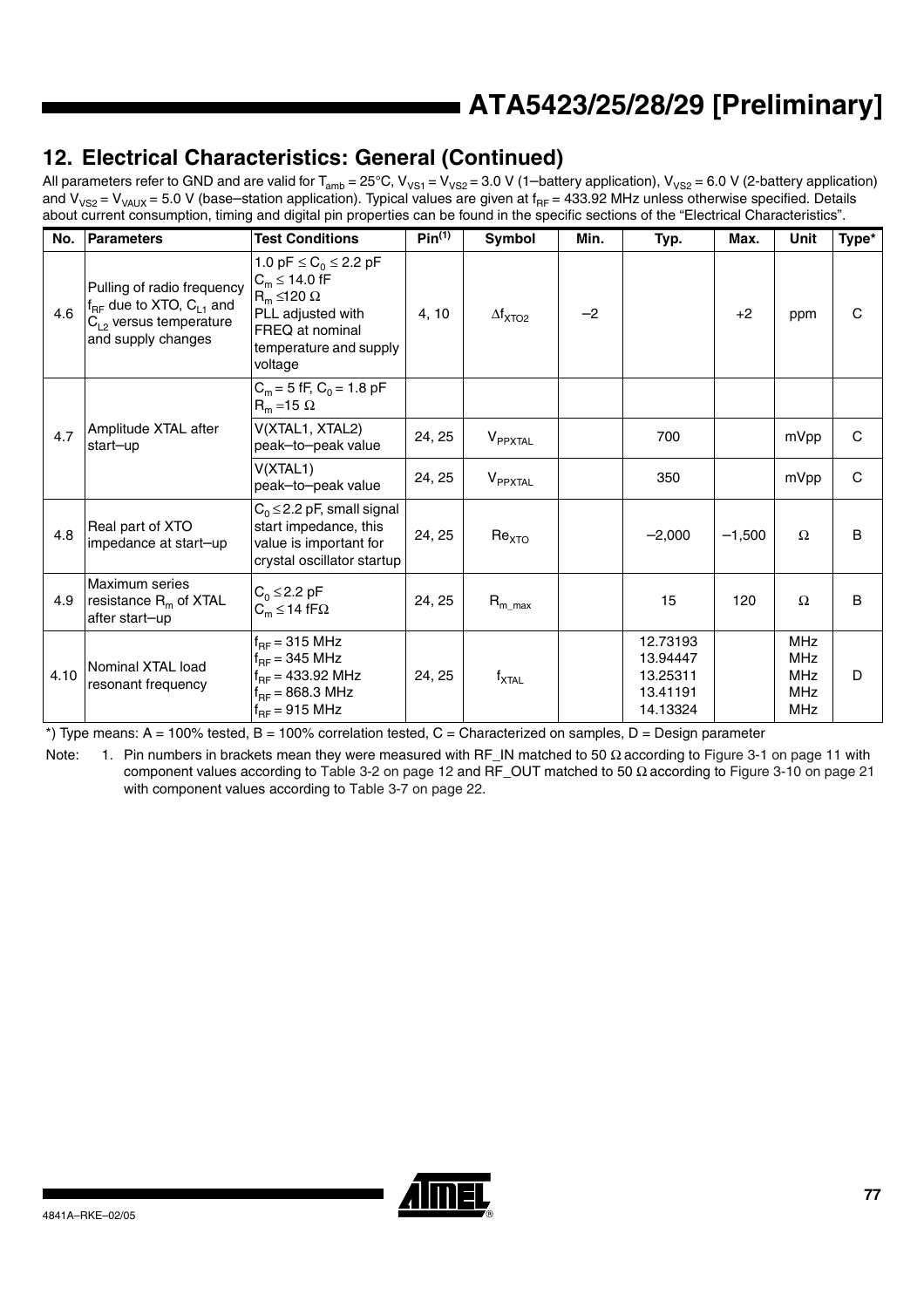

All parameters refer to GND and are valid for T<sub>amb</sub> = 25°C, V<sub>VS1</sub> = V<sub>VS2</sub> = 3.0 V (1–battery application), V<sub>VS2</sub> = 6.0 V (2-battery application) and V<sub>VS2</sub> = V<sub>VAUX</sub> = 5.0 V (base–station application). Typical values are given at f<sub>RF</sub> = 433.92 MHz unless otherwise specified. Details about current consumption, timing and digital pin properties can be found in the specific sections of the "Electrical Characteristics".

| No.  | <b>Parameters</b>         | <b>Test Conditions</b>                                                                        | Pin <sup>(1)</sup> | Symbol             | Min.   | Typ.  | Max. | Unit       | Type*        |
|------|---------------------------|-----------------------------------------------------------------------------------------------|--------------------|--------------------|--------|-------|------|------------|--------------|
|      |                           | $f_{RF}$ = 315 MHz<br>CLK division ratio = $3$<br>CLK has nominal 50%<br>duty cycle           | 30                 | $f_{CLK}$          |        | 4.244 |      | <b>MHz</b> | D            |
| 4.11 | External CLK frequency    | $f_{RF}$ = 345 MHz<br>CLK division ratio = $3$<br>CLK has nominal 50%<br>duty cycle           | 30                 | $f_{CLK}$          |        | 4.648 |      | <b>MHz</b> | D            |
|      |                           | $f_{BF}$ = 433.92 MHz<br>CLK division ratio = $3$<br>CLK has nominal 50%<br>duty cycle        | 30                 | $f_{CLK}$          |        | 4.418 |      | <b>MHz</b> | D            |
|      |                           | $f_{BF} = 868.3 \text{ MHz}$<br>CLK division ratio = $3$<br>CLK has nominal 50%<br>duty cycle | 30                 | $f_{CLK}$          |        | 4.471 |      | <b>MHz</b> | D            |
|      |                           | $f_{RF}$ = 915 MHz<br>CLK division ratio = $3$<br>CLK has nominal 50%<br>duty cycle           | 30                 | $f_{CLK}$          |        | 4.711 |      | <b>MHz</b> | D            |
| 4.12 | DC voltage after start-up | V <sub>DC</sub> (XTAL1, XTAL2)<br>XTO running<br>(IDLE mode, RX mode<br>and TX mode)          | 24, 25             | $V_{D\text{CXTO}}$ | $-150$ | $-30$ |      | mV         | $\mathsf{C}$ |

 $*$ ) Type means: A = 100% tested, B = 100% correlation tested, C = Characterized on samples, D = Design parameter

Note: 1. Pin numbers in brackets mean they were measured with RF\_IN matched to 50 Ω according to Figure 3-1 on page 11 with component values according to Table 3-2 on page 12 and RF\_OUT matched to 50  $Ω$  according to Figure 3-10 on page 21 with component values according to Table 3-7 on page 22.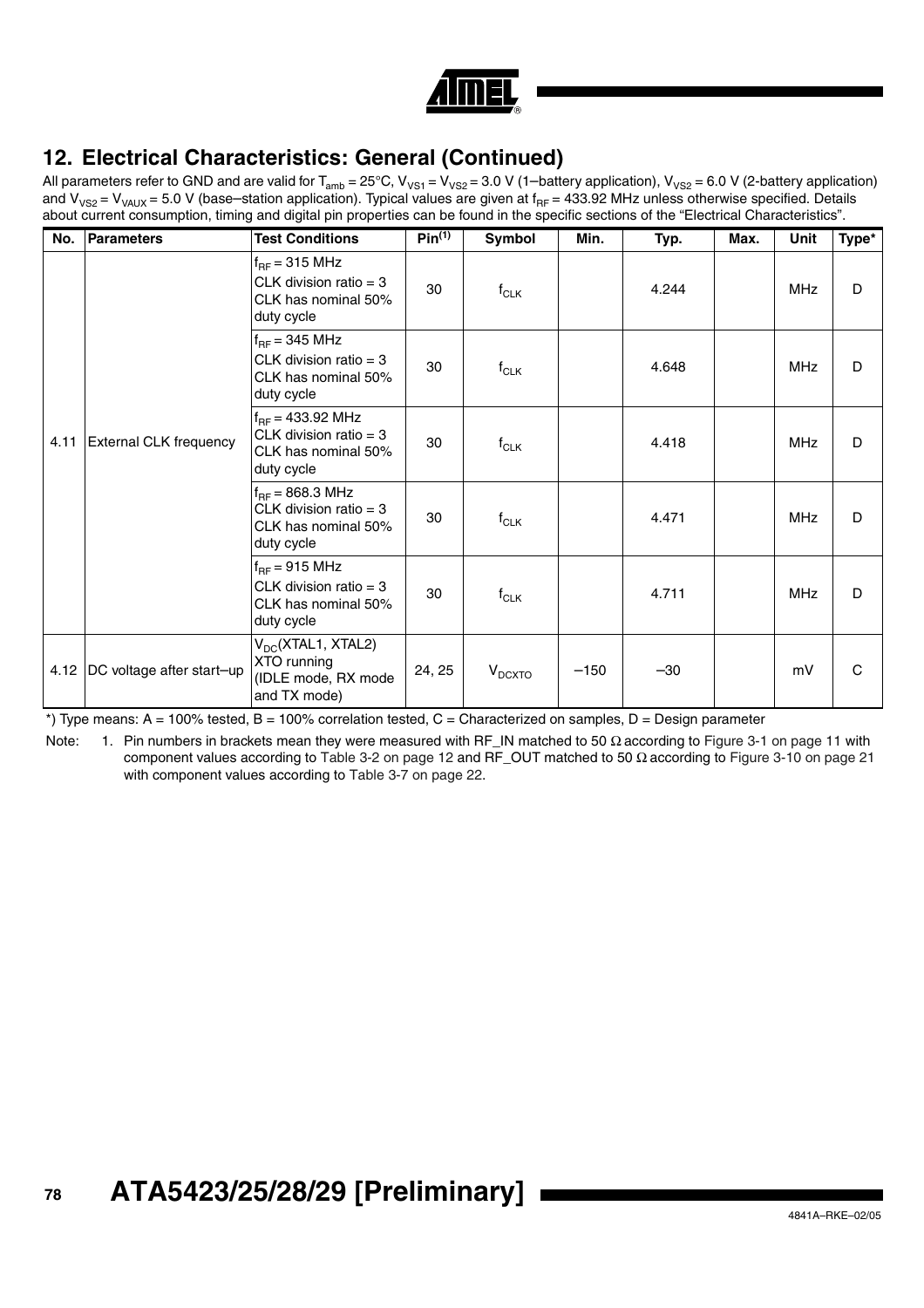## **12. Electrical Characteristics: General (Continued)**

All parameters refer to GND and are valid for T<sub>amb</sub> = 25°C, V<sub>VS1</sub> = V<sub>VS2</sub> = 3.0 V (1–battery application), V<sub>VS2</sub> = 6.0 V (2-battery application) and V<sub>VS2</sub> = V<sub>VAUX</sub> = 5.0 V (base–station application). Typical values are given at f<sub>RF</sub> = 433.92 MHz unless otherwise specified. Details about current consumption, timing and digital pin properties can be found in the specific sections of the "Electrical Characteristics".

| No. | <b>Parameters</b>              | <b>Test Conditions</b>                                                                                                                                        | Pin <sup>(1)</sup> | Symbol             | Min. | Typ.                                                   | Max. | Unit   | Type* |
|-----|--------------------------------|---------------------------------------------------------------------------------------------------------------------------------------------------------------|--------------------|--------------------|------|--------------------------------------------------------|------|--------|-------|
| 5   | Synthesizer                    |                                                                                                                                                               |                    |                    |      |                                                        |      |        |       |
| 5.1 | Spurious TX mode               | At $\pm f_{CLK}$ , CLK enabled<br>$f_{BF}$ = 315 MHz<br>$f_{BF}$ = 345 MHz<br>$f_{RF}$ = 433.92 MHz<br>$f_{BF} = 868.3 \text{ MHz}$<br>$f_{RF}$ = 915 MHz     |                    | SP <sub>TX</sub>   |      | $-72$<br><b>TBD</b><br>$-68$<br>$-70$<br><b>TBD</b>    |      | dBC    | A     |
|     |                                | At $\pm f_{\text{XTO}}$<br>$f_{BF}$ = 315 MHz<br>$f_{BF}$ = 345 MHz<br>$f_{BF}$ = 433.92 MHz<br>$f_{BF} = 868.3 \text{ MHz}$<br>$f_{RF}$ = 915 MHz            |                    | SP <sub>TX</sub>   |      | $-70$<br><b>TBD</b><br>$-66$<br>$-60$<br><b>TBD</b>    |      | dBC    | A     |
|     | Spurious RX mode               | At ±f <sub>CLK</sub> , CLK enabled<br>$f_{BF}$ = 315 MHz<br>$f_{RF}$ = 345 MHz<br>$f_{RF}$ = 433.92 MHz<br>$f_{RF} = 868.3 \text{ MHz}$<br>$f_{RF}$ = 915 MHz |                    | $SP_{RX}$          |      | $<-75$<br>TBD<br>$<-75$<br>$<-75$<br><b>TBD</b>        |      | dBC    | Α     |
| 5.2 |                                | At $\pm f_{\text{XTO}}$<br>$f_{RF}$ = 315 MHz<br>$f_{BF}$ = 345 MHz<br>$f_{BF}$ = 433.92 MHz<br>$f_{BF} = 868.3 \text{ MHz}$<br>$f_{RF}$ = 915 MHz            |                    | $SP_{RX}$          |      | $-75$<br><b>TBD</b><br>$-75$<br>$-68$<br><b>TBD</b>    |      | dBC    | Α     |
| 5.3 | In loop phase noise<br>TX mode | Measured at 20 kHz<br>distance to carrier<br>$f_{BF}$ = 315 MHz<br>$f_{BF}$ = 345 MHz<br>$f_{BF}$ = 433.92 MHz<br>$f_{BF}$ = 868.3 MHz<br>$f_{RF}$ = 915 MHz  |                    | $L_{TX20k}$        |      | $-85$<br><b>TBD</b><br>$-80$<br>$-75$<br><b>TBD</b>    |      | dBC/Hz | Α     |
| 5.4 | Phase noise at 1M<br>RX mode   | $f_{BF}$ = 315 MHz<br>$f_{RF}$ = 345 MHz<br>$f_{RF}$ = 433.92 MHz<br>$f_{BF} = 868.3 \text{ MHz}$<br>$f_{RF}$ = 915 MHz                                       |                    | $L_{\text{RX1M}}$  |      | $-121$<br>TBD<br>$-120$<br>$-113$<br><b>TBD</b>        |      | dBC/Hz | Α     |
| 5.5 | Phase noise at 1M<br>TX mode   | $f_{BF}$ = 315 MHz<br>$f_{BF}$ = 345 MHz<br>$f_{BF} = 433.92$ MHz<br>$f_{RF} = 868.3 \text{ MHz}$<br>$f_{BF}$ = 915 MHz                                       |                    | $L_{TX1M}$         |      | $-113$<br><b>TBD</b><br>$-111$<br>$-107$<br><b>TBD</b> |      | dBC/Hz | Α     |
| 5.6 | Phase noise at 10M<br>RX mode  | Noise floor PLL                                                                                                                                               |                    | $L_{\text{RX10M}}$ |      | $-135$                                                 |      | dBC/Hz | B     |

 $*$ ) Type means: A = 100% tested, B = 100% correlation tested, C = Characterized on samples, D = Design parameter

Note: 1. Pin numbers in brackets mean they were measured with RF\_IN matched to 50 Ω according to Figure 3-1 on page 11 with component values according to Table 3-2 on page 12 and RF\_OUT matched to 50  $Ω$  according to Figure 3-10 on page 21 with component values according to Table 3-7 on page 22.

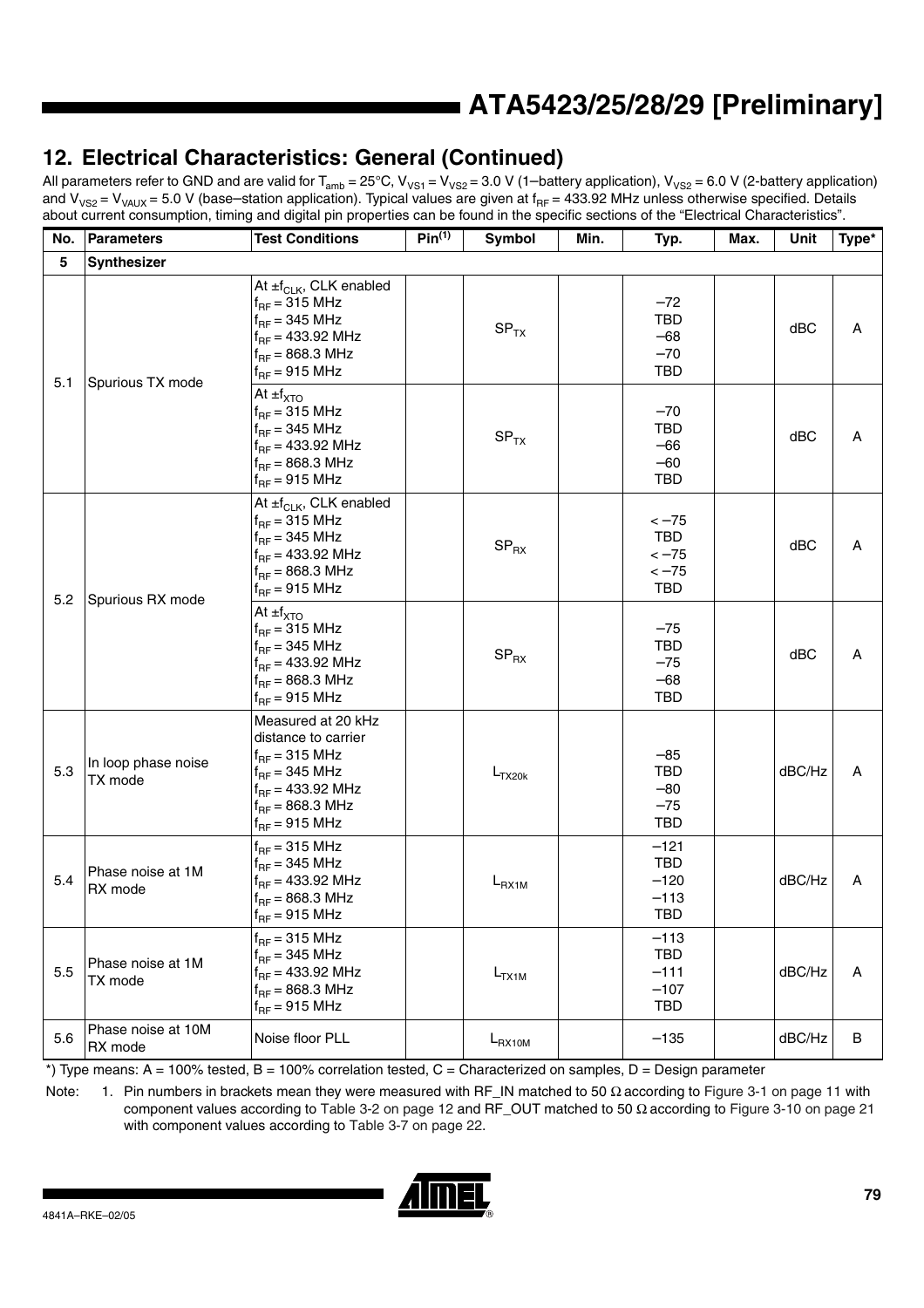

All parameters refer to GND and are valid for T<sub>amb</sub> = 25°C, V<sub>VS1</sub> = V<sub>VS2</sub> = 3.0 V (1–battery application), V<sub>VS2</sub> = 6.0 V (2-battery application) and V<sub>VS2</sub> = V<sub>VAUX</sub> = 5.0 V (base–station application). Typical values are given at f<sub>RF</sub> = 433.92 MHz unless otherwise specified. Details about current consumption, timing and digital pin properties can be found in the specific sections of the "Electrical Characteristics".

| No. | Parameters                     | <b>Test Conditions</b>                                                                                                  | $Pin^{(1)}$ | Symbol                       | Min.         | Typ.                                                                            | Max. | Unit     | Type*        |
|-----|--------------------------------|-------------------------------------------------------------------------------------------------------------------------|-------------|------------------------------|--------------|---------------------------------------------------------------------------------|------|----------|--------------|
| 5.7 | Loop bandwidth PLL<br>TX mode  | Frequency where the<br>absolute value loop<br>gain is equal to 1                                                        |             | $f_{\mathsf{Loop\_PLL}}$     |              | 70                                                                              |      | kHz      | B            |
| 5.8 | Frequency deviation<br>TX mode | $f_{BF}$ = 315 MHz<br>$f_{BF}$ = 345 MHz<br>$f_{RF}$ = 433.92 MHz<br>$f_{RF} = 868.3 \text{ MHz}$<br>$f_{BF}$ = 915 MHz |             | $f_{DEV_TX}$                 |              | ±15.54<br>±17.02<br>±16.17<br>±16.37<br>±17.25                                  |      | kHz      | D            |
| 5.9 | Frequency resolution           | $f_{BF}$ = 315 MHz<br>$f_{BF}$ = 345 MHz<br>$f_{BF}$ = 433.92 MHz<br>$f_{BF} = 868.3 \text{ MHz}$<br>$f_{RF}$ = 915 MHz | 4, 10       | $\Delta f_{\text{Step PLL}}$ |              | 777.1<br>851.1<br>808.9<br>818.6<br>862.6                                       |      | Hz       | D            |
|     | 5.10 FSK modulation rate       | This correspond to<br>20 kBaud Manchester<br>coding and 40 kBaud<br>NRZ coding                                          |             | f <sub>Data</sub> _FSK       | $\mathbf{1}$ |                                                                                 | 20   | kHz      | B            |
| 6   | <b>RX/TX Switch</b>            |                                                                                                                         |             |                              |              |                                                                                 |      |          |              |
|     |                                | RX mode, pin 38 with<br>short connection to<br>GND, $f_{BF} = 0$ Hz (DC)                                                | 39          | $Z_{\text{Switch\_RX}}$      |              | 23000                                                                           |      | $\Omega$ | A            |
| 6.1 | Impedance RX mode              | $f_{RF}$ = 315 MHz<br>$f_{BF}$ = 345 MHz<br>$f_{BF} = 433.92$ MHz<br>$f_{BF} = 868.3 \text{ MHz}$<br>$f_{RF}$ = 915 MHz | 39          | $Z_{\text{Switch\_RX}}$      |              | $(11.3 - j214)$<br><b>TBD</b><br>$(10.3 - j153)$<br>$(8.9 - j73)$<br><b>TBD</b> |      | $\Omega$ | $\mathsf{C}$ |
|     |                                | TX mode, pin 38 with<br>short connection to<br>GND, $f_{RF} = 0$ Hz (DC)                                                | 39          | $Z_{\text{Switch\_TX}}$      |              | 5                                                                               |      | Ω        | A            |
| 6.2 | Impedance TX mode              | $f_{BF}$ = 315 MHz<br>$f_{BF}$ = 345 MHz<br>$f_{RF}$ = 433.92 MHz<br>$f_{BF} = 868.3 \text{ MHz}$<br>$f_{RF}$ = 915 MHz | 39          | $Z_{\text{Switch RX}}$       |              | $(4.8 + j3.2)$<br><b>TBD</b><br>$(4.5 + j4.3)$<br>$(5 + j9)$<br><b>TBD</b>      |      | $\Omega$ | $\mathbf C$  |

\*) Type means: A = 100% tested, B = 100% correlation tested, C = Characterized on samples, D = Design parameter

Note: 1. Pin numbers in brackets mean they were measured with RF\_IN matched to 50 Ω according to Figure 3-1 on page 11 with component values according to Table 3-2 on page 12 and RF\_OUT matched to 50  $Ω$  according to Figure 3-10 on page 21 with component values according to Table 3-7 on page 22.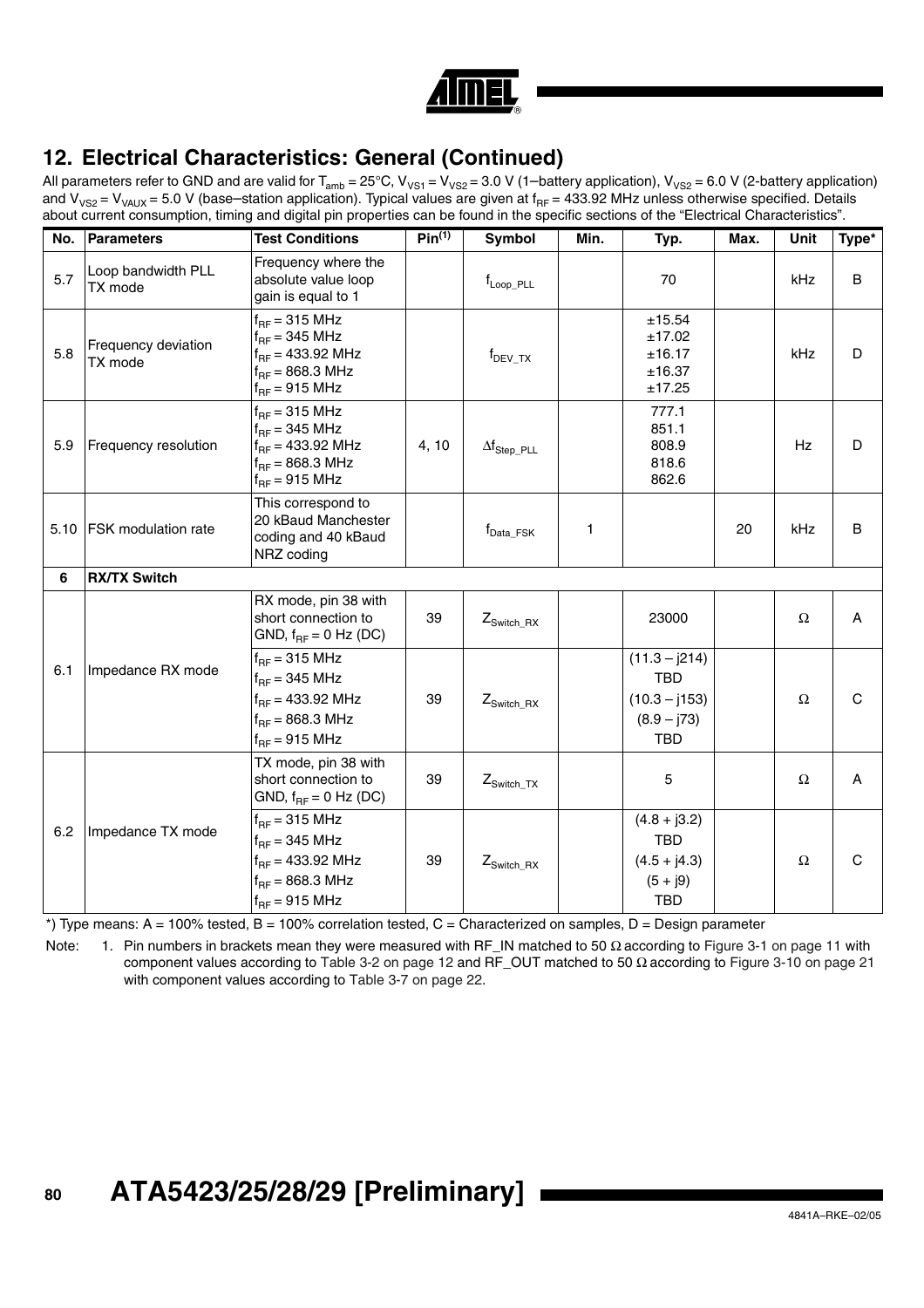## **12. Electrical Characteristics: General (Continued)**

All parameters refer to GND and are valid for T<sub>amb</sub> = 25°C, V<sub>VS1</sub> = V<sub>VS2</sub> = 3.0 V (1–battery application), V<sub>VS2</sub> = 6.0 V (2-battery application) and V<sub>VS2</sub> = V<sub>VAUX</sub> = 5.0 V (base–station application). Typical values are given at f<sub>RF</sub> = 433.92 MHz unless otherwise specified. Details about current consumption, timing and digital pin properties can be found in the specific sections of the "Electrical Characteristics".

| No.            | <b>Parameters</b>                                          | <b>Test Conditions</b>                                                                                                                                                                                                                                  | $Pin^{(1)}$                                    | Symbol                    | Min.                                                                                                                                         | Typ.     | Max.     | Unit     | Type* |
|----------------|------------------------------------------------------------|---------------------------------------------------------------------------------------------------------------------------------------------------------------------------------------------------------------------------------------------------------|------------------------------------------------|---------------------------|----------------------------------------------------------------------------------------------------------------------------------------------|----------|----------|----------|-------|
| $\overline{7}$ | <b>Microcontroller Interface</b>                           |                                                                                                                                                                                                                                                         |                                                |                           |                                                                                                                                              |          |          |          |       |
| 7.1            | Voltage range for<br>microcontroller interface             | $I_{V SINT}$ < 10 µA if CLK is<br>disabled and all<br>interface pins are in<br>stable condition and<br>unloaded                                                                                                                                         | 27, 28,<br>29, 30,<br>31, 32,<br>33, 34,<br>35 |                           | 2.4                                                                                                                                          |          | 5.25     | $\vee$   | A     |
| 7.2            | CLK output rise and fall<br>time                           | $f_{CLK}$ < 4.5 MHz<br>$C_{L} = 10 pF$<br>$C_L$ = Load capacitance<br>on pin CLK<br>2.4 V ≤ V <sub>VSINT</sub> ≤ 5.25 V<br>20% to 80% V <sub>VSINT</sub>                                                                                                | 30                                             | $t_{rise}$<br>$t_{fall}$  |                                                                                                                                              | 20<br>20 | 30<br>30 | ns<br>ns | B     |
| 7.4            | Current consumption of<br>the microcontroller<br>interface | CLK enabled<br>V <sub>VSOUT</sub> enabled<br><b>CLK</b> disabled<br>$V_{VSOUT}$ enabled<br>V <sub>VSOUT</sub> disabled<br>$C_L$ = Load capacitance<br>on pin CLK<br>(All interface pins,<br>except pin CLK, are in<br>stable condition and<br>unloaded) | 27                                             | <b>I</b> <sub>VSINT</sub> | $I_{\text{VSINT}} = \frac{(C_{\text{CLK}} + C_{\text{L}}) \times V_{\text{VSINT}} \times f_{\text{XTO}}}{2}$<br>$< 10 \mu A$<br>$< 10 \mu A$ |          |          |          |       |
| 7.5            | Internal equivalent<br>capacitance                         | Used for current<br>calculation                                                                                                                                                                                                                         | 30, 27                                         | $C_{CLK}$                 |                                                                                                                                              | 8        |          | pF       | B     |

 $*$ ) Type means: A = 100% tested, B = 100% correlation tested, C = Characterized on samples, D = Design parameter

Note: 1. Pin numbers in brackets mean they were measured with RF\_IN matched to 50  $\Omega$  according to Figure 3-1 on page 11 with component values according to Table 3-2 on page 12 and RF\_OUT matched to 50  $Ω$  according to Figure 3-10 on page 21 with component values according to Table 3-7 on page 22.

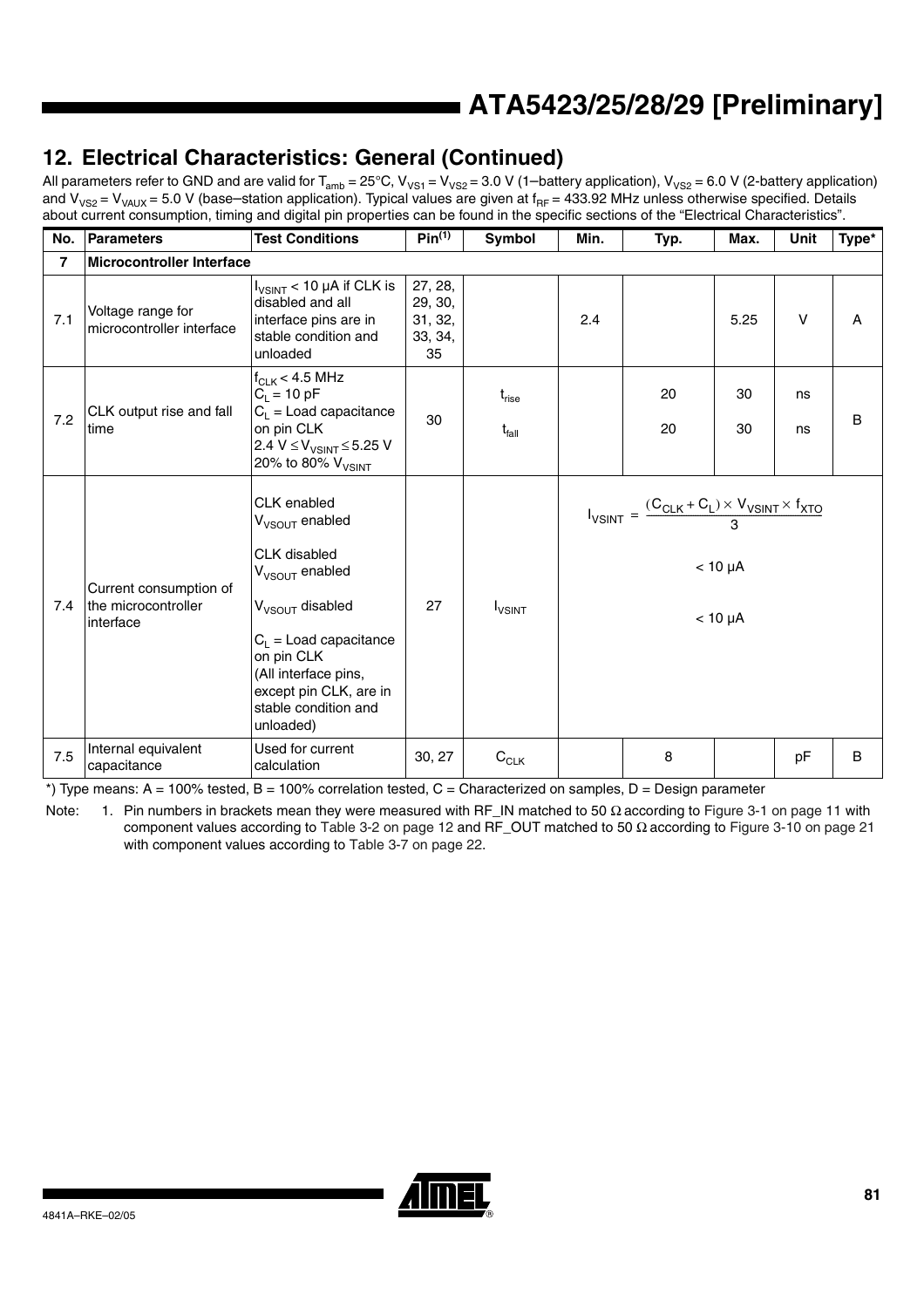| ⋒ |
|---|
|   |

All parameters refer to GND and are valid for T<sub>amb</sub> = 25°C, V<sub>VS1</sub> = V<sub>VS2</sub> = 3.0 V (1–battery application), V<sub>VS2</sub> = 6.0 V (2-battery application) and V<sub>VS2</sub> = V<sub>VAUX</sub> = 5.0 V (base–station application). Typical values are given at f<sub>RF</sub> = 433.92 MHz unless otherwise specified. Details about current consumption, timing and digital pin properties can be found in the specific sections of the "Electrical Characteristics".

| No. | Parameters                                                             | <b>Test Conditions</b>                                                                                                                                                          | Pin <sup>(1)</sup> | Symbol                    | Min.                                                                                          | Typ. | Max.           | Unit         | Type*   |  |
|-----|------------------------------------------------------------------------|---------------------------------------------------------------------------------------------------------------------------------------------------------------------------------|--------------------|---------------------------|-----------------------------------------------------------------------------------------------|------|----------------|--------------|---------|--|
| 8   | <b>Power Supply General Definitions and AUX Mode</b>                   |                                                                                                                                                                                 |                    |                           |                                                                                               |      |                |              |         |  |
| 8.1 | Current consumption of<br>an external device<br>connected to pin VSOUT | <b>I</b> <sub>VSINT</sub><br><b>VSINT</b><br><b>VSOUT</b><br>$I_{VSOUT}$ $I_{EXT}$<br><b>I</b> <sub>VSINT</sub><br><b>VSINT</b><br>VSOUT<br>$I_{\text{EXT}} = I_{\text{VSOUT}}$ |                    | $I_{EXT}$                 | $I_{\text{EXT}} = I_{\text{VSOUT}} - I_{\text{VSINT}}$<br>$I_{\text{EXT}} = I_{\text{VSOUT}}$ |      |                |              |         |  |
| 8.2 | AUX mode                                                               |                                                                                                                                                                                 | VAUX<br>AUX_VAUX   |                           |                                                                                               |      |                |              |         |  |
| 8.3 | Power supply output<br>voltage                                         | AUX mode<br>$V_{VAUX} \ge 4 V$<br>$I_{VSOUT} \leq 13.5$ mA<br>(3.25 V regulator mode,<br>V_REG2, see<br>Figure 5-1 on page 30)                                                  | 22                 | <b>V</b> <sub>VSOUT</sub> | 2.7                                                                                           |      | 3.5            | $\vee$       | A       |  |
| 8.4 | Current in AUX mode on<br>pin VAUX                                     | $I_{VSOUT} = 0$<br>$V_{VAUX} = 6 V$<br>$VVAUX = 4 to 7 V$                                                                                                                       | 19                 | $I_{AUX_VAUX}$            |                                                                                               | 380  | 500<br>500     | μA<br>μA     | $\sf B$ |  |
| 8.5 | Supply current<br>AUX mode                                             | CLK enabled<br>V <sub>VSOUT</sub> enabled<br>CLK disabled<br>V <sub>VSOUT</sub> enabled                                                                                         | 19, 22,<br>27      | $I_{S\_AUX}$              | $I_{S\_AUX} = I_{AUX\_VAUX} + I_{VSINT} + I_{EXT}$<br>$I_{S\_AUX} = I_{AUX\_VAUX} + I_{EXT}$  |      |                |              |         |  |
| 8.6 | Supported voltage range<br>VAUX                                        |                                                                                                                                                                                 | 19                 | <b>V<sub>VAUX</sub></b>   | 4                                                                                             | 6    | $\overline{7}$ | $\mathsf{V}$ |         |  |

 $*$ ) Type means: A = 100% tested, B = 100% correlation tested, C = Characterized on samples, D = Design parameter

Note: 1. Pin numbers in brackets mean they were measured with RF\_IN matched to 50  $\Omega$  according to Figure 3-1 on page 11 with component values according to Table 3-2 on page 12 and RF\_OUT matched to 50  $Ω$  according to Figure 3-10 on page 21 with component values according to Table 3-7 on page 22.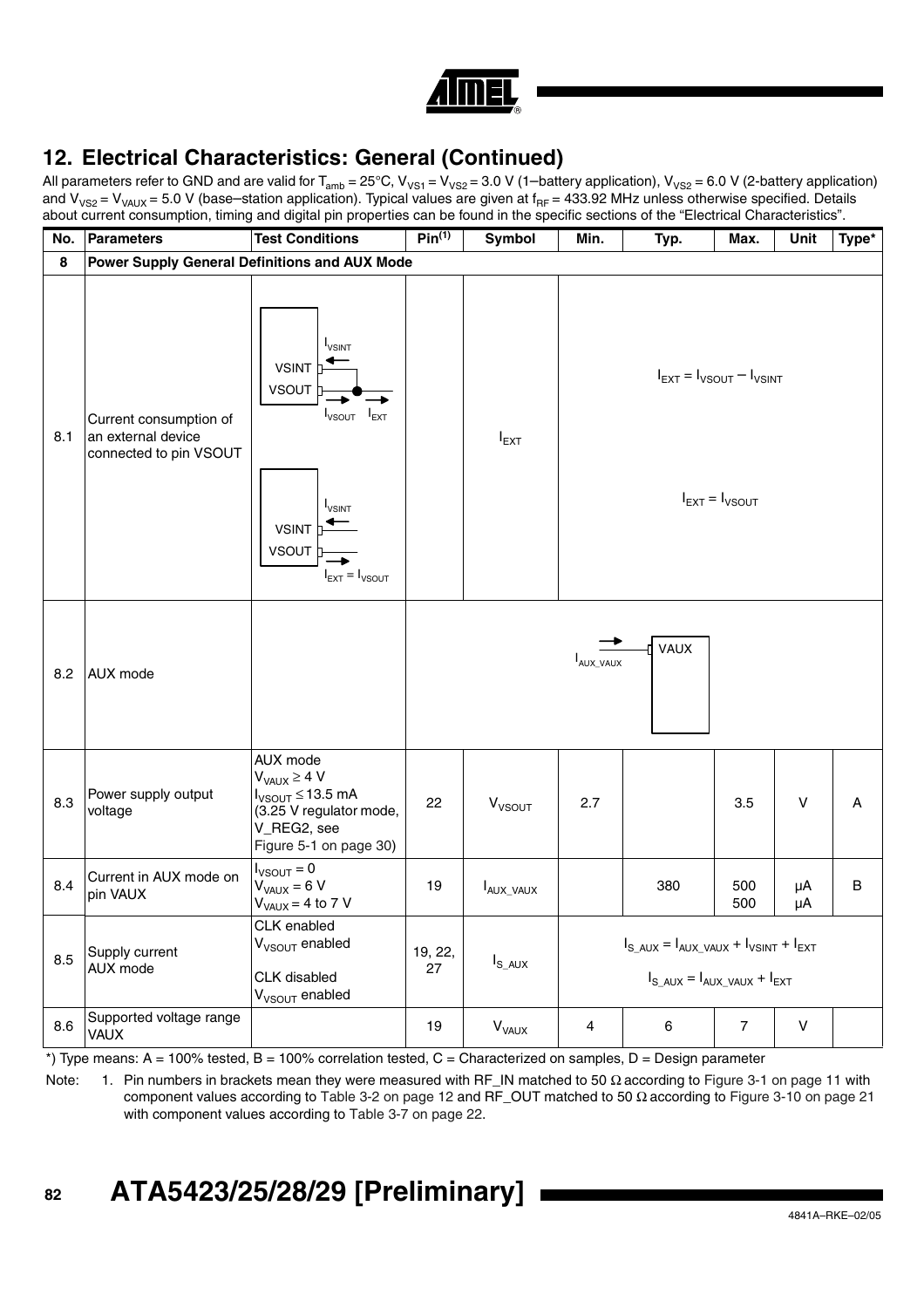## **13. Electrical Characteristics: 1–Battery Application**

All parameters refer to GND and are valid for T $_{\rm amb}$  = 25°C, V<sub>VS1</sub> = V<sub>VS2</sub> = 3.0 V. Application according to [Figure 2-1 on page 7](#page-6-0).  $f_{\sf RF}$  = 315 MHz/345 MHz/433.92 MHz/868.3 MHz/915 MHz unless otherwise specified

| No. | <b>Parameters</b>                                                       | <b>Test Conditions</b>                                                                                                                                                                                                                                                                                            | Pin               | <b>Symbol</b>               | Min.                                                                                                      | Typ.                     | Max.      | Unit         | Type*        |
|-----|-------------------------------------------------------------------------|-------------------------------------------------------------------------------------------------------------------------------------------------------------------------------------------------------------------------------------------------------------------------------------------------------------------|-------------------|-----------------------------|-----------------------------------------------------------------------------------------------------------|--------------------------|-----------|--------------|--------------|
| 9   | 1-Battery Application                                                   |                                                                                                                                                                                                                                                                                                                   |                   |                             | I <sub>IDLE_VS1,2</sub> or<br>$I_{\text{RX}\_V\text{S1},2}$ or<br>Startup_PLL_VS1,2 Or<br>$I_{TX_VSS1,2}$ | d vs1<br>VS <sub>2</sub> |           |              |              |
| 9.1 | Supported voltage<br>range (every mode<br>except high power TX<br>mode) | 1-battery application<br>$PWR_H = GND$                                                                                                                                                                                                                                                                            | 17, 18            | $V_{VS1}$ , $V_{VS2}$       | 2.4                                                                                                       |                          | 3.6       | $\vee$       | A            |
| 9.2 | Supported voltage<br>range (high power TX<br>mode)                      | 1-battery application<br>$PWR_H = AVCC$                                                                                                                                                                                                                                                                           | 17, 18            | $V_{VS1}$ , $V_{VS2}$       | 2.7                                                                                                       |                          | 3.6       | $\vee$       | $\mathsf{A}$ |
| 9.3 | Power supply output<br>voltage                                          | 1-battery application<br>$V_{VS1} = V_{VS2} \ge 2.6 V$<br>VAUX open <sup>(1)</sup><br>$I_{VSOUT} \leq 13.5$ mA<br>(no voltage regulator to<br>stabilize $V_{VSOUT}$<br>$V_{VS1} = V_{VS2} \ge 2.425$ V<br>VAUX open <sup>(1)</sup><br>$I_{VSOUT} \le 1.5$ mA<br>(no voltage regulator to<br>stabilize $V_{VSOUT}$ | 22                | $V_{VSOUT}$                 | 2.4                                                                                                       |                          | $V_{VS1}$ | $\vee$       | $\, {\bf B}$ |
| 9.4 | Supply voltage for<br>microcontroller<br>interface                      |                                                                                                                                                                                                                                                                                                                   | 27                | $V_{VSINT}$                 | 2.4                                                                                                       |                          | 5.25      | V            | A            |
| 9.5 | Threshold hysteresis                                                    | $V_{\text{Thres}\_2} - V_{\text{Thres}\_1}$                                                                                                                                                                                                                                                                       | 22                | $\Delta\rm{V}_{\rm{Thres}}$ | 60                                                                                                        | 80                       | 100       | mV           | B            |
| 9.6 | Reset threshold voltage<br>at pin VSOUT<br>(N_RESET)                    |                                                                                                                                                                                                                                                                                                                   | 22                | $V_{\text{Thres}\_1}$       | 2.18                                                                                                      | 2.3                      | 2.42      | $\vee$       | A            |
| 9.7 | Reset threshold voltage<br>at pin VSOUT<br>(Low_Batt)                   |                                                                                                                                                                                                                                                                                                                   | 22                | $V_{\text{Thres}\_2}$       | 2.26                                                                                                      | 2.38                     | 2.5       | $\mathsf{V}$ | A            |
| 9.8 | Supply current<br>OFF mode                                              | $V_{VS1} = V_{VS2} \leq 3.6 V$<br>$V_{VSINT} = 0 V$                                                                                                                                                                                                                                                               | 17, 18,<br>22, 27 | $I_{S\_OFF}$                |                                                                                                           | $\overline{2}$           | 350       | nA           | A            |

 $*$ ) Type means: A = 100% tested, B = 100% correlation tested, C = Characterized on samples, D = Design parameter

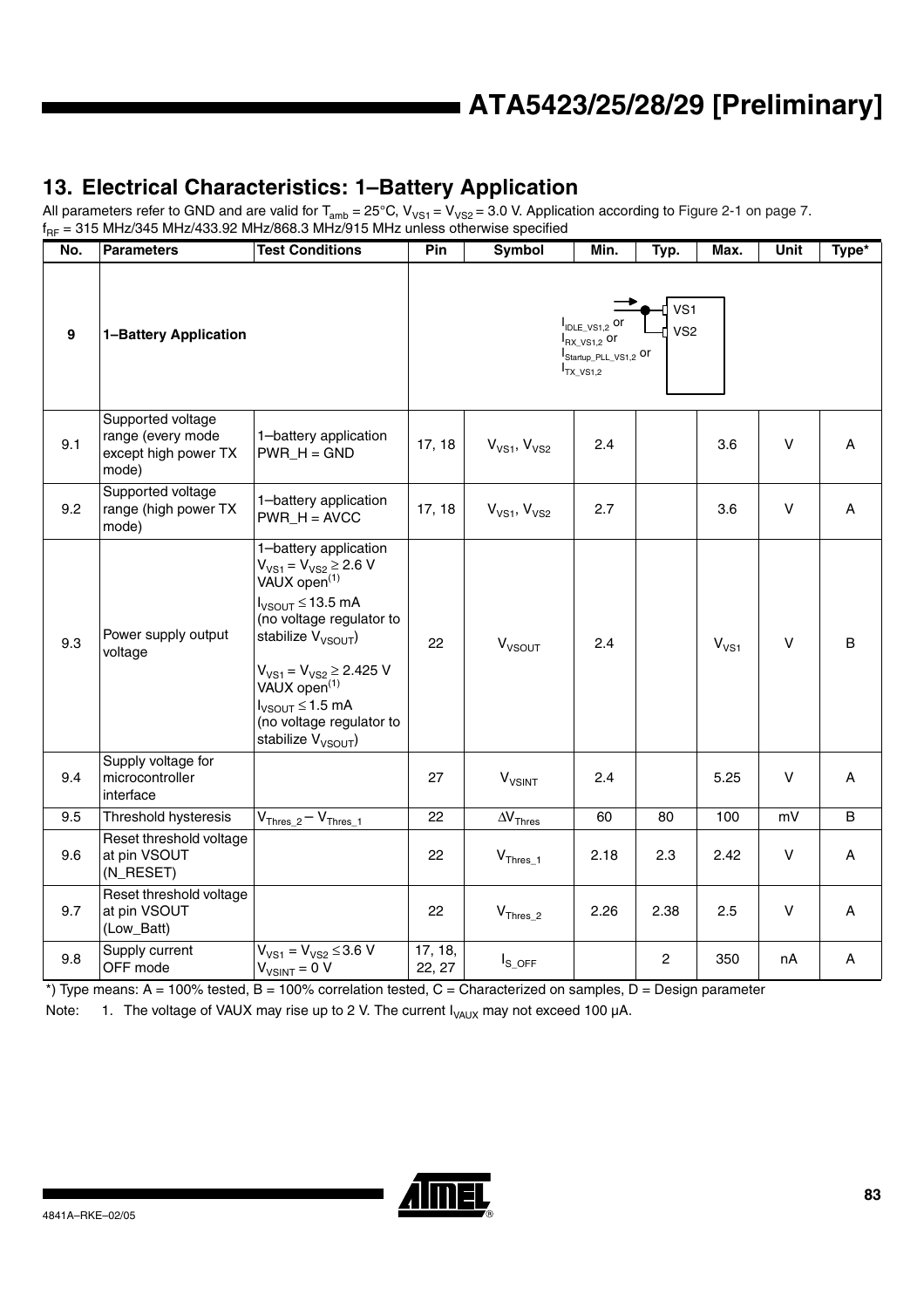

## **13. Electrical Characteristics: 1–Battery Application (Continued)**

All parameters refer to GND and are valid for T<sub>amb</sub> = 25°C, V<sub>VS1</sub> = V<sub>VS2</sub> = 3.0 V. Application according to Figure 2-1 on page 7.  $\rm{f_{RF}}$  = 315 MHz/345 MHz/433.92 MHz/868.3 MHz/915 MHz unless otherwise specified

| No.  | <b>Parameters</b>                                                                         | <b>Test Conditions</b>                                                                                                                                                                                                                                           | Pin               | <b>Symbol</b>                       | Min.                                                                                                                                                                                                                                                                                                                                       | Typ.                                                                                                 | Max.                                                                                                             | Unit     | Type*       |
|------|-------------------------------------------------------------------------------------------|------------------------------------------------------------------------------------------------------------------------------------------------------------------------------------------------------------------------------------------------------------------|-------------------|-------------------------------------|--------------------------------------------------------------------------------------------------------------------------------------------------------------------------------------------------------------------------------------------------------------------------------------------------------------------------------------------|------------------------------------------------------------------------------------------------------|------------------------------------------------------------------------------------------------------------------|----------|-------------|
| 9.9  | Current in IDLE mode<br>on pin VS1 and VS2                                                | $V_{VS1} = V_{VS2} \le 3 V$<br>$I_{VSOUT} = 0$<br>CLK enabled<br>V <sub>VSOUT</sub> enabled<br>CLK disabled                                                                                                                                                      | 17, 18            | $I_{\text{IDLE}_V$ S <sub>1,2</sub> |                                                                                                                                                                                                                                                                                                                                            | 312<br>260                                                                                           | 430<br>370                                                                                                       | μA<br>μA | Α<br>B      |
|      |                                                                                           | V <sub>VSOUT</sub> enabled<br>V <sub>VSOUT</sub> disabled                                                                                                                                                                                                        |                   |                                     |                                                                                                                                                                                                                                                                                                                                            | 225                                                                                                  | 320                                                                                                              | μA       | B           |
| 9.10 | Supply current<br><b>IDLE</b> mode                                                        |                                                                                                                                                                                                                                                                  | 17, 18,<br>22, 27 | $I_{S\_IDLE}$                       |                                                                                                                                                                                                                                                                                                                                            | $I_{S}$ IDLE = $I_{IDLE}$ VS1, 2 + $I_{V SINT}$ + $I_{EXT}$                                          |                                                                                                                  |          |             |
| 9.11 | Current in RX mode on<br>pin VS1and VS2                                                   | $V_{VS1} = V_{VS2} \le 3 V$<br>$I_{VSOUT} = 0$                                                                                                                                                                                                                   | 17, 18            | $I_{RX_VS1,2}$                      |                                                                                                                                                                                                                                                                                                                                            | 10.5                                                                                                 | 14                                                                                                               | mA       | A           |
| 9.12 | Supply current<br>RX mode                                                                 | CLK enabled<br>V <sub>VSOUT</sub> enabled                                                                                                                                                                                                                        | 17, 18,<br>22, 27 | $I_{S_R}$                           |                                                                                                                                                                                                                                                                                                                                            | $I_{S_R} = I_{RX_VS1, 2} + I_{VSINT} + I_{EXT}$                                                      |                                                                                                                  |          |             |
| 9.13 | Current during<br>T <sub>Startup</sub> _ <sub>PLL</sub> on pin VS1<br>and VS <sub>2</sub> | $V_{VS1} = V_{VS2} \le 3 V$<br>$I_{VSOUT} = 0$                                                                                                                                                                                                                   | 17, 18            | Startup_PLL_VS1, 2                  |                                                                                                                                                                                                                                                                                                                                            | 8.8                                                                                                  | 11.5                                                                                                             | mA       | $\mathbf C$ |
| 9.14 | Current in<br>RX polling mode on pin<br>VS1 and VS2                                       |                                                                                                                                                                                                                                                                  |                   |                                     | $I_{\mathsf{P}} = \frac{I_{\mathsf{IDLE\_V S1,2}} \times T_{\mathsf{SLEEP}} + I_{\mathsf{Startup\_PLL\_V S1,2}} \times T_{\mathsf{Startup\_PLL}} + I_{\mathsf{RX\_V S1,2}} \times (T_{\mathsf{Startup\_Sig\_Proc}} + T_{\mathsf{Bitcheck}})}{I_{\mathsf{PIS}}}$<br>$T_{Sleep} + T_{Startup}$ PLL + $T_{Startup}$ Sig Proc + $T_{Bitcheck}$ |                                                                                                      |                                                                                                                  |          |             |
| 9.15 | Supply current<br>RX polling mode                                                         | CLK enabled<br>V <sub>VSOUT</sub> enabled<br><b>CLK</b> disabled<br>V <sub>VSOUT</sub> enabled<br>V <sub>VSOUT</sub> disabled                                                                                                                                    | 17, 18,<br>22, 27 | $I_{S_P}$ <sub>Doll</sub>           |                                                                                                                                                                                                                                                                                                                                            |                                                                                                      | $I_{S. PoII} = I_P + I_{VSINT} + I_{EXT}$<br>$I_S$ Poll = $I_P$ + $I_{EXT}$<br>$I_{S_P}$ <sub>Doll</sub> = $I_P$ |          |             |
| 9.16 | Current in TX mode on<br>pin VS1 and VS2                                                  | $V_{VS1} = V_{VS2} \le 3 V$<br>$I_{VSOUT} = 0$<br>Pout = $5$ dBm/10 dBm<br>315 MHz/5 dBm<br>315 MHz/10 dBm<br>345 MHz/5 dBm<br>345 MHz/10 dBm<br>433.92 MHz/5 dBm<br>433.92 MHz/10 dBm<br>868.3 MHz/5 dBm<br>868.3 MHz/10 dBm<br>915 MHz/5 dBm<br>915 MHz/10 dBm | 17, 18            | T <sub>TX_VS1_VS2</sub>             |                                                                                                                                                                                                                                                                                                                                            | 10.3<br>15.7<br><b>TBD</b><br><b>TBD</b><br>10.5<br>15.8<br>11.2<br>17.3<br><b>TBD</b><br><b>TBD</b> | 13.4<br>20.5<br><b>TBD</b><br><b>TBD</b><br>13.5<br>20.5<br>14.5<br>22.5<br><b>TBD</b><br>TBD                    | mA       | В           |
| 9.17 | Supply current<br>TX mode                                                                 | CLK enabled<br>V <sub>VSOUT</sub> enabled<br><b>CLK</b> disabled<br>V <sub>VSOUT</sub> enabled                                                                                                                                                                   | 17, 18,<br>22, 27 | $I_{S_T X}$                         |                                                                                                                                                                                                                                                                                                                                            |                                                                                                      | $I_{S_T} = I_{TX_VS1, 2} + I_{VSINT} + I_{EXT}$<br>$I_{S_T} = I_{TX_VS1, 2} + I_{EXT}$                           |          |             |

 $*$ ) Type means: A = 100% tested, B = 100% correlation tested, C = Characterized on samples, D = Design parameter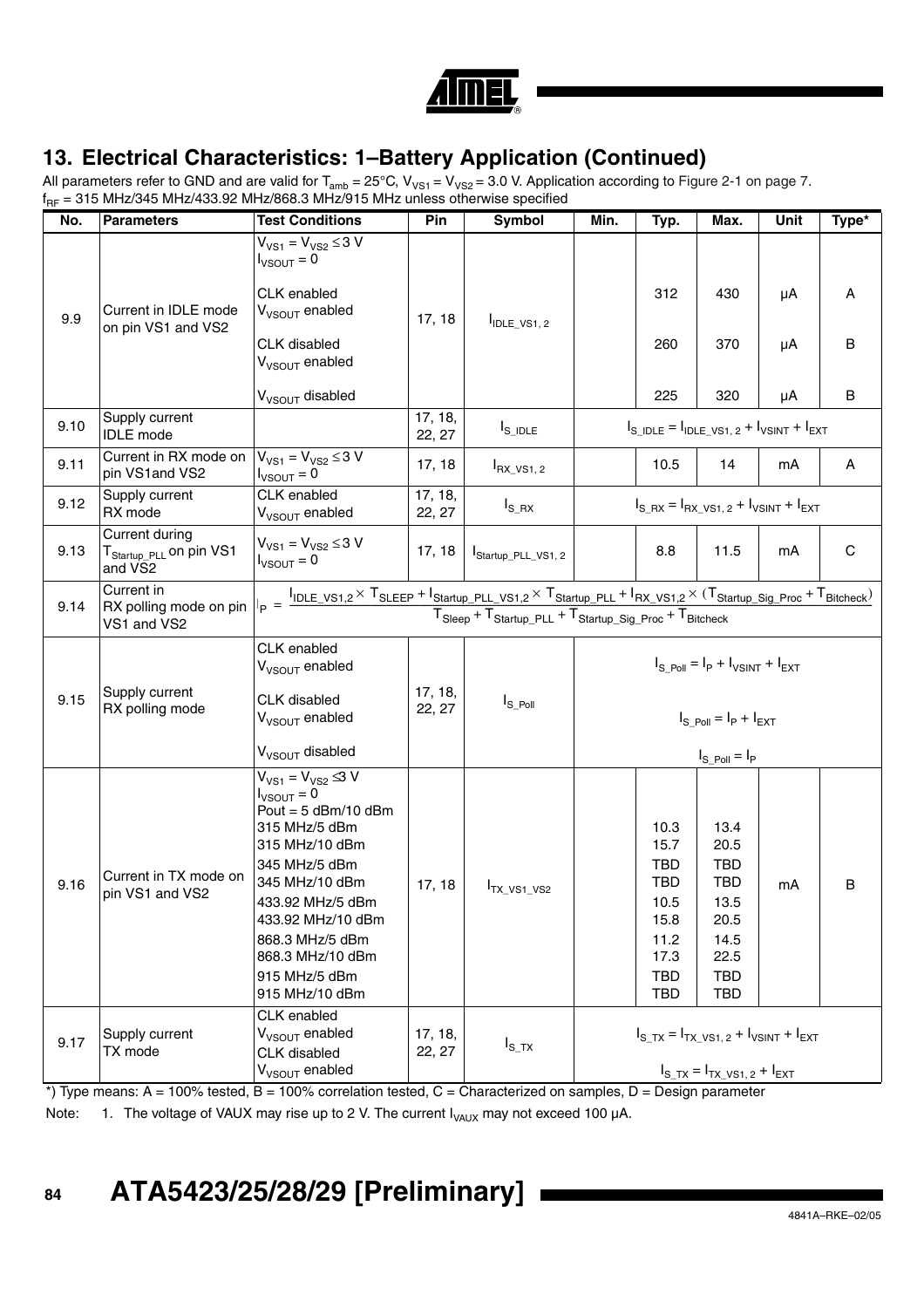## **14. Electrical Characteristics: 2–Battery Application**

All parameters refer to GND and are valid for  $T_{amb} = 25^{\circ}$ C, V<sub>VS2</sub> = 6.0 V. Application according to [Figure 2-3 on page 9](#page-8-0)  $f_{RF}$  = 315 MHz/345 MHz/433.92 MHz/868.3 MHz/915 MHz unless otherwise specified

| No.   | <b>Parameters</b>                                     | <b>Test Conditions</b>                                                                                                                                                     | Pin                                                                                                                   | Symbol                                                                                                                   | Min. | Typ.              | Max.              | Unit           | Type*       |
|-------|-------------------------------------------------------|----------------------------------------------------------------------------------------------------------------------------------------------------------------------------|-----------------------------------------------------------------------------------------------------------------------|--------------------------------------------------------------------------------------------------------------------------|------|-------------------|-------------------|----------------|-------------|
| 10    | 2-Battery Application                                 |                                                                                                                                                                            |                                                                                                                       | VS <sub>2</sub><br>$I_{\text{IDLE_VS2}}$ or<br>$I_{\mathsf{RX}\_\mathsf{VSZ}}$ or<br>Startup_PLL_VS2 Or<br>$I_{TX_1YS2}$ |      |                   |                   |                |             |
| 10.1  | Supported voltage<br>range                            | 2-battery application                                                                                                                                                      | 17                                                                                                                    | V <sub>VS2</sub>                                                                                                         | 4.4  |                   | 6.6               | V              | A           |
| 10.2  | Power supply output<br>voltage                        | 2 battery application<br>$V_{VS2} \ge 4.4 V$<br>VAUX open <sup>(1)</sup><br>$I_{VSOUT} \leq 13.5$ mA<br>(3.3 V regulator<br>mode, V_REG1,<br>see Figure 5-1 on<br>page 30) | 22                                                                                                                    | $V_{VSOUT}$                                                                                                              | 3.0  |                   | 3.5               | V              | Α           |
| 10.3  | Supply voltage for<br>microcontroller<br>interface    |                                                                                                                                                                            | 27                                                                                                                    | <b>V<sub>VSINT</sub></b>                                                                                                 | 2.4  |                   | 5.25              | V              | A           |
| 10.4  | Threshold hysteresis                                  | $V_{\text{Thres}\_2} - V_{\text{Thres}\_1}$                                                                                                                                | 22                                                                                                                    | $\Delta\rm{V}_{\rm{Thres}}$                                                                                              | 60   | 80                | 100               | mV             | B           |
| 10.5  | Reset threshold<br>voltage at pin VSOUT<br>(N_RESET)  |                                                                                                                                                                            | 22                                                                                                                    | $\mathsf{V}_{\mathsf{Thres}\_1}$                                                                                         | 2.18 | 2.3               | 2.42              | $\sf V$        | A           |
| 10.6  | Reset threshold<br>voltage at pin VSOUT<br>(Low_Batt) |                                                                                                                                                                            | 22                                                                                                                    | $V_{\text{Thres}\_2}$                                                                                                    | 2.26 | 2.38              | 2.5               | V              | A           |
| 10.7  | Supply current<br>OFF mode                            | $V_{VS2} \leq 6.6 V$<br>$V_{V SINT} = 0 V$                                                                                                                                 | 17,<br>22, 27                                                                                                         | $I_{S\_OFF}$                                                                                                             |      | 10                | 350               | nA             | A           |
| 10.8  | Current in IDLE mode<br>on pin VS2                    | $V_{VS2} \leq 6 V$<br>$I_{VSOUT} = 0$<br>CLK enabled<br>V <sub>VSOUT</sub> enabled<br>CLK disabled<br>V <sub>VSOUT</sub> enabled<br>$V_{VSOUT}$ disabled                   | 17                                                                                                                    | I <sub>IDLE_VS2</sub>                                                                                                    |      | 410<br>348<br>309 | 560<br>490<br>430 | μA<br>μA<br>μA | Α<br>B<br>B |
| 10.9  | Supply current IDLE<br>mode                           |                                                                                                                                                                            | 17,<br>$I_{S_$ IDLE = $I_{\text{IDLE}_\text{V}SS}$ + $I_{\text{VSINT}}$ + $I_{\text{EXT}}$<br>$I_{S\_IDLE}$<br>22, 27 |                                                                                                                          |      |                   |                   |                |             |
| 10.10 | Current in RX mode<br>on pin VS2                      | $I_{VSOUT} = 0$                                                                                                                                                            | 17                                                                                                                    | $I_{\text{RX}\_ \text{VS2}}$                                                                                             |      | 10.8              | 14.5              | mA             | B           |

 $*$ ) Type means: A = 100% tested, B = 100% correlation tested, C = Characterized on samples, D = Design parameter

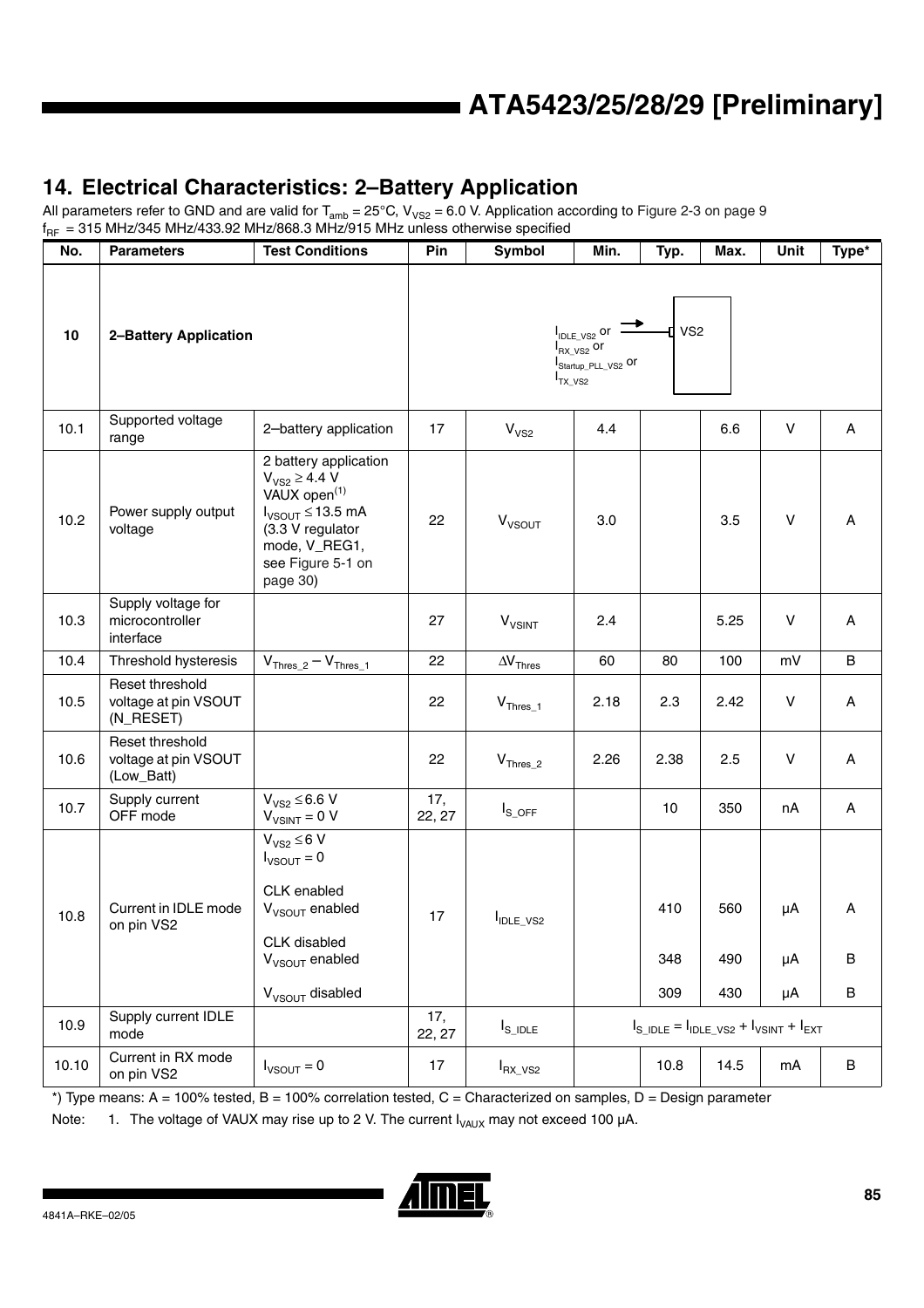

## **14. Electrical Characteristics: 2–Battery Application (Continued)**

All parameters refer to GND and are valid for T<sub>amb</sub> = 25°C, V<sub>VS2</sub> = 6.0 V. Application according to Figure 2-3 on page 9  $\rm{f_{RF}\, = 315}$  MHz/345 MHz/433.92 MHz/868.3 MHz/915 MHz unless otherwise specified

| No.   | <b>Parameters</b>                                     | <b>Test Conditions</b>                                                                                                                                                                                                                      | Pin           | Symbol          | Min.                                                                                                                                                                                                                                                                                                             | Typ.                                                                                                 | Max.                                                                                                 | <b>Unit</b> | Type* |
|-------|-------------------------------------------------------|---------------------------------------------------------------------------------------------------------------------------------------------------------------------------------------------------------------------------------------------|---------------|-----------------|------------------------------------------------------------------------------------------------------------------------------------------------------------------------------------------------------------------------------------------------------------------------------------------------------------------|------------------------------------------------------------------------------------------------------|------------------------------------------------------------------------------------------------------|-------------|-------|
| 10.11 | Supply current<br>RX mode                             | CLK enabled<br>V <sub>VSOUT</sub> enabled                                                                                                                                                                                                   | 17,<br>22, 27 | $I_{S_R}$       |                                                                                                                                                                                                                                                                                                                  |                                                                                                      | $I_{S RX} = I_{RX VS2} + I_{VSINT} + I_{EXT}$                                                        |             |       |
| 10.12 | Current during<br>T <sub>Startup_PLL</sub> on pin VS2 | $I_{VSOUT} = 0$                                                                                                                                                                                                                             | 17            | Startup_PLL_VS2 | 12<br>9.1<br>mA                                                                                                                                                                                                                                                                                                  |                                                                                                      |                                                                                                      |             | C     |
| 10.13 | Current in<br>RX polling mode on<br>on pin VS2        |                                                                                                                                                                                                                                             |               |                 | $I_p = \frac{I_{\text{IDLE\_V S2}} \times T_{\text{SLEEP}} + I_{\text{Startup\_PLL\_V S2}} \times T_{\text{Startup\_PLL}} + I_{\text{RX\_V S2}} \times (T_{\text{Startup\_Sig\_Proc}} + T_{\text{Bitcheck}})}{T_{\text{Sleep}} + T_{\text{Startup\_PLL}} + T_{\text{Startup\_Sig\_Proc}} + T_{\text{Bitcheck}}}$ |                                                                                                      |                                                                                                      |             |       |
| 10.14 | Supply current<br>RX polling mode                     | CLK enabled<br>$V_{V\text{SOLIT}}$ enabled<br><b>CLK</b> disabled<br>$V_{VSOUT}$ enabled<br>$V_{VSOUT}$ disabled                                                                                                                            | 17,<br>22, 27 | $I_{S\_Pol}$    | $I_{S. PoII} = I_P + I_{VSINT} + I_{EXT}$<br>$I_{\rm S\,~Poll} = I_{\rm P} + I_{\rm EXT}$<br>$I_{S_P}$ <sub>Doll</sub> = $I_P$                                                                                                                                                                                   |                                                                                                      |                                                                                                      |             |       |
| 10.15 | Current in TX mode<br>on pin VS2                      | $I_{VSOUT} = 0$<br>$P_{\text{out}} = 5$ dBm/10 dBm<br>315 MHz/5 dBm<br>315 MHz/10 dBm<br>345 MHz/5 dBm<br>345 MHz/10 dBm<br>433.92 MHz/5 dBm<br>433.92 MHz/10 dBm<br>868.3 MHz/5 dBm<br>868.3 MHz/10 dBm<br>915 MHz/5 dBm<br>915 MHz/10 dBm | 17, 19        | $I_{TX_VSS}$    |                                                                                                                                                                                                                                                                                                                  | 10.7<br>16.2<br><b>TBD</b><br><b>TBD</b><br>10.9<br>16.3<br>11.6<br>17.8<br><b>TBD</b><br><b>TBD</b> | 13.9<br>21.0<br><b>TBD</b><br><b>TBD</b><br>14.0<br>21.0<br>15.0<br>23.0<br><b>TBD</b><br><b>TBD</b> | mA          | B     |
| 10.16 | Supply current<br>TX mode                             | CLK enabled<br>$V_{VSOUT}$ enabled<br>CLK disabled<br>V <sub>VSOUT</sub> enabled                                                                                                                                                            | 17,<br>22, 27 | $I_{S\_TX}$     | $I_{S, TX} = I_{TX, VS2} + I_{VSINT} + I_{EXT}$<br>$I_{S, TX} = I_{TX, VS2} + I_{EXT}$                                                                                                                                                                                                                           |                                                                                                      |                                                                                                      |             |       |

\*) Type means: A = 100% tested, B = 100% correlation tested, C = Characterized on samples, D = Design parameter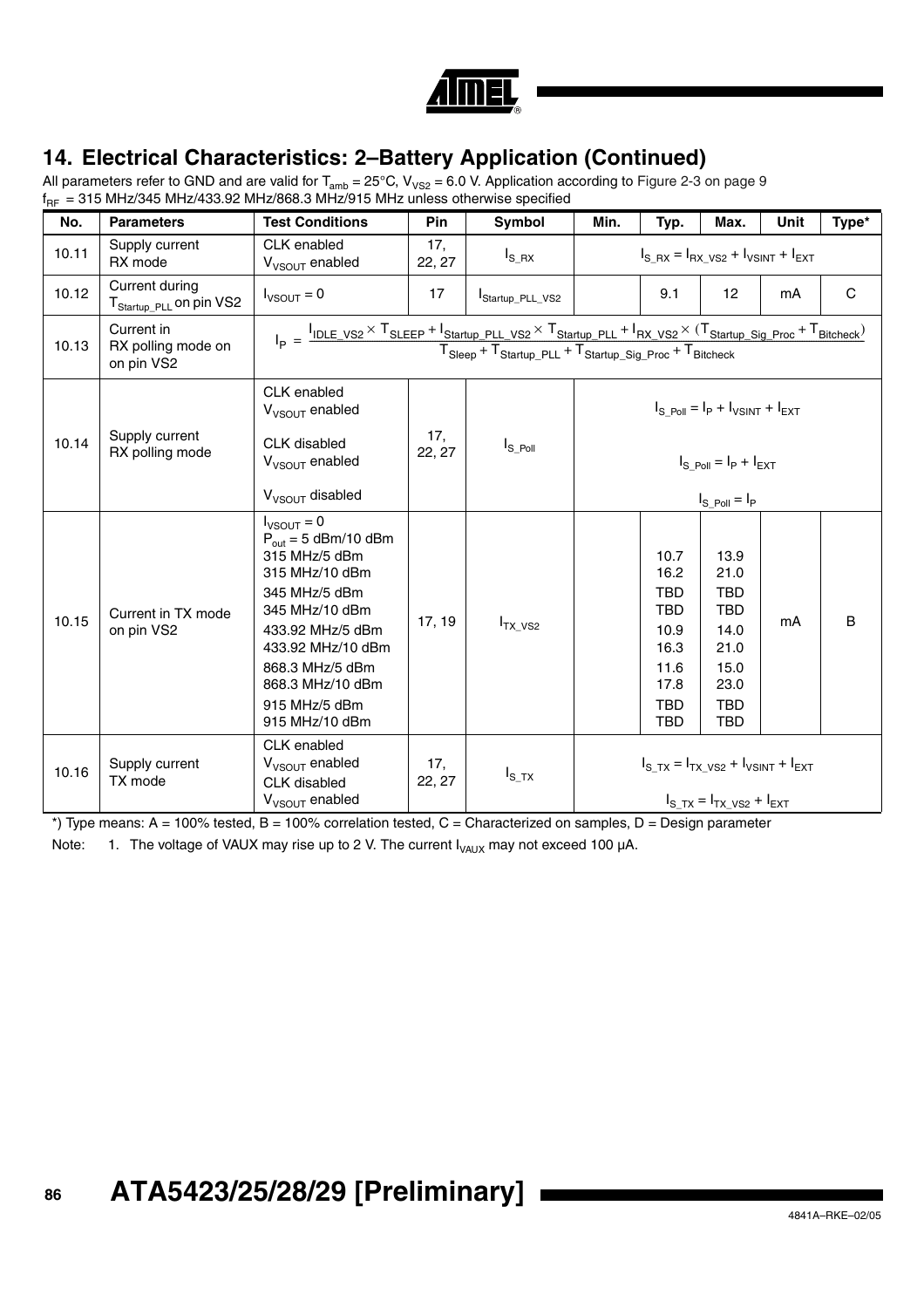## **15. Electrical Characteristics: Base–station Application**

All parameters refer to GND and are valid for  $T_{amb} = 25^{\circ}$ C, V<sub>VS2</sub> = 5.0 V. Application according to [Figure 2.2 on page 8](#page-7-0)  $f_{RF}$  = 315 MHz/345 MHz/433.92 MHz/868.3 MHz $\overline{2}$ 915 MHz unless otherwise specified.

| No.   | <b>Parameters</b>                                     | <b>Test Conditions</b>                                                                                                                                 | Pin                  | Symbol                                                                                                     | Min.                                                                  | Typ.              | Max.              | Unit   | Type* |
|-------|-------------------------------------------------------|--------------------------------------------------------------------------------------------------------------------------------------------------------|----------------------|------------------------------------------------------------------------------------------------------------|-----------------------------------------------------------------------|-------------------|-------------------|--------|-------|
| 11    | <b>Base-station Application</b>                       |                                                                                                                                                        |                      | VAUX<br>IDLE_VS2, VAUX Or<br>VS <sub>2</sub><br>RX_VS2, VAUX Or<br>Startup_PLL_VS2, VAUXOr<br>TX_VS2, VAUX |                                                                       |                   |                   |        |       |
| 11.1  | Supported voltage<br>range                            | Base-station<br>application                                                                                                                            | 17,<br>19, 27        | $V_{VS2}$ , $V_{AUX}$                                                                                      | 4.75                                                                  |                   | 5.25              | $\vee$ | A     |
| 11.2  | Power supply output<br>voltage                        | Base-station<br>application<br>$V_{VS2} = V_{VAUX}$<br>$I_{VSOUT} \leq 13.5$ mA<br>(3.25 V regulator<br>mode, V_REG2, see<br>Figure 5-1 on page<br>30) | 22                   | $V_{VSOUT}$                                                                                                | 3.0                                                                   |                   | 3.5               | $\vee$ | A     |
| 11.3  | Supply voltage for<br>microcontroller-<br>interface   |                                                                                                                                                        | 27                   | $V_{VSINT}$                                                                                                | 2.4                                                                   |                   | 5.25              | $\vee$ | A     |
| 11.4  | Threshold hysteresis                                  | $V_{\text{Thres}\_2} - V_{\text{Thres}\_1}$                                                                                                            | 22                   | $\Delta V$ <sub>Thres</sub>                                                                                | 60                                                                    | 80                | 100               | mV     | B     |
| 11.5  | Reset threshold<br>voltage at pin VSOUT<br>(N_RESET)  |                                                                                                                                                        | 22                   | $V_{\text{Thres}\_1}$                                                                                      | 2.18                                                                  | 2.3               | 2.42              | $\vee$ | Α     |
| 11.6  | Reset threshold<br>voltage at pin VSOUT<br>(Low_Batt) |                                                                                                                                                        | 22                   | $V_{\text{Thres}\_2}$                                                                                      | 2.26                                                                  | 2.38              | 2.5               | $\vee$ | Α     |
| 11.7  | Current in IDLE mode<br>on pin VS2 and VAUX           | $I_{VSOUT} = 0$<br>CLK enabled<br>V <sub>VSOUT</sub> enabled<br>CLK disabled<br>$V_{VSOUT}$ enabled<br>$V_{VSOUT}$ disabled                            | 17, 19               | I <sub>IDLE_VS2_VAUX</sub>                                                                                 |                                                                       | 444<br>380<br>310 | 580<br>500<br>400 | μA     | B     |
| 11.8  | Supply current in<br><b>IDLE</b> mode                 |                                                                                                                                                        | 17,<br>19,<br>22, 27 | $I_{S\_IDLE}$                                                                                              | $I_{S\_IDLE} = I_{IDLE\_V S2\_VAUX} + I_{VSINT} + I_{EXT}$            |                   |                   |        |       |
| 11.9  | Current in RX mode<br>on pin VS2 and VAUX             | $I_{VSOUT} = 0$                                                                                                                                        | 17, 19               | RX_VS2_VAUX                                                                                                |                                                                       | 10.8              | 14.5              | mA     | B     |
| 11.10 | Supply current in RX<br>mode                          | CLK enabled V <sub>VSOUT</sub><br>enabled                                                                                                              | 17,<br>19,<br>22, 27 | $I_{\rm S\_RX}$                                                                                            | $I_{S_R}$ = $I_{RX_V}$ vs <sub>2_VAUX</sub> + $I_{VSINT}$ + $I_{EXT}$ |                   |                   |        |       |

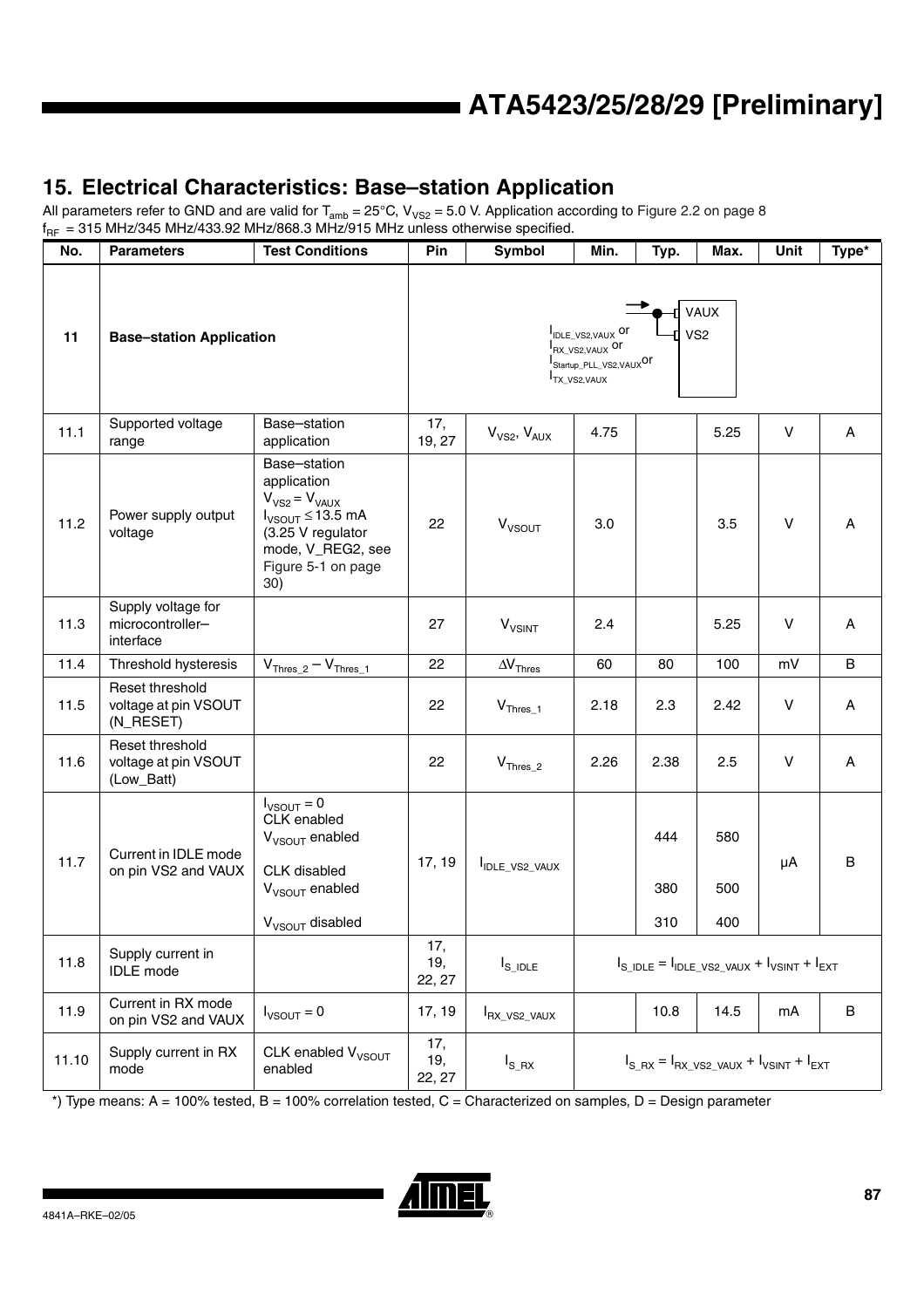

## **15. Electrical Characteristics: Base–station Application (Continued)**

All parameters refer to GND and are valid for T<sub>amb</sub> = 25°C, V<sub>VS2</sub> = 5.0 V. Application according to Figure 2.2 on page 8  $\rm{f_{RF}\, = 315}$  MHz/345 MHz/433.92 MHz/868.3 MHz/915 MHz unless otherwise specified.

| No.   | <b>Parameters</b>                                                 | <b>Test Conditions</b>                                                                                                                                                                                                            | Pin                  | <b>Symbol</b>                                                          | Min.                                                                                                                                                                                                                                               | Typ.                                                                                                 | Max.                                                                                                 | Unit                                                                  | Type* |  |
|-------|-------------------------------------------------------------------|-----------------------------------------------------------------------------------------------------------------------------------------------------------------------------------------------------------------------------------|----------------------|------------------------------------------------------------------------|----------------------------------------------------------------------------------------------------------------------------------------------------------------------------------------------------------------------------------------------------|------------------------------------------------------------------------------------------------------|------------------------------------------------------------------------------------------------------|-----------------------------------------------------------------------|-------|--|
| 11.11 | Current during<br>$T_{\text{Startup PLL}}$ on pin VS2<br>and VAUX | $I_{VSOUT} = 0$                                                                                                                                                                                                                   | 17, 19               | Startup_PLL_VS2,<br>VAUX                                               |                                                                                                                                                                                                                                                    | 9.1                                                                                                  | 12                                                                                                   | mA                                                                    | C     |  |
| 11.12 |                                                                   | Current in RX_Polling_Mode on pin VS2 and VAUX                                                                                                                                                                                    |                      | $T_{Sleep} + T_{Startup\_PLL} + T_{Startup\_Sig\_Proc} + T_{Bitcheck}$ | $I_{\mathsf{D}} = \frac{I_{\mathsf{IDLE\_VSZ,VAUX}} \times T_{\mathsf{SLEEP}} + I_{\mathsf{Startup\_PLL\_VSZ,VAUX}} \times T_{\mathsf{Startup\_PLL}} + I_{\mathsf{RX\_VSZ,VAUX}} \times (T_{\mathsf{Startup\_Sig\_Proc}} + T_{\mathsf{Bitcheck}})$ |                                                                                                      |                                                                                                      |                                                                       |       |  |
| 11.13 | Supply current in RX<br>polling mode                              | CLK enabled<br>$V_{VSOUT}$ enabled<br><b>CLK</b> disabled<br>V <sub>VSOUT</sub> enabled<br>$V_{VSOUT}$ disabled                                                                                                                   | 17,<br>19,<br>22, 27 | $I_{S_P}$ <sub>Oll</sub>                                               | $I_S_{P0II} = I_P + I_{VSINT} + I_{EXT}$<br>$I_{S. Poli} = I_P + I_{EXT}$<br>$I_{S_P}$ <sub>Oll</sub> = $I_P$                                                                                                                                      |                                                                                                      |                                                                                                      |                                                                       |       |  |
| 11.14 | Current in TX mode<br>on pin VS2 and VAUX                         | $I_{VSOUT} = 0$<br>$P_{\text{out}} = 5$ dBm/10dBm<br>315 MHz/5dBm<br>315 MHz/10dBm<br>345 MHz/5dBm<br>345 MHz/10dBm<br>433.92 MHz/5dBm<br>433.92 MHz/10dBm<br>868.3 MHz/10dBm<br>868.3 MHz/10dBm<br>915 MHz/5dBm<br>915 MHz/10dBm | 17, 19               | <sup>I</sup> TX VS2 VAUX                                               |                                                                                                                                                                                                                                                    | 10.7<br>16.2<br><b>TBD</b><br><b>TBD</b><br>10.9<br>16.3<br>11.6<br>17.8<br><b>TBD</b><br><b>TBD</b> | 13.9<br>21.0<br><b>TBD</b><br><b>TBD</b><br>14.0<br>21.0<br>15.0<br>23.0<br><b>TBD</b><br><b>TBD</b> | mA                                                                    | B     |  |
| 11.15 | Supply current in<br>TX mode                                      | CLK enabled<br>$V_{VSOUT}$ enabled<br><b>CLK</b> disabled<br>V <sub>VSOUT</sub> enabled                                                                                                                                           | 17,<br>19,<br>22, 27 | $I_{S_T X}$                                                            |                                                                                                                                                                                                                                                    |                                                                                                      | $I_{S, TX} = I_{TX, VS2, VAUX} + I_{EXT}$                                                            | $I_{\rm S, TX} = I_{\rm TX, VSZ, VAUX} + I_{\rm VSINT} + I_{\rm EXT}$ |       |  |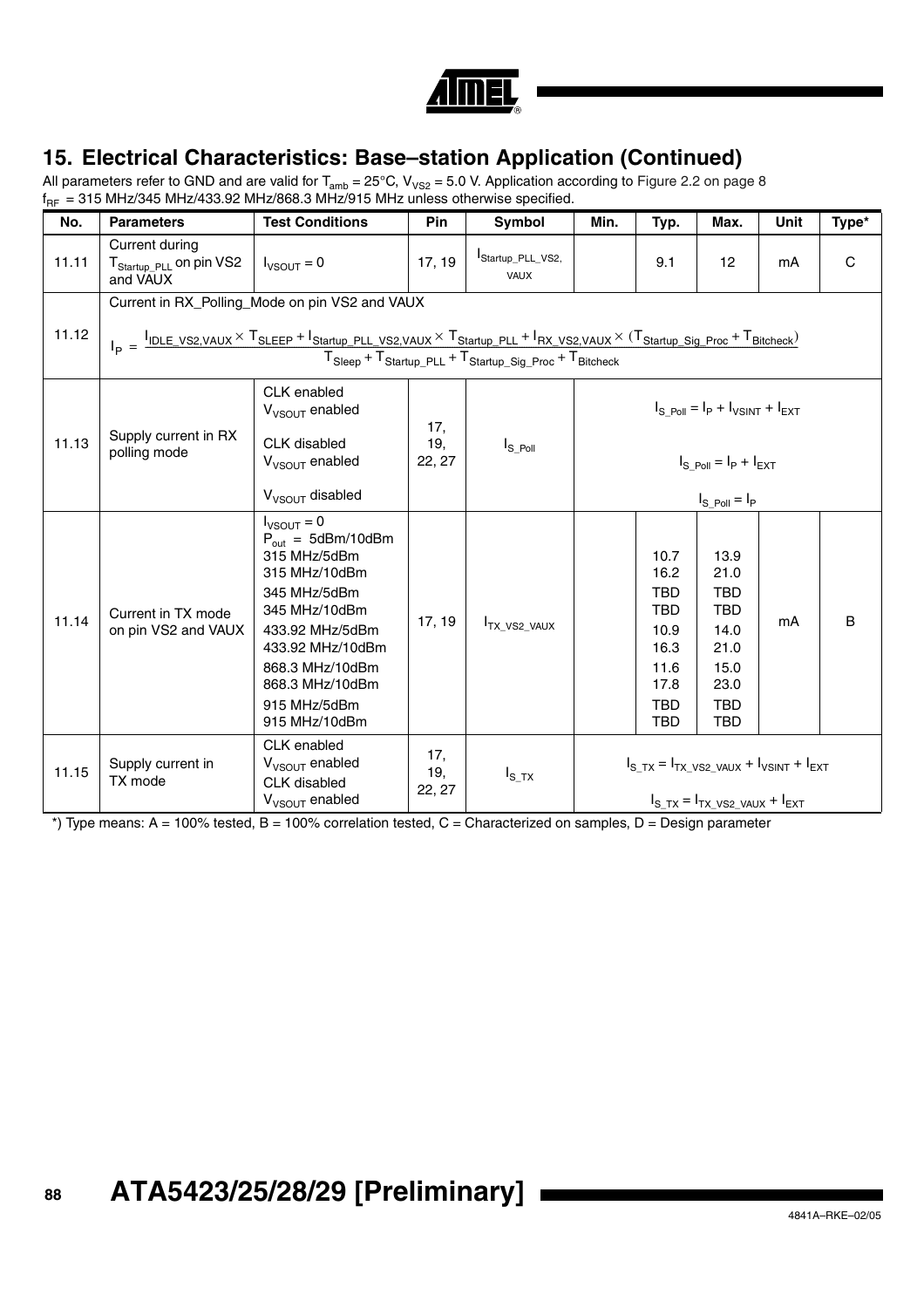## **16. Digital Timing Characteristics**

All parameters refer to GND and are valid for T<sub>amb</sub> = 25°C.  $V_{VS1}$  =  $V_{S2}$  = 3.0 V (1–battery application),  $V_{VS2}$  = 6.0 V (2–battery application) and  $V_{VSS}$  = 5.0 V (base–station application) unless otherwise specified.

| ےت ∨<br>No. | <b>Parameters</b>                                 | <b>Test Conditions</b>                                                                                                                                                                                                                                                                                                                                                                                                                     | Pin | Symbol                        | Min.                                                                                                  | Typ.                         | Max.                                                                                                  | Unit | Type*       |
|-------------|---------------------------------------------------|--------------------------------------------------------------------------------------------------------------------------------------------------------------------------------------------------------------------------------------------------------------------------------------------------------------------------------------------------------------------------------------------------------------------------------------------|-----|-------------------------------|-------------------------------------------------------------------------------------------------------|------------------------------|-------------------------------------------------------------------------------------------------------|------|-------------|
| 12          | <b>Basic Clock Cycle of the Digital Circuitry</b> |                                                                                                                                                                                                                                                                                                                                                                                                                                            |     |                               |                                                                                                       |                              |                                                                                                       |      |             |
| 12.1        | Basic clock cycle                                 |                                                                                                                                                                                                                                                                                                                                                                                                                                            |     | $\mathsf{T}_{\mathsf{DCLK}}$  | $16/f_{\text{XTO}}$                                                                                   |                              | $16/f_{\text{XTO}}$                                                                                   | μs   | A           |
|             | Extended basic clock                              | $XLIM = 0$<br>BR_Range_0<br>BR_Range_1<br>BR_Range_2<br>BR_Range_3                                                                                                                                                                                                                                                                                                                                                                         |     |                               | 8<br>4<br>$\overline{\mathbf{c}}$<br>$\mathbf{1}$                                                     |                              | 8<br>4<br>$\overline{\mathbf{c}}$<br>$\mathbf{1}$                                                     |      |             |
| 12.2        | cycle                                             | $XLIM = 1$<br>BR_Range_0<br>BR_Range_1<br>BR_Range_2<br>BR_Range_3                                                                                                                                                                                                                                                                                                                                                                         |     | $\mathsf{T}_{\mathsf{XDCLK}}$ | $\times$ $\mathsf{T}_{\mathsf{DCLK}}$<br>16<br>8<br>4<br>$\overline{c}$<br>$\times$ T <sub>DCLK</sub> |                              | $\times$ $\mathsf{T}_{\mathsf{DCLK}}$<br>16<br>8<br>4<br>$\overline{c}$<br>$\times$ T <sub>DCLK</sub> | μs   | A           |
| 13          | <b>RX Mode/RX Polling Mode</b>                    |                                                                                                                                                                                                                                                                                                                                                                                                                                            |     |                               |                                                                                                       |                              |                                                                                                       |      |             |
| 13.1        | Sleep time                                        | Sleep and XSleep are<br>defined in control<br>register 4                                                                                                                                                                                                                                                                                                                                                                                   |     | ${\sf T}_{\sf Sleep}$         | Sleep $\times$<br>$X_{Sleep} \times$<br>$1024 \times$<br>$T_{DCLK}$                                   |                              | Sleep $\times$<br>$X_{\text{Sleep}} \times$<br>$1024 \times$<br>$T_{DCLK}$                            | ms   | Α           |
| 13.2        | Start-up PLL RX mode   from IDLE mode             |                                                                                                                                                                                                                                                                                                                                                                                                                                            |     | $T_{\text{Startup\_PLL}}$     |                                                                                                       | 798.5 $\times$<br>$T_{DCLK}$ | 798.5 $\times$<br>$T_{DCLK}$                                                                          | μs   | Α           |
| 13.3        | Start-up signal<br>processing                     | BR_Range_0<br>BR_Range_1<br>BR_Range_2<br>BR_Range_3                                                                                                                                                                                                                                                                                                                                                                                       |     | T <sub>Startup_Sig_Proc</sub> | 882<br>498<br>306<br>210<br>$\times T_{DCLK}$                                                         |                              | 882<br>498<br>306<br>210<br>$\times$ T <sub>DCLK</sub>                                                |      | Α           |
| 13.4        | Time for bit check                                | Average time during<br>polling. No RF signal<br>applied.<br>$f_{\text{Signal}} = 1/(2 \times t_{\text{ee}})$<br>Signal data rate<br>Manchester<br>(Lim_min and Lim_max<br>up to $\pm 50\%$ of t <sub>ee</sub> ,<br>see<br>Figure 9-4 on page 56)<br>Bit-check time for a<br>valid input signal f <sub>Signal</sub><br>$N_{\text{Bit–check}} = 0$<br>$N_{\text{Bit–check}} = 3$<br>$N_{\text{Bit-check}} = 6$<br>$N_{\text{Bit-check}} = 9$ |     | ${\sf T}_{\sf Bit\_check}$    | $3/f_{\rm Signal}$<br>$6/f_{\rm Signal}$<br>$9/f_{\text{Signal}}$                                     | $1/f_{\rm Signal}$           | $3.5/f_{\text{Signal}}$<br>$6.5/f_{\text{Signal}}$<br>$9.5/f_{\text{Signal}}$                         | ms   | $\mathbf C$ |

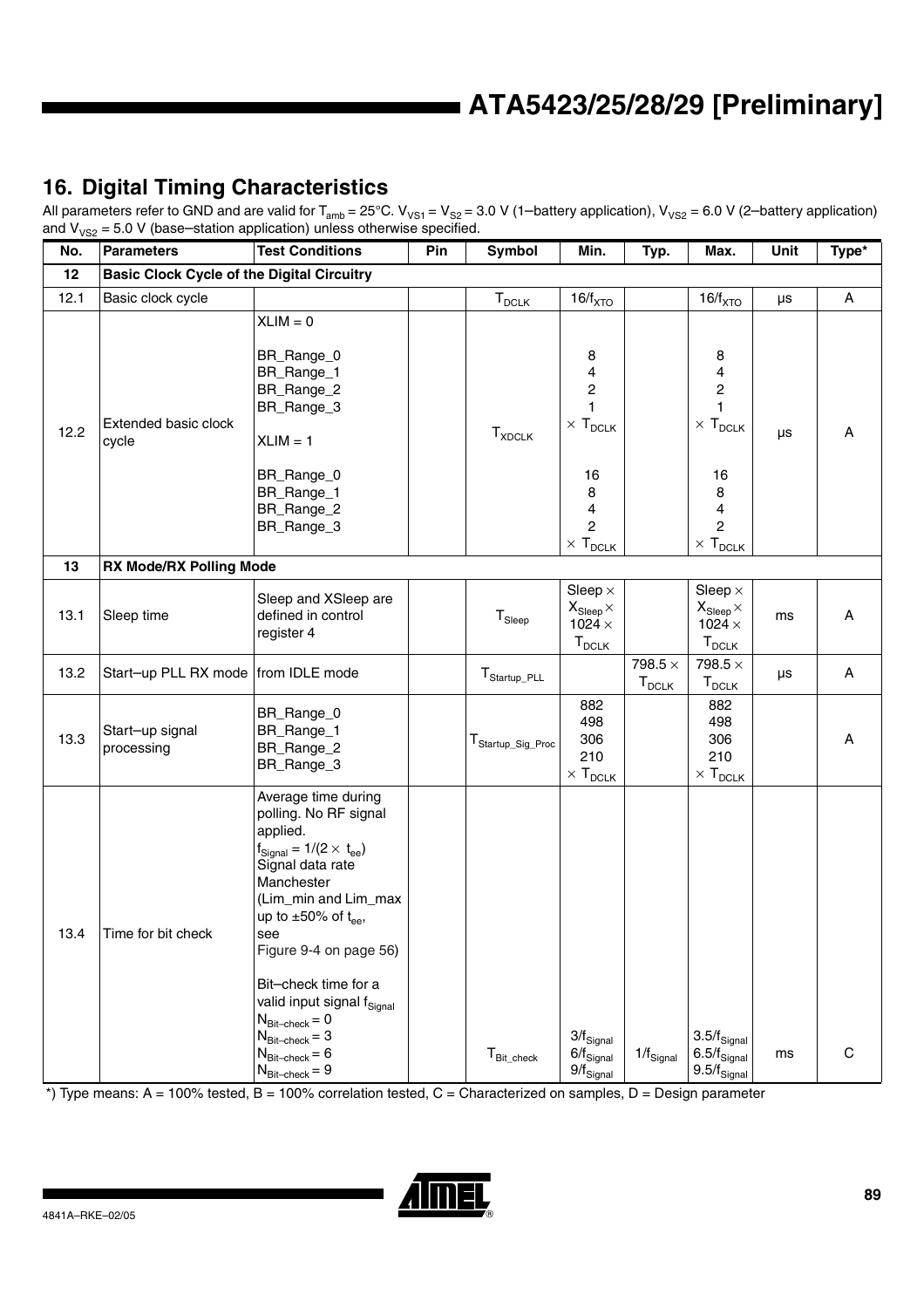|  | Â |
|--|---|

## **16. Digital Timing Characteristics (Continued)**

All parameters refer to GND and are valid for T<sub>amb</sub> = 25°C.  $V_{VS1}$  =  $V_{S2}$  = 3.0 V (1–battery application),  $V_{VS2}$  = 6.0 V (2–battery application) and  $V_{VSS}$  = 5.0 V (base–station application) unless otherwise specified. 

| No.  | <b>Parameters</b>                                                                               | <b>Test Conditions</b>                                                                                                                   | Pin    | Symbol                   | Min.                                         | Typ.                                           | Max.                                | Unit  | Type*       |
|------|-------------------------------------------------------------------------------------------------|------------------------------------------------------------------------------------------------------------------------------------------|--------|--------------------------|----------------------------------------------|------------------------------------------------|-------------------------------------|-------|-------------|
| 13.5 | Baud-rate range                                                                                 | $BR\_Range =$<br>BR_Range0<br>BR_Range1<br>BR_Range2<br>BR_Range3                                                                        |        | BR_Range                 | 1.0<br>2.0<br>4.0<br>8.0                     |                                                | 2.5<br>5.0<br>10.0<br>20.0          | kBaud | Α           |
| 13.6 | Minimum time period<br>between edges at pin<br>SDO_TMDO in RX<br>transparent mode               | $XLIM = 0$<br>BR_Range_0<br>BR_Range_1<br>BR_Range_2<br>BR_Range_3<br>$XLIM = 1$<br>BR_Range_0<br>BR_Range_1<br>BR_Range_2<br>BR_Range_3 | 31     | $T_{DATA\_min}$          | $10 \times$<br>$\mathsf{T}_{\mathsf{XDCLK}}$ |                                                |                                     | μs    | A           |
| 13.7 | Edge-to-edge time<br>period of the data signal BR_Range_1<br>for full sensitivity in RX<br>mode | BR_Range_0<br>BR_Range_2<br>BR_Range_3                                                                                                   |        | $T_{DATA}$               | 200<br>100<br>50<br>25                       |                                                | 500<br>250<br>125<br>62.5           | μs    | $\sf B$     |
| 14   | <b>TX Mode</b>                                                                                  |                                                                                                                                          |        |                          |                                              |                                                |                                     |       |             |
| 14.1 | Start-up time                                                                                   | From IDLE mode                                                                                                                           |        | $T_{\text{Startup}}$     |                                              | 331.5<br>$\times$ $\mathsf{T}_{\mathsf{DCLK}}$ | 331.5<br>$\times$ T <sub>DCLK</sub> | μs    | Α           |
| 15   |                                                                                                 | Configuration of the Transceiver with 4-wire Serial Interface                                                                            |        |                          |                                              |                                                |                                     |       |             |
| 15.1 | CS set-up time to rising<br>edge of SCK                                                         |                                                                                                                                          | 33, 35 | $T_{CS\_setup}$          | 1.5<br>$\times$ $\mathsf{T}_{\mathsf{DCLK}}$ |                                                |                                     | μs    | Α           |
| 15.2 | SCK cycle time                                                                                  |                                                                                                                                          | 33     | $T_{\text{Cycle}}$       | $\overline{2}$                               |                                                |                                     | μs    | A           |
| 15.3 | SDI_TMDI set-up time<br>to rising edge of SCK                                                   |                                                                                                                                          | 32, 33 | $T_{\text{Setup}}$       | 250                                          |                                                |                                     | ns    | $\mathsf C$ |
| 15.4 | SDI_TMDI hold time<br>from rising edge of SCK                                                   |                                                                                                                                          | 32, 33 | $T_{\text{Hold}}$        | 250                                          |                                                |                                     | ns    | $\mathsf C$ |
| 15.5 | SDO_TMDO enable<br>time from rising edge of<br>CS.                                              |                                                                                                                                          | 31, 35 | T <sub>Out_enable</sub>  |                                              |                                                | 250                                 | ns    | $\mathbf C$ |
| 15.6 | SDO_TMDO output<br>delay from falling edge<br>of SCK                                            | $C_1 = 10 pF$                                                                                                                            | 31, 35 | $T_{Out\_delay}$         |                                              |                                                | 250                                 | ns    | $\mathsf C$ |
| 15.7 | SDO_TMDO disable<br>time from falling edge of<br>CS                                             |                                                                                                                                          | 31, 33 | T <sub>Out_disable</sub> |                                              |                                                | 250                                 | ns    | $\mathsf C$ |
| 15.8 | CS disable time period                                                                          |                                                                                                                                          | 35     | $T_{CS\_disable}$        | 1.5<br>$\times$ $\mathsf{T}_{\mathsf{DCLK}}$ |                                                |                                     | μs    | A           |
| 15.9 | Time period SCK low to<br>CS high                                                               |                                                                                                                                          | 33, 35 | $T_{\text{SCK\_setup1}}$ | 250                                          |                                                |                                     | ns    | $\mathsf C$ |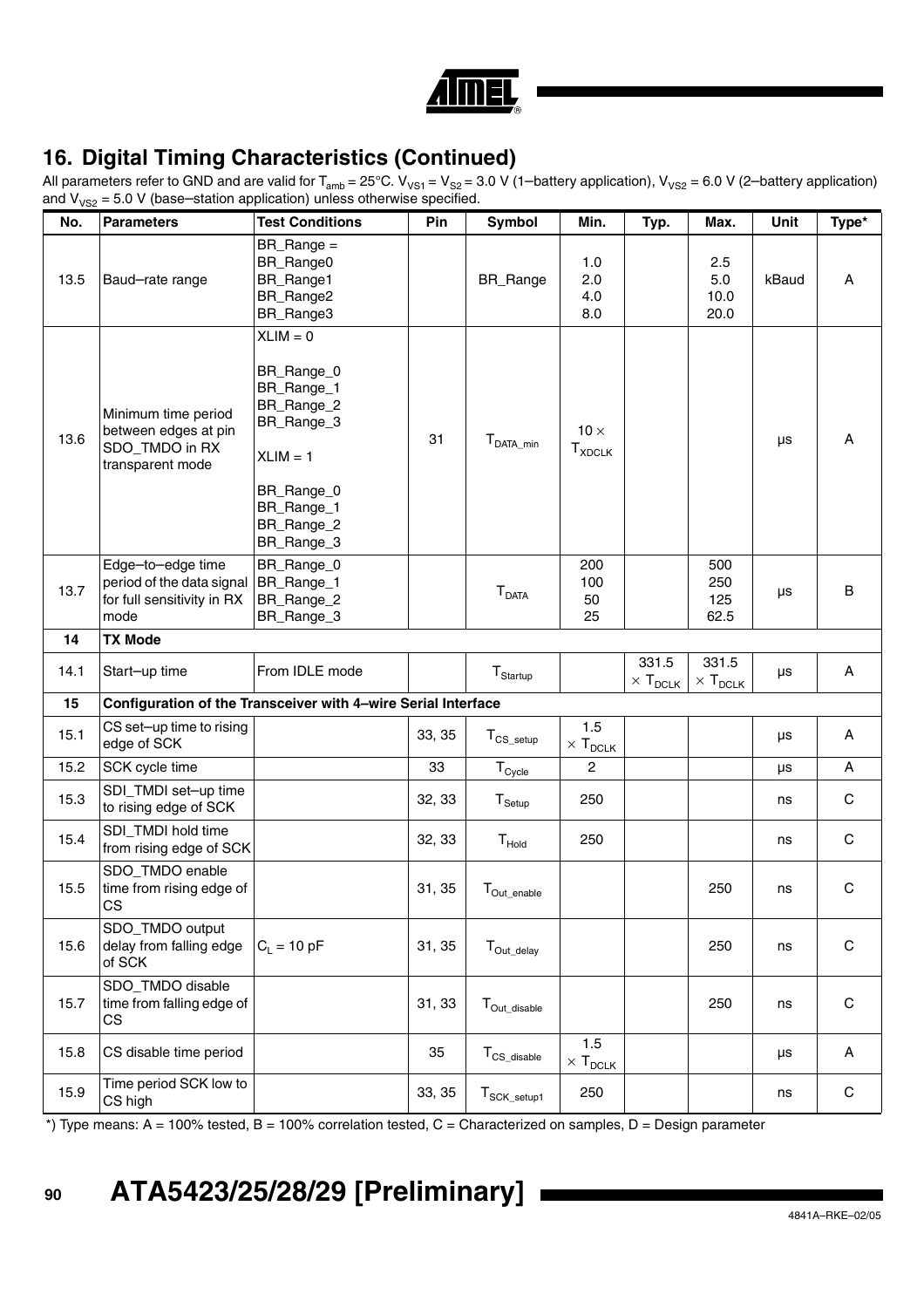## **16. Digital Timing Characteristics (Continued)**

All parameters refer to GND and are valid for T<sub>amb</sub> = 25°C.  $V_{VS1}$  =  $V_{S2}$  = 3.0 V (1–battery application),  $V_{VS2}$  = 6.0 V (2–battery application) and  $V_{VSS}$  = 5.0 V (base–station application) unless otherwise specified.

| No.   | <b>Parameters</b>                                                            | <b>Test Conditions</b>                                                                                                                                                                                                                                                                                                                                                                                                                                                                                                                                          | Pin    | Symbol                    | Min. | Typ.                | Max.              | Unit | Type*       |
|-------|------------------------------------------------------------------------------|-----------------------------------------------------------------------------------------------------------------------------------------------------------------------------------------------------------------------------------------------------------------------------------------------------------------------------------------------------------------------------------------------------------------------------------------------------------------------------------------------------------------------------------------------------------------|--------|---------------------------|------|---------------------|-------------------|------|-------------|
| 15.10 | Time period SCK low to<br>CS low                                             |                                                                                                                                                                                                                                                                                                                                                                                                                                                                                                                                                                 | 33, 35 | $T_{\text{SCK\_setup2}}$  | 250  |                     |                   | ns   | $\mathbf C$ |
| 15.11 | Time period CS low to<br>SCK high                                            |                                                                                                                                                                                                                                                                                                                                                                                                                                                                                                                                                                 | 33, 35 | $T_{\text{SCK\_hold}}$    | 250  |                     |                   | ns   | C           |
| 16    | Start Time Push Button Tn and PWR_ON                                         |                                                                                                                                                                                                                                                                                                                                                                                                                                                                                                                                                                 |        |                           |      |                     |                   |      |             |
|       | Timing of wake-up via PWR_ON or Tn                                           |                                                                                                                                                                                                                                                                                                                                                                                                                                                                                                                                                                 |        |                           |      |                     |                   |      |             |
| 16.1  | PWR_ON high to<br>positive edge on pin<br>IRQ (see Figure 7-4 on<br>page 46) | From OFF mode to<br><b>IDLE</b> mode,<br>applications according<br>to Figure 2-1 on page 7,<br>Figure 2.2 on page 8<br>and Figure 2-3 on page<br>9<br>XTAL:<br>$C_m$ < 14 fF (typ. 5 fF)<br>$C_0$ < 2.2 pF (typ. 1.8 pF)<br>$R_m \le 120 \Omega$ (typ. 15 $\Omega$ )<br>1-battery application<br>$C_1 = C_2 = 68$ nF<br>$C_3 = C_4 = 68$ nF<br>$C_5 = 10 nF$<br>2-battery application<br>$C_1 = C_4 = 68$ nF<br>$C_2 = C_3 = 2.2 \mu F$<br>$C_5 = 10 nF$<br>Base station application<br>$C_1 = C_3 = C_4 = 68$ nF<br>$C_2 = C_{12} = 2.2 \mu F$<br>$C_5 = 10nF$ | 29, 40 | T <sub>PWR_ON_IRQ_1</sub> |      | 0.3<br>0.45<br>0.45 | 0.8<br>1.3<br>1.3 | ms   | B           |

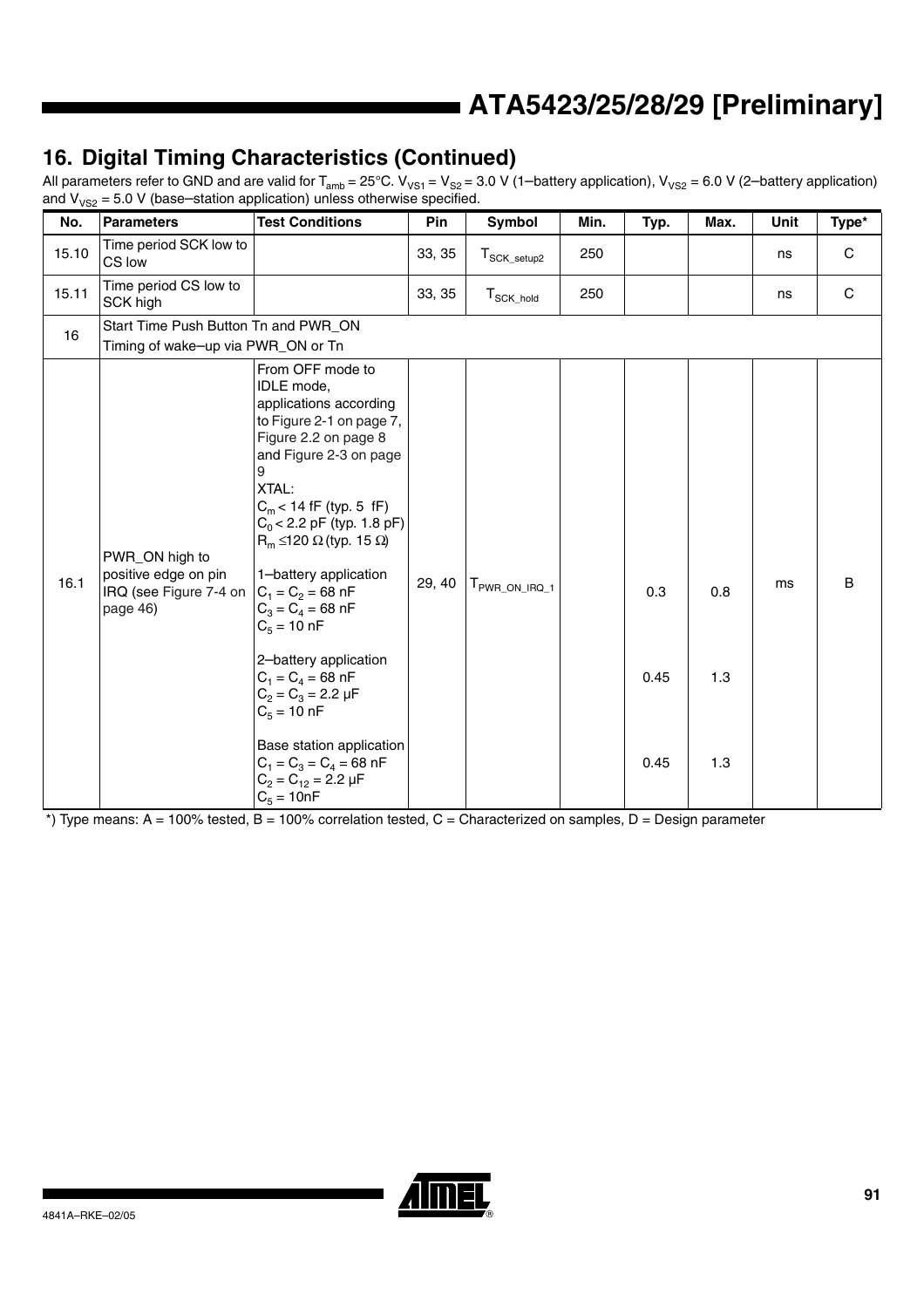|  |  | н |
|--|--|---|

## **16. Digital Timing Characteristics (Continued)**

All parameters refer to GND and are valid for T<sub>amb</sub> = 25°C.  $V_{VS1}$  =  $V_{S2}$  = 3.0 V (1–battery application),  $V_{VS2}$  = 6.0 V (2–battery application) and  $V_{VSS}$  = 5.0 V (base–station application) unless otherwise specified.

| No.  | <b>Parameters</b>                                                            | <b>Test Conditions</b>                                                                                                                                                                                                                                                                                                                                                                                                                                                                                                                                            | Pin                          | <b>Symbol</b>  | Min.                                  | Typ.                | Max.                               | Unit | Type* |
|------|------------------------------------------------------------------------------|-------------------------------------------------------------------------------------------------------------------------------------------------------------------------------------------------------------------------------------------------------------------------------------------------------------------------------------------------------------------------------------------------------------------------------------------------------------------------------------------------------------------------------------------------------------------|------------------------------|----------------|---------------------------------------|---------------------|------------------------------------|------|-------|
| 16.2 | PWR_ON high to<br>positive edge on pin<br>IRQ (see Figure 7-4 on<br>page 46) | Every mode except<br><b>OFF</b> mode                                                                                                                                                                                                                                                                                                                                                                                                                                                                                                                              | 29, 40                       | FWR ON IRQ 2   |                                       |                     | 2<br>$\times$ T <sub>DCLK</sub>    | μs   | A     |
| 16.3 | Tn low to positive edge<br>on pin IRQ (see Figure<br>7-2 on page 44)         | From OFF mode to<br>IDLE mode,<br>applications according<br>to Figure 2-1 on page 7,<br>Figure 2.2 on page 8<br>and Figure 2-3 on page<br>9<br>XTAL:<br>$C_m$ < 14 fF (typ 5 fF)<br>$C_0$ < 2.2 pF (typ 1.8 pF)<br>$R_m \trianglelefteq 20 \Omega$ (typ 15 $\Omega$ )<br>1-battery application<br>$C_1 = C_2 = 68$ nF<br>$C_3 = C_4 = 68$ nF<br>$C_5 = 10$ nF<br>2-battery application<br>$C_1 = C_4 = 68$ nF<br>$C_2 = C_3 = 2.2 \mu F$<br>$C_5 = 10$ nF<br>Base station application<br>$C_1 = C_3 = C_4 = 68$ nF<br>$C_2 = C_{12} = 2.2 \mu F$<br>$C_5 = 10 nF$ | 29, 41,<br>42, 43,<br>44, 45 | $T_{Tn\_IRQ}$  |                                       | 0.3<br>0.45<br>0.45 | 0.8<br>1.3<br>1.3                  | ms   | B     |
| 16.4 | Push button debounce<br>time                                                 | Every mode except<br>OFF mode                                                                                                                                                                                                                                                                                                                                                                                                                                                                                                                                     | 29, 41,<br>42, 43,<br>44, 45 | $T_{Debounce}$ | 8195<br>$\times$ ${\sf T}_{\sf DCLK}$ |                     | 8195<br>$\times$ T <sub>DCLK</sub> | μs   | Α     |

 $*$ ) Type means: A = 100% tested, B = 100% correlation tested, C = Characterized on samples, D = Design parameter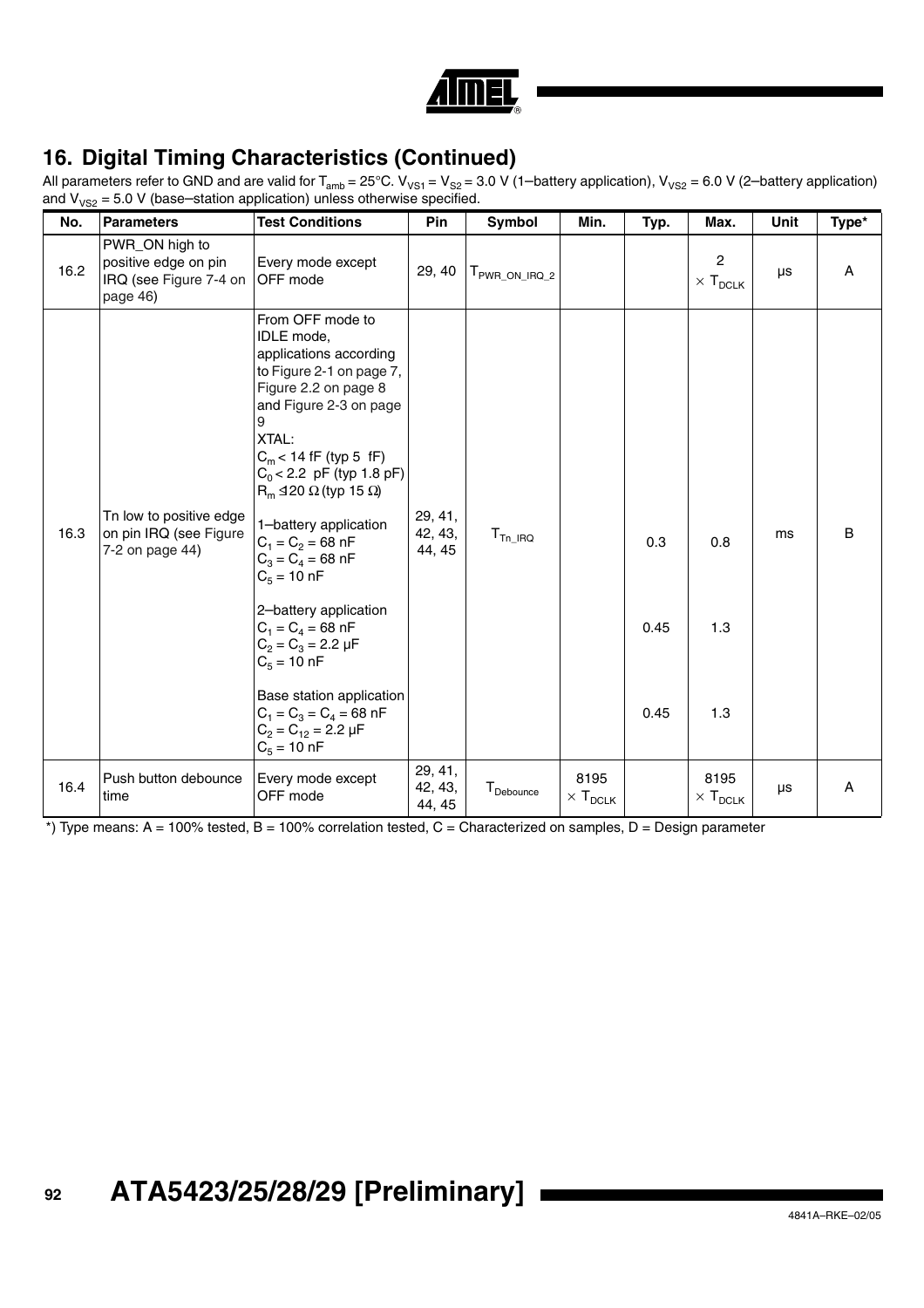## **17. Digital Port Characteristics**

All parameters refer to GND and are valid for T<sub>amb</sub> = –40°C to +85 °C, V<sub>VS1</sub> = V<sub>S2</sub> = 2.4 V to 3.6 V (1–battery application) and V<sub>VS2</sub> = 4.4 V to 6.6 V (2–battery application) and V<sub>VS2</sub> = 4.75 V to 5.25 V (base–station application). Typical values at V<sub>VS1</sub> = V<sub>VS2</sub> = 3V and T<sub>amb</sub> = 25°C unless otherwise specified.

| No.  | <b>Parameters</b>                           | <b>Test Conditions</b>                                                                      | Pin                      | Symbol          | Min.                                 | Typ. | Max.                                 | Unit         | Type* |
|------|---------------------------------------------|---------------------------------------------------------------------------------------------|--------------------------|-----------------|--------------------------------------|------|--------------------------------------|--------------|-------|
| 17   | <b>Digital Ports</b>                        |                                                                                             |                          |                 |                                      |      |                                      |              |       |
| 17.1 | CS input<br>Low level input voltage         | $V_{VSINT} = 2.4 V to 5.25 V$                                                               | 35                       | $V_{\parallel}$ |                                      |      | 0.2<br>$\times$ $V_{V S INT}$        | V            | Α     |
|      | High level input voltage                    | $V_{V SINT}$ = 2.4 V to 5.25 V                                                              | 35                       | $V_{\text{lh}}$ | 0.8<br>$\times$ $V_{\text{VSINT}}$   |      | <b>V<sub>VSINT</sub></b>             | $\mathsf{V}$ | A     |
| 17.2 | <b>SCK input</b><br>Low level input voltage | $V_{VSINT} = 2.4 V$ to 5.25 V                                                               | 33                       | $V_{\parallel}$ |                                      |      | 0.2<br>$\times$ $\rm V_{\rm V SINT}$ | $\vee$       | A     |
|      | High level input voltage                    | $V_{V SINT}$ = 2.4 V to 5.25 V                                                              | 33                       | $V_{\text{lh}}$ | 0.8<br>$\times$ $\rm V_{\rm V SINT}$ |      | <b>V<sub>VSINT</sub></b>             | V            | Α     |
| 17.3 | SDI_TMDI input<br>Low level input voltage   | $V_{V SINT}$ = 2.4 V to 5.25 V                                                              | 32                       | $V_{\parallel}$ |                                      |      | 0.2<br>$\times$ $V_{\text{VSINT}}$   | $\mathsf{V}$ | Α     |
|      | High level input voltage                    | $V_{VSINT} = 2.4 V$ to 5.25 V                                                               | 32                       | $V_{lh}$        | 0.8<br>$\times$ $V_{V S INT}$        |      | <b>V<sub>VSINT</sub></b>             | $\vee$       | A     |
| 17.4 | <b>TEST1</b> input                          | TEST1 input must<br>always be directly<br>connected to GND                                  | 20                       |                 | 0                                    |      | 0                                    | $\vee$       |       |
| 17.5 | TEST2 input                                 | TEST2 input must<br>always be direct<br>connected to GND                                    | 23                       |                 | 0                                    |      | 0                                    | $\mathsf{V}$ |       |
| 17.6 | PWR_ON input<br>Low level input voltage     | Internal pull-down with<br>series connection of<br>40 k $\Omega$ ±20% resistor<br>and diode | 40                       | $V_{II}$        |                                      |      | 0.4                                  | $\vee$       | Α     |
|      | High level input<br>voltage <sup>(1)</sup>  | Internal pull-down with<br>series connection of<br>40 k $\Omega$ ±20% resistor<br>and diode | 40                       | $V_{\text{lh}}$ | 0.8<br>$\times$ $V_{VS2}$            |      |                                      | $\vee$       | A     |
| 17.7 | Tn input<br>Low level input voltage         | Internal pull-up resistor<br>of 50 k $\Omega$ ±20%                                          | 41, 42,<br>43, 44,<br>45 | $V_{\parallel}$ |                                      |      | 0.2<br>$\times$ $V_{VS2}$            | V            | Α     |
|      | High level input<br>voltage <sup>(1)</sup>  | Internal pull-up resistor<br>of 50 k $\Omega$ ±20%                                          | 41, 42,<br>43, 44,<br>45 | $V_{\text{lh}}$ | $\times$ V <sub>VS2</sub> -<br>0.5V  |      |                                      | $\mathsf{V}$ | Α     |
|      | 433_N868 input<br>Low level input voltage   |                                                                                             | 6                        | $V_{\parallel}$ |                                      |      | 0.25                                 | $\mathsf{V}$ | Α     |
| 17.8 | Input current low                           |                                                                                             | 6                        | $I_{\rm H}$     |                                      |      | $-5$                                 | μA           | A     |
|      | High level input voltage                    |                                                                                             | 6                        | $V_{\text{lh}}$ | 1.7                                  |      | <b>AVCC</b>                          | V            | А     |
|      | Input current high                          |                                                                                             | 6                        | $I_{\text{lh}}$ |                                      |      | $\mathbf{1}$                         | μA           | A     |

 $*$ ) Type means: A = 100% tested, B = 100% correlation tested, C = Characterized on samples, D = Design parameter

Note: 1. If a logic high level is applied to this pin, a minimum serial impedance of 100 Ω must be ensured for proper operation over full temperature range.

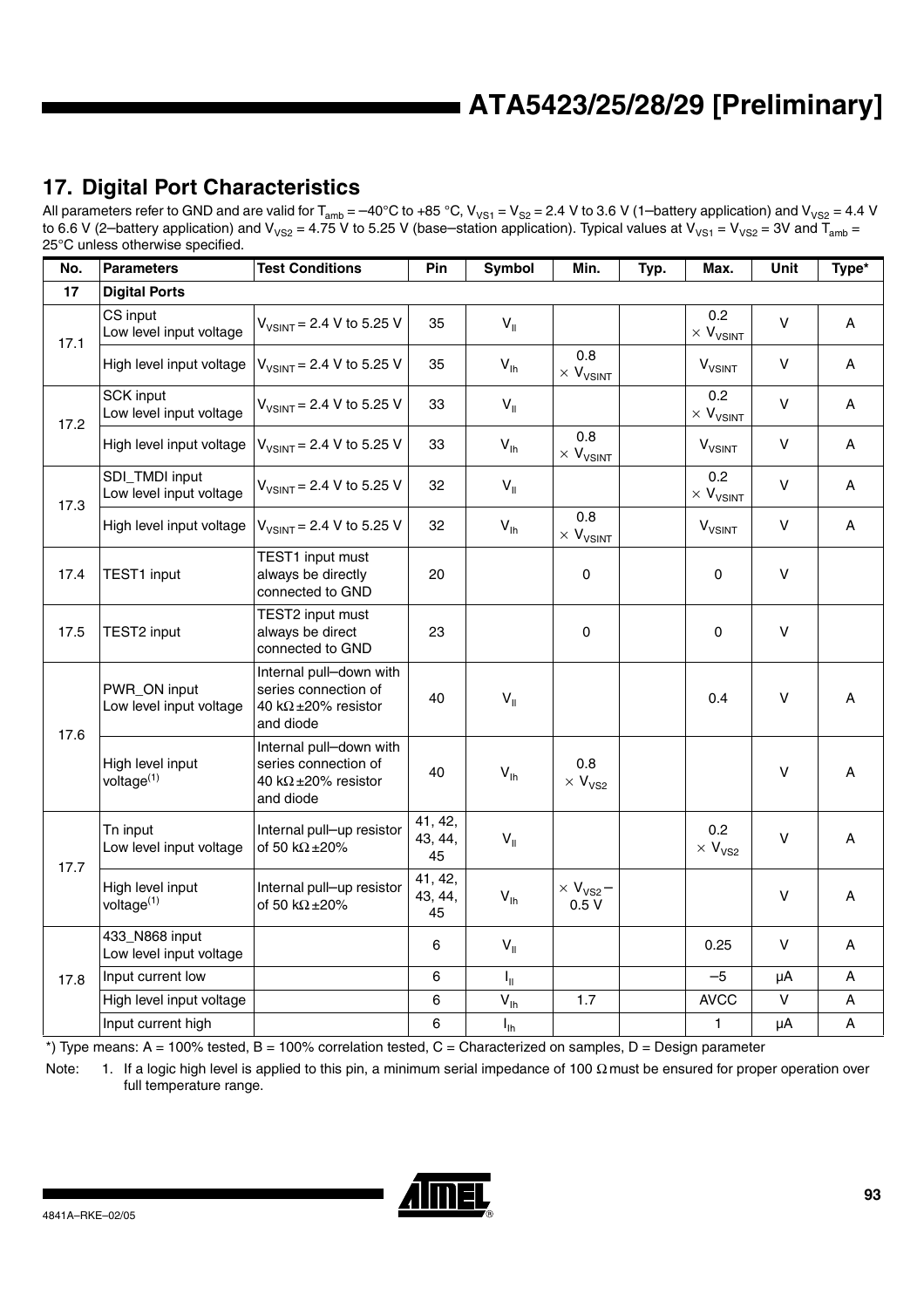

## **17. Digital Port Characteristics (Continued)**

All parameters refer to GND and are valid for T<sub>amb</sub> = –40°C to +85 °C, V<sub>VS1</sub> = V<sub>S2</sub> = 2.4 V to 3.6 V (1–battery application) and V<sub>VS2</sub> = 4.4 V to 6.6 V (2–battery application) and V<sub>VS2</sub> = 4.75 V to 5.25 V (base–station application). Typical values at V<sub>VS1</sub> = V<sub>VS2</sub> = 3V and T<sub>amb</sub> = 25°C unless otherwise specified.

| No.   | <b>Parameters</b>                          | <b>Test Conditions</b>                                                                                                                              | Pin | <b>Symbol</b>   | Min.                      | Typ.                       | Max.         | <b>Unit</b>  | Type* |
|-------|--------------------------------------------|-----------------------------------------------------------------------------------------------------------------------------------------------------|-----|-----------------|---------------------------|----------------------------|--------------|--------------|-------|
| 17.9  | PWR_H input<br>Low level input voltage     |                                                                                                                                                     | 9   | $V_{\parallel}$ |                           |                            | 0.25         | $\vee$       | A     |
|       | Input current low                          |                                                                                                                                                     | 9   | $I_{\rm H}$     |                           |                            | $-5$         | μA           | A     |
|       | High level input voltage                   |                                                                                                                                                     | 9   | $V_{\text{lh}}$ | 1.7                       |                            | <b>AVCC</b>  | $\vee$       | A     |
|       | Input current high                         |                                                                                                                                                     | 9   | $I_{\text{In}}$ |                           |                            | $\mathbf{1}$ | μA           | A     |
| 17.10 | SDO_TMDO output<br>Saturation voltage low  | $V_{VSINT}$ = 2.4 V to 5.25 V<br>$I_{SDO TMDO} = 250 \mu A$                                                                                         | 31  | $V_{ol}$        |                           | 0.15                       | 0.4          | $\vee$       | B     |
|       | Saturation voltage high                    | $V_{V SINT}$ = 2.4 V to 5.25 V<br>$I_{SDO\_TMDO} = -250 \mu A$                                                                                      | 31  | $V_{oh}$        | $V_{VSINT}$ -<br>0.4      | $V_{VSINT}$ -<br>0.15      |              | $\vee$       | B     |
| 17.11 | IRQ output<br>Saturation voltage low       | $V_{V SINT} = 2.4 V to 5.25 V$<br>$I_{\text{IRQ}} = 250 \mu A$                                                                                      | 29  | $V_{ol}$        |                           | 0.15                       | 0.4          | $\vee$       | B     |
|       | Saturation voltage high                    | $V_{VSINT} = 2.4 V$ to 5.25 V<br>$I_{IRQ} = -250 \mu A$                                                                                             | 29  | $V_{oh}$        | $V_{VSINT}$ -<br>0.4      | $V_{VSINT}$ -<br>0.15      |              | $\vee$       | B     |
| 17.12 | CLK output<br>Saturation voltage low       | $V_{V SINT}$ = 2.4 V to 5.25 V<br>$I_{CLK}$ = 100 µA<br>internal series resistor<br>of 1 k $\Omega$ for spurious<br>emission reduction in<br>PLL    | 30  | $V_{ol}$        |                           | 0.15                       | 0.4          | $\vee$       | B     |
|       | Saturation voltage high                    | $V_{VSINT}$ = 2.4 V to 5.25 V<br>$I_{CLK} = -100 \mu A$<br>internal series resistor<br>of 1 k $\Omega$ for spurious<br>emission reduction in<br>PLL | 30  | $V_{oh}$        | $V_{VSINT}$ -<br>0.4      | $V_{VSINT}$ –<br>0.15      |              | $\vee$       | B     |
| 17.13 | N_RESET output<br>Saturation voltage low   | $V_{V SINT}$ = 2.4 V to 5.25 V<br>$I_{N\_RESET} = 250 \mu A$                                                                                        | 28  | $V_{ol}$        |                           | 0.15                       | 0.4          | $\vee$       | B     |
|       | Saturation voltage high                    | $V_{V SINT}$ = 2.4 V to 5.25 V<br>$I_{N\_RESET} = -250 \mu A$                                                                                       | 28  | $V_{oh}$        | $V_{VSINT}$ -<br>0.4      | $V_{VSINT}$ -<br>0.15      |              | $\mathsf{V}$ | B     |
| 17.14 | RX_ACTIVE output<br>Saturation voltage low | $V_{V SINT}$ = 2.4 V to 5.25 V<br>$I_{RX \, ACTIVE}$ = 25 µA                                                                                        | 46  | $V_{ol}$        |                           | 0.25                       | 0.4          | $\mathsf{V}$ | B     |
|       | Saturation voltage high                    | $V_{V SINT}$ = 2.4 V to 5.25 V<br>$I_{RX\_ACTIVE} = -1500 \mu A$                                                                                    | 46  | $V_{oh}$        | $V_{\text{AVCC}}-$<br>0.5 | $V_{\text{AVCC}}-$<br>0.15 |              | V            | B     |
| 17.15 | DEM_OUT output<br>Saturation voltage low   | Open drain output<br>$I_{DEM\_OUT} = 250 \mu A$                                                                                                     | 34  | $V_{ol}$        |                           | 0.15                       | 0.4          | V            | B     |

 $*$ ) Type means: A = 100% tested, B = 100% correlation tested, C = Characterized on samples, D = Design parameter

Note: 1. If a logic high level is applied to this pin, a minimum serial impedance of 100 Ω must be ensured for proper operation over full temperature range.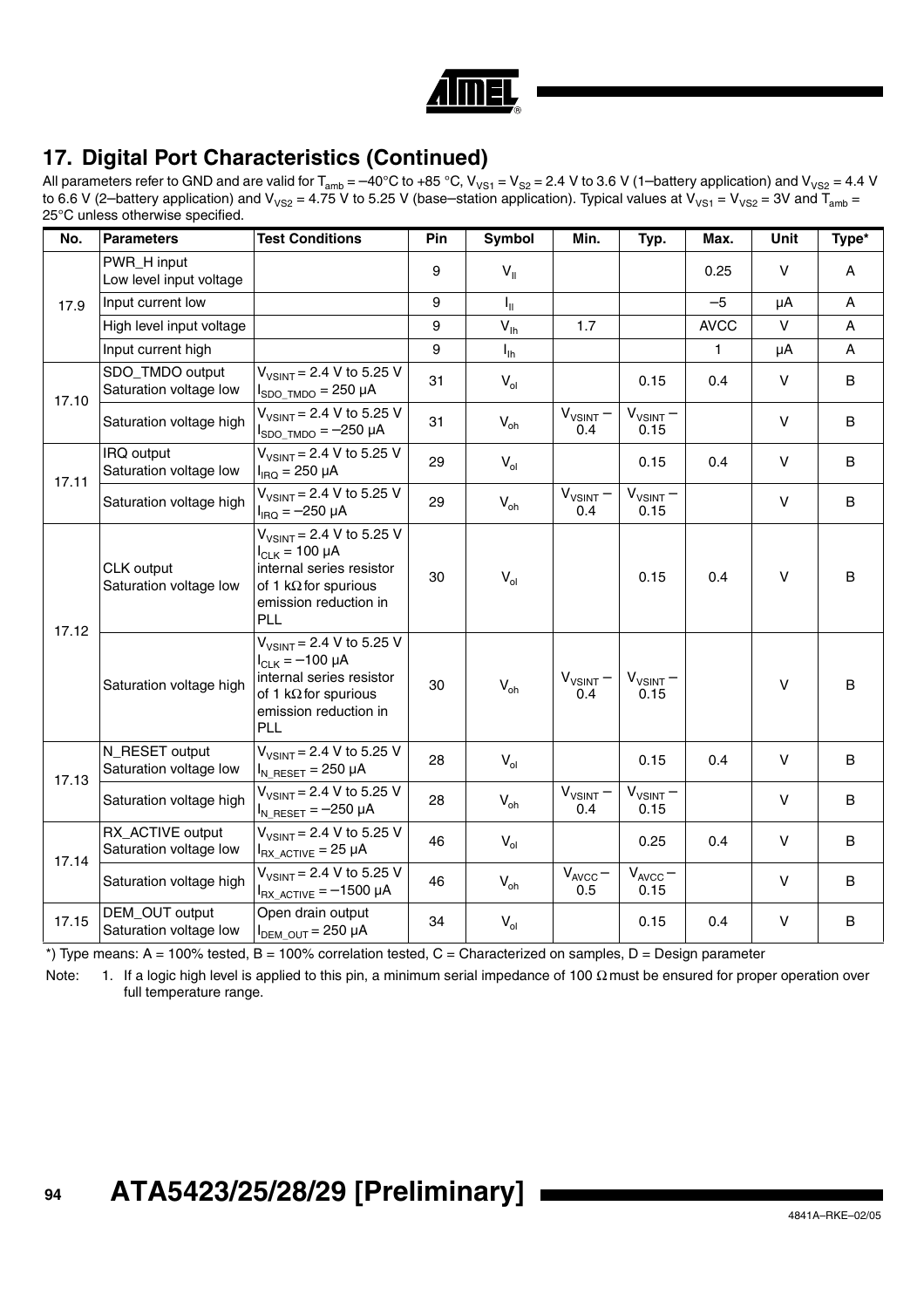## **18. Ordering Information**

| <b>Extended Type Number</b>       | Package | <b>Remarks</b>                     | <b>Delivery</b>             |
|-----------------------------------|---------|------------------------------------|-----------------------------|
| ATA5423-PLHW                      | QFN48   | $7 \text{ mm} \times 7 \text{ mm}$ | Taped and reeled + Dry pack |
| ATA5425-PLHW                      | QFN48   | $7 \text{ mm} \times 7 \text{ mm}$ | Taped and reeled + Dry pack |
| ATA5428-PLHW                      | QFN48   | $7 \text{ mm} \times 7 \text{ mm}$ | Taped and reeled + Dry pack |
| ATA5429-PLHW                      | QFN48   | $7 \text{ mm} \times 7 \text{ mm}$ | Taped and reeled + Dry pack |
| ATA5423-PLUW                      | QFN48   | $7 \text{ mm} \times 7 \text{ mm}$ | Tubes + Dry pack            |
| ATA5425-PLUW                      | QFN48   | $7$ mm $\times$ 7 mm               | Tubes $+$ Dry pack          |
| ATA5428-PLUW                      | QFN48   | $7$ mm $\times$ 7 mm               | Tubes $+$ Dry pack          |
| ATA5429-PLUW<br>$\cdots$ $\cdots$ | QFN48   | $7 \text{ mm} \times 7 \text{ mm}$ | Tubes $+$ Dry pack          |

Note: W = RoHS compliant

### **19. Package Information**

Package QFN 48 7x7 Exposed pad 5.1 x 5.1





technical drawings<br>according to DIN<br>specifications

Drawing-No. 6543-5089.02-4 Issue 1, 14.01.03

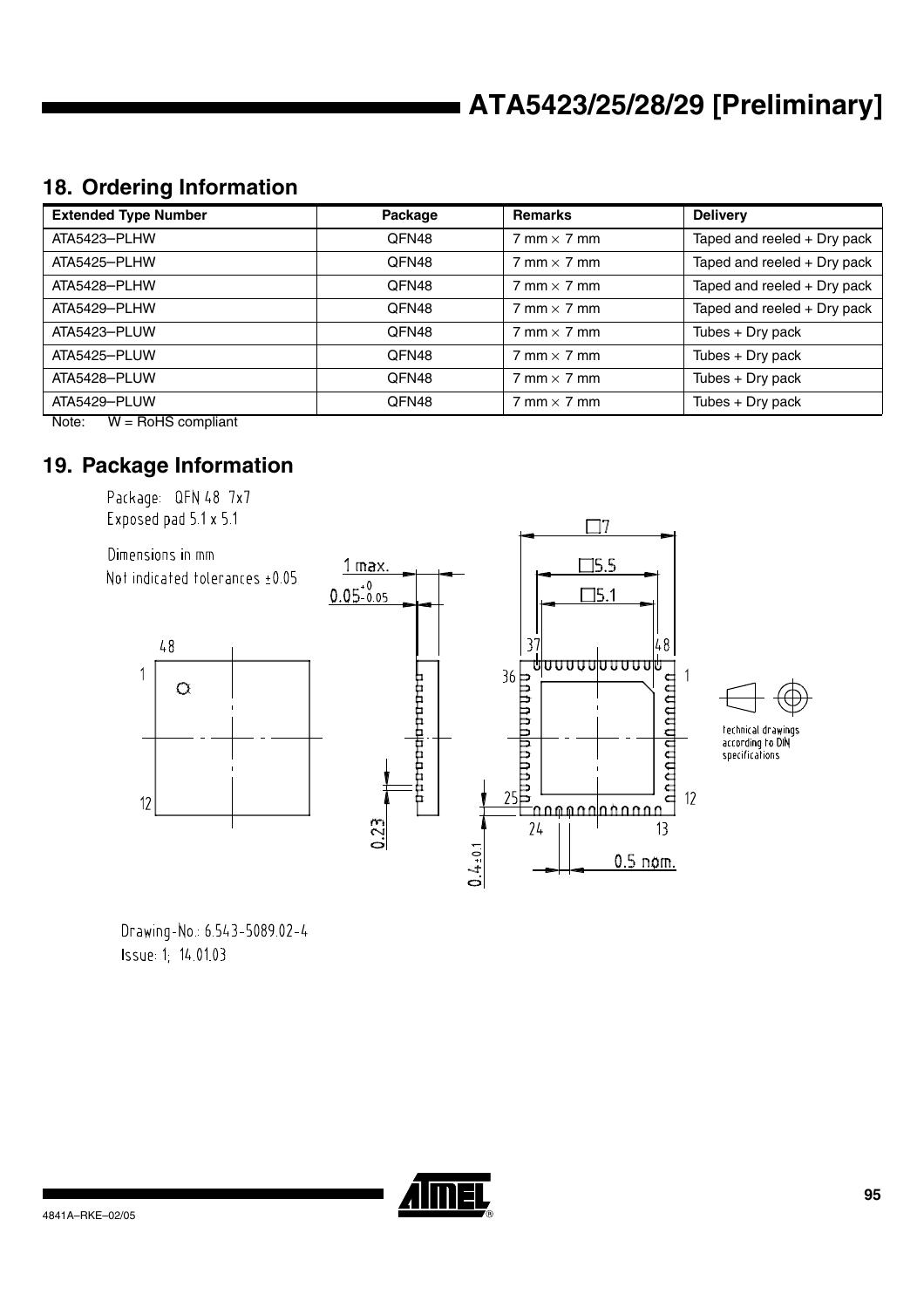# EL,

## 20. Table of Contents

| 1                |                                                          |
|------------------|----------------------------------------------------------|
| $\boldsymbol{2}$ |                                                          |
| 3                |                                                          |
| 4                |                                                          |
| 5                |                                                          |
| 6                |                                                          |
| 7                |                                                          |
| 8                |                                                          |
| 9                |                                                          |
| 10               |                                                          |
| 11               |                                                          |
| 12               |                                                          |
| 13               | Electrical Characteristics: 1-Battery Application  83    |
| 14               | Electrical Characteristics: 2-Battery Application  85    |
| 15               | Electrical Characteristics: Base-station Application  87 |
| 16               |                                                          |
| 17               |                                                          |
| 18               |                                                          |
| 19               |                                                          |
| 20               |                                                          |